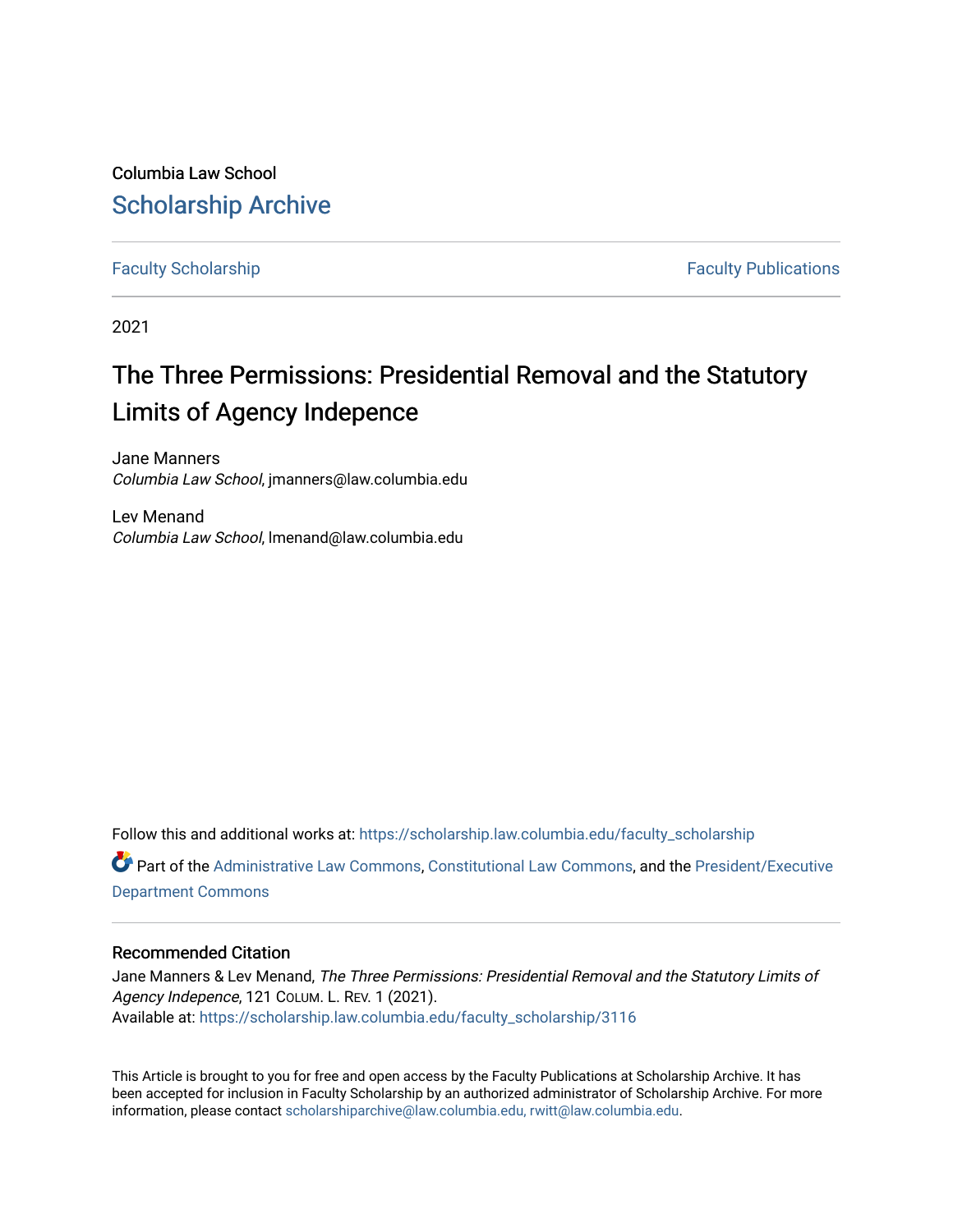# COLUMBIA LAW REVIEW

j

## **V V V 121** *W* **<b>121** *W* **121** *W* **121** *W* **121** *W* **121** *W* **121** *W* **121** *W* **121** *W***</del>**

THE THREE PERMISSIONS: PRESIDENTIAL REMOVAL AND THE STATUTORY LIMITS OF AGENCY INDEPENDENCE

*Jane Manners & Lev Menand*\*

*Seven words stand between the President and the heads of over a dozen "independent agencies": inefficiency, neglect of duty, and malfeasance in office (INM). The President can remove the heads of these agencies for INM and only INM. But neither Congress nor the courts have defined INM and hence the extent of agency independence. Stepping into this void, some proponents of presidential power argue that INM allows the President to dismiss officials who do not follow presidential directives. Others contend that INM is unconstitutional because it prevents Presidents from fulfilling their duty to take care that the laws are faithfully executed. This Article recovers the lost history of INM, explaining its origins and meaning, inverting our current understanding of its purpose, and rejecting both challenges to agency independence. It shows that INM provisions are not removal "protections" that prevent at-pleasure removal; they are removal permissions that authorize removal where it is otherwise prohibited by an officer's term of years, a tenure long understood to bar executive removal for any reason. INM provisions are narrow exceptions to term tenures: Neglect of duty and malfeasance in office cash out an official's failure to faithfully execute official duties, while inefficiency relates to government waste and ineptitude. INM provisions do not permit the President to remove agency heads for failing to follow presidential directives. But they do not clash with the Take Care Clause either, because even on an expansive reading of the clause, INM provisions authorize Presidents to remove unfaithful or incompetent officials.* 

<sup>\*</sup> Academic Fellows and Lecturers in Law, Columbia Law School. Thanks to Niko Bowie, Peter Conti-Brown, Thad Eagles, Kellen Funk, Jonathan Gienapp, Maeve Glass, David Grewal, Dirk Hartog, Daniel Herz-Roiphe, Dan Hulsebosch, Liz Kamali, Jeremy Kessler, Marty Lederman, Sophia Lee, Henry Monaghan, Jim Pfander, Dave Pozen, Daniel Richman, Noah Rosenblum, Miriam Seifter, Ganesh Sitaraman, Peter Strauss, Caitlin Tully, Josh Zoffer, and the participants in the Administrative Law New Scholarship Roundtable, the Columbia Legal History Workshop, the Columbia Fellows Workshop, and Penn Law School's Writers' Bloc(k) for many helpful comments and suggestions. Brett Donaldson and the editors of the *Columbia Law Review* offered first-rate editorial help and guidance. Special thanks to Ashraf Ahmed, Craig Green, Gillian Metzger, and Jed Shugerman. We're grateful to Rebecca Arno, Tiffani Burgess, Amanda Chuzi, Bryant Davis, Ian Miller, and Kathleen Ritter for excellent research assistance.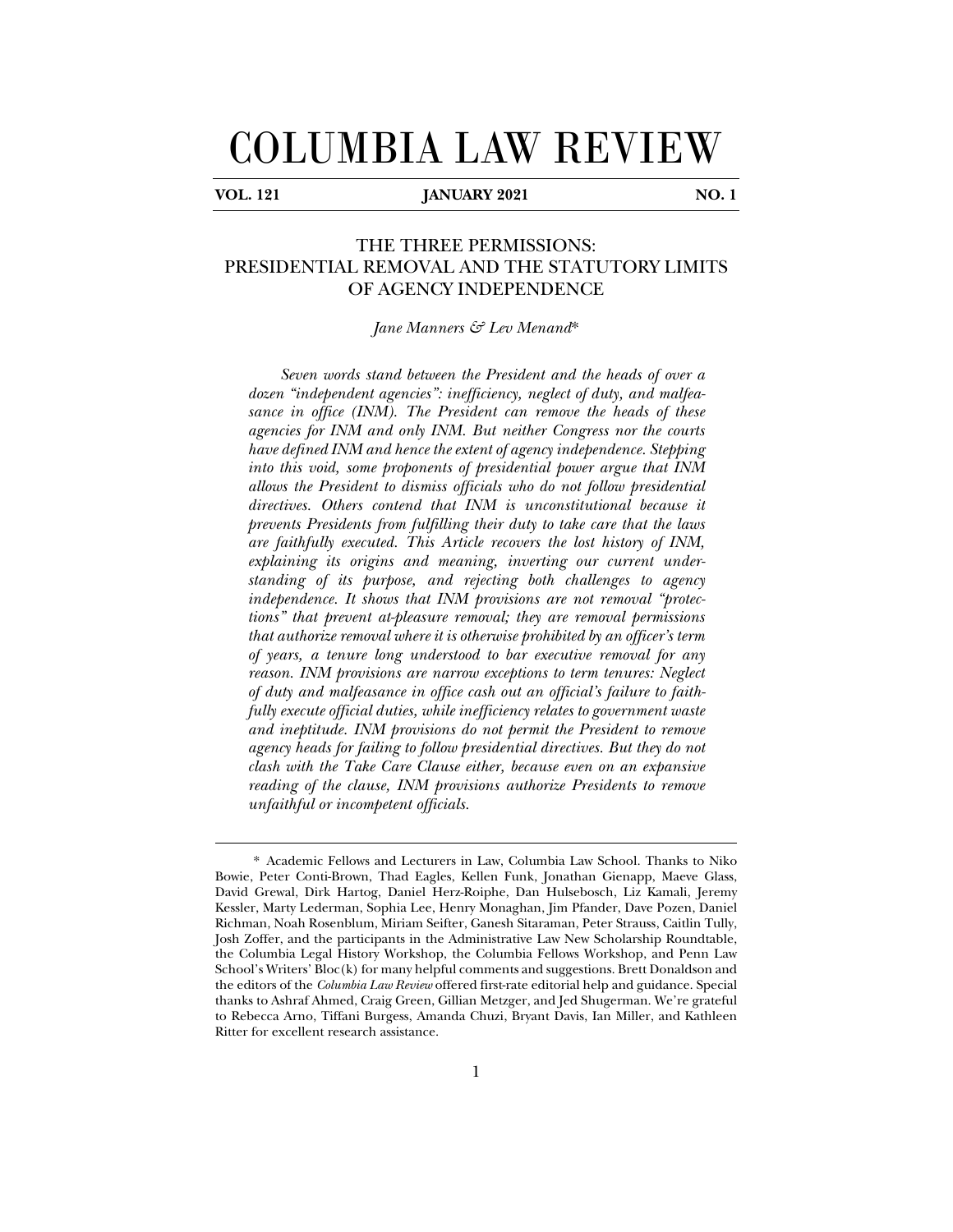2 *COLUMBIA LAW REVIEW* [Vol. 121:1

| $\mathbf{A}$ . |                                                              |  |
|----------------|--------------------------------------------------------------|--|
| $\mathbf{B}$ . |                                                              |  |
|                | Two Challenges to Agency Independence  13<br>$\mathbf{1}$ .  |  |
|                | 2.                                                           |  |
|                |                                                              |  |
| $\mathbf{A}$ . |                                                              |  |
| <b>B.</b>      |                                                              |  |
|                | The Common Law Roots of Removal Law  28<br>$\mathbf{1}$ .    |  |
|                | Neglect of Duty, Malfeasance in Office, and Faithful<br>2.   |  |
|                |                                                              |  |
|                | 3.                                                           |  |
| C.             |                                                              |  |
|                | 1.                                                           |  |
|                | 2.                                                           |  |
|                | 3.                                                           |  |
|                |                                                              |  |
|                |                                                              |  |
| A.             |                                                              |  |
| $\mathbf{B}$ . | For-Cause Removal Is Consistent with Even Expansive Readings |  |
|                |                                                              |  |
|                |                                                              |  |
|                |                                                              |  |
|                |                                                              |  |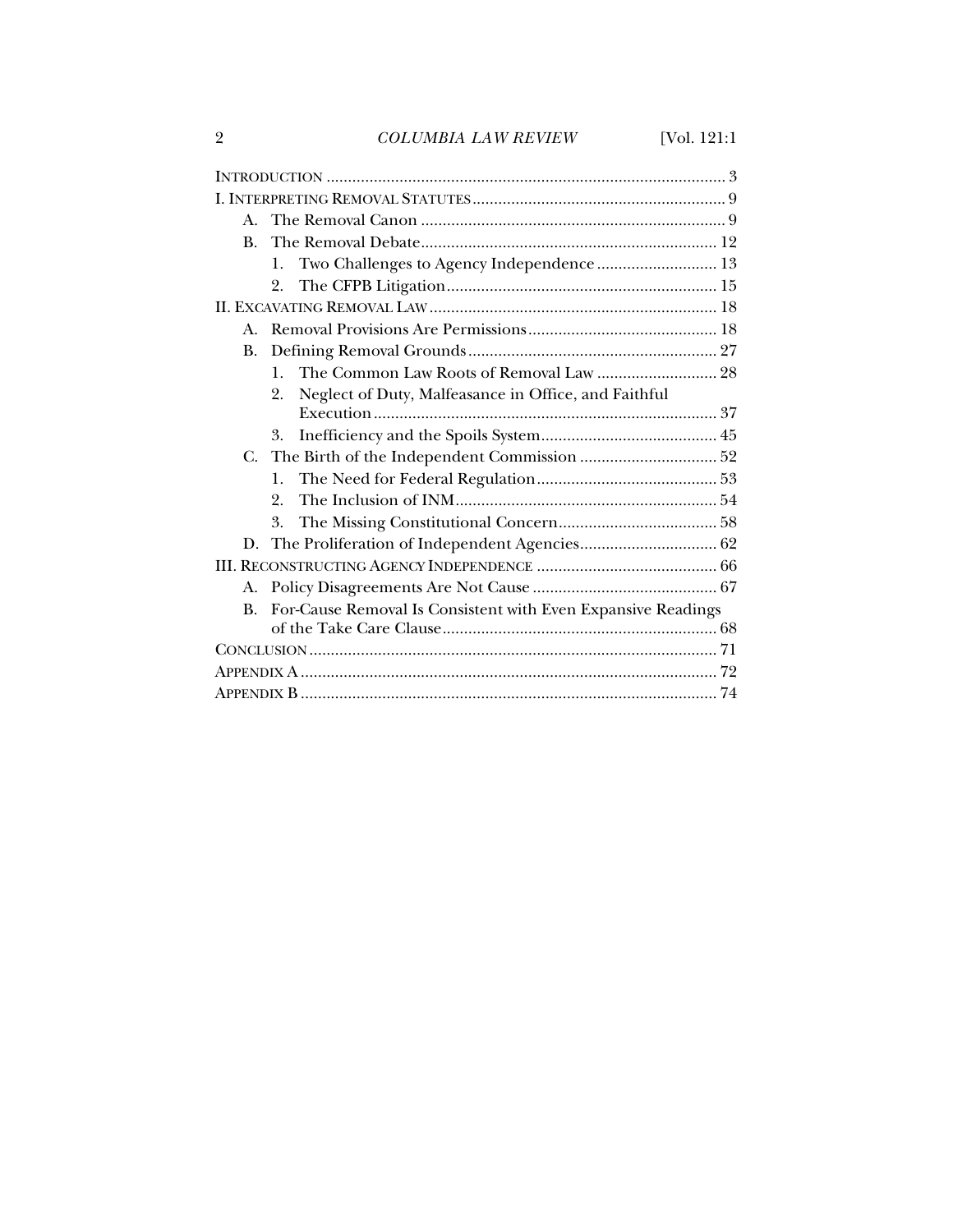#### **INTRODUCTION**

Independent agencies are government bodies whose leaders do not serve at the pleasure of the President or other government officials.<sup>1</sup> Although independent agencies are common creatures in our political ecosystem,<sup>2</sup> their legality and independence are hotly contested. Prominent jurists argue that some or all conflict with Article II of the Constitution, which vests "executive [p]ower" in the President and requires the President to "take [c]are" that the laws are "faithfully executed."3 Other proponents of presidential power contend that there is no constitutional problem with independent agencies because independent agencies are actually subject to a good deal of presidential control. On this view, the President already has the power under existing law to remove the heads of independent agencies for failing to follow directives or achieve White House policy goals.<sup>4</sup>

Much of this debate centers on the statutory provisions that define the President's removal authority. These provisions typically permit the

 2. See *Free Enter.*, 561 U.S. app. A at 549 (Breyer, J., dissenting) (identifying fortyeight federal independent agencies); infra Appendix B; see also Datla & Revesz, supra note 1, at 786.

3. U.S. Const. art. II, §§ 1, 3.

 <sup>1.</sup> Most definitions of "independent agency" encompass only government bodies headed by officials who are not removable by the President at will. See, e.g., Jacob E. Gersen, Designing Agencies, *in* Research Handbook on Public Choice and Public Law 333, 347 (Daniel A. Farber & Anne Joseph O'Connell eds., 2010); Marshall J. Breger & Gary J. Edles, Established by Practice: The Theory and Operation of Independent Federal Agencies, 52 Admin. L. Rev. 1111, 1138 (2000); Elena Kagan, Presidential Administration, 114 Harv. L. Rev. 2245, 2376 (2001); Geoffrey P. Miller, Introduction: The Debate over Independent Agencies in Light of Empirical Evidence, 1988 Duke L.J. 215, 216–17. This Article applies a slightly different definition that includes officials, like the Comptroller General, whose "dependence" or "independence" mostly involves another branch of government. See, e.g., Bowsher v. Synar, 478 U.S. 714, 737 (1986) (Stevens, J., concurring) ("The fact that Congress retained for itself the power to remove the Comptroller General is important evidence supporting the conclusion that he is a member of the Legislative Branch . . . ."). It also explicitly excludes government bodies whose leaders are not removable by the President at will but *are* removable by officials who serve at the pleasure of the President. See, e.g., 31 U.S.C. § 303 (2018) (the Bureau of Engraving and Printing). This definition is narrower than those that treat agency independence as a function of several different factors of which tenure in office is only one. See, e.g., Free Enter. Fund v. Pub. Co. Acct. Oversight Bd., 561 U.S. 477, 547 (2010) (Breyer, J., dissenting) (adopting a broader definition); Robert E. Cushman, The Independent Regulatory Commissions 3 (1941) (same); Kirti Datla & Richard L. Revesz, Deconstructing Independent Agencies (and Executive Agencies), 98 Cornell L. Rev. 769, 772 (2013) (same).

 <sup>4.</sup> See infra section I.B.1. In an important new article, Professors Cass R. Sunstein and Adrian Vermeule stake out a modified version of this position, focusing on an official's neglect of their statutory duties under the Administrative Procedure Act. Cass R. Sunstein & Adrian Vermeule, Presidential Review: The President's Statutory Authority over Independent Agencies, 109 Geo. L.J. (forthcoming 2021), https://papers.ssrn.com/ abstract\_id=3520879 (on file with the *Columbia Law Review*).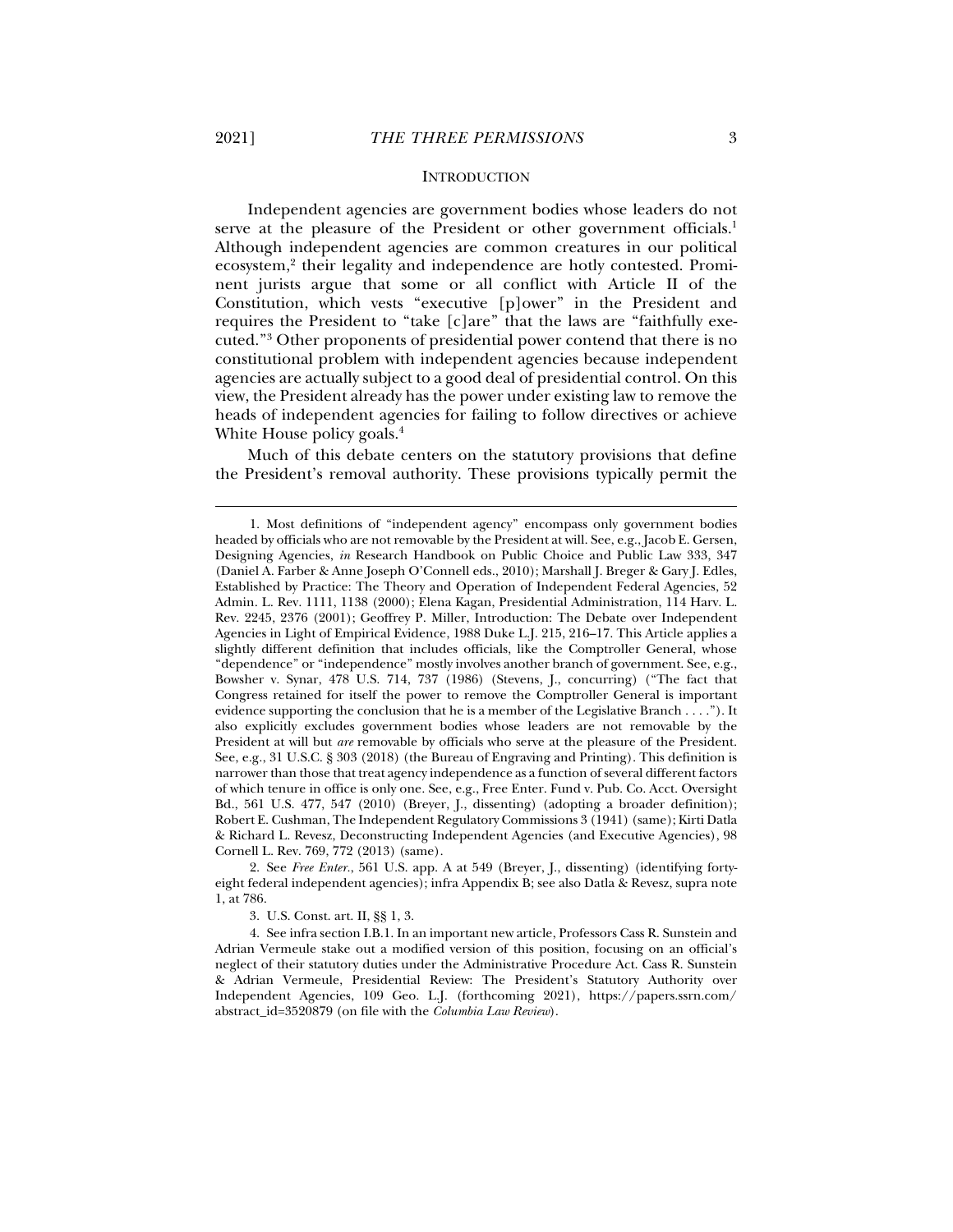President to remove independent agency heads for cause. Acts creating the Federal Reserve System,<sup>5</sup> the Postal Service,<sup>6</sup> and the Federal Housing Finance Agency (FHFA)<sup>7</sup> use precisely these words ("for cause"). But most laws specify three causes: inefficiency, neglect of duty, and malfeasance in office (INM).<sup>8</sup> Federal agencies with INM provisions in their enabling acts include the Federal Trade Commission  $(\mathrm{FTC}), ^9$  the National Transportation Safety Board (NTSB), $^{10}$  the Office of Special Counsel (OSC), $^{11}$  the Federal Energy Regulatory Commission (FERC),<sup>12</sup> and the Consumer Financial Protection Bureau (CFPB).13 In recent decades, courts have even read INM provisions into statutes, like the Securities Exchange Act,<sup>14</sup> that do not include them.15

Yet despite the critical role these terms play in shaping the relationship between independent agencies and the President, there is no consensus about what they actually mean. Neither Congress nor the Supreme Court has ever defined INM provisions, and in recent years, appeals court judges have been unable to agree on their scope and, hence, on the extent of agency independence.<sup>16</sup> Can the President remove

- 8. See infra section I.A, Appendix B.
- 9. 15 U.S.C. § 41 (2018).
- 10. 49 U.S.C. § 1111(c) (2018).
- 11. 5 U.S.C. § 1211(b) (2018).
- 12. 42 U.S.C. § 7171(b)(1) (2018).
- 13. 12 U.S.C. § 5491(c)(3) (2018).
- 14. See 15 U.S.C. § 78d(a).

 15. See, e.g., Free Enter. Fund v. Pub. Co. Acct. Oversight Bd., 561 U.S. 477, 496 (2010) (noting that the President might "intervene" in the SEC only if its determinations are "so unreasonable as to constitute 'inefficiency, neglect of duty, or malfeasance in office'" (quoting Humphrey's Ex'r v. United States, 295 U.S. 602, 620 (1935))); PHH Corp. v. Consumer Fin. Prot. Bureau, 881 F.3d 75, 94 (D.C. Cir. 2018) ("[T]he independence of financial regulators . . . is so well established by tradition and precedent that courts have assumed these agencies' heads have removal protection even in the absence of clear statutory text so directing."), abrogated by Seila L. LLC v. Consumer Fin. Prot. Bureau, 140 S. Ct. 2183 (2020).

 16. See *PHH Corp.*, 881 F.3d at 127–28 (Griffith, J., concurring) ("[T]he meaning of the standard's three grounds for removal remains largely unexamined. Congress has nowhere defined these grounds and the Supreme Court has provided little guidance about the conditions under which they permit removal."); Breger & Edles, supra note 1, at 1144– 45 (noting that there is no accepted definition of inefficiency, neglect of duty, or malfeasance in office); Datla & Revesz, supra note 1, at 787 (same); Lawrence Lessig & Cass R. Sunstein, The President and the Administration, 94 Colum. L. Rev. 1, 110 (1994) (same); Richard H. Pildes & Cass R. Sunstein, Reinventing the Regulatory State, 62 U. Chi. L. Rev. 1, 29 (1995) (same). The meaning of the related term, "cause," is also undefined, see John F. Manning, The Independent Counsel Statute: Reading "Good Cause" in Light of Article II, 83 Minn. L. Rev. 1285, 1306 (1999) [hereinafter Manning, Independent Counsel]

 <sup>5. 12</sup> U.S.C. § 242 (2018).

 <sup>6. 39</sup> U.S.C. § 202 (2018).

 <sup>7. 12</sup> U.S.C. § 4512(b)(2).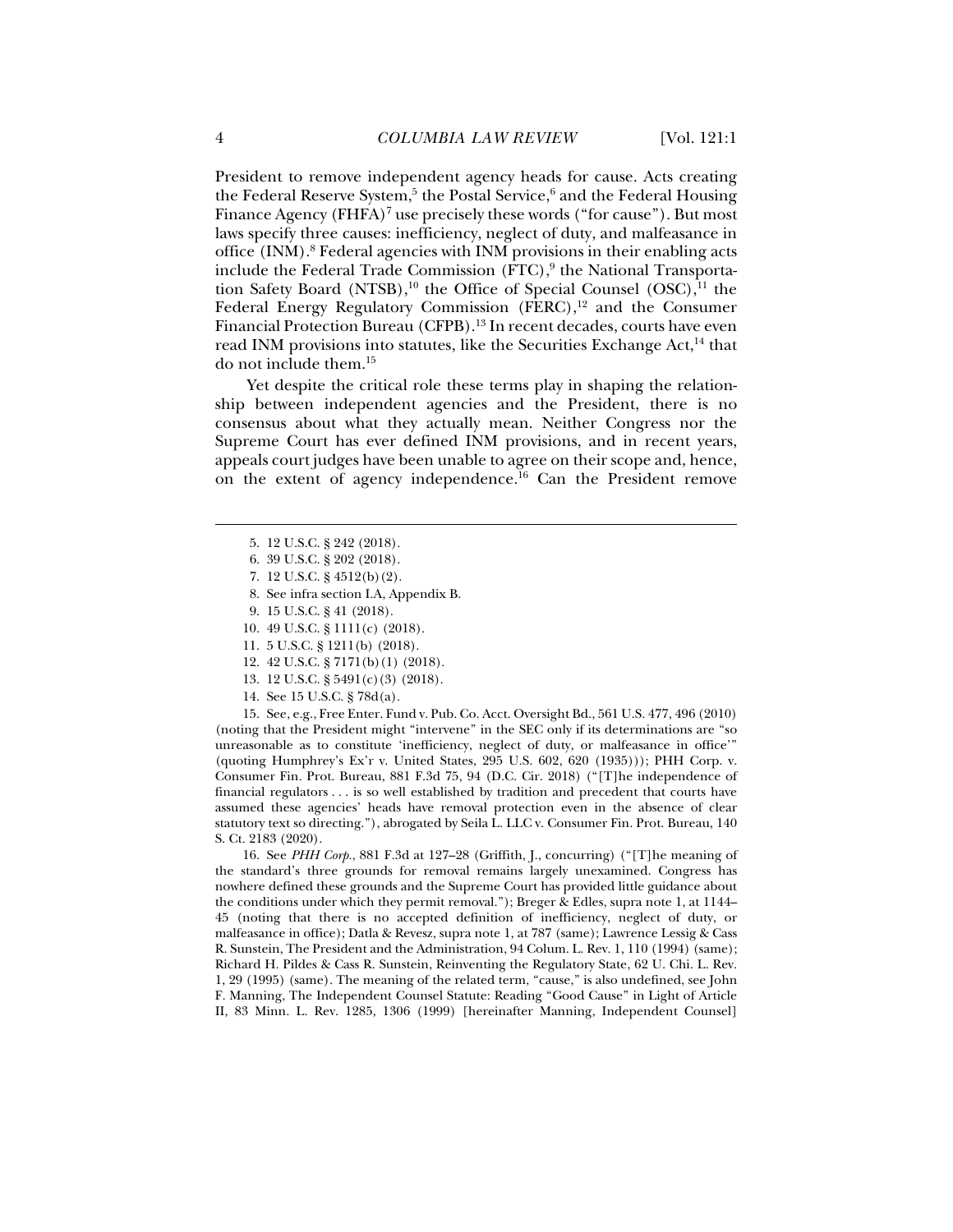members of the Federal Reserve's Board of Governors for keeping interest rates too high?17 Do statutory limits on the President's power to remove agency officials conflict with the President's constitutional duty to take care that the laws are faithfully executed?18 The Supreme Court indirectly addressed these questions eighty-five years ago in *Humphrey's Executor v. United States*, 19 but judges and scholars alike are unsure why the Court decided that case the way that it did. Among other things, the origins of the INM standard are forgotten, as are the goals of the legislators who incorporated it into the federal code.20

This Article seeks to recover this lost understanding. It reconstructs the history of INM and examines its role in federal law. In so doing, it refutes the conventional interpretation of removal provisions as "protections"—text that prevents the President from removing independent agency heads at pleasure.<sup>21</sup> Rather, it shows that the default runs in the other direction—against removal, not for it. When officers are appointed for a "term of years" with the stipulation that the President may remove them for inefficiency, neglect of duty, or malfeasance in office, the language that protects them from removal at pleasure is not INM—it is the term of years.22 Since before the Founding, offices held for a term of years, in the absence of constitutional or statutory language to the contrary, were designed to be inviolable: Short of impeachment, their holders could not be removed before the end of their terms. Statutory words like "inefficiency" and "malfeasance" that qualified this protection were *permissions*—

<sup>(</sup>noting that the Court has not defined "good cause" in a removal decision), and actively disputed, with the Supreme Court facing the question this term, see infra note 367.

 <sup>17.</sup> See, e.g., Peter Conti-Brown, Can Trump Fire Jerome Powell? It's a Political Question, Wall St. J. (Dec. 10, 2018), https://www.wsj.com/articles/can-trump-fire-jeromepowell-its-a-political-question-1544485975 (on file with the *Columbia Law Review*) (suggesting that Trump might be permitted to remove Powell from his position as Chairman of the Federal Reserve's Board); Jeanna Smialek, Trump Redoubles Attacks on Fed Chair, Saying 'I Made Him', N.Y. Times (June 26, 2019), https://www.nytimes.com/2019/06/26 /business/jerome-powell-donald-trump.html (on file with the *Columbia Law Review*) (contrasting President Trump's assertions of his ability to fire the Federal Reserve chair with the requirement that Fed governors only be removed "for cause").

 <sup>18.</sup> U.S. Const. art. II, § 3; see also, e.g., *Seila L.*, 140 S. Ct. at 2191.

<sup>19</sup>*. Humphrey's Ex'r*, 295 U.S. at 632.

 <sup>20.</sup> For an excellent summary of the open issues, see Peter M. Shane, Harold H. Bruff & Neil J. Kinkopf, Separation of Powers Law: Cases and Materials 514–15 (4th ed. 2018).

 <sup>21.</sup> See, e.g., *PHH Corp.*, 881 F.3d at 173 n.1 (Kavanaugh, J., dissenting) ("In general, an agency without a for-cause removal statute is an executive agency, not an independent agency, because the President may supervise, direct, and remove at will the heads of those agencies."); supra note 15.

 <sup>22.</sup> For more on the lost history of this tenure and its implications for modern doctrine and practice, see Jane Manners & Lev Menand, Recovering the Forgotten Tenure of a Term of Years (June 2020) (unpublished manuscript) (on file with the *Columbia Law Review*).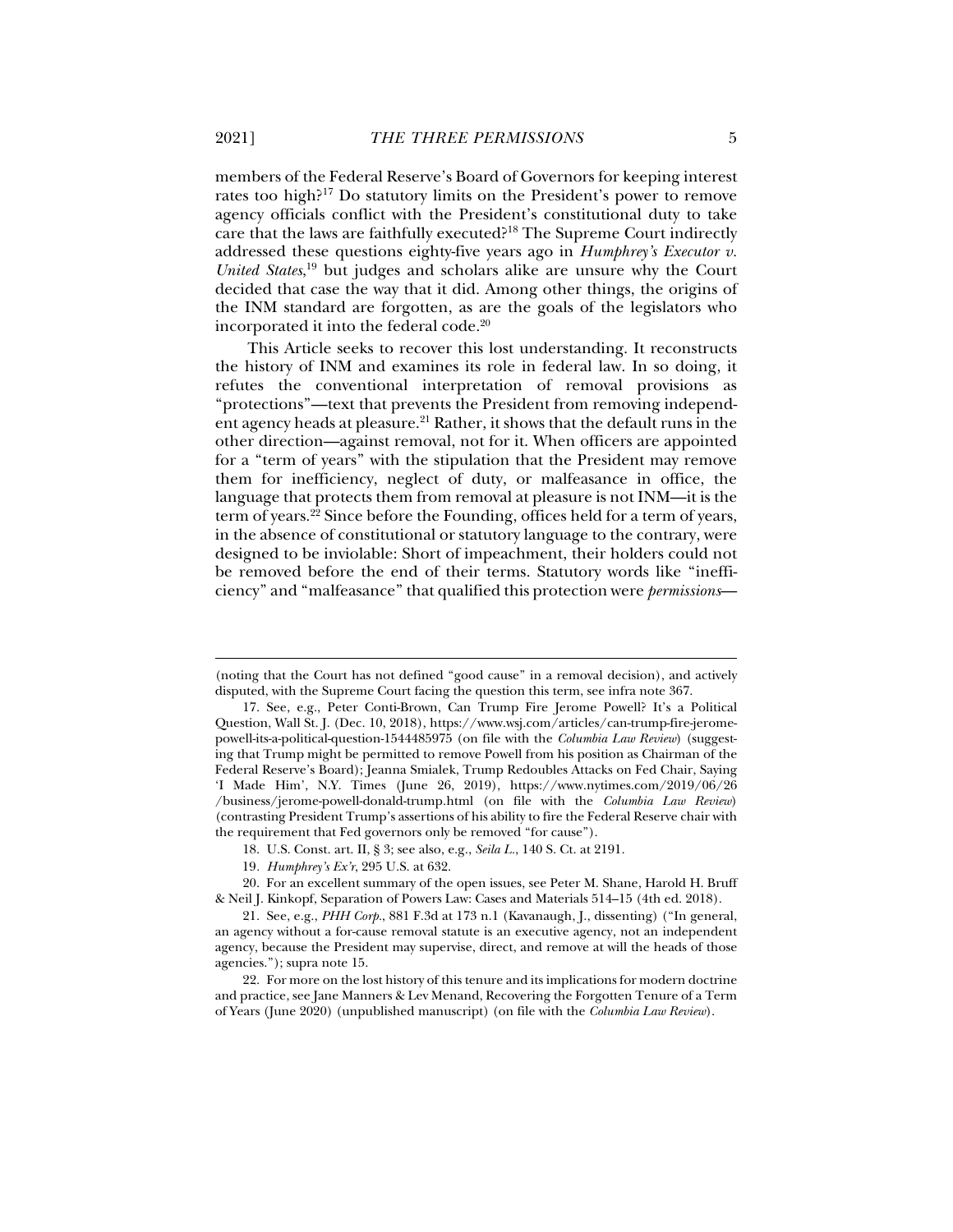they authorized the removal of officers who were otherwise not removable.23

Term-of-years offices, like good-behavior offices, have been a feature of English and American law since at least the eighteenth century.<sup>24</sup> They protect officials from the uncertainty and vulnerability of an "at pleasure" appointment while still ensuring regular review of their work. Removal permissions, when added to such offices, serve as a safeguard. They limit, rather than protect, officeholder independence by authorizing removal under certain discrete circumstances.

When Congress first used the now-talismanic INM phrase in 1887, it defined these circumstances using terms that were already well-known. "Neglect of duty" and "malfeasance in office" were old common law concepts employed by courts and legislators to connote an officer's failure to faithfully execute statutory duties. Neglect of duty indicated instances of "nonfeasance"—a failure to perform one's duties in a way that caused injury to others. At common law, neglect had been grounds for removing the officers of English towns and boroughs for hundreds of years. It also constituted a type of "misdemeanor"—or "bad behavior"—that could trigger the removal of clerks, judges, and other officers appointed for life to "good behavior" positions. "Malfeasance in office," meanwhile, referred to a wrongful act committed in the execution of one's duties that caused injury to others. Malfeasance was another type of misdemeanor that warranted removal from a good behavior office, and it could also lead to removal in the municipal context. $25$  Inefficiency, by contrast, was of newer vintage: a term increasingly used over the course of the nineteenth century to describe wasteful government administration caused by inept officers who gained their positions through political connections rather than merit. Inefficient officials lacked the skills to perform their duties, rendering them incapable of doing their jobs.26

Congress was not the first legislature to codify INM. All three terms appeared in state law, with neglect and malfeasance appearing in the laws of the colonies before that. As Professors Andrew Kent, Ethan Leib, and

 <sup>23.</sup> See infra section II.A. *Marbury v. Madison*—a case typically read today for its holding on judicial review—reflects this understanding. When Chief Justice Marshall describes the dispute as "a plain case for a mandamus," he is relying on the fact that the statute authorizing Marbury's appointment sets a five-year term and makes no mention of removal. 5 U.S. (1 Cranch) 137, 173 (1803); see also An Act Concerning the District of Columbia, ch. 15, § 11, 2 Stat. 107 (1801). Once the office had vested, there was no legal mechanism for the President to remove Marbury before his five years were up. See infra section II.A.

 <sup>24.</sup> See infra section II.A. As late as 1978, terms of years were still widely understood as tenure protections. See infra note 377 and accompanying text. See generally Manners & Menand, supra note 22 (describing the use of such provisions throughout history).

 <sup>25.</sup> See infra sections II.B.1–.2.

 <sup>26.</sup> See infra section II.B.3.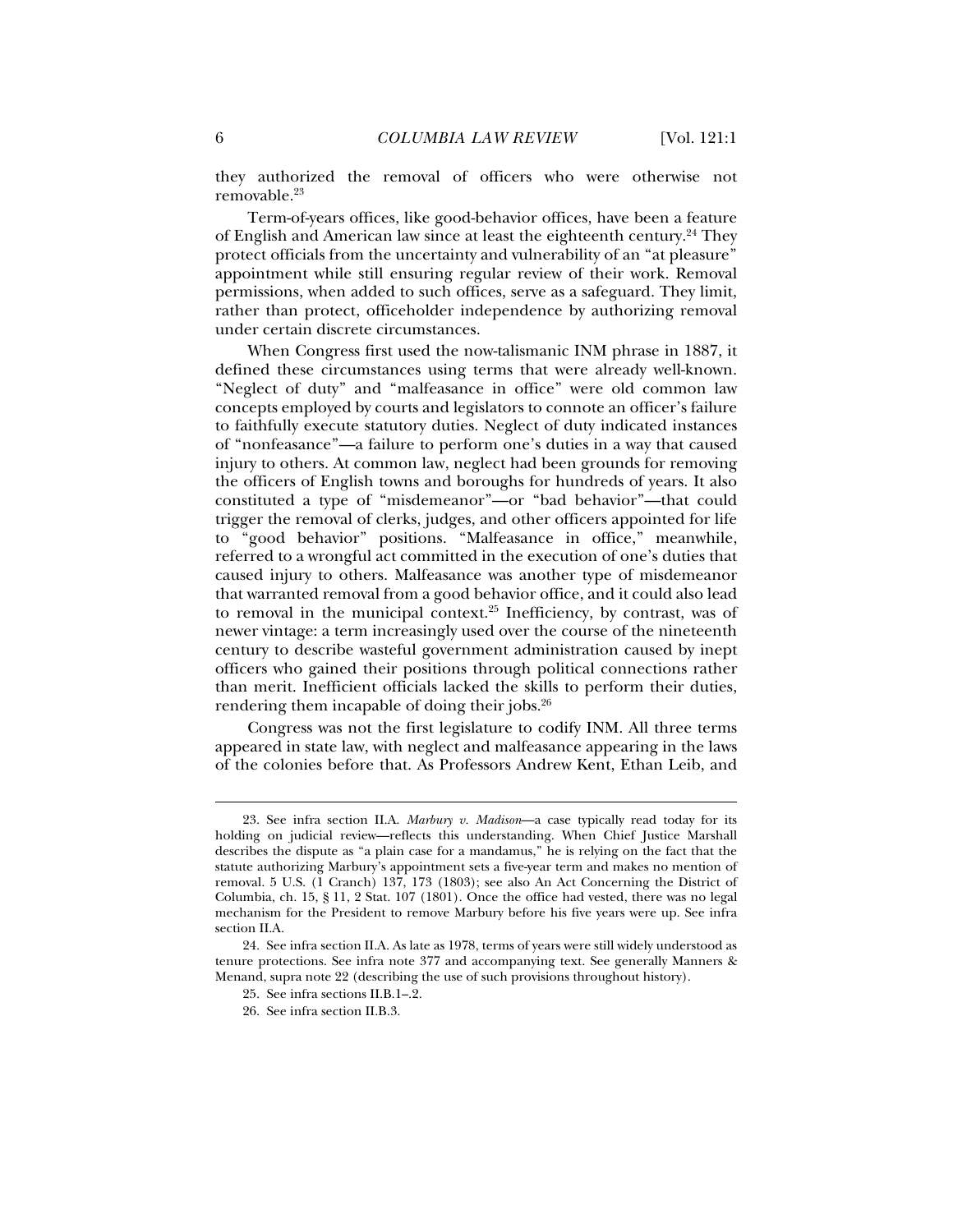Jed Shugerman have shown, early American legislatures often required officials to take oaths to faithfully execute their duties.<sup>27</sup> These laws authorized suit against officials who violated their oaths. Often, these oath violations were liquidated as "neglect of duty" or "malfeasance in office." Over the course of the nineteenth century, state legislatures also used neglect of duty and malfeasance in office in removal provisions to define the behavior that might forfeit an office. Sometimes, they made these words removal grounds for officers otherwise granted tenure for a term of years, using the security of term-tenure to insulate proficient administrators from partisan political pressure while employing neglect of duty and malfeasance as a safety valve. This approach became increasingly common as legislators created offices to oversee ambitious infrastructural projects such as prisons, canals, banks, and railroads—offices for which term-ofyears administrators who neglected their duty or engaged in malfeasance could cause immediate and significant harm.28

In 1843, Indiana became the first state to combine neglect and malfeasance with "inefficiency." Confronting a massive public finance crisis caused by defaulting railroad and canal projects, the state included inefficiency as a ground for removing government officers who were incapable of performing their duties promptly and effectively.<sup>29</sup> Over the next thirty years, New York, Ohio, and several other states incorporated inefficiency into removal statutes as well.<sup>30</sup>

When Congress imported INM into federal law in 1887, it used the terms to establish the Interstate Commerce Commission (ICC), a federal railroad regulator. It empowered the new commissioners to serve for terms of six years, but it also authorized the President to remove them for INM.31 As the country's economy grew increasingly technical and complex, Congress drew repeatedly on this structure, creating "independent commissions" to regulate the activities of private companies, especially those providing public infrastructure. Legislators thought of these entities as "arm[s] of the Congress" operating in a quasi-legislative, quasi-judicial manner.32 They gave the President removal power, not so the President might direct the commissions, but so there would be a ready alternative to impeachment, especially when Congress was out of session. This was how judges and scholars understood removal statutes when the Court decided *Humphrey's Executor*. And this was how legislators continued to understand these provisions when they drafted the Federal Reserve Act, created the

 <sup>27.</sup> See Andrew Kent, Ethan J. Leib & Jed Handelsman Shugerman, Faithful Execution and Article II, 132 Harv. L. Rev. 2111, 2159–62 (2019).

 <sup>28.</sup> See infra section II.C.

 <sup>29.</sup> See infra section II.B.3.a.

 <sup>30.</sup> See infra section II.B.3.

 <sup>31.</sup> See infra section II.C.

 <sup>32. 91</sup> Cong. Rec. 11,965 (1945) (statement of Rep. Bland).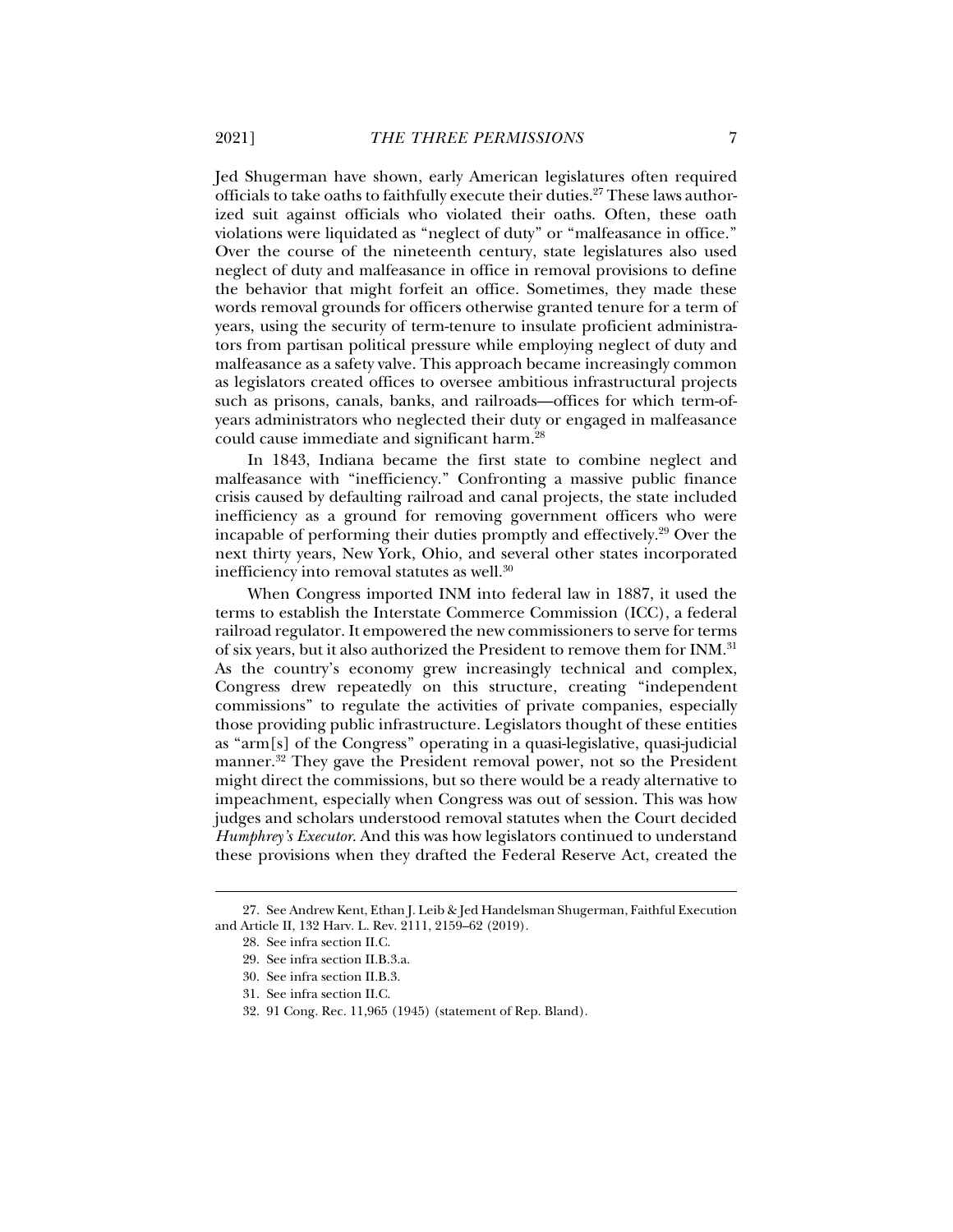Maritime Commission, designed the Civil Service Merit Systems Protection Board, and set up the FEC.<sup>33</sup>

Two conclusions follow from the history. First, the law was not designed to permit the President to remove the heads of independent agencies for inefficiency or neglect of duty if they do not follow presidential policy directives or if they depart from the President's agenda. INM permits removal only in cases where officials act wrongfully in office, fail to perform their statutory duties, or perform them in such an inexpert or wasteful manner that they impair the public welfare. In reaching this conclusion, this Article looks beyond evidence regarding early understandings of INM. It interrogates legislative intent, statutory design, and the relevant case law. Its results are largely consistent with 150 years of practice by Presidents, legislators, and agency officials. To accept this Article's definitions of INM, one need not accept meanings from centuries ago, frozen in time. On the contrary, the evidence suggests that the understandings recovered here were widely shared until relatively recently.

Second, there is no need to expand the concept of neglect of duty, or to rely on the concept of inefficiency at all, to square independent agencies with the Take Care Clause, as some scholars have argued. Neglect of duty and malfeasance in office, as traditionally interpreted, encompass what we call a failure of "faithful execution": the official misbehavior that the Take Care Clause purportedly obliges the President to prevent. In other words, even assuming that the Take Care Clause creates a role for the President in overseeing independent agency officials, most existing independent agency statutes already allow Presidents to perform this role by permitting them to remove those who engage in malfeasance or neglect.

The Court's recent decision in *Seila Law v. Consumer Financial Protection Bureau* raises the salience of the analysis presented herein. In that case, Chief Justice Roberts, writing for a divided Court, held that the design of the CFPB—with a single director appointed to a five-year term, removable by the President only for INM—violates the Constitution's "separation of powers."34 In reaching this conclusion, five Justices cast doubt on the idea that INM allows the President to remove officials on the basis of policy disagreements and stated that the Court had not been presented with "any workable standard derived from the statutory language."35 This Article supplies such a standard.

This Article also provides support for Justice Kagan's suggestion in her dissent that there is an equivalence between neglect and malfeasance, on the one hand, and a failure of faithful execution, on the other.

 <sup>33.</sup> See infra notes 363–364 and accompanying text. See generally Manners & Menand, supra note 22 (analyzing the history behind the enactment of these provisions).

 <sup>34. 140</sup> S. Ct. 2183, 2192 (2020).

 <sup>35.</sup> Id. at 2206.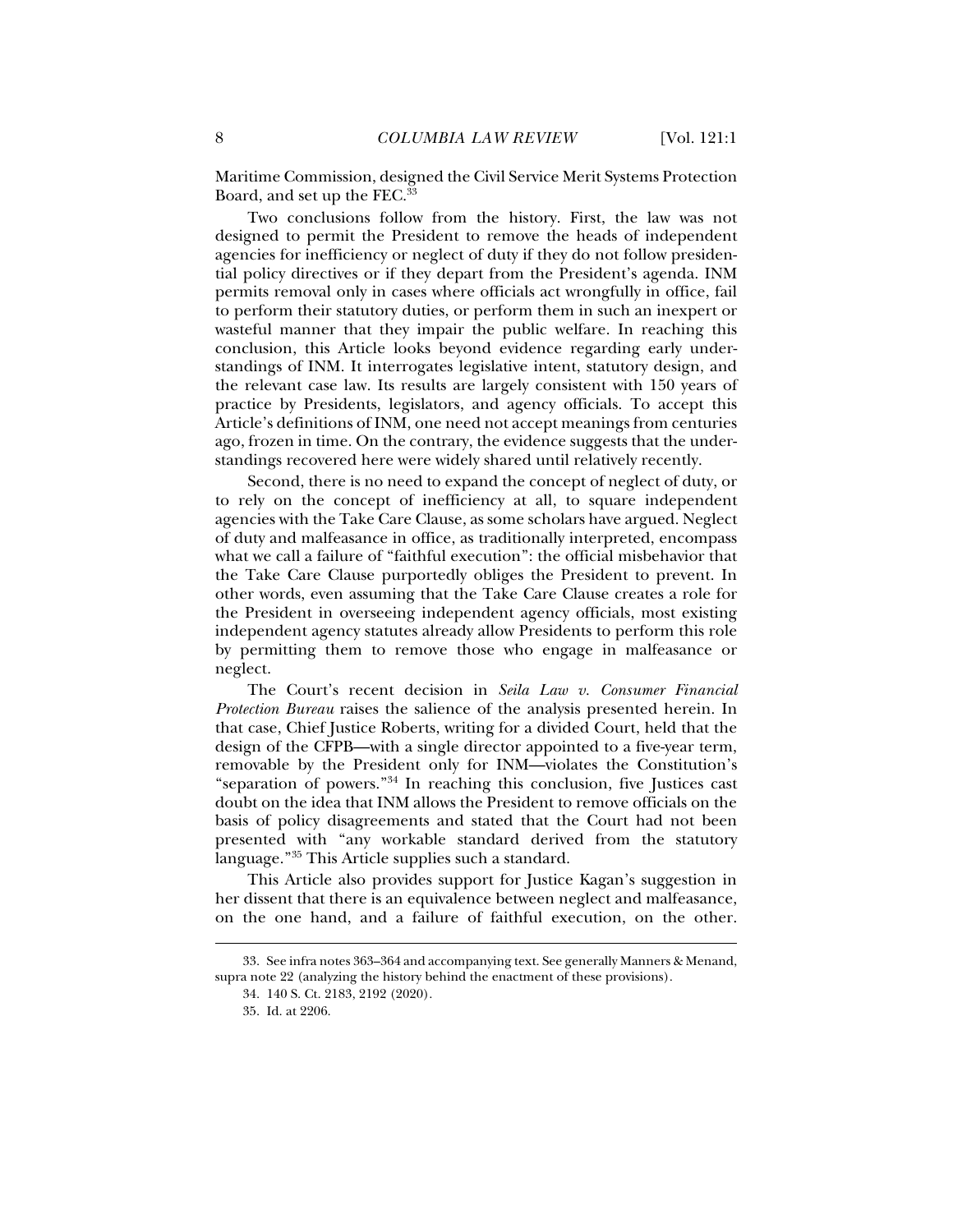Explaining that INM provisions permit the President to remove for "incompetence" and a "failure to 'faithfully execute[]' the law,"36 Justice Kagan concluded that statutes limiting the President's authority to remove domestic officers who execute the laws do not conflict with the Take Care Clause so long as the President can remove such officers for cause.<sup>37</sup> The potential implications of the dissent's interpretation of Article II including the extent to which it would permit statutory restrictions on the President's power to remove principal officers outside of the independent agency context—are beyond the scope of this Article. But the majority's unwillingness to adopt a broad reading of INM, coupled with the dissent's conclusion that INM permits removal for incompetence and a failure of faithful execution, underscores the significance of this Article's analysis analysis that offers legally grounded definitions of these terms and provides historical ballast to the hypothesis that neglect and malfeasance correspond to a failure to faithfully execute the law.38

This Article proceeds in three Parts. Part I reviews recent scholarly and judicial treatments of for-cause removal statutes and identifies unsettled questions. Part II excavates the lost history of removal law and examines the origins and function of INM. Part III returns to the questions Part I raises and examines them in light of the evidence Part II uncovers.

#### I. INTERPRETING REMOVAL STATUTES

Over the past forty years, stark disagreements have emerged regarding the constitutionality of independent agencies and, relatedly, how and when INM permits the President to fire independent agency officials. This Part reviews the removal canon and identifies two unsettled questions regarding the meaning of INM: whether, on the basis of INM provisions, the President can fire the heads of independent agencies for policy disagreements or failing to follow presidential directives; and if not, whether INM provisions conflict with the Constitution's Take Care Clause.

#### A. *The Removal Canon*

Over thirty statutes feature either INM or NM as removal grounds.<sup>39</sup> At least another twenty authorize the President to remove officials "for

 <sup>36.</sup> Id. at 2238 (Kagan, J., concurring in the judgment and dissenting in part) (quoting U.S. Const. art. II, § 3).

 <sup>37.</sup> Id. at 2235 & n.9.

 <sup>38.</sup> An earlier version of this Article was publicly available under a different title ("Faithful Administration and the Limits of Agency Independence") during the pendency of this case and was cited by that title in one of the amicus briefs submitted to the Court. See Brief of Harold H. Bruff et al. as Amici Curiae in Support of Court-Appointed Amicus Curiae, in Support of the Judgment Below at 7, 19, 20, *Seila L.*, 140 S. Ct. 2183 (No. 19-7).

 <sup>39.</sup> For a list of these statutes, see infra Appendix B.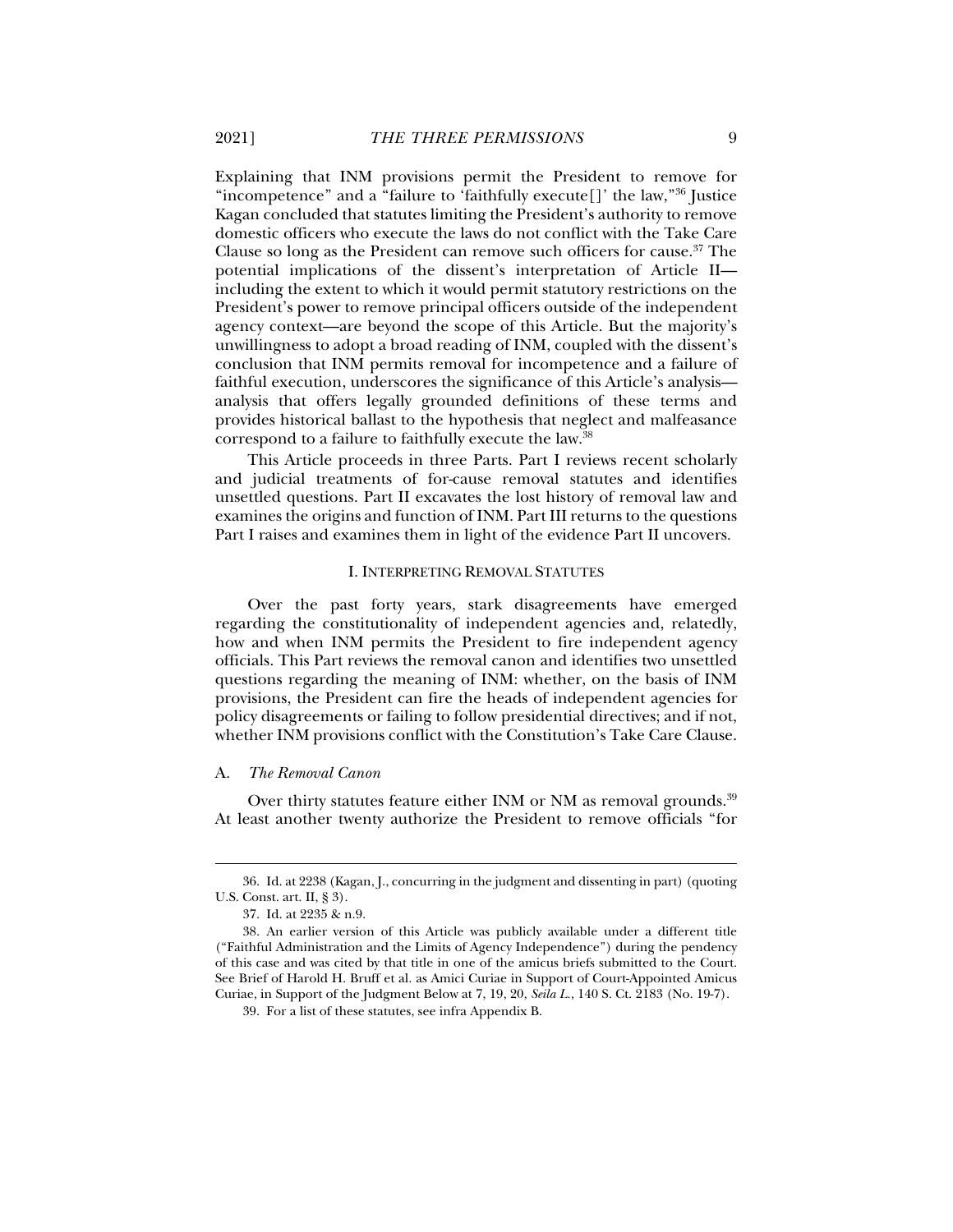cause," which courts and commentators generally understand to encompass removal for INM.40 Despite the contemporary significance of the question of the President's power to remove independent agency officials, the Supreme Court has analyzed these statutes only five times.<sup>41</sup> None of these cases directly consider the meaning of INM or engage with the relevant legislative history. Several, however, interpret the scope of INM provisions in general terms.

The seminal case, *Humphrey's Executor v. United States*, suggests that the meaning of INM is quite narrow. In that case, the Court concluded that President Franklin D. Roosevelt improperly removed William Humphrey from his post at the FTC.<sup>42</sup> The relevant statute stated that commissioners like Humphrey "shall continue in office for terms of ... seven years."<sup>43</sup> The statute further provided that commissioners "may be removed by the President for inefficiency, neglect of duty, or malfeasance in office.<sup>"44</sup> Humphrey was duly appointed by President Hoover.<sup>45</sup> But with nearly five years left on his term, President Roosevelt asked Humphrey to resign, telling him that "your mind and my mind [do not] go along together on either the policies or the administering of the Federal Trade Commission.<sup>346</sup> When Humphrey declined, Roosevelt removed him.<sup>47</sup> Humphrey sued, arguing that Roosevelt had exceeded his authority.<sup>48</sup>

In ruling for Humphrey's estate, the Court cabined its holding in a controversial case that it had decided nine years earlier, *Myers v. United* 

 <sup>40.</sup> See infra Appendix B. Congress has also restricted the President's ability to remove members of the civil service. In 1912, Congress passed the Lloyd–LaFollette Act, which provided that "no person in the classified civil service of the United States shall be removed therefrom except for such cause as will promote the efficiency of said service." Ch. 389, § 6, 37 Stat. 539, 555 (1912) (codified as amended at 5 U.S.C. §§ 5501, 3103, 7351 (2018)).

 <sup>41.</sup> The first time was in Shurtleff v. United States, 189 U.S. 311 (1903). See infra note 137 and accompanying text. The other times are discussed in the main text that follows. The canon of Supreme Court cases regarding presidential removal generally is more extensive. See generally Wiener v. United States, 357 U.S. 349 (1958) (removal of a member of the War Claims Commission); Myers v. United States, 272 U.S. 52 (1926) (removal of a postmaster); Wallace v. United States, 257 U.S. 541 (1922) (removal of an army officer); Parsons v. United States, 167 U.S. 324 (1897) (removal of a U.S. attorney); McAllister v. United States, 141 U.S. 174 (1891) (removal of a territorial judge); Blake v. United States, 103 U.S. 227 (1880) (removal of an army officer); Territory v. Lockwood, 70 U.S. (3 Wall.) 236 (1865) (removal of a territorial judge); United States ex rel. Goodrich v. Guthrie, 58 U.S. (17 How.) 284 (1854) (same).

 <sup>42.</sup> Humphrey's Ex'r v. United States, 295 U.S. 602, 631–32 (1935).

 <sup>43.</sup> Id. at 620.

 <sup>44.</sup> Id. (citing Federal Trade Commission Act, ch. 311, § 1, 38 Stat. 717, 718 (1914) (codified at 15 U.S.C. § 41 (2018))).

 <sup>45.</sup> Id. at 618.

 <sup>46.</sup> Id. at 619.

 <sup>47.</sup> Id.

 <sup>48.</sup> Id.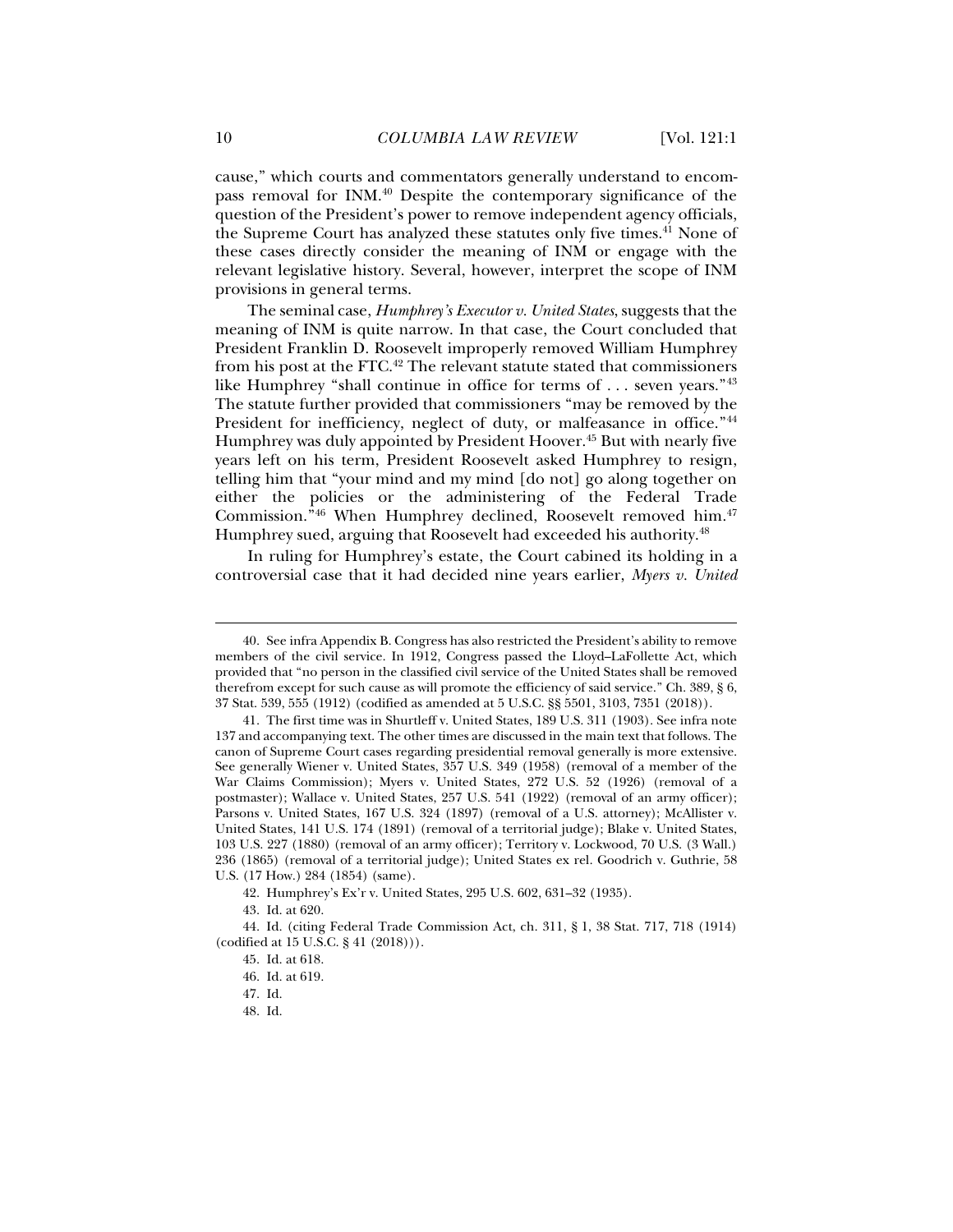*States*. 49 In *Myers*, the Court had invalidated a provision requiring the President to obtain the Senate's consent before removing postmasters.<sup>50</sup> According to Chief Justice Taft's majority opinion, "[Article II] grants to the President the executive power of the government . . . a conclusion confirmed by his obligation to take care that the laws be faithfully executed."51 Taft reasoned that because requiring the Senate to consent to the President's decision to remove a postmaster "would make it impossible for the President, in case of political or other difference[s] with the Senate or Congress, to take care that the laws be faithfully executed,"52 the provision was invalid.<sup>53</sup>

Distinguishing *Myers*, the Court in *Humphrey's Executor* explained that the FTC is "an administrative body created by Congress to carry into effect legislative policies embodied in the statute in accordance with the legislative standard therein prescribed [prohibiting unfair competition], and to perform other specified duties as a legislative or as a judicial aid."54 According to the Court, Congress could create such a body, make it "free from executive control,"55 and "as an appropriate incident" to that power, "fix the period during which [FTC commissioners] shall continue, and . . . forbid their removal except for cause in the meantime."56 "[I]t is quite evident," the Court explained, "that one who holds his office only during the pleasure of another cannot be depended upon to maintain an attitude of independence against the latter's will."57 Limiting the President to removing commissioners for cause was necessary to protect "the independence of [the] commission."58

Fifty years later, the Court appeared to take a different stance in *Bowsher v. Synar*, a case involving the Comptroller General of the United States, who is removable by joint resolution of Congress for various causes, including INM.59 In *Bowsher*, the Court, citing comments by two Congressmen from the early twentieth century, characterized INM as "very

 <sup>49. 272</sup> U.S. 52 (1926).

 <sup>50.</sup> Id. at 176.

 <sup>51.</sup> Id. at 163–64.

 <sup>52.</sup> Id. at 164.

 <sup>53.</sup> For an illuminating discussion of Taft's drafting process in *Myers*, including his vacillation over whether the decision would apply to "'the removal of Interstate Commerce Commissioners doing legislative work,' who 'may be different from purely executive boards and therefore not seemingly included in [the] decision,'" see Robert Post, Tension in the Unitary Executive: How Taft Constructed the Epochal Opinion of *Myers v. United States*, 45 J. Sup. Ct. Hist. 167, 179 (2020) (quoting Letter from William Howard Taft, C.J., Sup. Ct., U.S., to Willis Van Devanter, Assoc. J., Sup. Ct., U.S. (Dec. 30, 1925)).

 <sup>54.</sup> Humphrey's Ex'r v. United States, 295 U.S. 602, 628 (1935).

 <sup>55.</sup> Id.

 <sup>56.</sup> Id. at 629.

 <sup>57.</sup> Id.

 <sup>58.</sup> Id. at 630.

 <sup>59. 478</sup> U.S. 714 (1986).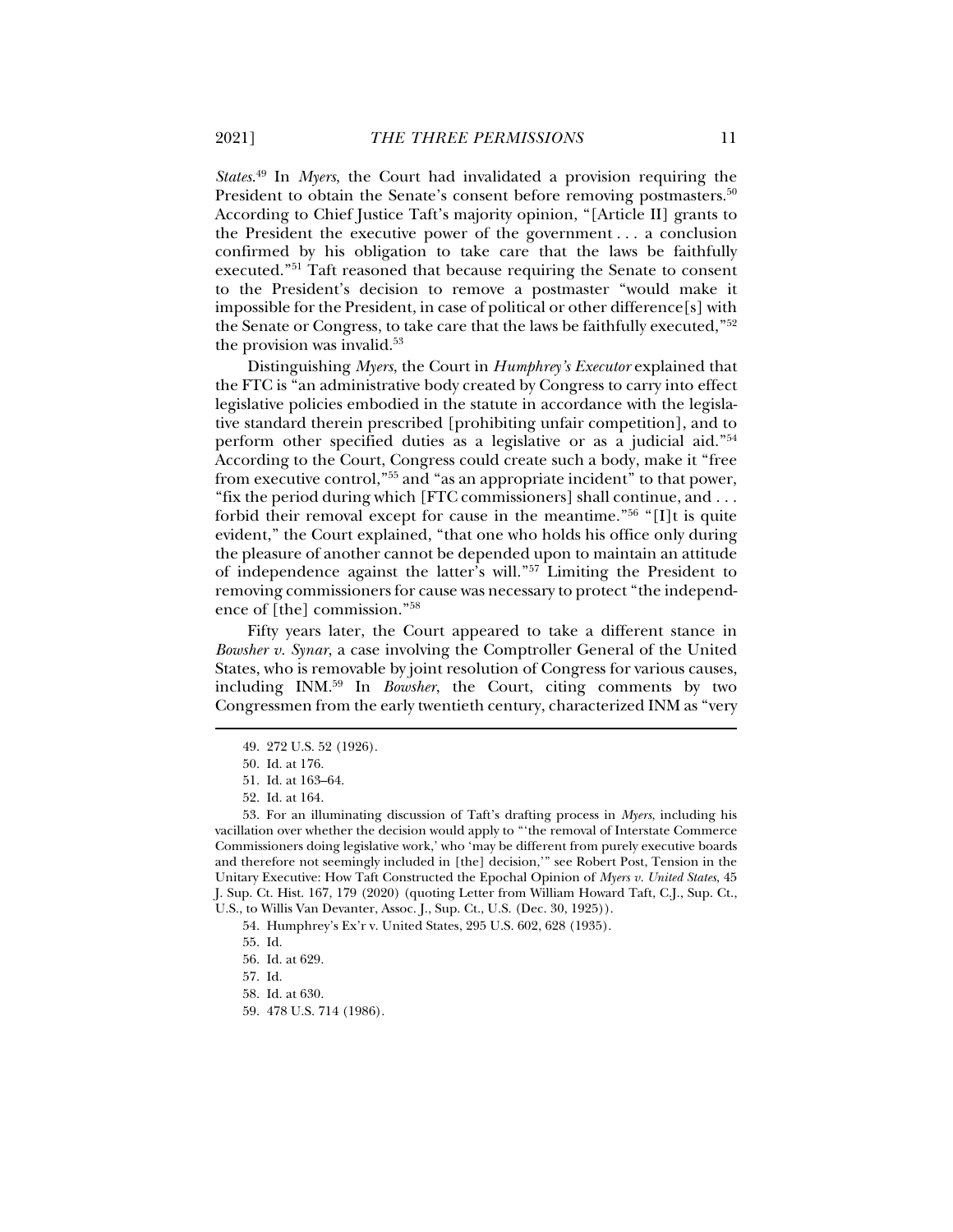broad," explaining that, as "interpreted by Congress, [INM] could sustain removal of a Comptroller General for any number of actual or perceived transgressions of legislative will."60 In light of the apparent extent of legislative control over the office, the Court struck down provisions granting the Comptroller General what the Court considered to be executive functions, concluding that assigning such functions to such an office impermissibly expanded Congress's reach.<sup>61</sup>

Three years later, in *Morrison v. Olson*, the Court mostly sidestepped the scope of for-cause removal statutes, upholding provisions of the Ethics in Government Act creating an independent counsel's office in the Justice Department.62 The Court reasoned that the Attorney General's power to remove the independent counsel for good cause preserved the President's ability "to assure that the counsel is competently performing his or her statutory responsibilities" and, acting through the Attorney General, to remove the counsel "for 'misconduct.'"63

In 2010, in *Free Enterprise v. Public Company Accounting Oversight Board*, the Court adopted a narrow interpretation of INM.<sup>64</sup> Invalidating a statute authorizing the SEC to remove members of the Public Company Accounting Oversight Board (PCAOB) only in certain limited circumstances, the Court noted that "simple disagreement with the Board's policies or priorities could [not] constitute 'good cause' for . . . removal."65 The Court further explained that "even if the President disagree[d] with [the SEC's] determination" concerning whether or not to remove a member of the PCAOB, the President "is powerless to intervene—unless that determination is so unreasonable as to [itself] constitute 'inefficiency, neglect of duty, or malfeasance in office.'"66

#### B. *The Removal Debate*

The question of how to interpret for-cause removal provisions and whether they comport with the Constitution is now an area of intense focus for scholars and judges skeptical of agency independence. In the absence of a definitive judicial interpretation of INM, a debate has emerged between advocates of executive power. This section first reviews the two

 <sup>60.</sup> Id. at 729; see also infra section III.B (squaring this case with Free Enter. Fund v. Pub. Co. Acct. Oversight Bd., 561 U.S. 477 (2010)).

<sup>61</sup>*. Bowsher*, 478 U.S. at 715–16.

 <sup>62. 487</sup> U.S. 654, 663 (1988); see also 28 U.S.C. § 596(a)(1) (2018) (providing that an independent counsel may "be removed from office . . . only for good cause, physical or mental disability . . . , or any other condition that substantially impairs the performance of [the independent counsel's] duties").

<sup>63</sup>*. Morrison*, 487 U.S. at 692. For a thorough and thoughtful analysis of the Court's opinion in this case, see Manning, Independent Counsel, supra note 16, at 1306–08.

 <sup>64. 561</sup> U.S. 477 (2010).

 <sup>65.</sup> Id. at 502.

 <sup>66.</sup> Id. at 496 (citing Humphrey's Ex'r v. United States, 295 U.S. 602, 620 (1935)).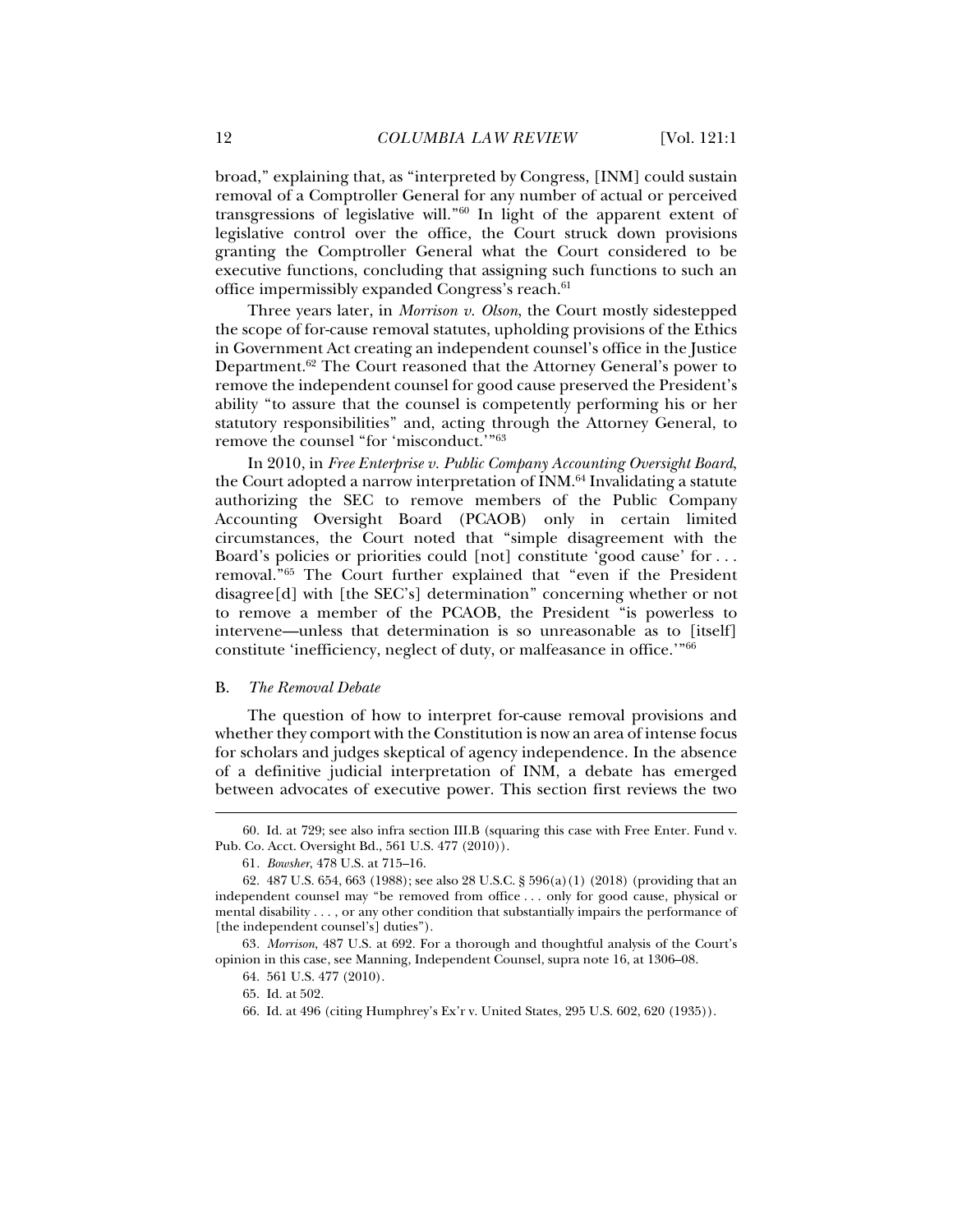divergent positions, one interpreting INM narrowly, the other embracing *Bowsher*. Then it examines two judicial decisions involving the enabling act for the CFPB, the most recent of which, *Seila Law*, casts doubt on *Bowsher*'s broad interpretation but leaves the precise contours of agency independence undefined.

1. *Two Challenges to Agency Independence*. — Independent agencies face a pincer movement. One set of challengers reads INM narrowly. These scholars posit that the Constitution creates a "hierarchical, unified executive department under the direct control of the President."67 And they argue that laws limiting the President's ability to remove executive officials conflict with two constitutional provisions: the Vesting Clause, which "vests" the "executive Power" in the President, and the Take Care Clause, which requires the President "take care that the Laws [are] faithfully executed."68 The merits and demerits of these arguments generally are beyond the scope of this Article. But one claim is relevant: that for-cause removal statutes are, in some circumstances, too narrow to permit the President to take care that the laws are faithfully executed.<sup>69</sup>

In part in response to these "unitary executive" theorists, another group seizes on *Bowsher* and argues that "the statutory words" inefficiency, neglect of duty, and malfeasance in office—actually "allow a degree of substantive supervision [of independent agency officials] by the President."70 On this view, the "best read[ing]" of these terms, and existing case law, is that they probably "allow [the President to] discharge . . . [officials] who have frequently or on important occasions acted in ways inconsistent with the President's wishes with respect to what is required by sound policy."71 For example, "A commissioner of the FTC

70. Lessig & Sunstein, supra note 16, at 111.

 71. Id.; see also id. at 112 (arguing "that [the President] has far more authority [to discharge independent agency officials] than is usually thought").

 <sup>67.</sup> Steven G. Calabresi & Kevin H. Rhodes, The Structural Constitution: Unitary Executive, Plural Judiciary, 105 Harv. L. Rev. 1155, 1165 (1992); see also Steven G. Calabresi & Christopher S. Yoo, The Unitary Executive: Presidential Power from Washington to Bush 3–4 (2008); Saikrishna Bangalore Prakash, Imperial from the Beginning: The Constitution of the Original Executive 3 (2015).

 <sup>68.</sup> Calabresi & Rhodes, supra note 67, at 1175–85, 1207.

 <sup>69.</sup> Neomi Rao, Removal: Necessary and Sufficient for Presidential Control, 65 Ala. L. Rev. 1205, 1214 (2014) (explaining that the Take Care Clause "is phrased as a duty to 'take' care of faithful execution, but such a duty must include a grant of executive power that allows for fulfillment of the duty"); id. at 1243 (explaining that removal law is what allows Presidents to fulfill their constitutional duty by "directing and controlling [officials] to take care of faithful execution"). This claim was central to the Court's holding in *Myers*. See supra notes 50–53 and accompanying text. It also appears in Chief Justice Roberts's majority opinion in *Free Enterprise*. 561 U.S. at 496–97 ("He can[not] . . . ensure that the laws are faithfully executed . . . . This violates the basic principle that the President 'cannot delegate ultimate responsibility or the active obligation to supervise that goes with it,' because Article II 'makes a single President responsible for the actions of the Executive Branch.'" (quoting Clinton v. Jones, 520 U.S. 681, 712–13 (1997) (Breyer, J., concurring in the judgment))).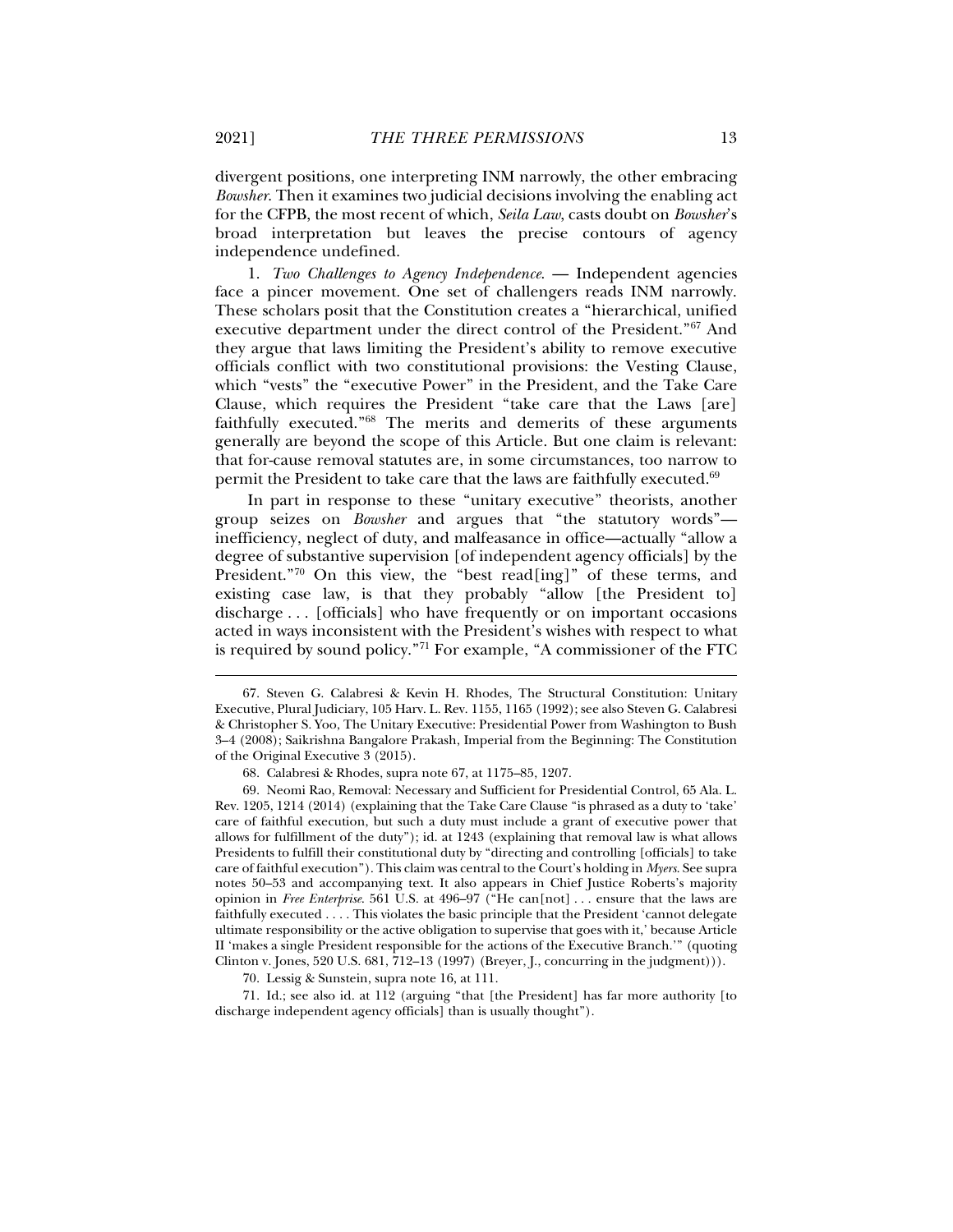might . . . be thought to neglect her duty if she consistently ignores what the President has said, at least if what the President has said is supported by law or by good policy justifications."72 In other words, the President might "discharge[] as inefficient . . . [those] whom [the President] finds incompetent because of their consistently foolish policy choices."73

These scholars hypothesize that the Court could appropriately embrace a broad reading of inefficiency and neglect of duty in order to accommodate expansive views of presidential power, including the unitary executive theory.<sup>74</sup> If INM is a "very broad" concept, as the Court in *Bowsher* concluded, then the President would "turn[] out to have considerable power over" independent agencies.75 In other words, "the 'independent' agencies would be subject to a significant degree of legally legitimate presidential oversight."76

Professor Geoffrey Miller advances a variant of this position,<sup>77</sup> arguing that courts ought to interpret INM more or less broadly depending on the relevant agency and its characteristics.78 In certain circumstances, courts

j

- 74. See Strauss & Sunstein, supra note 73, at 204.
- 75. Pildes & Sunstein, supra note 16, at 31.

 76. Id.; see also id. at 32 ("For those troubled by the independent agency form as a matter of policy or constitutional law, such an approach would minimize the risks of this form and promote coordination and accountability in government."). Manning makes a similar point with respect to the "good cause" removal standard in the Independent Counsel statute, suggesting "some preliminary reasons for concluding that" the language "authorize[s] the independent counsel's removal for disobeying the President's legal directives, at least on matters of reasonably contestable legal judgment." Manning, Independent Counsel, supra note 16, at 1288.

 77. Geoffrey P. Miller, The Unitary Executive in a Unified Theory of Constitutional Law: The Problem of Interpretation, 15 Cardozo L. Rev. 201, 213 (1993) [hereinafter Miller, Unified Theory]. Miller anticipated the arguments of Sunstein and his coauthors as early as 1986, when he argued that statutes with ordinary INM provisions can "easily be interpreted as including within the concept of cause the failure of an agency head to comply with the President's instructions to take some action otherwise within his or her statutory authority." Geoffrey P. Miller, Independent Agencies, 1986 Sup. Ct. Rev. 41, 87 [hereinafter Miller, Independent Agencies].

 78. Miller, Unified Theory, supra note 77, at 213 ("While the President rightly enjoys a very broad scope of interpretative control over the administrative state, that control is not

 <sup>72.</sup> Id. at 111.

 <sup>73.</sup> Pildes & Sunstein, supra note 16, at 30; see also Peter L. Strauss, The Places of Agencies in Government: Separation of Powers and the Fourth Branch, 84 Colum. L. Rev. 573, 667 n.402 (1984) (hypothesizing that a court might conclude "that a commission's refusal . . . to await the results of OMB review of agency comments on a rule[] or to attend a meeting called to discuss them gave rise to 'cause' for removal" such that the President has "*directory power*" (emphasis added)); Peter L. Strauss & Cass R. Sunstein, The Role of the President and OMB in Informal Rulemaking, 38 Admin. L. Rev. 181, 203–05 (1986) (arguing that the "[removal] statutes governing the 'independent' agencies should not be interpreted to foreclose presidential supervisory power of the sort reflected in" executive orders requiring government agencies to prepare "cost-benefit statements" or orders similarly "procedural in character").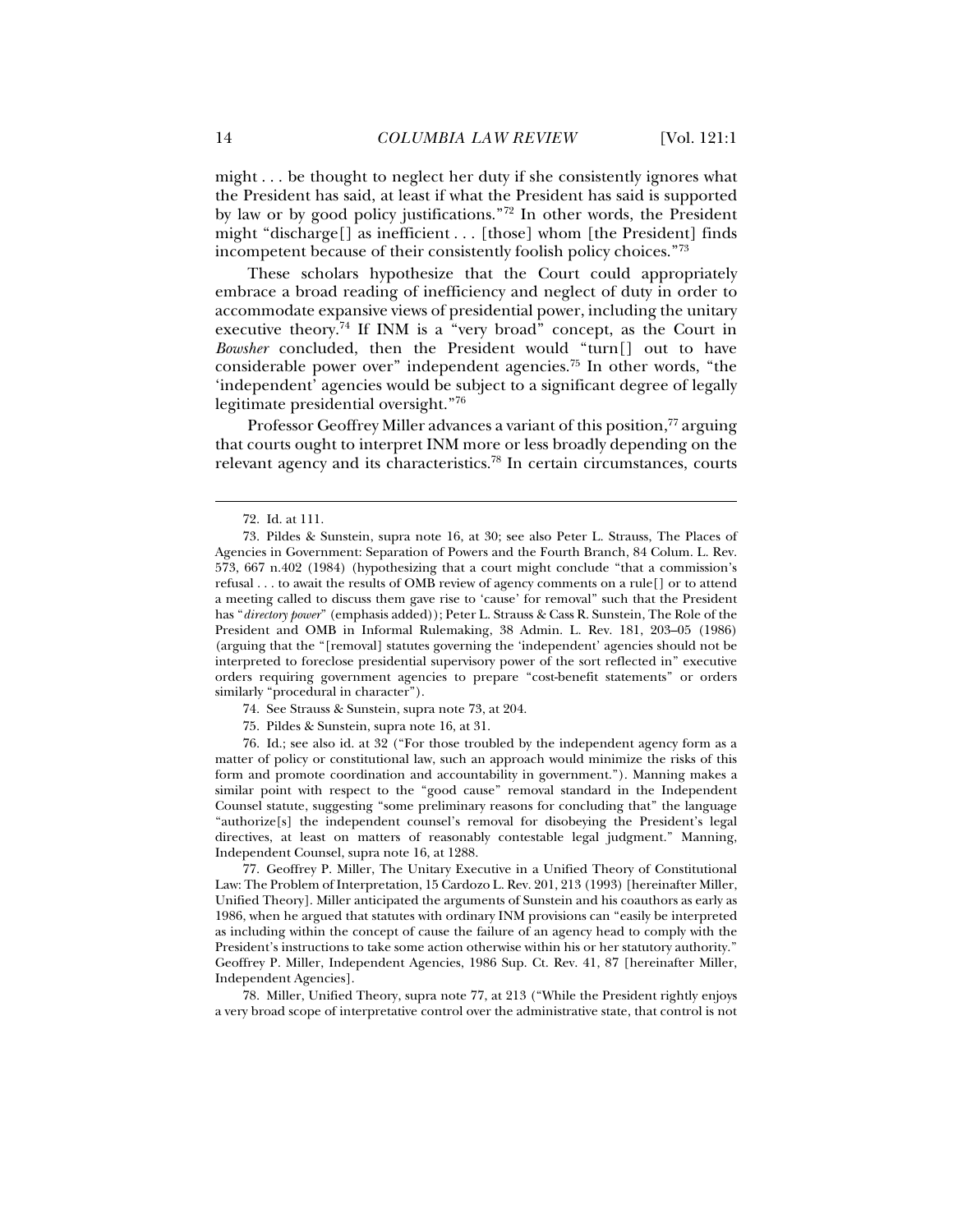should give INM a narrow construction since "Congress could appropriately vest interpretive powers in an administrative agency, free of most forms of presidential oversight and control."79 Miller gives the example of the Federal Reserve, which is charged with "interpret[ing] a congressional directive regarding the conduct of monetary policy."80 Meanwhile, where agencies must be "subject to a high degree of presidential control," courts could interpret INM provisions more broadly.<sup>81</sup> On Miller's view, agency independence would be somewhat attenuated, but the precise extent would be decided by jurists on a case-by-case basis.

2. *The CFPB Litigation*. — In 2018's *PHH Corp. v. CFPB*, a lawsuit challenging the constitutionality of the CFPB, the D.C. Circuit engaged with both of these views.<sup>82</sup> As relevant, the CFPB is led by a single Director appointed by the President to a five-year term.83 The statute permits the President to remove the Director for INM.<sup>84</sup> PHH Corp., drawing on the scholarship of the unitary executive theorists and on the Supreme Court's decision in *Free Enterprise*, argued that statutory limits on the President's authority to remove the Director unconstitutionally upset the separation of powers.85

A majority of active judges concluded that it did not, reasoning that the agency's "authority is not of such character that removal protection of its Director necessarily interferes with the President's Article II duty or prerogative."86 According to Judge Cornelia Pillard's majority opinion, Congress is constitutionally able to "value and deploy a degree of independence on the part of certain executive officials."87 In reaching this conclusion, Judge Pillard noted that "the ability to remove a Director when cause to do so arises and to appoint a replacement" provides "ample authority to assure that the [Director] is competently performing his or her statutory responsibilities," as "the terms 'inefficiency, neglect of duty, or malfeasance in office' are 'very broad.'"88

j

 82. PHH Corp. v. Consumer Fin. Prot. Bureau, 881 F.3d 75 (D.C. Cir. 2018) (en banc), abrogated by Seila L. LLC v. Consumer Fin. Prot. Bureau, 140 S. Ct. 2183 (2020).

83. 12 U.S.C. § 5491(c) (2018).

 88. Id. at 100 (quoting Morrison v. Olson, 487 U.S. 654, 692 (1988); Bowsher v. Synar, 478 U.S. 714, 729 (1986)).

unfettered; the extent of presidential control turns, instead, on the nature of the matter in question and the context in which the issue arises.").

 <sup>79.</sup> Id. at 216.

 <sup>80.</sup> Id. ("[A]lthough the consequence of the Fed's monetary policy decisions are widely felt throughout the government . . . the instructions about the conduct of monetary policy that might be contained in legislation are unlikely, in themselves, to have crosscutting implications for other agencies as far as interpretation is concerned.").

 <sup>81.</sup> Id. at 206.

 <sup>84.</sup> Id.

<sup>85</sup>*. PHH Corp.*, 881 F.3d at 108–09.

 <sup>86.</sup> Id. at 84.

 <sup>87.</sup> Id. at 88.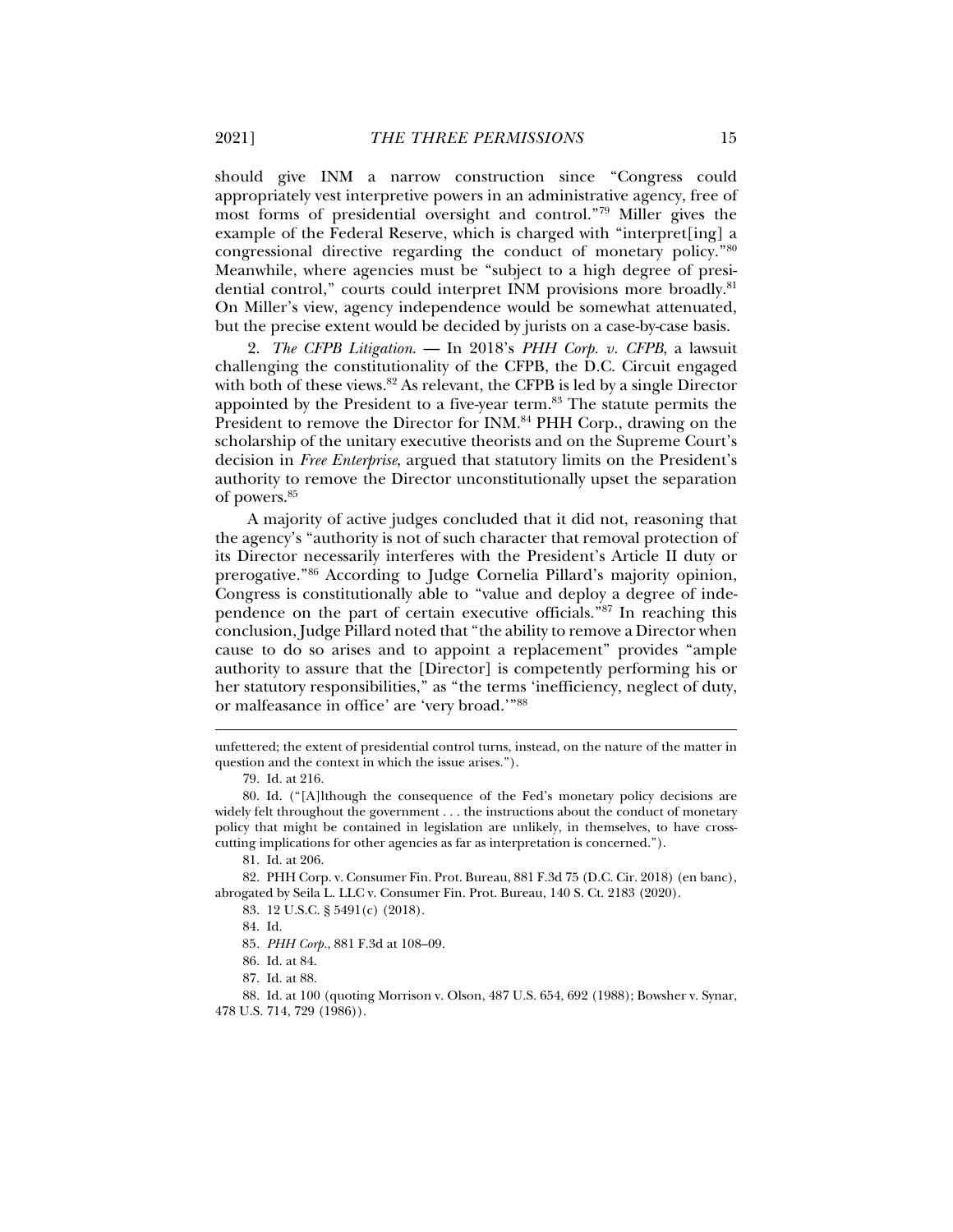Judge Pillard did not elaborate. But the meaning of INM was contested in two concurring opinions by Judge Thomas Griffith and Judge Robert Wilkins. Judge Griffith argued that INM "provide[s] only a minimal restriction on the President's removal power, even permitting him to remove the Director for ineffective policy choices."<sup>89</sup> Inefficiency, Judge Griffith explained, is a broad concept because "an officer is inefficient when he fails to produce or accomplish the agency's ends, as understood or dictated by the President operating within the parameters set by Congress."90 In Judge Griffith's view, "Congress establishes the broad purposes . . . and the President assesses whether the officer has produced the 'desired effect.'"91

Judge Wilkins disagreed.<sup>92</sup> According to Judge Wilkins, inefficiency, "[a]s interpreted by courts and agencies for nearly a century, "provides a broad standard allowing for the removal of employees whose performance is found lacking" due to "incompetence or deficient performance."93 But "[w]hat constitutes 'inefficiency' has varied depending on the context of the officer or employee's responsibilities and functions."94 In the case of an independent agency official and the President, Judge Wilkins argued, inefficiency does not encompass mere policy disagreements.<sup>95</sup> Instead, some sort of incompetence is necessary.<sup>96</sup> With respect to the CFPB specifically, "the promulgation of a rule contrary to consensus expert advice without sufficient grounds or explanation would subject the

 <sup>89.</sup> Id. at 124 (Griffith, J., concurring in the judgment).

 <sup>90.</sup> Id. at 134. Judge Griffith notes that, while "the standard may seem to be a unitary, general 'for cause' provision, the Supreme Court has clarified that these three grounds carry discrete meanings." Id. at 131. This Article provides extensive evidence supporting this proposition. See infra Part II.

<sup>91</sup>*. PHH Corp.*, 881 F.3d at 134. In support of his theory, Judge Griffith cites two D.C. Circuit cases involving the civil service: *Meehan v. Macy*, where the court held that "[t]here can be no doubt that an employee may be discharged for failure to obey valid instructions, or that a discharge for insubordination will promote the efficiency of the service," 392 F.2d 822, 836 (D.C. Cir. 1968) reh'g on other grounds, 425 F.2d 469 (D.C. Cir. 1968), aff'd en banc, 425 F.2d 472 (D.C. Cir. 1969), and *Leonard v. Douglas*, which upheld the removal of a prosecutor whose "professional competence [wa]s not questioned," but whose superior found him to be generally "unsuitab[le]" for a "policy-determining position," 321 F.2d 749, 750–53 (D.C. Cir. 1963). The applicability of civil service cases, such as those cited by Judge Griffith, involving "efficiency" and failure to follow orders, to cases involving the President and independent agencies, turns on whether the heads of these agencies (like the civil service) are under a legal obligation to follow the President's orders (i.e., whether those orders have any legal basis).

<sup>92</sup>*. PHH Corp.*, 881 F.3d at 123 (Wilkins, J., concurring) ("I do not agree that 'inefficiency' is properly construed to allow removal for mere policy disagreements. Such a capacious construction would essentially remove the concept of 'independence' from 'independent agencies.'").

 <sup>93.</sup> Id. at 122.

 <sup>94.</sup> Id.

 <sup>95.</sup> Id. at 123.

 <sup>96.</sup> Id. at 122.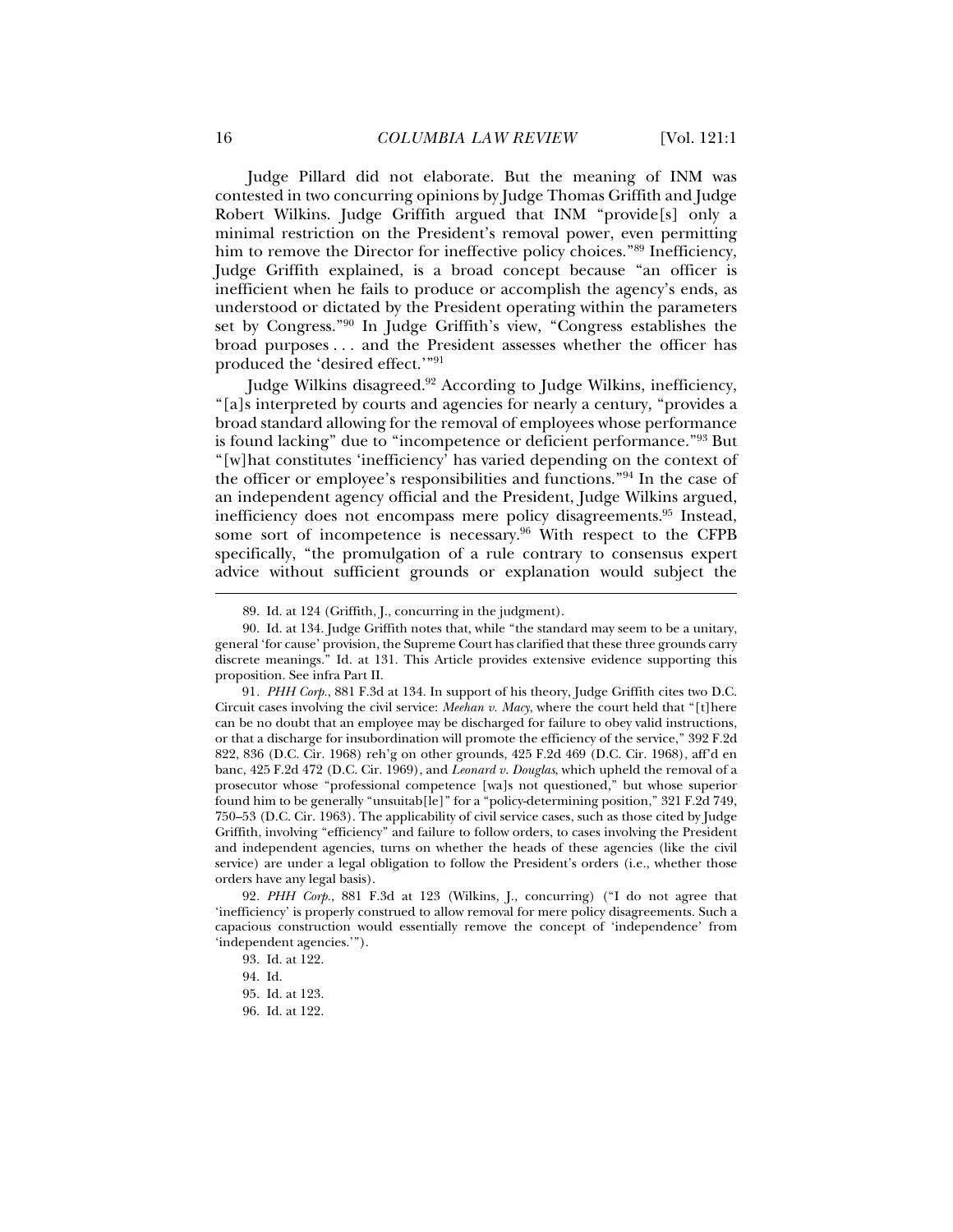Director to risk of removal for inefficiency."97 Further, "[T]he Director's failure to abide by the stringent statutory requirements of consultation or coordination would almost certainly constitute 'neglect of duty'" or "subject [the Director] to supervision and discipline for 'inefficiency.'"98

Then-Judge Kavanaugh filed a dissenting opinion striking a similar note. "To cabin the effects of *Humphrey's Executor* on the Presidency," Judge Kavanaugh explained, "some have proposed reading the standard for-cause removal restrictions in the statutes creating independent agencies to allow for Presidential removal of independent agency heads based on policy differences."99 But "[t]he *Free Enterprise Fund* Court expressly confirmed that *Humphrey's Executor* 'rejected a removal premised on a lack of agreement on either the policies or the administering of the Federal Trade Commission,'" and Justice Scalia had "once memorably noted [that] an attempt by the President to supervise, direct, or threaten to remove the head of an independent agency with respect to a particular substantive decision is statutorily impermissible and likely to trigger 'an impeachment motion in Congress.'"<sup>100</sup> On Judge Kavanaugh's view, "With independent agencies, the President is limited . . . in essence to indirect cajoling."101

In 2020's *Seila Law*, a subsequent challenge to the CFPB's constitutionality, the Supreme Court appeared to endorse then-Judge Kavanaugh's narrow understanding of INM.102 However, in holding that INM unconstitutionally limited the President's ability to remove the CFPB Director, $103$  the majority once again avoided precisely defining the scope of INM. Instead, it explained that "while both *amicus* and the House of Representatives invite us to adopt whatever construction would cure the constitutional problem, they have not advanced any workable standard

j

 103. Characterizing the Director as an official who exercises significant executive power, the Court explained in a footnote that Article II "expressly entrusts [the President] to take care that the laws be faithfully executed" and that accordingly no distinction can be drawn between the President's constitutional duties in war and "his duty to execute laws passed by Congress." Id. at 2206 n.11.

 <sup>97.</sup> Id. at 121.

 <sup>98.</sup> Id. at 121–22.

 <sup>99.</sup> Id. at 191 n.16 (Kavanaugh, J., dissenting).

 <sup>100.</sup> Id. at 191 & n.16 (first quoting Free Enter. Fund v. Pub. Co. Acct. Oversight Bd., 561 U.S. 477, 502 (2010); then quoting Transcript of Oral Argument at 60, *Free Enter.*, 561 U.S. 477 (No. 08-861)).

 <sup>101.</sup> Id. at 191.

 <sup>102.</sup> See Seila L. LLC v. Consumer Fin. Prot. Bureau, 140 S. Ct. 2183, 2199–200 (2020) (noting that *Humphrey's Executor* and *Morrison* represent the "outermost constitutional limits of permissible congressional restrictions on the President's removal power" (internal quotation marks omitted) (quoting *PHH Corp.*, 881 F.3d at 196 (Kavanaugh, J., dissenting)).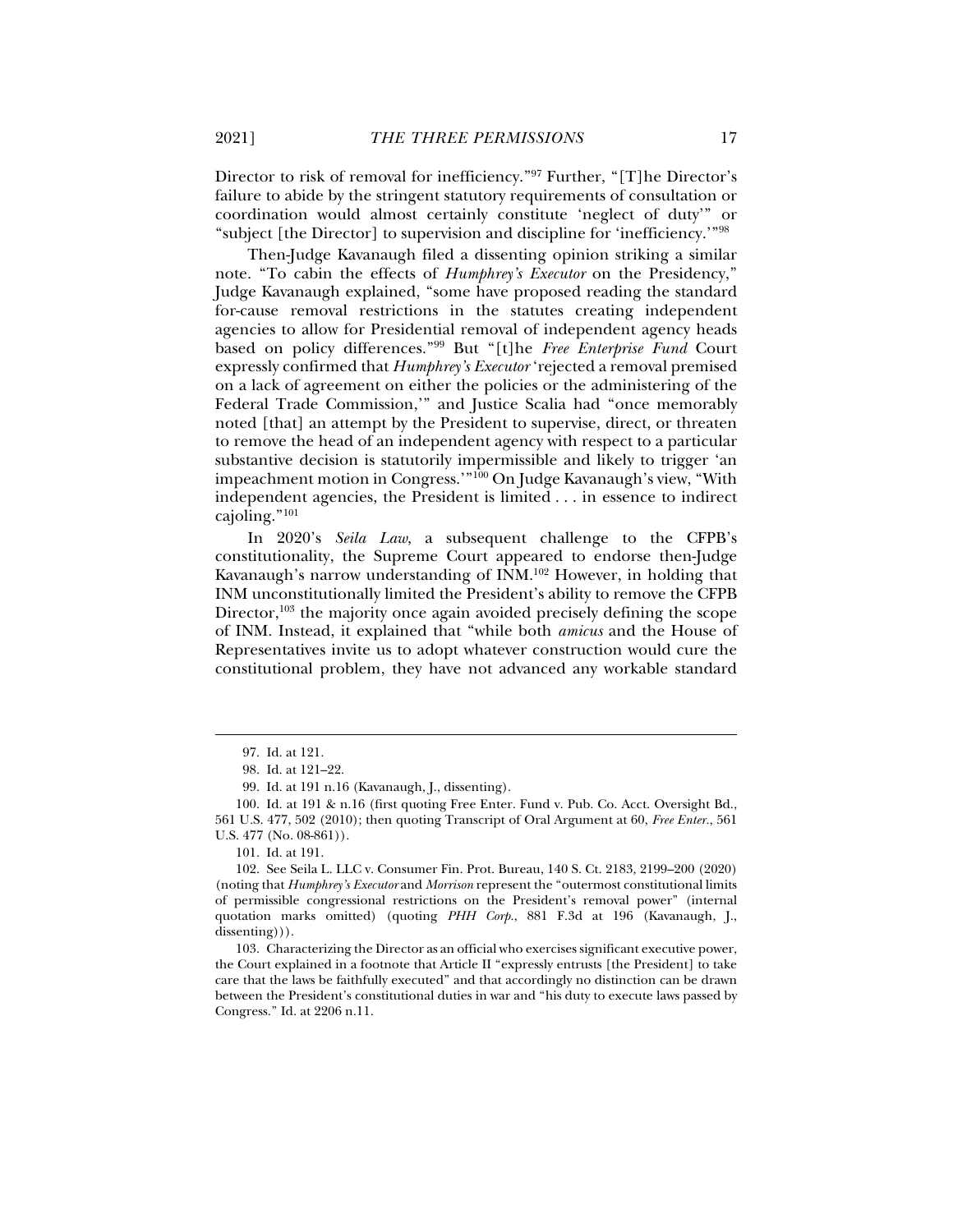derived from the statutory language."104 The dissent, too, declined to offer a definition. Although it explicitly rejected the argument that INM permitted the President to remove the CFPB Director for policy differences, the dissent found no constitutional problem with the agency's structure because Congress authorized the President to remove the Director for "basic incompetence" or a "failure to faithfully execute the law."105 Yet in reaching this conclusion about INM's scope, the dissent cited only *Morrison*, omitting discussion of legislative history or other precedent and postponing once again a definitive resolution to the INM debate.

#### II. EXCAVATING REMOVAL LAW

Existing interpretations of for-cause removal statutes are historically ungrounded. This Part takes up the Court's call in *Seila Law* for an interpretation of INM rooted in the statutory text. It resurrects the common law and statutory basis for removal law in order to define its core concepts—neglect of duty, malfeasance in office, inefficiency, and, crucially, terms of years. INM and related removal provisions, this Part shows, are not *protections* against an at-will removal, but *permissions* allowing the removal of an otherwise unremovable term-tenured officer. Neglect of duty and malfeasance in office are terms that have been used for hundreds of years on both sides of the Atlantic by courts and legislatures to articulate what it means for officers to "faithfully execute" their duties. Inefficiency was incorporated into statutes by nineteenth-century legislators seeking also to promote capable government. When lawmakers combined such removal provisions with offices granted for a term of years, they did so to strike a balance between security in office—necessary to protect officeholders from political meddling—and oversight essential to the performance of key government functions.

#### A. *Removal Provisions Are Permissions*

This section shows that from at least the eighteenth century on, termof-years tenures in both England and America were understood to be inviolable: Without provisions to the contrary in a controlling statute,

 <sup>104.</sup> Id. at 2206. Leaving the question open for a future case, the majority explained that, in the absence of any evidence regarding the statutory text, it would "take Congress at its word that it meant to impose a meaningful restriction on the President's removal authority." Id. at 2207.

 <sup>105.</sup> Id. at 2238 (Kagan, J., concurring in the judgment with respect to severability and dissenting in part) (quoting U.S. Const. art. II, § 3). The use of INM in the CFPB's enacting legislation, the dissent explained, "would allow the President to discharge the Director for a failure to 'faithfully execute[]' the law, as well as for basic incompetence. But it would not permit removal for policy differences." Id. (alteration in original) (citations omitted) (quoting U.S. Const. art. II, § 3).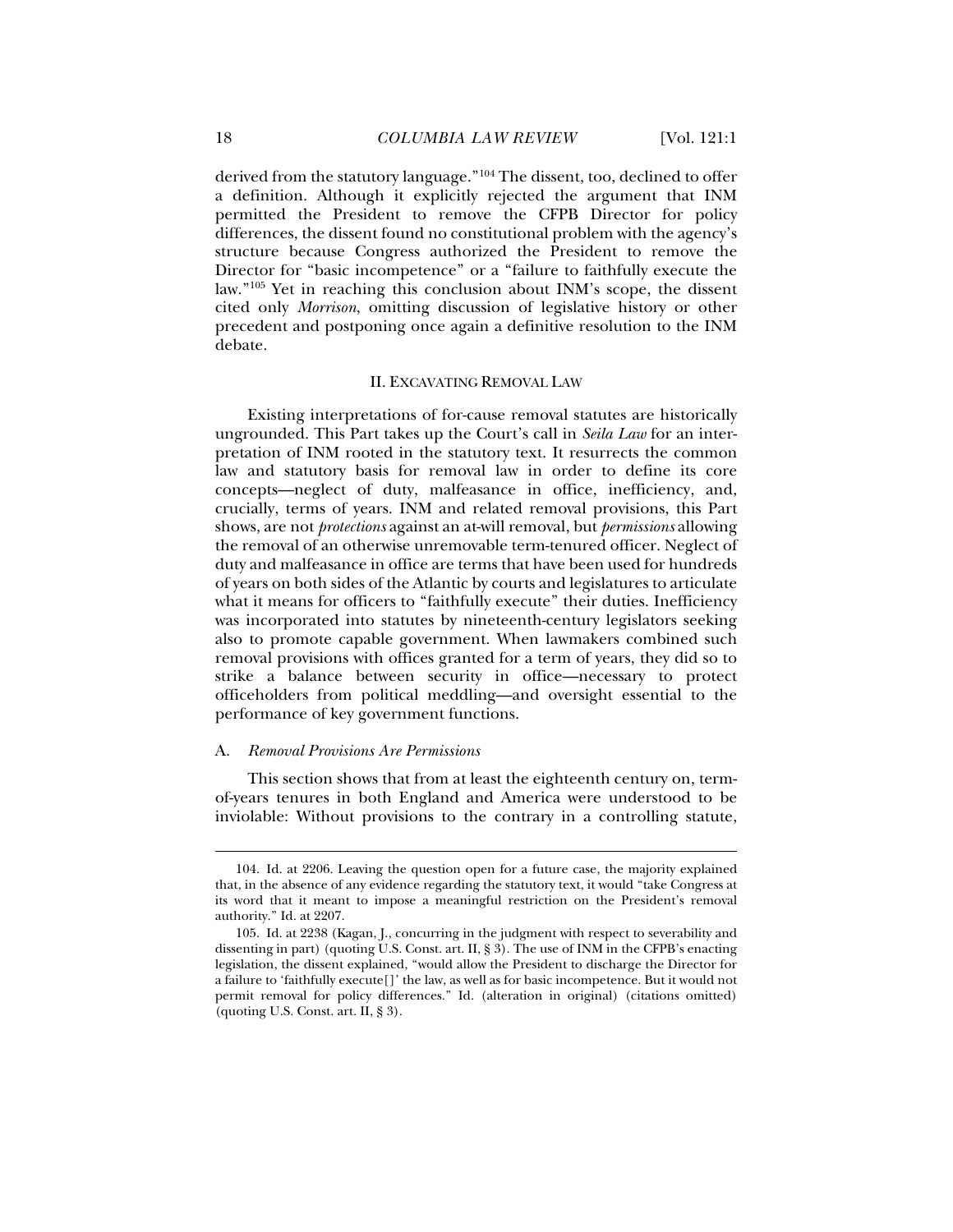constitution, or grant of office, an officer serving for a term of years could not be removed mid-term short of impeachment or other extraordinary measure.<sup>106</sup> As argued at length elsewhere,<sup>107</sup> terms for a definite period were one form of tenure among a menu of options. They struck a balance between job security and oversight, protecting officers from the uncertainty and vulnerability of an "at pleasure" appointment while still ensuring regular review of their performance.

Grants of office in early modern England covered a variety of tenures, ranging from offices held in fee to offices held at will.<sup>108</sup> As Professor Daniel Birk recently explained, offices had long been conceived of as property rights,109 and vestiges of the property conception of office remain to this day: We "take" and "hold" and "forfeit" office, and the roots of the word tenure—as in "tenure in office"—lie in the Latin "tenere": "to hold."<sup>110</sup> Different tenures, it was thought, led to different behaviors. At common law, for instance, the jurist Matthew Bacon wrote in 1740 that "Officers of Justice" held life tenures and "could not be removed but for Misdemeanors," and this security "was an Encouragement to the faithful Execution of their Duties" and to the acquisition of "Knowledge and Experience in their Employments."111

In the middle of the spectrum of tenures were those offices held "for Years or a limited Time."<sup>112</sup> Under the prevailing property conception of office, a term of years was something that its holder possessed—something defeasible, and something that would descend to the officer's heirs should the officer die in the middle of their term. Thus, Bacon explained, offices

 107. Manners & Menand, supra note 22. Given this Article's focus on INM, this section's recovery of a term of years is necessarily abbreviated.

 108. 3 Matthew Bacon, A New Abridgement of the Law 732 (1740) ("Offices in respect to their Duration and Continuance, are distinguished in those which are of Inheritance, or in Fee, or Fee-tail, those of Freehold or for Life, those for Years or a limited Time, and those which are at Will only . . . ."); see also 1 W.S. Holdsworth, A History of English Law 247–50 (3d ed. 1922) (discussing the grants of offices, to be held "in fee, in tail or for life," as a perpetuation of feudal ideology that "came very naturally to the mediæval common law").

 109. Daniel D. Birk, Interrogating the Historical Basis for a Unitary Executive, 73 Stan. L. Rev. (forthcoming 2021) (manuscript at 21), https://ssrn.com/abstract=3428737 (on file with the *Columbia Law Review*).

 110. See Tenure, n., Oxford Eng. Dictionary Online, https://www.oed.com/view/ Entry/199286?p=emailA45iZFwziB8Tg&d=199286 [https://perma.cc/8NHN-J8WY] (last visited Sept. 28, 2020).

111. Bacon, supra note 108, at 733.

112. Id. at 732.

 <sup>106.</sup> In addition to impeachment, officers in England and early America could be removed by an address of both houses, a process generally understood to be less cumbersome than impeachment. See Raoul Berger, Impeachment: The Constitutional Problems 152 & n.137 (1973); see also James Willard Hurst, The Growth of American Law: The Law Makers 137 (1950); Ellen Langill, Levi Hubbell and the Wisconsin Judiciary: A Dilemma in Legal Ethics and Non-Partisan Judicial Elections, 81 Marq. L. Rev. 985, 993 (1998).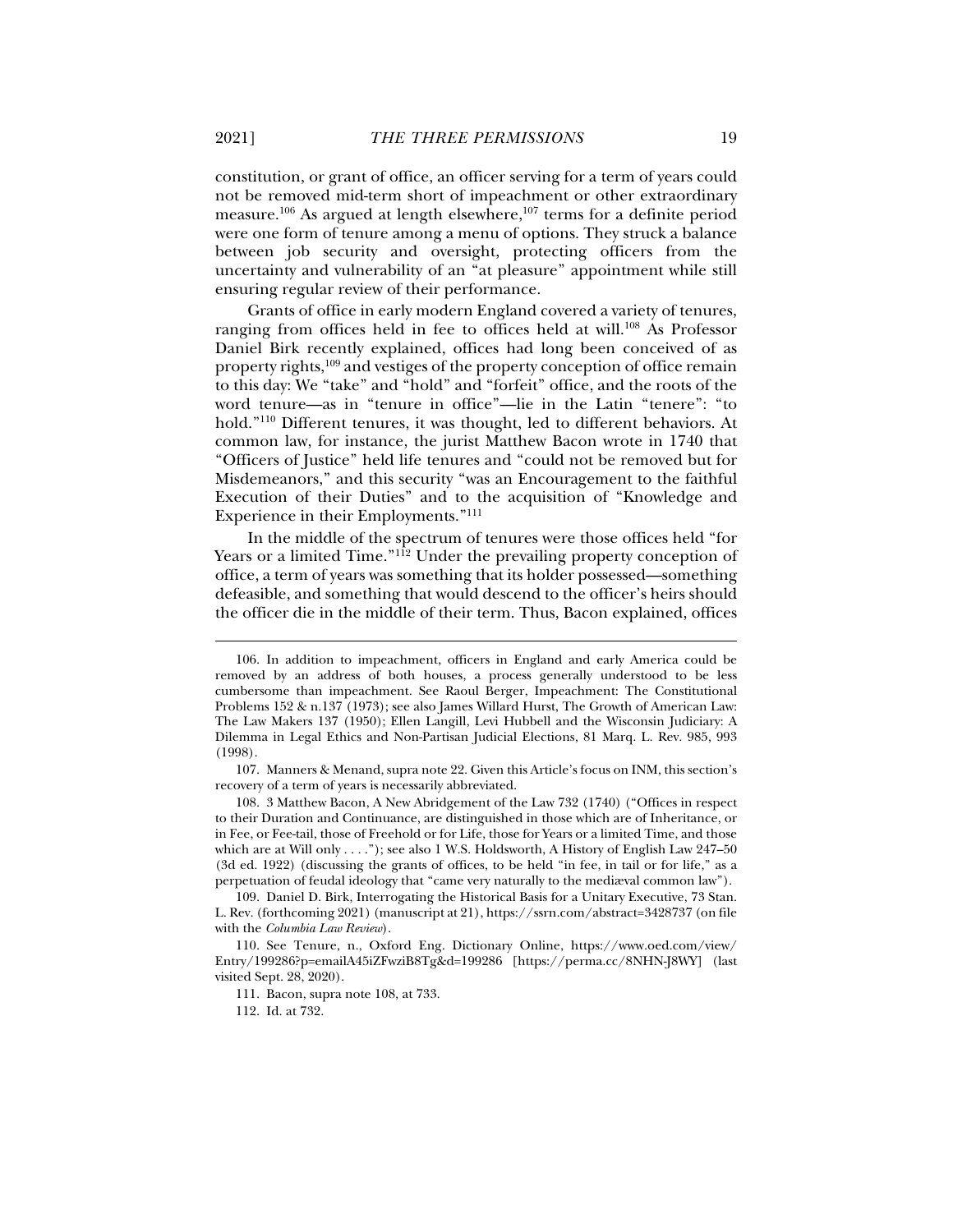"of great Trust concerning the Administration of Justice" should not be granted for a term of years, because if the officeholder died before the expiration of the term, "it would go to Executors or Administrators," leaving the office "in suspense" until the will was probated, thereby injuring "the Publick."113 Moreover, it was unclear whether the office was even forfeitable in cases of "Outlawry," a punishment that rendered the person literally outside the protection of the law.114 An office granted for a term of years was so secure, Bacon explained, that it should only be granted to ministerial rather than judicial offices, such as the "Office of Garbler of Spices in London" or the "Office of Register of Policies of Assurance in London concerning Merchants."115

In Revolutionary America, the idea of offices as property was roundly rejected.116 And yet, while no longer treated as a defeasible property right, the stickiness of term-of-years offices remained, as evidenced by states' early constitutions, legislative history, and the statements of Framing-Era jurists and legal thinkers.<sup>117</sup> By 1787, America's theorists had developed a clear rule of republican officeholding. Rather than the lengthy list of tenures that had existed in England, in the United States there were only three: at pleasure, on good behavior, or for a term of years. And rather than emanating from the Crown, the power these officers exercised derived from the people themselves. James Madison described the rule in Federalist No. 39:

[W]e may define a republic to be . . . a government which derives all its powers directly or indirectly from the great body of the people, and is administered by persons holding their offices during pleasure, for a limited period, or during good behavior . . . [t]he tenure of ministerial offices generally, will be a subject of

 <sup>113.</sup> See id. at 734.

 <sup>114.</sup> Id. at 734, 745–46.

 <sup>115.</sup> Id. at 734.

 <sup>116.</sup> See 1 Annals of Congress 480 (1789) (Joseph Gales ed., 1834). But see id. at 458 (presenting an argument from South Carolina's Mr. Smith that officers have a property in their office that they cannot be deprived of except by impeachment for a criminal conviction).

 <sup>117.</sup> As Justice William Mitchell explained in 1893, there is nothing "better settled than that while the incumbent has no vested right of property as against the state, in a public office [for a term of years], yet his right to it has always been recognized by the courts as a privilege entitled to the protection of the law," including due process and judicial review. State ex rel. Hart v. Common Council of Duluth, 55 N.W. 118, 119 (Minn. 1893). For another perspective on why a term of years is legally protected, where the Georgia Supreme Court noted that "[i]t is not a matter of right in the officer, but a question of power in the agent who undertakes the removal," see City Council of Augusta v. Sweeney, 44 Ga. 463, 465 (1871). We explore these dimensions of term tenure in Manners & Menand, supra note 22.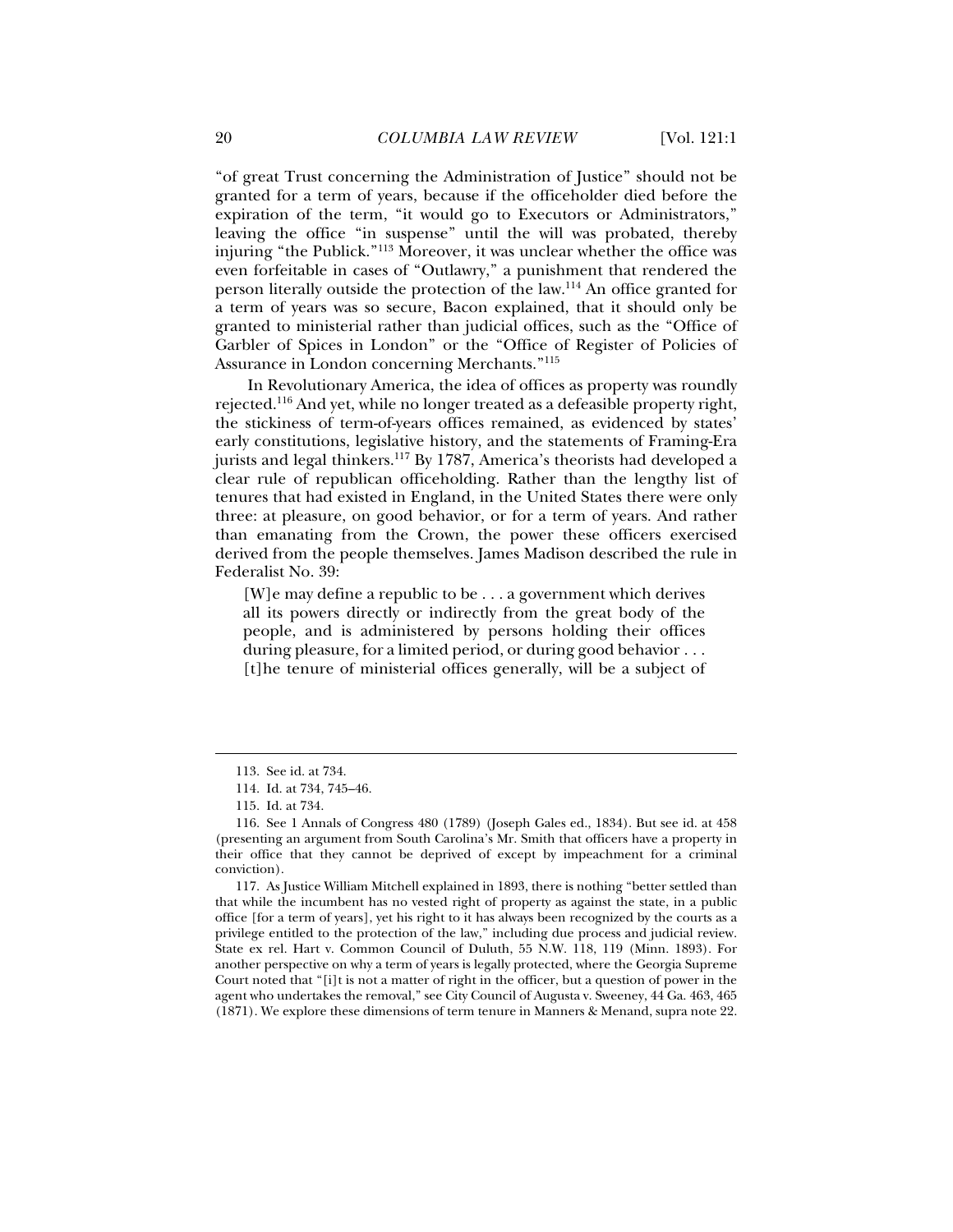legal regulation, conformably to the reason of the case and the example of the State constitutions.<sup>118</sup>

To Madison, the duration and terms of ministerial offices—a term he, like Bacon, used in contradistinction to judicial offices—were up to the legislature, which would design the tenure "conformably to the reason of the case,"119 taking into account Bacon's insight that different tenures lead to different behaviors and the wisdom derived from previous colonial and state experimentation.

A handful of other examples from the Early Republic both demonstrate this understanding of terms of years and suggest one reason that contemporary observers have forgotten it.<sup>120</sup> The first example comes from a discussion in the House of Representatives on June 29, 1789, a mere ten days after the debate over the President's power to remove the Secretary of Foreign Affairs (a debate that is today known as the "Decision of 1789").<sup>121</sup> During debate over the establishment of the Treasury Department, James Madison proposed that the Comptroller of the Treasury be a term-of-years office.<sup>122</sup> Madison thought that such offices created accountability between an officer and the legislature, and that such accountability was especially important for the Treasury's Comptroller, whose job it would be to adjudicate individual citizens' money claims against the federal government.<sup>123</sup> The duties of such an officer, Madison reasoned, were "not purely of an Executive nature,"124 and thus "there may be strong reasons why an officer of this kind should not hold his office at the pleasure of the Executive branch of the Government."125 A short term of years would give the Senate a regular opportunity to refuse the officer's reappointment.

122. 1 Annals of Cong. 611–12 (1789) (Joseph Gales ed., 1834).

 <sup>118.</sup> The Federalist No. 39, at 188–89 (James Madison) (Lawrence Goldman ed., 2008); see also People ex rel. Lyndes v. Comptroller, 20 Wend. 595, 597 (N.Y. Sup. Ct. 1839) (noting that the New York State Constitution "provides, that 'where the duration of any office is not prescribed by the constitution, it may be declared by law; and if not so declared, such office shall be held during the pleasure of the authority making the appointment'" (emphasis omitted) (quoting N.Y. Const. of 1821, art. IV, § 16)).

 <sup>119.</sup> The Federalist No. 39, supra note 118, at 189 (James Madison).

 <sup>120.</sup> For an in-depth examination of these and other examples, see generally Manners & Menand, supra note 22.

 <sup>121.</sup> The critical House vote on this decision took place on June 19th. See The Congressional Register (June 17, 1789), reprinted in 11 Documentary History of the First Federal Congress, 1789–1791, at 999, 1024 (Charlene Bangs Bickford, Kenneth R. Bowling & Helen E. Veit eds., 1992) [hereinafter Documentary History].

 <sup>123.</sup> Id. For more on the legislature's role in the adjudication of such claims in the Early Republic, see Jane Manners, Congress and the Problem of Legislative Discretion, 1790– 1870, at 63–113 (Nov. 17, 2018) (unpublished Ph.D. dissertation, Princeton University), https://ssrn.com/abstract=3344925 (on file with the *Columbia Law Review*).

 <sup>124. 1</sup> Annals of Cong. 611 (1790) (Joseph Gales ed., 1834).

 <sup>125.</sup> Id. at 612.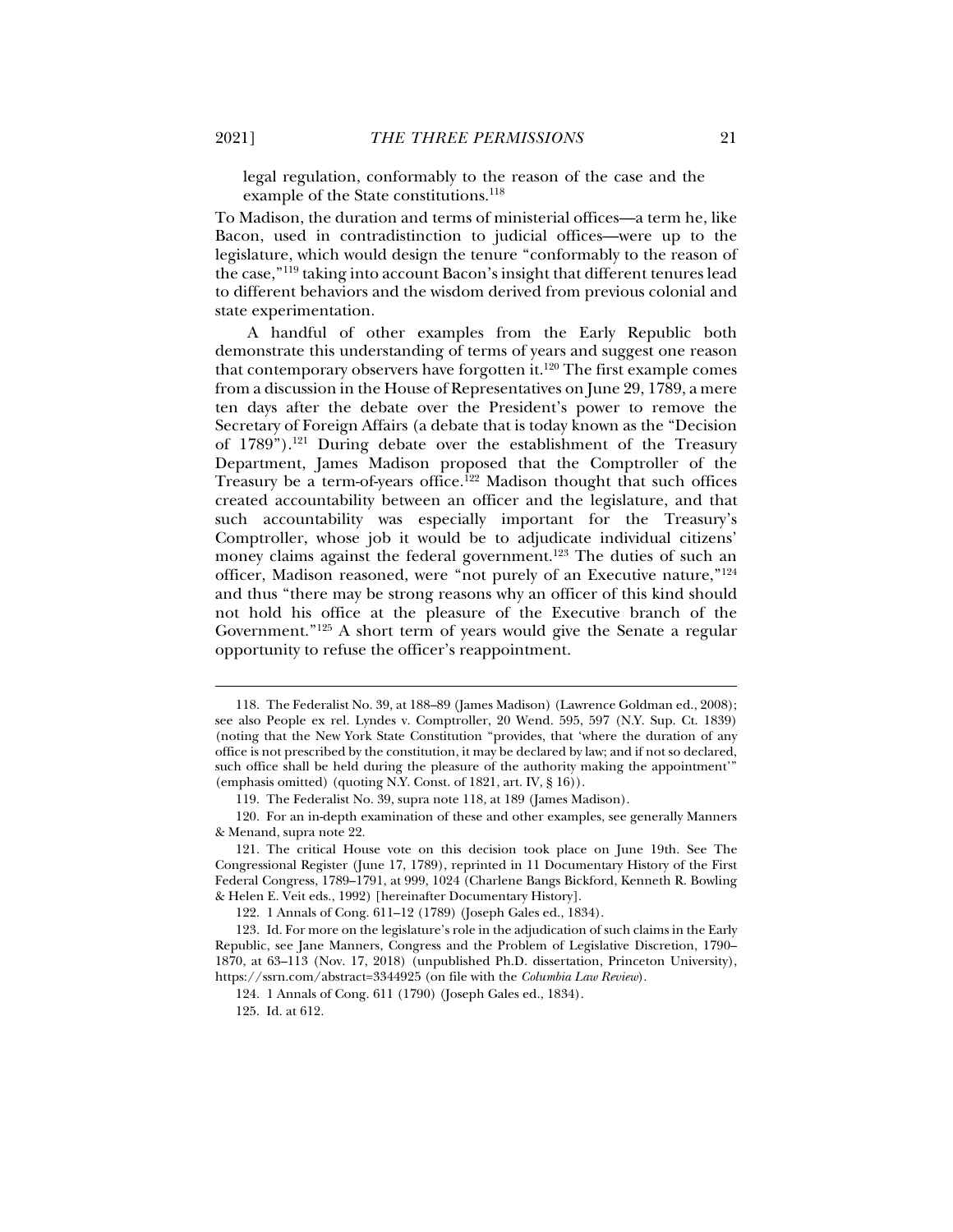Madison's wish to make the Comptroller "responsible to the public generally"126 by giving all of the political branches some degree of control over him127 is itself illuminating, reflecting as it does both a nuanced understanding of the ways in which different tenures encouraged different behaviors and the idea that some of the Comptroller's duties were not purely "executive." But for our purposes, what is most interesting is the language Madison proposed. He suggested amending the bill to state that "the Comptroller should hold his office during \_\_\_\_\_\_\_\_\_ years, unless sooner removed by the President"<sup>128</sup>—a term of years, in other words, conditioned by supplemental removal language. Madison acknowledged that such a combination—a term-of-years appointment plus mid-term removability—was rare, but he assured his colleagues that it was not "altogether novel."129 Madison's careful word choice, together with the fact that he anticipated that his colleagues would cavil at the unusual tenure combination, indicates that he knew that his contemporaries understood an ordinary term-of-years tenure to be one that did not allow for removal.<sup>130</sup>

j

 129. Id. Notably, Madison's passive voice formulation echoes that of the compromise reached ten days earlier in the Decision of 1789. See The Congressional Register, supra note 121, at 1028 (discussing the clause "when ever [sic] the said principal officer shall be removed from office by the president of the United States, or in any other case of vacancy"). In a persuasive new paper, Professor Shugerman sheds light on the likely motives behind the Decision of 1789 formulation. According to Shugerman, not only did Madison seek to persuade his House colleagues to approve the bill even though he lacked the votes for an unambiguous assertion of an exclusive Article II removal power, but he also sought language that would permit his allies in the Senate—where hostility to the Senate's exclusion from removal decisions understandably ran high—to plausibly deny that the clause gave the President exclusive removal authority. See Jed Handelsman Shugerman, The Indecisions of 1789: Strategic Ambiguity and the Imaginary Unitary Executive (Part I) 2–4, 50 (Oct. 7, 2020) (unpublished manuscript), https://ssrn.com/abstract=3596566 (on file with the *Columbia Law Review*). Shugerman ultimately concludes that the Decision of 1789 in fact decided very little, and that the common reading of its outcome—that the Constitution gave the President the power to remove officers at pleasure, at least in the absence of language to the contrary—is mistaken. See id.; see also Jonathan Gienapp, Making Constitutional Meaning: The Removal Debate and the Birth of Constitutional Essentialism, 35 J. Early Republic 375, 379–82 (2015) (emphasizing the multiple, confused, and uncertain approaches to constitutional interpretation employed by debate participants).

 For the purposes of this Article, whether Madison and some number of his colleagues believed the President possessed an Article II-based power to remove is ultimately immaterial. This Article's concern is with the ordinary meaning of an office granted for a term of years, and whether, in the absence of statutory language indicating otherwise, it allowed for in-term removal. This Article contends that it did not, and that none of the various readings of the Decision of 1789 disturb this conclusion.

 130. Intriguingly, Shugerman concludes that Madison's June 29th formulation ("unless sooner removed by the president"), combined with the proposed term of years, was

 <sup>126.</sup> Id.

 <sup>127.</sup> The House, Madison reasoned, would also exercise control, by setting the officer's salary and through the power of impeachment. Id.

 <sup>128.</sup> Id.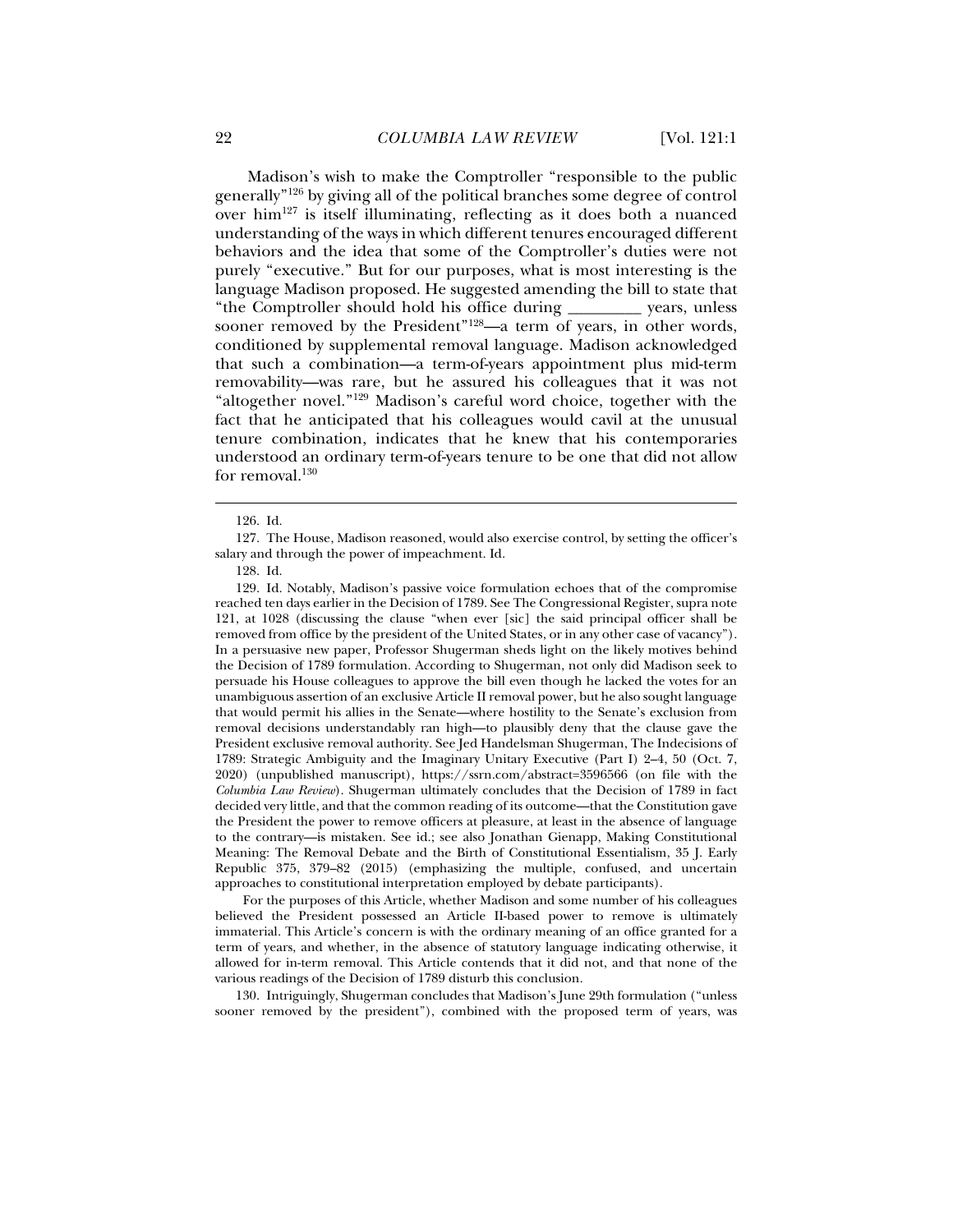Although Madison's proposal was not adopted, Congress would ultimately employ its approach—a term of years plus statutory removal permissions—dozens of times over the next two centuries.131 Indeed, despite the relative rarity of that tenure combination at that time, the Judiciary Act of 1789, passed just three months after Madison's comptroller proposal, established that "a marshal shall be appointed in and for each district for the term of four years, but shall be removable from office at pleasure."132 Congress's choice to start the removability phrase with the conjunction "but"—a formulation Congress would repeat underscores the contrast between the ordinary understanding of a term of years and the tacked-on removal permission.133

In 1820, Congress used the model again, passing a law that over the next half century<sup>134</sup> helped to routinize at the federal level Madison's tenure combination—term of years plus removal at pleasure. The statute, which was commonly known as the Four Years' Law, provided that dozens of jointly appointed officers, including district attorneys and collectors of customs would be "appointed for the term of four years, but shall be removable from office at pleasure."135 Prior to the law's enactment, these offices had been removable at pleasure,136 a feature that Congress did not wish to upset, even as it facilitated rotation in office. To do so, they knew they had to make their intention explicit, since absent any statutory language to the contrary, offices granted for a term of years would not allow presidential removal. The law was quickly folded into appointments practice, allowing the Senate a regular opportunity to weigh in without encroaching on the President's power to remove at pleasure. Looking back over the history of nineteenth-century politics from our twenty-firstcentury vantage point, it can be easy to forget how unusual the combination of a term of years with at-pleasure removal had once been. And it can be easy to forget that, without the Four Years' Law's crucial

intended to establish a good-behavior office, rather than a term-limited office held at the President's pleasure. See Shugerman, supra note 129, at 20.

 <sup>131.</sup> See infra Appendix B. See generally Manners & Menand, supra note 22 (developing the relevant history).

 <sup>132.</sup> Judiciary Act of 1789, ch. 20, § 27, 1 Stat. 73, 87. This was only one of many positions that the First Congress established for a fixed term. Carl Russell Fish, The Civil Service and the Patronage 82–83 (1905). Fish concludes that the tenure of federal marshals was modeled on term-tenured state marshals, and he speculates that the need for rotation in such an office was related to the marshal's role in jury selection, a power that "rendered him more dangerous than the [prosecuting] attorney, whose term is seldom regulated." Id. at 83.

 <sup>133.</sup> See generally Manners & Menand, supra note 22 (expanding on this contrast in greater depth).

 <sup>134.</sup> The law was not repealed until 1887. Act of Mar. 3, 1887, ch. 353, 24 Stat. 500.

 <sup>135.</sup> Act of May 15, 1820, ch. 102, § 1, 3 Stat. 582, 582.

 <sup>136.</sup> See Saikrishna Prakash, Removal and Tenure in Office, 92 Va. L. Rev. 1779, 1794 (2006) [hereinafter Prakash, Removal and Tenure].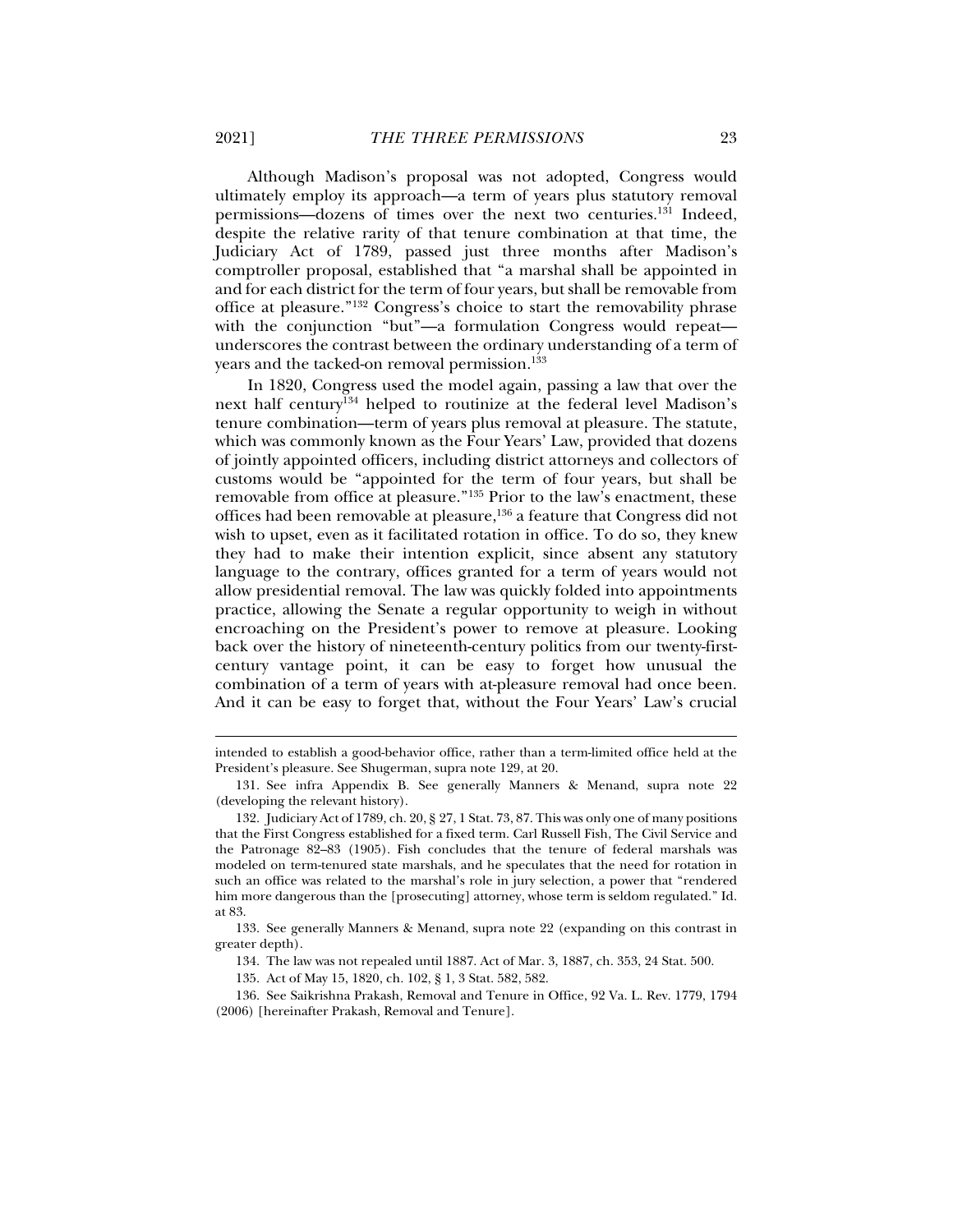phrase "*but shall be removable from office at pleasure*," those four-year appointees would not have been removable at all, in keeping with practice up to that point.137

 <sup>137.</sup> The history of the Four Years' Law is critical to understanding the outcome in Parsons v. United States, 167 U.S. 324 (1897), a case that is often read today to stand for the proposition that a fixed term of years does not restrict the President's ability to remove at pleasure. See, e.g., Memorandum Opinion from Caroline D. Krass, Principal Deputy Assistant Att'y Gen., Off. of Legal Couns., DOJ, to the Couns. to the President, Constitutionality of Legislation Extending the Term of the FBI Director: Memorandum Opinion for the Counsel to the President 3–4 (June 20, 2011), https://www.justice.gov/ file/18356/download [https://perma.cc/2BCE-5U3B]. Although a comprehensive analysis of recent case law is beyond the scope of this Article, the correct reading of *Parsons* is far narrower. Justice Peckham acknowledges that the opinion's lengthy Article II analysis is dicta. *Parsons*, 167 U.S. at 335 ("It is unnecessary for us in this case to determine the important question of constitutional power above stated."). Stripped of this analysis, the case simply holds that, in light of its legislative history and the confusion generated by the interaction of the Four Years' Law with the Tenure of Office Act and its repeal, discussed infra at notes 346–353 and accompanying text, a statute that appeared to "prohibit[] . . . removal" of the U.S. attorneys during their four-year terms should not be read to take away the President's power, exercised since the Founding, to remove such attorneys at will. *Parsons*, 167 U.S. at 334. Such a reading, although perhaps the natural one on the face of the statute, "could never have been the intention of Congress," Peckham explains, given the unusual drafting history of the relevant provision. Id. at 343.

Shurtleff v. United States, 189 U.S. 311 (1903), decided six years later, has also been misinterpreted in recent years as standing for the proposition that the President might remove term-tenured officials for other causes notwithstanding language stating that the President might remove them for INM. See, e.g., Aditya Bamzai, Taft, Frankfurter, and the First Presidential For-Cause Removal, 52 U. Rich. L. Rev. 691, 699 (2018) (explaining that the Court in *Shurtleff* held that an act "authorizing the President to remove [officials] for [INM] did not prohibit the President from removing [said officials] for other reasons"); Miller, Independent Agencies, supra note 77, at 88 n.170 ("[T]he fact that the statute specified certain causes for removal [(i.e., INM)] did not exclude the President's right to remove for other causes."). What the Court in fact held was that the President might replace Shurtleff without cause at pleasure, notwithstanding a provision permitting him to remove Shurtleff for INM, because the statute did not otherwise specify that Shurtleff should continue in office for a term of years. According to the Court, in the absence of explicit tenure-granting language, the Court would not read in tenure for life. The Court thus interpreted the position as an at-pleasure office, rendering the removal permissions irrelevant. *Shurtleff*, 189 U.S. at 318 (explaining that adopting Shurtleff's interpretation would mean creating a highly unusual tenure of office, something which the Court "[could not] bring [itself] to [believe] that Congress ever intended" given its failure to "use language which would put that intention beyond doubt"); see also id. at 316 ("The right of removal would exist if the statute had not contained a word upon the subject. It does not exist by virtue of the grant, but it inheres in the right to appoint, *unless limited by Constitution or statute*. It requires plain language to take it away." (emphasis added)). As explained in detail elsewhere, Manners & Menand, supra note 22, treatment of a term of years as an inviolate "term certain" continued mostly uninterrupted through the early 1980s, when unitary executive theorists succeeded in altering the baseline understanding. See, e.g., A Bill to Reform the Civil Service Laws: Hearings on H.R. 11280 Before the H. Comm. on Post Off. & Civ. Serv., 95th Cong. 887–88 (1978).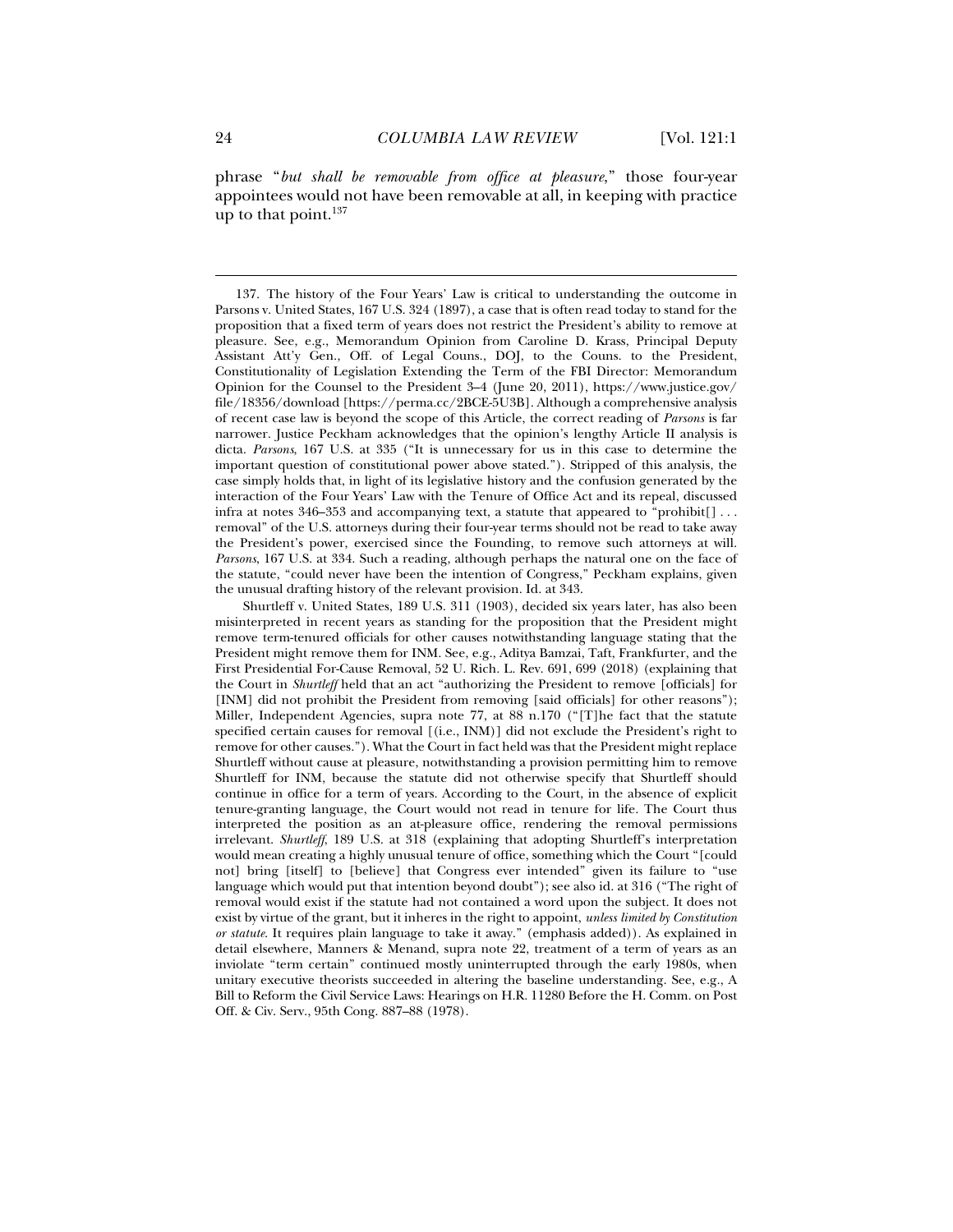A final piece of evidence comes from Chief Justice Marshall's opinion in *Marbury v. Madison*. 138 At its most basic level, *Marbury* was a case about a President's effort to remove an officer holding an office for a term of years. As the familiar story goes, right before the end of his term, President John Adams, together with the Senate, made a series of last-minute appointments, including naming William Marbury a justice of the peace for the District of Columbia.139 Unfortunately for Marbury, Adams's Secretary of State—who was none other than John Marshall, already doubling as Chief Justice—failed to deliver Marbury's commission, and the new Secretary, James Madison, refused. After a ten-month wait, Marbury sought a writ of mandamus from the Supreme Court ordering Madison to deliver his commission. Under the act that created the office, Marbury's lawyer explained, the position was for a term of five years, full stop. The act gave the President no authority to remove justices of the peace in the middle of their terms, and thus none existed.140

The Court agreed.<sup>141</sup> Madison had a duty to deliver the commission, Marshall concluded. Were it not for constitutional limits on the Supreme Court's original jurisdiction, Marshall wrote, this would be "a plain case for a mandamus."142 "Some point of time," he explained,

must be taken when the power of the executive over an officer [like Marbury], not removable at his will, must cease  $\dots$  [A]s the law creating the office, gave the officer a right to hold for five years, independent of the executive, the appointment was not revocable; but vested in the officer legal rights, which are protected by the laws of his country.143

At the time of the Founding and for at least several decades thereafter, Marshall's understanding—that absent statutory or constitutional language to the contrary, a term-of-years office foreclosed executive removal—was uncontroversial and widely accepted. It is reflected in

 <sup>138. 5</sup> U.S. (1 Cranch) 137 (1803).

 <sup>139.</sup> For a detailed account of the multiple roles and responsibilities of a justice of the peace in colonial Virginia, see George Webb, Office and Authority of a Justice of Peace (1736).

<sup>140</sup>*. Marbury*, 5 U.S. (1 Cranch) at 151.

 <sup>141.</sup> Id. at 162.

 <sup>142.</sup> Id. at 173.

 <sup>143.</sup> Id. at 157, 162.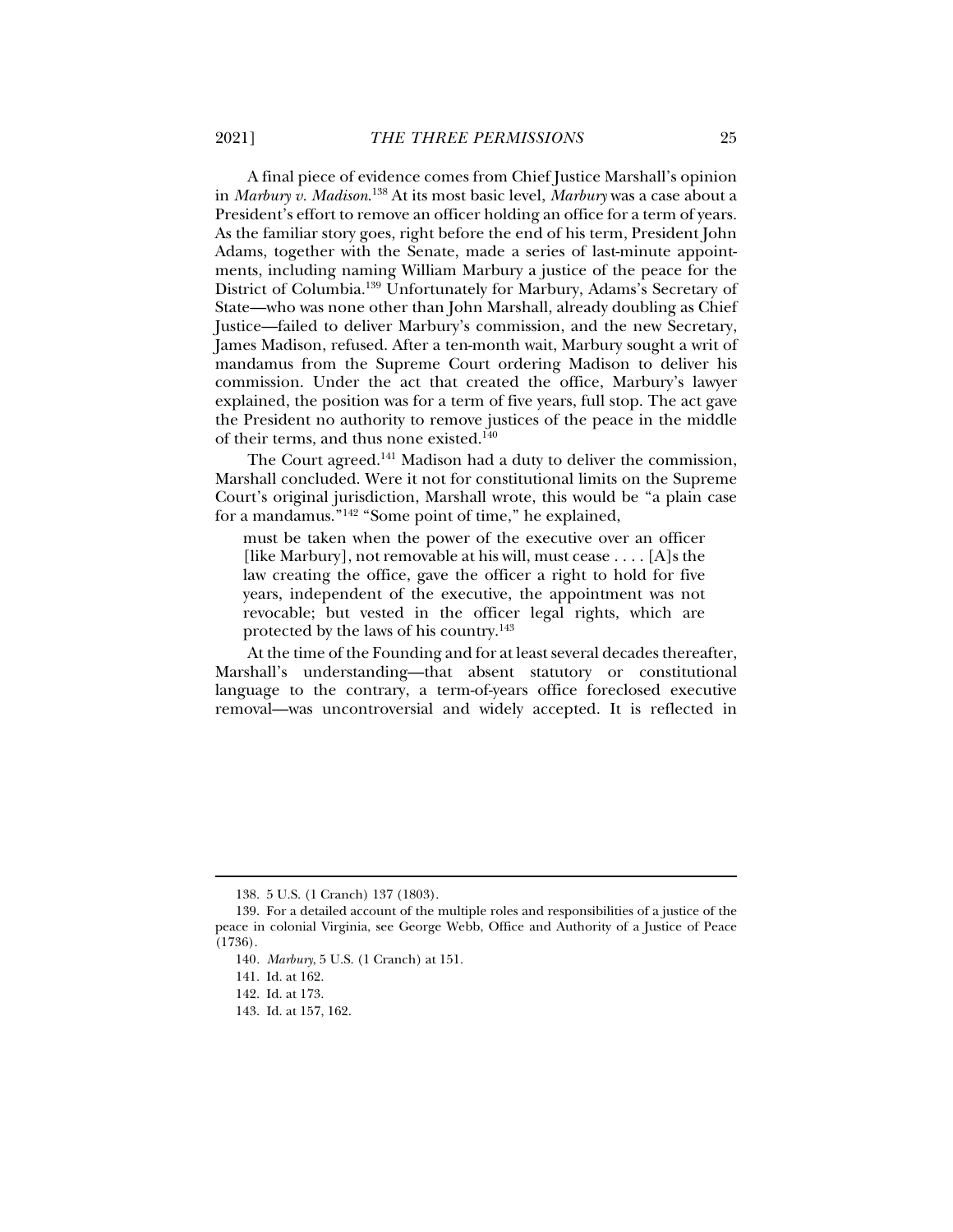state<sup>144</sup> and federal case law, treatises,  $145$  and legislative history throughout the nineteenth century. Although a comprehensive review of these sources is beyond the scope of this Article, $146$  it bears noting that we have found no nineteenth-century case, at either the state or federal level, in which a court disavowed this understanding of a term of years, despite more than one opportunity to do so.147 Even *Parsons v. United States*, *McAllister v. United States*, and *Shurtleff v. United States*, three Supreme Court opinions known for their robust vision of the President's authority to remove executive officers, do not refute the limitations inherent in a term-of-years office.148 Indeed, we argue in other work that this understanding persisted

 146. For an in-depth examination of these sources, see Manners & Menand, supra note 22.

 <sup>144.</sup> See, e.g., Townsend v. Kurtz, 34 A. 1123, 1123–24 (Md. 1896) (holding that, where tenure of office was for a definite term, an officer was rendered removable by language providing "unless sooner removed by the governor, treasurer, and comptroller"); Speed v. Common Council of Detroit, 57 N.W. 406, 408 (Mich. 1894) (finding that where an officer is appointed for a term of years without qualification, no removal is permitted, not even for cause); Stadler v. City of Detroit, 13 Mich. 346, 347 (1865) (Cooley, J.) (finding that the appointment of a new marshal halfway through the incumbent's two-year term did not remove the incumbent, as "the term of the office being for two years, the council had no power to limit it to one"); State v. Taylor, 2 Bail. 524, 535–36 (S.C. Ct. App. 1831) (holding that a term-of-years office was not vacated by the incumbent's breach of duty where the state constitution only permitted removal by impeachment).

 <sup>145. 2</sup> John F. Dillon, Commentaries on the Law of Municipal Corporations 791 (1911) ("[T]he general rule is that where the [appointment power] is conferred in general terms and without restriction, *the power of removal*, in the discretion and at the will of the appointing power . . . , *is implied and always exists*, unless restrained [by another law,] or by appointment for a fixed term."); James Hart, Tenure of Office Under the Constitution: A Study in Law and Public Policy 64–65 (1930) (recognizing "different degrees of independence of tenure" including "relative independence when the officer is chosen for a fixed term of years, and liable only to impeachment" and a "lower order . . . where the officer is subject to removal, but only for specified causes, after notice and a public hearing").

 <sup>147.</sup> Frequently, federal courts dodged the question. See, e.g., Nebraska Territory v. Lockwood, 70 U.S. (3 Wall.) 236, 239–40 (1865) (declining to rule on the lawfulness of the removal of a territorial judge appointed to an unqualified four-year term on procedural grounds); United States ex rel. Goodrich v. Guthrie, 58 U.S. (17 How.) 284, 292 (1855) (declining to rule on the lawfulness of the removal of a territorial judge appointed to an unqualified four-year term on jurisdictional grounds); *Marbury*, 5 U.S. (1 Cranch) at 175– 76 (declining to issue mandamus ordering delivery of commission on jurisdictional grounds). But see *Goodrich*, 58 U.S. (17 How.) at 312 (McLean, J., dissenting) (arguing that the Court erred in not ruling on the merits, and that once Congress has fixed the tenure of an office, "the President has no more power to remove a territorial judge, than he has to repeal a law").

 <sup>148.</sup> See supra note 137 for discussion of *Parsons* and *Shurtleff*. *McAllister* involved President Cleveland's suspension of a territorial judge under the Tenure of Office Act, which authorized the President to "suspend any civil officer appointed by and with the advice and consent of the Senate, except judges of the courts of the United States." McAllister v. United States, 141 U.S. 174, 177 (1891). The Court held that because territorial judges were not Article III judges, the suspension was lawful under the Tenure of Office Act. Id. at 184–86. Although the case reached the Court after the repeal of the Tenure of Office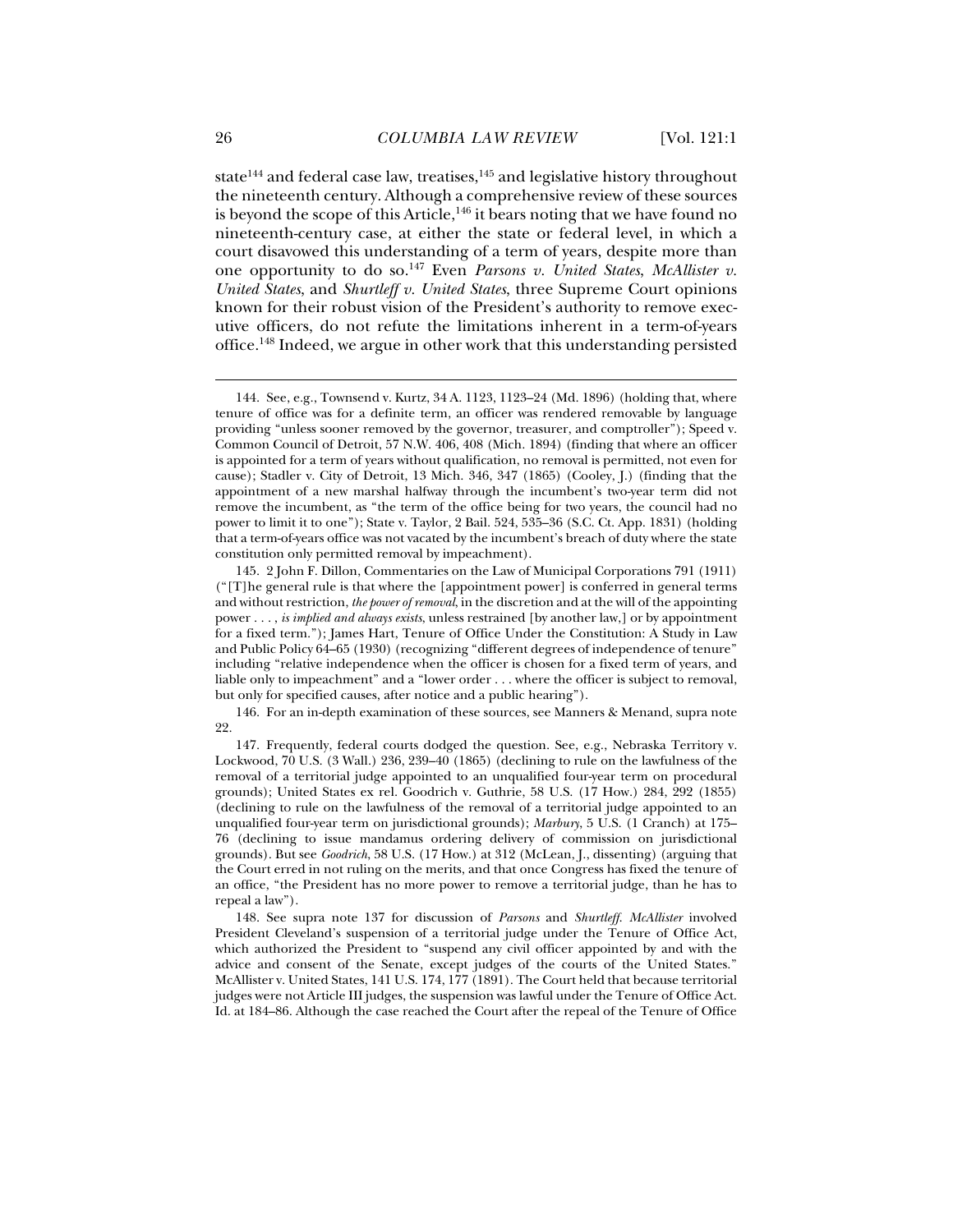for most of the twentieth century.<sup>149</sup> And at the time of the Interstate Commerce Act's passage in 1887, all evidence suggests that this understanding of a term of years was very much intact.

#### B. *Defining Removal Grounds*

Part of the reason that the precise meaning of INM has eluded scholars in recent decades is the erasure of the understanding, dominant through most of American history, that an unqualified term of years was inviolable. The previous section's recovery of that term-of-years understanding thus enables the recovery of the meanings of what we label not removal *protections*, but removal *permissions*: "inefficiency," "neglect of duty," and "malfeasance in office."

Act, the Court stated explicitly that it was deciding only the lawfulness of the suspension under the law in force at the time of the suspension and that it was not deciding the President's power to remove a territorial judge in the wake of the Act's repeal. Id. at 178. Even Myers v. United States, 272 U.S. 52 (1926), with its emphatic assertion of the President's Article II power to remove executive officers at will, does not squarely address whether its holding prevents Congress from limiting such a power by establishing an office for a term of years.

 <sup>149.</sup> Manners & Menand, supra note 22; see also Wiener v. United States, 357 U.S. 349, 353 (1958) (stating that for officials who are "members of a body 'to exercise its judgment without the leave or hindrance of any other official or any department of the government' . . . a power of removal exists only if Congress may fairly be said to have conferred it" (quoting Humphrey's Ex'r v. United States, 295 U.S. 602, 625–26 (1935))); Federal Election Reform, 1973: Hearings on S. 23, S. 343, S. 372, S. 1094, S. 1189, S. 1303, S. 1355, and S.J. Res. 110 Before the Subcomm. on Priveleges [sic] & Elections and the S. Comm. on Rules & Admin., 93rd Cong. 225 (1973) (statement of Robert O. Dixon, Jr., Assistant Att'y Gen.) (testifying that the proposed Commission was unconstitutional in part because the Commissioners' terms of years, unaccompanied by removal permissions, meant that they "could not be removed by the President during their term of office"); Memorandum from Ramsey Clark, Deputy Att'y Gen., DOJ, to Jake Jacobsen, The White House (July 2, 1965) (stating that where a term is "prescribed by statute, it is reasonably clear that," once confirmed, an office holder cannot be removed before the end of that term). But see, e.g., The Independent Regulatory Commissions: A Report to the Congress by the Commission on Organization of the Executive Branch of Government 6 (1949) (assuming commissioners appointed to terms of years without removal permissions serve at pleasure). Contrary contemporary interpretations typically cite a 1976 statute prescribing a ten-year "term of service" for the Director of the FBI. See, e.g., Memorandum from Daniel L. Koffsky, Acting Assistant Att'y Gen., Off. of Legal Couns., DOJ, to Stuart M. Gerson, Acting Att'y Gen., DOJ, Removal of the Director of the Federal Bureau of Investigation (Jan.<br>26, 1993), https://www.justice.gov/olc/page/file/1085346/ 26, 1993), https://www.justice.gov/olc/page/file/1085346/ download, [https://perma.cc/3ZQT-BAFV]; see also Omnibus Crime Control and Safe Streets Act of 1968, Pub. L. No. 94-503, sec. 203, § 1101(b), 90 Stat. 2427 (1976) (codified at 28 U.S.C. § 532 (2018)). But the legislative history reveals that members of Congress treated the Director's term as a tenure the President could probably override under *Myers*. And they nonetheless seemed to relish the ambiguity. See S. Comm. on the Judiciary, Ten-Year Term for FBI Director, S. Rep. No. 93-1213, at 6 (1974) ("The President may well have illimitable constitutional power to remove an FBI Director, as that office is presently constituted by law. . . . That the Director of the FBI is within the class of officials subject to the President's illimitable power of removal is highly likely." (citing *Myers*, 272 U.S. 52)).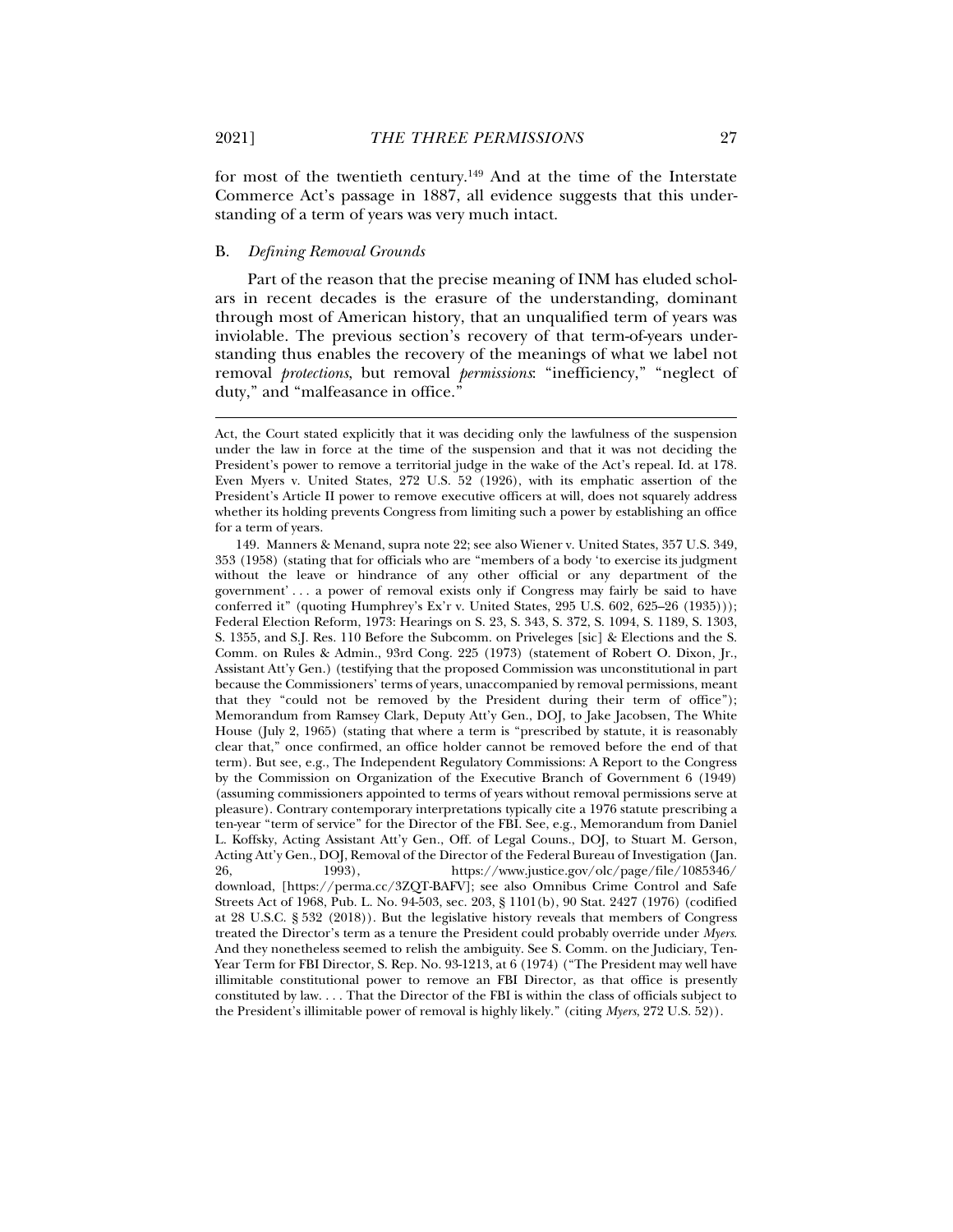This section proceeds with a brief overview of early removal law before unpacking the meaning of INM. Neglect of duty and malfeasance in office, it shows, are terms that have been used for hundreds of years to address the problem of an officer's failure to faithfully execute the laws. Courts have used them to define and analyze the obligations of officeholding, while legislatures have employed them to motivate an office's "faithful execution." In attempting to legislate faithful execution, these lawmakers used a range of techniques, including authorizing private suits against officers for breaching their official duties, separating the power to remove from the power to appoint, and combining term-of-years appointments with a limited power to remove for discrete forms of misbehavior. Inefficiency, meanwhile, was added to the removal lexicon only in the middle of the nineteenth century, when legislators used the term to describe wasteful government administration caused by inept officers.

1. *The Common Law Roots of Removal Law*. — The concepts animating nineteenth-century American removal law derive primarily from two sources in English common law. The first is the law of municipal corporations, which governed the ability of towns and boroughs to remove officers whose positions derived from the terms of their municipal charter.<sup>150</sup> The second is what we call the law of public officeholding, $151$  which governed the removal of public officials, ranging from justices of the peace to stewards of the manor,<sup>152</sup> who held their office by virtue of appointment. This second subset of cases often involved people appointed with good behavior commissions—clerks, judges, stewards, and others whose offices

 <sup>150.</sup> Nineteenth-century municipal law treatises sometimes note the different historical origins of English municipalities incorporated by royal charter and those that "claim[ed] their franchise[] by prescription" and later accepted charters of confirmation. J.W. Willcock, The Law of Municipal Corporations; Together with a Brief Sketch of Their History, and a Treatise on Mandamus and Quo Warranto 7–8 (London, William Benning 1827); see also 1 Frederick Pollack & Frederic William Maitland, The History of English Law Before the Time of Edward I, at 520 (Cambridge, University Press 1895). For the purposes of this Article, however, the distinction is not significant. Cf. R v. Corp. of Wells (1767) 98 Eng. Rep. 41, 44; 4. Burr. 1999, 2003 (KB) (noting, as one of several reasons that the recorder did not breach his corporate duty, that the town of Wells was a corporation by prescription and thus the meeting at which it elected its members of Parliament was not a corporate meeting).

 <sup>151.</sup> Professors Leib and Shugerman, writing about the connection between the phrase "faithful execution" and fiduciary obligations in private law relationships, refer similarly to "the law of public office." Ethan J. Leib & Jed Handelsman Shugerman, Fiduciary Constitutionalism: Implications for Self-Pardons and Non-Delegation, 17 Geo. J.L. & Pub. Pol'y 463, 466 (2019).

 <sup>152.</sup> See, e.g., R v. Steward of the Manor of Richmond (1839) 55 Rev. Rep. 829, 830; 3 Jurist 998, 999 (QB) (referring to a steward appointed *quamdiu se bene gesserit*); R v. Mayor of London (1787) 100 Eng. Rep. 96, 97; 2 T.R. 177, 179 (KB) (same).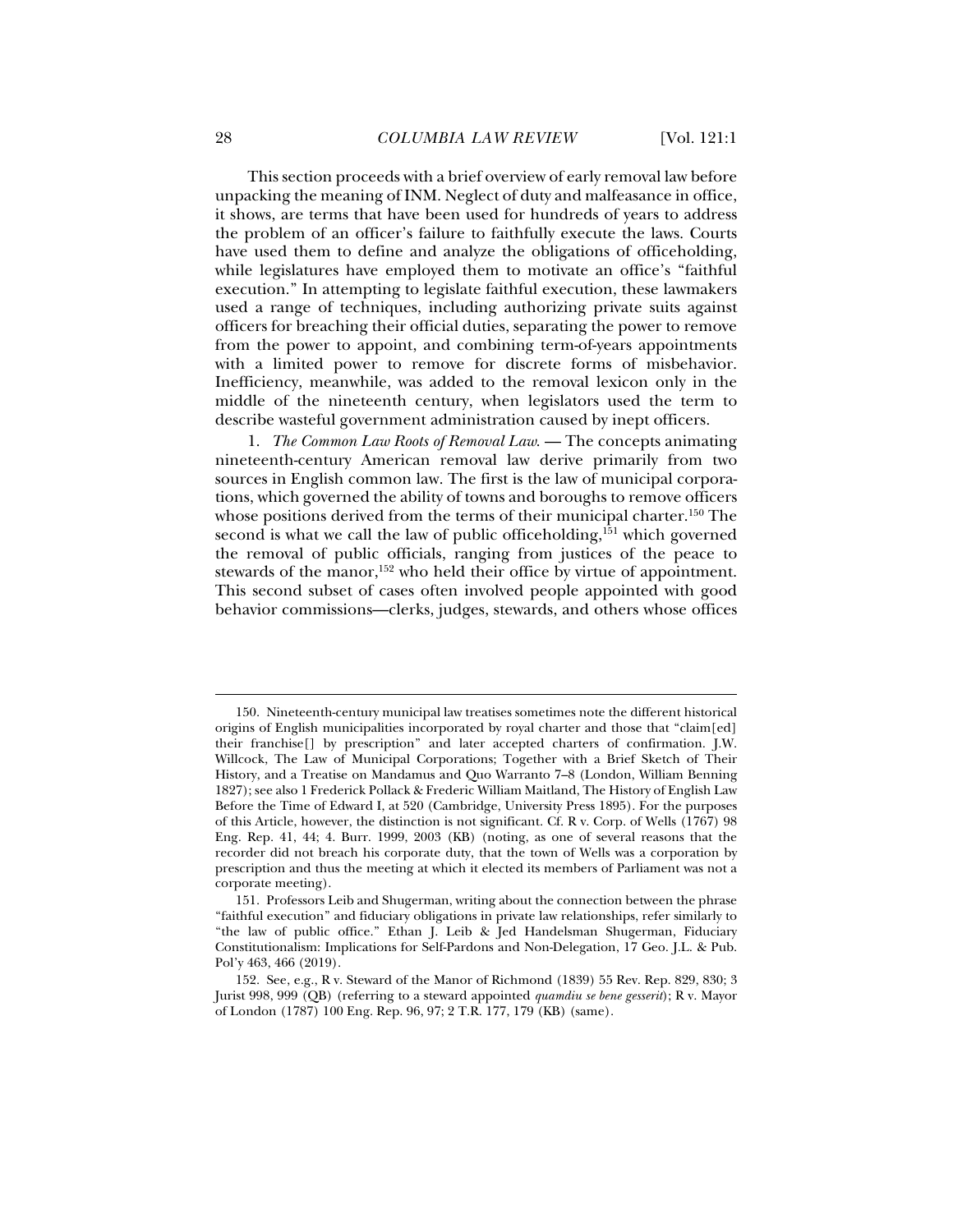were, by the terms of a deed, commission, or controlling statute,<sup>153</sup> *quamdiu bene se gesserint* ("so long as they well behave themselves").154

By the end of the eighteenth century, case law in both contexts held that "neglect of duty"155 and "malfeasance in office"156 were "misdemeanors"<sup>157</sup> that breached the terms of office and could lead to removal.<sup>158</sup> These cases made plain that both terms had specific meanings: "Neglect of duty" meant failing to perform one's duties in a way that caused specific harm to the entity—town, court, or person—to which the duties were owed, while "malfeasance" connoted the commission of an unlawful act in the performance of one's official duties. This section describes the evolution of the doctrine in these two areas of removal law to give a fuller sense of both the terms' meanings and the larger concerns involved.

 156. See Commonwealth v. Barry, 3 Ky. (Hard.) 229, 249 (1808) (considering an act of "malfeasance" as a "misdemeanor").

 <sup>153.</sup> A range of authority controlled the terms under which offices were held outside of the municipal context, from Parliamentary statutes to charters from the King. See, e.g., 1 Richard Burn, The Justice of the Peace, and Parish Officer 755 (London, T. Cadell; Longman, Rees, Orme, Brown, Green & Longman; J.G. & F. Rivington; Saunders & Benning 1836) (explaining that although most coroners are elected in their counties, "[c]oroners by charter, or commission or privilege, were ordinarily made by grant or commission without election"). See generally Birk, supra note 109 (undertaking a "comprehensive investigation of whether the ability to remove and direct the activities of royal officers were inherent features of the executive power as it was practiced and understood in England at the time of the framing").

 <sup>154.</sup> An office appointed *quamdiu* or on good behavior was "in law a freehold for life." Thomas Tapping, The Law and Practice of the High Prerogative Writ of Mandamus, as It Obtains Both in England, and in Ireland 223 (Phila., T. & J.W. Johnson 1853); see also Harcourt v. Fox (*Harcourt II*) (1693) 89 Eng. Rep. 720, 734–38; 1 Show. K.B. 506, 534–36.

 <sup>155.</sup> See, e.g., Respublica v. Meylin, 3 Yeates 1, 1, 4 (Pa. 1800) (discussing an "indictment for a misdemeanor" of county commissioners for "neglect of duty"); see also Page v. Hardin, 47 Ky. (8 B. Mon.) 648, 664, 677 (1848) (examining "neglect of duty" as a misdemeanor).

 <sup>157.</sup> In this context, a misdemeanor was a "failure[] to demean oneself appropriately in public office." Kent et al., supra note 27, at 2170. Courts used the terms misdemeanor and misbehavior interchangeably. See, e.g., Harcourt v. Fox (*Harcourt I*) (1692) 89 Eng. Rep. 680, 684; 1 Show. K.B. 426, 433 ("The statute having impowered [sic] him who has the right, to nominate one to hold it, for 'so long . . . as he shall . . . *demean* himself in the office,' goes on, and makes provision how he may be removed for a *misbehaviour* . . . having made him removable only for *misdemeanor* . . . ." (emphasis added)); see also James Baker, An Introduction to English Legal History 502 (4th ed. 2002) (describing the use of misdemeanor to mean a civil, as opposed to a criminal, wrong); John Rastell, Les Termes de la Ley 111 (1659) (outlining how misdemeanor or forfeiture of a deputy shall cause the officer "whose deputy he is" to lose his office).

 <sup>158.</sup> See, e.g., R v. Corp. of Wells (1767) 98 Eng. Rep. 41, 42, 44; 4 Burr. 1999, 1999, 2003 (KB) (discussing an act as both a malfeasance and a breach of the relator's corporate duty, where he was both the town's recorder and, by virtue of that position, a justice of the peace, a *quamdiu* office); Ex p Parnell (1820) 37 Eng. Rep. 439, 441; 1 Jac. & W. 450, 456 (Ch) (employing "neglect of duty" outside of the municipal corporation officeholding context).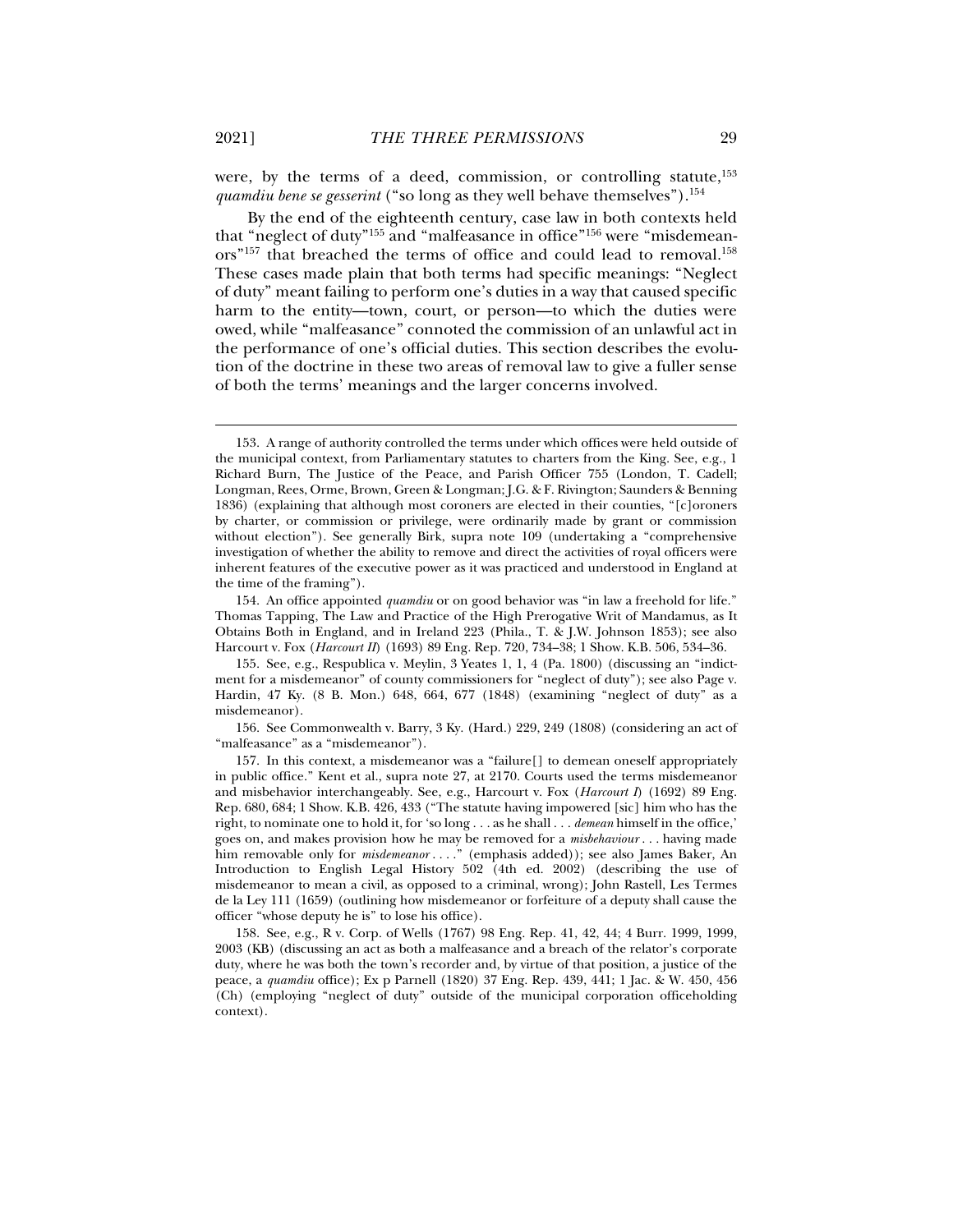a. *Municipal Officer Removal*. — At the start of the seventeenth century, many towns, boroughs, and other municipalities exercised power by virtue of a corporate charter—a grant from the Crown that gave the corporation certain rights and powers.159 At common law, these municipal corporations had little ability to remove their officers. Municipal offices were part of an officer's "freehold" or "freedom," which derived from the officer's status as a member of the corporation.160 Municipal offices often entitled their holders to an interest in the town's lands and goods, or were connected to their holders' trade or living: They were, in short, valuable, property-like positions.161 As Lord Coke explained in 1615's *Rex v. Plymouth*, commonly known as *Bagg's Case*, a municipal corporation absent an express grant of removal power in its charter—could not remove a municipal officer for anything short of a conviction in a court of law.162

This rule did not last. In 1728, King's Bench<sup>163</sup> announced in *Lord Bruce's Case* that an express grant of removal authority in the charter was unnecessary, as "the modern opinion has been, that a power of amotion"164—the removal of a corporate officer—"is incident to the corporation, though *Bag's* [sic] *Case* seems to the contrary."165 Lord Mansfield affirmed this shift, holding in 1758's *Rex v. Richardson* that where a corporate officer had violated his oath and the duties of his office, and thus its "tacit condition," the power to remove for cause was "incident to every corporation," as such a power was "necessary to the good order and government of corporate bodies."166

 163. King's Bench heard all cases involving the "misbehaviours" of corporations because by law the King was, "in the strictest and original sense," the founder of all corporations and thus charged with ensuring that all corporations hewed to their established ends. 1 Blackstone, supra note 160, bk. I, ch. 18, at 478–79.

 164. The power to "amove" is the power to remove an officer, while the power to disfranchise is the power to take away a corporator's "freedom," or franchise. In *Bagg's Case*, as subsequent commentators have noted, Coke used amotion and disfranchisement for the most part interchangeably. See Willcock, supra note 150, at 245.

165. Lord Bruce's Case (1728) 93 Eng. Rep. 870, 870; 2 Strange 819, 820 (KB).

 166. R v. Richardson (1758) 97 Eng. Rep. 426, 438; 1 Burr. 517, 538–39 (KB) (emphasis omitted). By 1827, the transformation of corporate removal law from *Bagg's Case* to *Lord Bruce's Case* to *Richardson* was a set piece of municipal law. In that year, Chancellor James Kent included the trifecta in his *Commentaries on American Law*, relying on them to assert that, in a corporation, "[t]he power of amotion, or removal of a member for a reasonable

 <sup>159.</sup> See Willcock, supra note 150, at 7–8.

 <sup>160.</sup> See 1 William Blackstone, Commentaries on the Law of England, bk. II, ch. 3, at 37 (George Sharswood ed., 1860) (discussing the corporate "franchise" or "liberty").

 <sup>161.</sup> See, e.g., R v. Ponsonby (1755) 30 Eng. Rep. 201, 201; 1 Ves. Jun. 1, 2 (KB); R v. Mayor of Plymouth (*Bagg's Case*) (1615) 77 Eng. Rep. 1271, 1278; 11 Co. Rep. 93 b, 98 b  $(KB)$ .

<sup>162</sup>*. Bagg's Case*, 77 Eng. Rep at 1279; 11 Co. Rep. at 99 a. The conviction, Coke explains, could be either for an infamous crime such as perjury, forgery, or conspiracy, the taint of which would render the officer unfit for any public office, or for an offense that involved the violation of his corporate duty, such as defacing the borough charter. Id.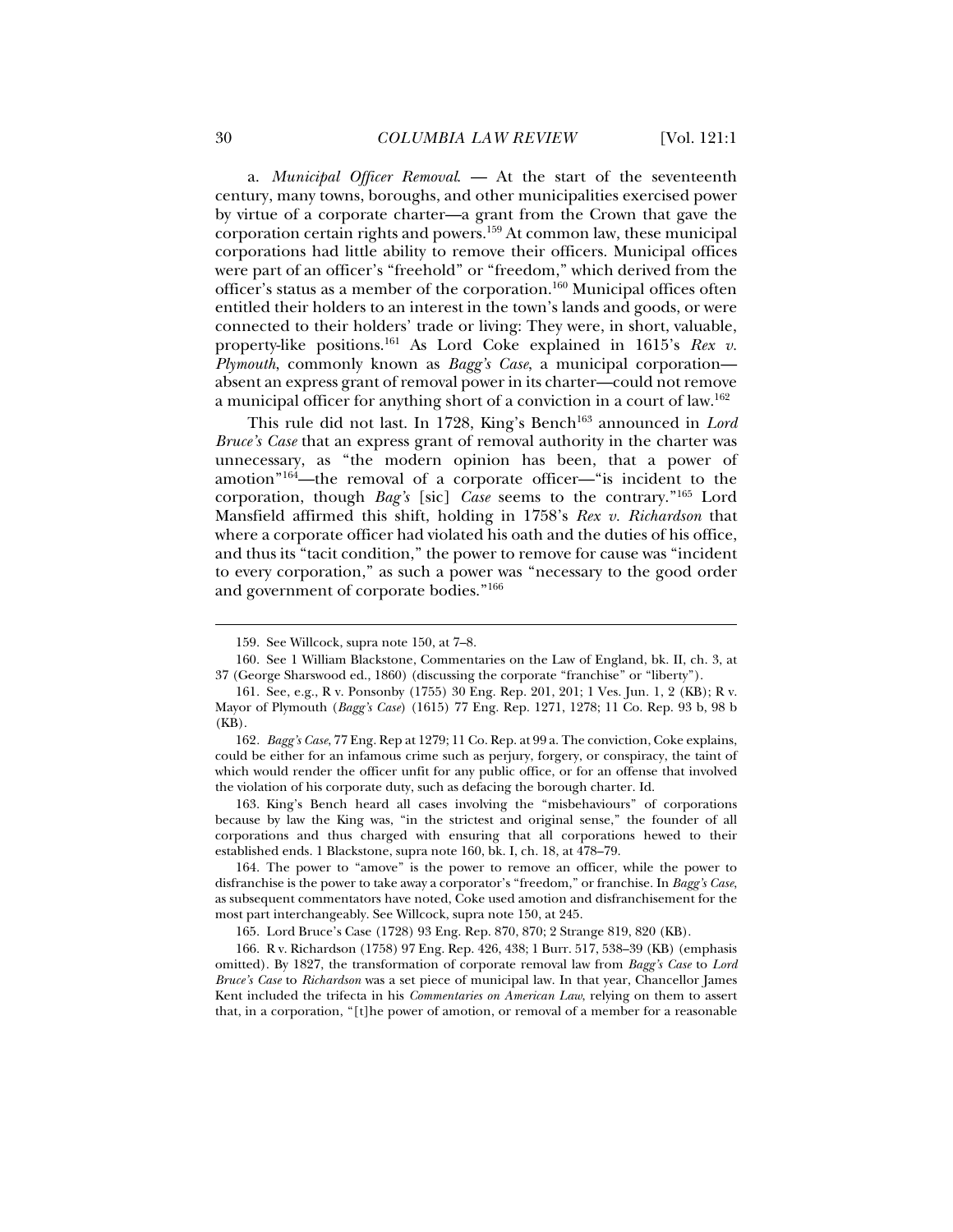Another principle of municipal removal that solidified over the course of the eighteenth century was that an officer could only rarely be removed "without some act of ceremony."167 An officer could not simply be declared to have forfeited his office; instead, the corporation had to exercise its "power of amotion" by granting the officer some sort of process to determine whether his misdemeanor amounted to a "cause of forfeiture."168 The process granted was a "formal" one conducted by the corporation itself, as the corporation was "the best judge[] of the nature [of its] own constitution."<sup>169</sup> The person to be dispossessed had to be given legal notice and "a proper opportunity of making a defence to the charge upon which he is removed."<sup>170</sup> And where the corporation wished to remove or "amove" an officer for a violation of duty that was also a crime at common law, that amotion had to be preceded by a criminal trial.171

168*. Ponsonby*, 30 Eng. Rep, at 204; 1 Ves. Jun. at 7.

169. Id. at 204; 1 Ves. Jun. at 8 (citing Lord Holt).

170*. Mayor of London*, 100 Eng. Rep. at 98; 2 T.R. at 181 (quoting R v. Mayor of Liverpool (1759) 97 Eng. Rep. 533, 539; 2 Burr. 723, 734 (KB)); see also R v. Bailiffs of Gippo (1705) 92 Eng. Rep. 313, 317; 2 Ld. Raym. 1232, 1240 (QB) (acknowledging that notice must be given but may also be waived by the officer); City of Exeter v. Glide (1691) 90 Eng. Rep. 992, 992; 1 Holt K.B. 169, 170 (requiring notice of the particular charge). Professor James Pfander notes that the members of the Constitutional Convention rejected removal of judges by joint address of the legislature in favor of impeachment because the process that inhered in impeachment "provided greater security for judicial tenure and ensured a trialtype proceeding at which the judge could mount a defense against claims of misbehavior." James E. Pfander, Removing Federal Judges, 74 U. Chi. L. Rev. 1227, 1243 (2007).

 171. The concern was that an amotion ought not prejudge. See *Richardson*, 97 Eng. Rep. at 438; 1 Burr. at 538; see also R v. Mayor of London (*Wooldridge's Case*) (1785) 99 Eng. Rep.

cause, is a power necessarily incident to every corporation." 2 James Kent, Commentaries on American Law 238 (N.Y., O. Halsted 1827). Kent was so certain that that the power was incident to the corporation that he added "the power of amotion" as a sixth item to the conventional list of a corporation's five incident powers: to elect members, to sue and be sued, to purchase and hold land and chattels, to have a common seal, and to make by-laws. Id. at 224. It is worth noting, moreover, the closeness between Mansfield's logic and that employed thirty-one years later in "the Decision of 1789." Both Mansfield and those who in 1789 desired to locate in the President an inherent removal power rooted their arguments in the idea that because the power to remove officers was a power necessary to good government, it must be incidental to the institution. For more on the intellectual parallels between the development of an incidental municipal removal power and the growth of the unitary executive theory, see Manners & Menand, supra note 22.

 <sup>167.</sup> R v. Ponsonby (1755) 30 Eng. Rep. 201, 204; 1 Ves. Jun. 1, 6–7 (KB); see also Avery v. Inhabitants of Tyringham, 3 Mass. 160, 182 (1807) (stating that although many varieties of misfeasance or nonfeasance might "cause a forfeiture of the office," parishioners cannot appoint a new minister without process, such as a legal meeting of the town at which the parishioners "assign[] in their votes the causes of the forfeiture and of their dismission"); cf. R v. Mayor of London (1787) 100 Eng. Rep. 96, 98; 2 T.R. 177, 181–82 (KB) (explaining that the suspension of an officer holding a *quamdiu* office without first summoning him to answer to the charge was not improper in light of his "extremely reprehensible" conduct and the fact that the suspension could still be rescinded); *Lord Bruce's Case*, 93 Eng. Rep. at 870; 2 Strange at 819–20 (suggesting—although the context makes it unclear—that a "forfeiture" results in immediate vacancy in office, while "misdemeanour" does not).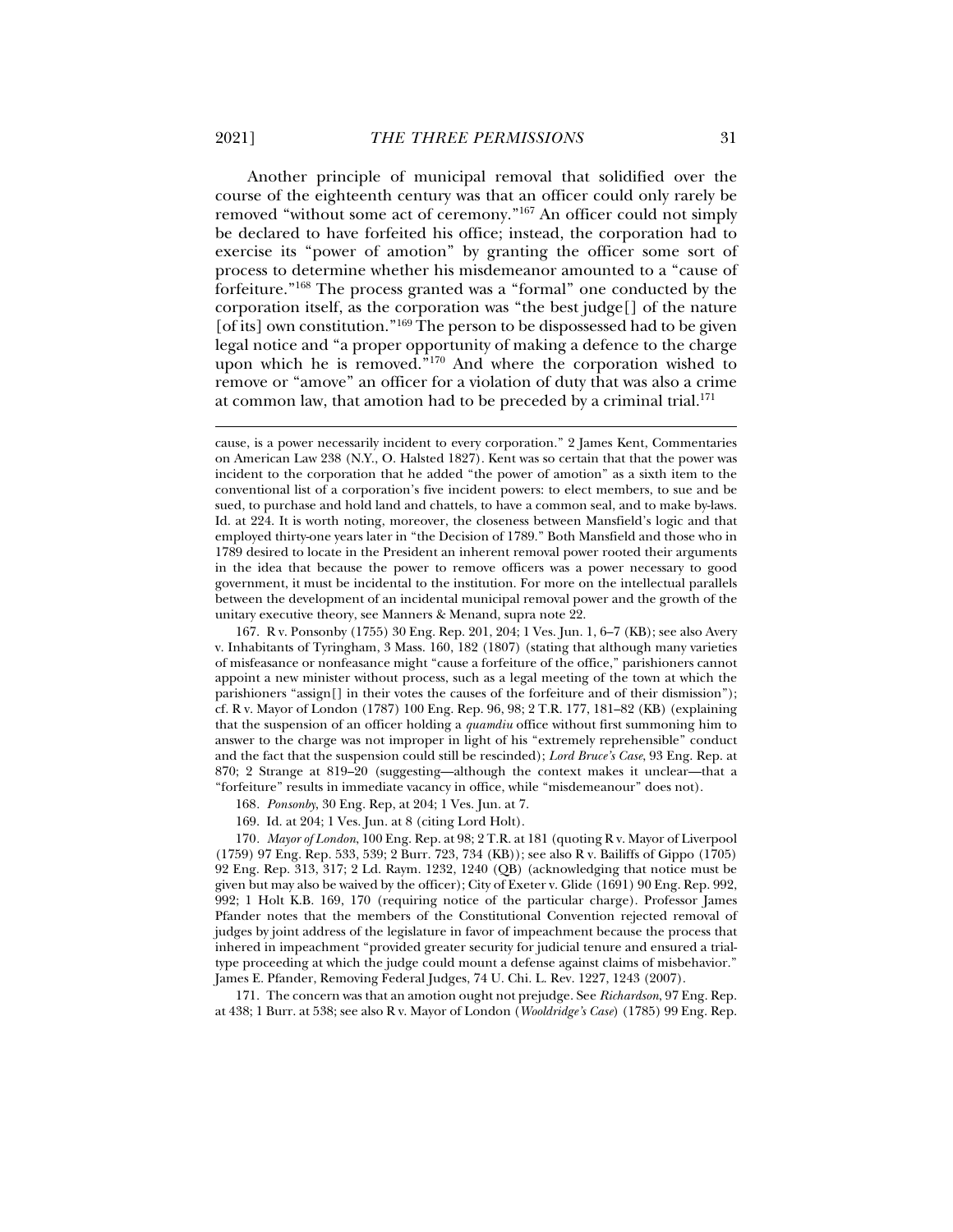Not every "misbehaviour" rose to the level of a forfeiture. Disruptive words of contempt, for instance, were not a sufficient cause for removal, even if they were against "the chief officer."172 Nor was one instance of knowingly neglecting to perform a corporate duty, at least where it had not been shown that the failure had interfered with the business of the corporation.173 If it were sufficient, Mansfield warned, "[t]here is not an officer or freeman in the kingdom . . . that might not be removed or disfranchised."<sup>174</sup> Bankruptcy was not enough;<sup>175</sup> nor was a four-month absence from office.176 For these and other instances of misbehavior that did not rise to the level of removal, there were other remedies: One could, as Lord Coke suggested in *Bagg's Case*, demand that the officer find "good sureties for his good behavior,"<sup>177</sup> and sometimes, penalties for neglect were assigned by statute.<sup>178</sup>

Removal, the case law shows, was a measure to be taken only when the officer's neglect threatened the municipality's wellbeing. To meet this standard, a pattern of willful neglect was enough, $179$  and both voluntary $180$ and involuntary<sup>181</sup> nonattendance, where the circumstances (including being imprisoned for debt) made future attendance unlikely, were also enough. By the end of the eighteenth century, the mass of precedent held that as a species of officer "misbehaviour," neglect of duty only amounted to a "cause of forfeiture" where an officer's failure to do his job caused meaningful harm to the public good.

The judges of King's Bench emphasized that it was the municipality, rather than a superior officer, to which the officer owed his duties. In *Rex v. Corporation of Wells*, for example, Lord Mansfield rejected the argument that an officer of the town of Wells had breached his duty by disobeying the mayor's order, explaining that the officer's actions had not been illegal

<sup>922, 933; 4</sup> Dougl. 360, 381 (KB); *Bagg's Case* (1615) 77 Eng. Rep. 1271, 1278; 11 Co. Rep. 93 b, 98 a (KB); Willcock, supra note 150, at 264–68 (describing the required procedures for amotion).

<sup>172</sup>*. Bagg's Case*, 77 Eng. Rep. at 1278; 11 Co. Rep. at 98 a–b.

<sup>173</sup>*. Richardson*, 97 Eng. Rep. at 439; 1 Burr. at 540–41; see also R v. Corp. of Wells (1767) 98 Eng. Rep. 41, 46; 4 Burr. 1999, 2007 (KB); R v. Halford (1733) 27 Eng. Rep. 748, 748; 1 Ridg. T.H. 31, 32–33 (KB); cf. *Bailiffs of Gippo*, 92 Eng. Rep. at 316; 2 Ld. Raym. at 1237 (explaining that, in the case of a "public office concerning the administration of justice, . . . non-attendance [at a sessions of the peace] is a cause of forfeiture" and pointing out the "difference . . . between public and private offices" in this regard).

<sup>174</sup>*. Richardson*, 97 Eng. Rep. at 440; 1 Burr. at 541.

 <sup>175.</sup> See *Mayor of Liverpool*, 97 Eng. Rep. at 538; 2 Burr. at 732.

 <sup>176.</sup> See R v. Leicester (1767) 98 Eng. Rep. 88, 89; 4 Burr. 2087, 2089 (KB).

<sup>177</sup>*. Bagg's Case*, 77 Eng. Rep. at 1278; 11 Co. Rep. at 98 b.

 <sup>178.</sup> See, e.g., Feltham v. Terry (1773) 98 Eng. Rep. 613, 613; 1 Lofft 207, 207 (KB) (stating that a churchwarden was convicted under a statute for neglect of duty).

 <sup>179.</sup> R v. Bailiffs of Ipswich (1708) 91 Eng. Rep. 378, 378; 2 Salk. 434, 435 (KB).

 <sup>180.</sup> See City of Exeter v. Glide (1691) 90 Eng. Rep. 992, 992; 1 Holt K.B. 169, 169–70.

 <sup>181.</sup> See *Wooldridge's Case* (1785) 99 Eng. Rep. 922, 933; 4 Dougl. 360, 382–83 (KB).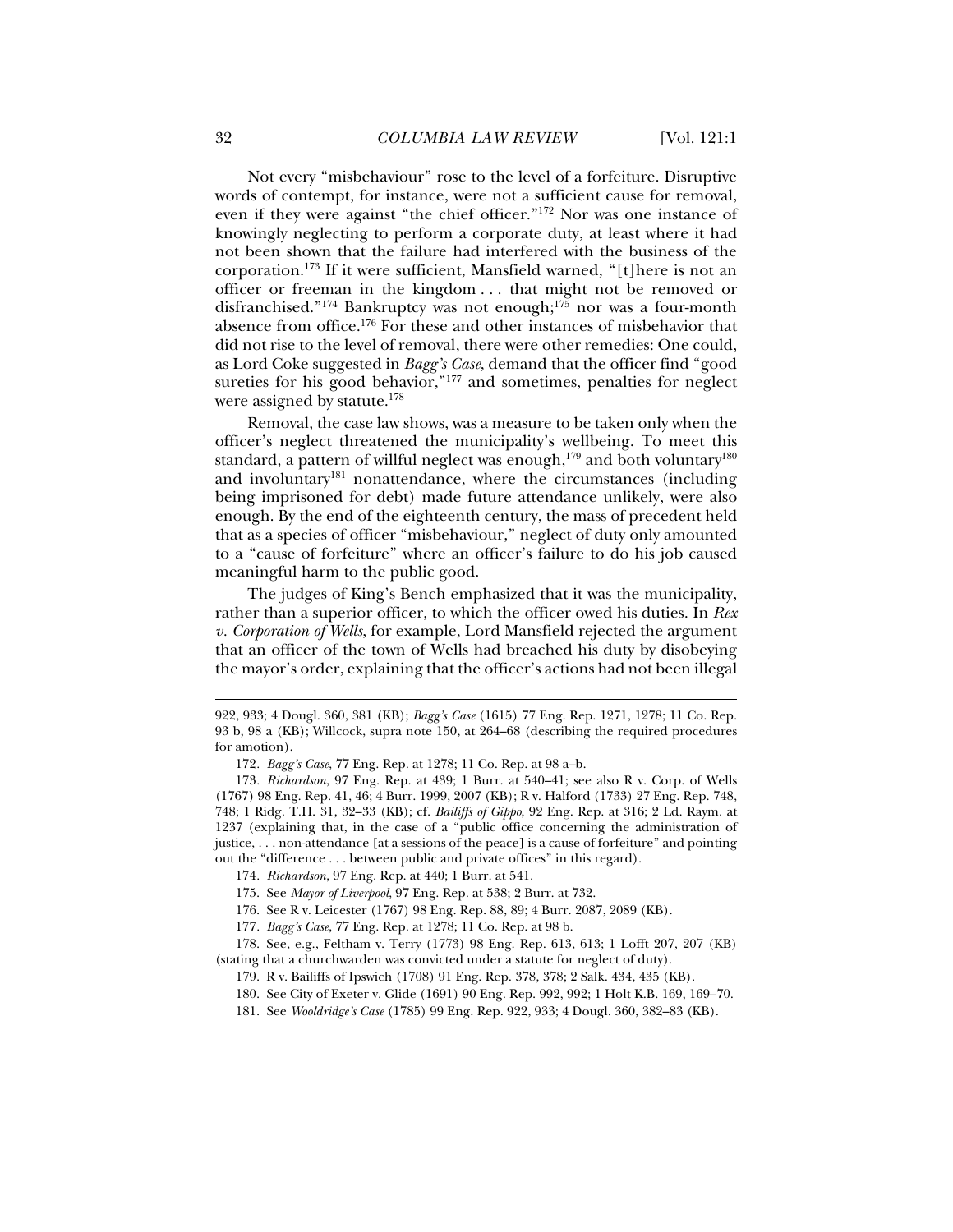and had been motivated by "a sincere opinion."182 It did not matter that he had offered advice that went against the mayor's admonition or that it had turned out to be bad advice. "He g[ave] his opinion," Mansfield explained, and "his opinion was wrong. They who were his friends, suffer by it. This is no breach of his corporate duty."183 Mansfield's holding was unambiguous: The officer's duty was to the town, not the mayor, and could not be violated by an exercise of discretion, no matter how erroneous.

Thus, by the Founding Era, we can identify four principles of officer removal in the municipal law context: first, that a municipal corporation had the inherent power to amove an officer for violating his official duties; second, that removing a municipal officer required notice and an opportunity to be heard; third, that to be a cause of "forfeiture," a municipal officer's "neglect of duty" had to cause harm to the municipal welfare; and fourth, that a corporate officer's duties were owed not to any superior but to the corporation itself.<sup>184</sup>

b. *Public Officer Removal*. — Where the evolution of municipal law over the seventeenth and eighteenth centuries made it easier to remove corporate officers, the law of noncorporate public officeholding moved in the opposite direction over the same period, gradually limiting an appointer's ability to remove an officer. In this second subset of the English common law of removal, the absence of a municipal charter meant that the baseline was different: If the grant of office or the controlling statute imposed no limits, an appointer could appoint a replacement officer at any time.185 (This, perhaps, is the origin of the oft-asserted dictum that the power to remove an officer is "an incident" of the power to appoint; where an appointer can remove an incumbent officer simply by appointing a replacement, no separate removal authority is necessary.186) Where the statute or grant did impose limits, however,

 <sup>182. (1767) 98</sup> Eng. Rep. 41, 44; 4 Burr. 1999, 2003 (KB).

 <sup>183.</sup> Id. at 44; 4 Burr. at 2004.

 <sup>184.</sup> For a late-nineteenth-century American treatise that reaches many of the same conclusions, see Dillon, supra note 145, at 222–29.

 <sup>185.</sup> This is not to underplay the range of tenures that did exist. See supra note 108 and accompanying text.

 <sup>186.</sup> See infra notes 189–211; see also Stadler v. City of Detroit, 13 Mich. 346, 348–49 (1865) ("It has been held that where an officer is appointed during the pleasure of the appointing power, an appointment of another person is a removal of the incumbent."); cf. Avery v. Inhabitants of Tyringham, 3 Mass. 160, 179–82 (1807) (acknowledging that the power to appoint at pleasure entails the power to remove but holding that in the instant case custom made the office in question a life appointment, removable only for misbehavior). Whether the Framers of the U.S. Constitution subscribed to this understanding is a topic of some debate. Professor Saikrishna Prakash has argued that they did not. Prakash, Removal and Tenure, supra note 136, at 1834. But Prakash's argument that the Constitution rejects what he labels the "symmetry" rule rests on flawed logic. Because the Electoral College cannot recall the President or the Vice President and the electors of members of Congress cannot remove their delegates, he argues, the Framers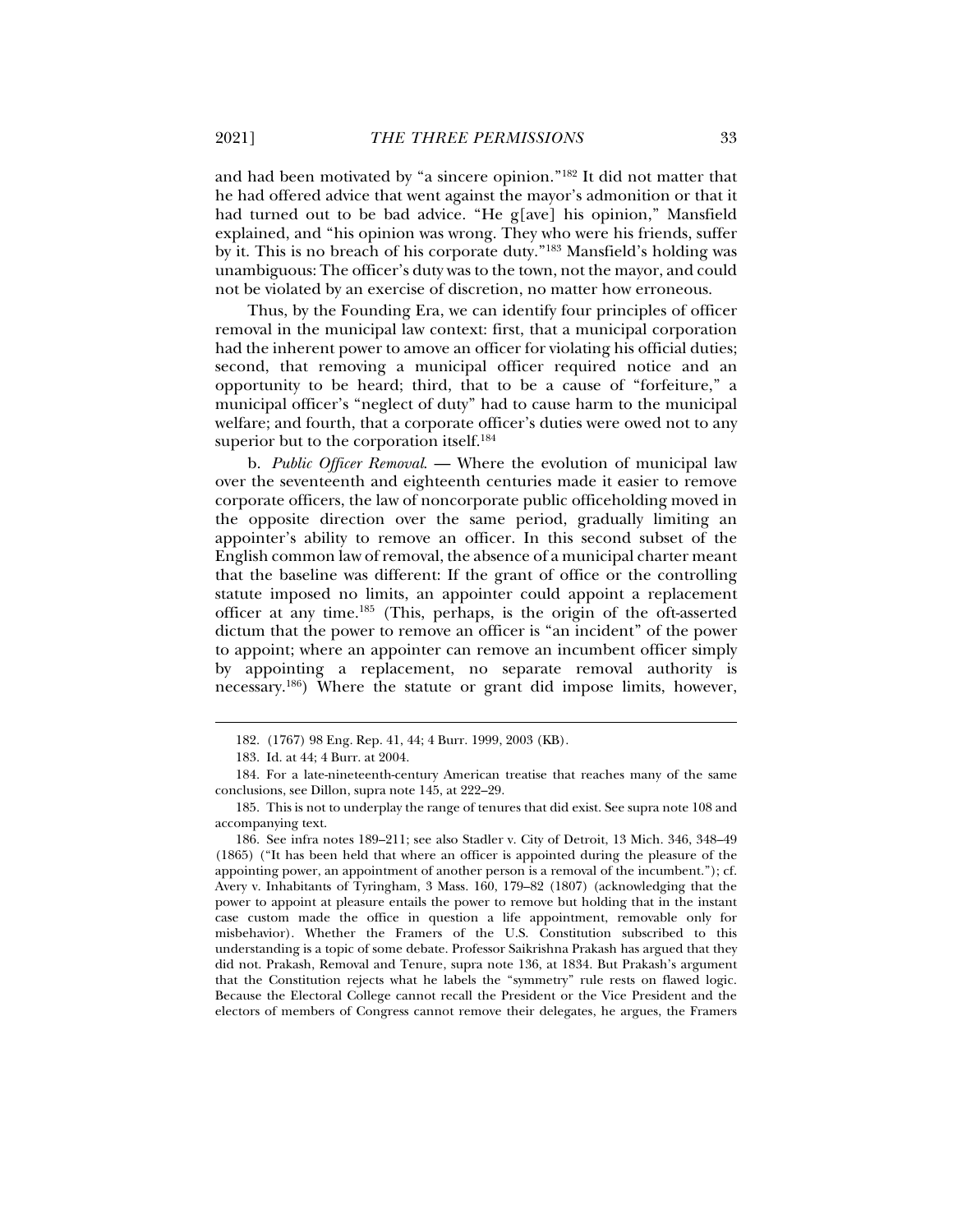courts increasingly interpreted them as meaningful constraints on the appointer's removal power,<sup>187</sup> such that by the late-eighteenth century, the limits on officer removal that had emerged in the municipal officer context applied with equal force to cases involving the removal of officers outside of the corporate setting.188

 187. See generally Birk, supra note 109 (describing instances in which Parliament instituted protections against removal). Among other limits, notice and process were generally required. See, e.g., *Harcourt I* (1692) 89 Eng. Rep. 680, 685; 1 Show. K.B. 426, 434 (stating that a statute making the clerk of the peace removable only on misbehavior requires "that an accusation shall be put against him in writing, and this to be done in open sessions before the justices, where it shall be examined into and proved"); cf. Ex p Parnell (1820) 37 Eng. Rep. 439, 441; 1 Jac. & W. 451, 456 (Ch) (Eldon, L.C.) (addressing a county coroner removed from office who did not receive the removal writ because he was imprisoned for debt in another county and finding removal nonetheless appropriate because the coroner's prolonged neglect of his duties made it "the duty of the great seal to remove him"); 1 Sir Edward Coke, The Second Part of the Institutes of the Laws of England 175 (London, W. Clarke & Sons 1817) (explaining a thirteenth-century instance of removal, via Lord Chancellor's writ issued upon petition by the county sheriff, of a county coroner who was elected for life and was unable to pay a fine for a false return). The process varied according to the public or private nature of the office, in addition to the terms of the grant. See, e.g., R v. Mayor of London (1787) 100 Eng. Rep. 96, 96–98; 2 T.R. 177, 179–81 (KB) (analogizing an officer's case to those of corporate officers who require "nothing short of legal notice," even though the officer did not possess a "corporate office" but rather a "private appointment by the corporation"). See generally Tapping, supra note 154, at 221–53 (describing various factors courts considered in deciding whether to grant or deny writs of mandamus for office).

 188. See, e.g., R v. Barker (1762) 97 Eng. Rep. 823, 823–24; 3 Burr. 1265, 1266 (KB) (Mansfield, C.J.) (granting a writ of mandamus to admit a displaced preacher—a noncorporate office—where the preacher possessed "a right to execute an office, perform

evidently rejected the idea that appointment and removal powers were aligned. This reasoning misses the crucial point that the President, the Vice President, Senators, and Representatives all hold offices established for a term of years and thus are not removable (outside of impeachment) absent a provision to the contrary. See infra section II.B.2. The lawyer for the relator in 1839's *Ex parte Hennen* made a similar argument, which the Court did not adopt. 38 U.S. (13 Pet.) 230, 259 (1839) (rejecting the relator's argument and holding that "[i]n the absence of all constitutional provision, or statutory regulation, it would seem to be a sound and necessary rule, to consider the power of removal as incident to the power of appointment"). Compare Prakash, Removal and Tenure, supra note 136, at 1834 (arguing the symmetry rule does not apply to the U.S. Constitution because "[t]he Electoral College has no authority to oust presidents and vice presidents[,] the people of a congressional district may not recall their Representative[,] [and] state assemblies [do not] have the power to dismiss Senators"), with *Hennen*, 38 U.S. (13 Pet.) at 235 (presenting the relator's argument that "the debate in 1789" had rejected the symmetry rule for federal officeholding because presidential electors cannot remove the President or Vice President, state legislatures cannot revoke Senate appointments, and "members of the House of Representatives, when once elected, are independent of those whom they represent"). It is, in other words, possible and even likely that the Framers embraced the symmetry rule for non-term-of-years offices. Indeed, this was one of the main reasons that the decision to permit the President alone to remove officers who had been appointed by both the President and the Senate was controversial. See, e.g., 1 Annals of Cong. 455–79 (1789) (Joseph Gales ed., 1834); William H. Rogers, The Executive Power of Removal 14 (Washington, G.S. Gideon 1856).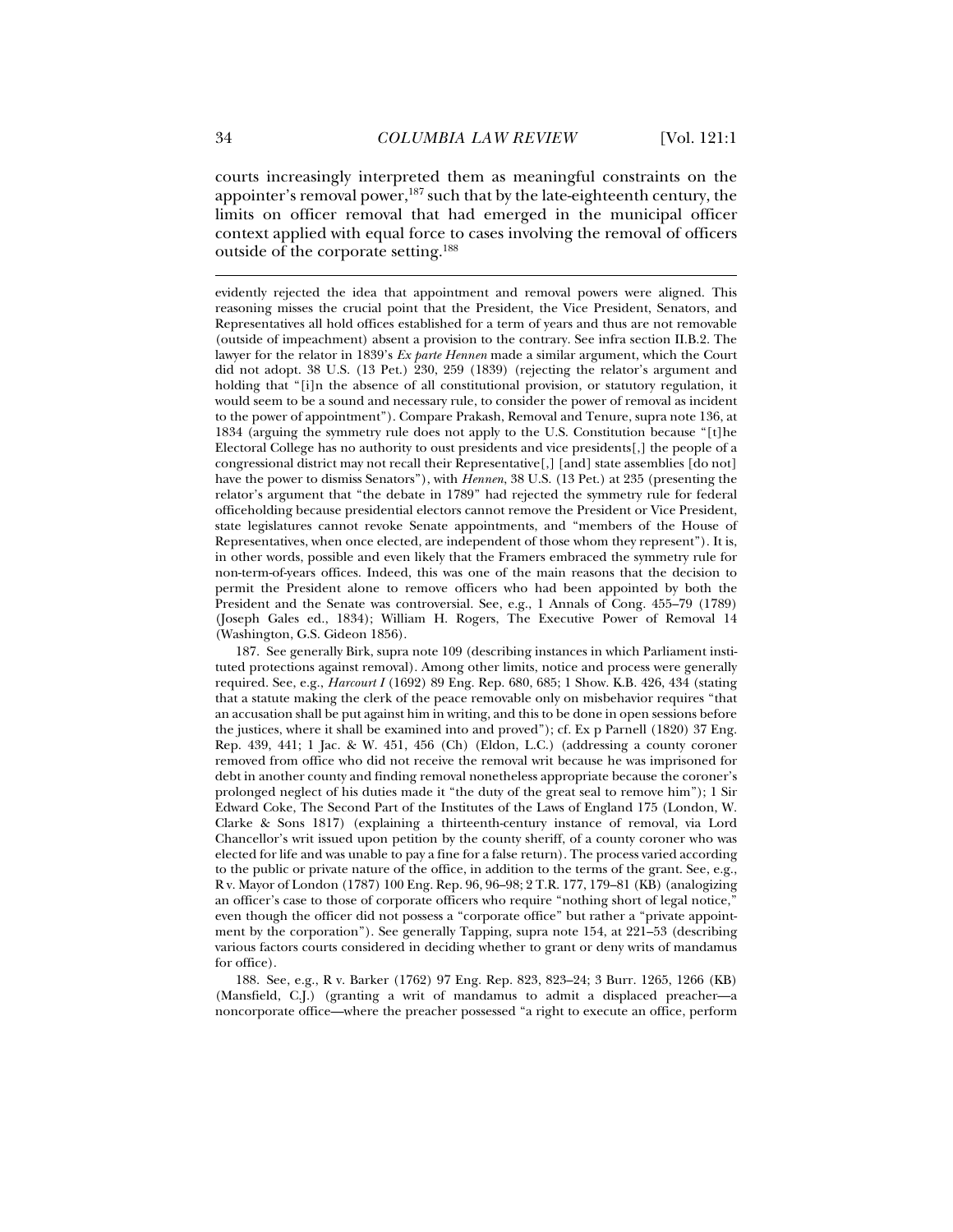One case of nonmunicipal removal from this period, *Harcourt v. Fox,* helpfully illuminates the logic behind the shift towards tighter constraints. In 1689, Simon Harcourt II was appointed the clerk of the peace of Middlesex County.189 The office involved both clerical and legal duties for the Middlesex justices of the peace and enabled Harcourt to earn generous fees.190 Under a recent Parliamentary statute, the office was to last "so long as [its holder] did well behave himself in it," which was widely understood to make the role a life appointment.<sup>191</sup> Harcourt was chosen by the Earl of Clare,192 who had himself only recently been appointed *custos rotulorum*<sup>193</sup> of Middlesex, the officer entitled to appoint the clerk.<sup>194</sup>

Two years later, the Earl of Clare was replaced by the Earl of Bedford;195 a year after that, the Earl of Bedford appointed his own steward, John Fox, to take Harcourt's place.<sup>196</sup> Harcourt challenged the appointment by suing Fox for the money he had received.<sup>197</sup> A special verdict found that Harcourt was "capable and sufficient," that he had taken the required oath of office, and that he had indeed "well behave[d]

 190. Middlesex Sessions of the Peace: Clerk of the Peace, Archives in London & the M25 Area, https://aim25.com/cgi-bin/vcdf/detail?coll\_id=14580&inst\_id=118&nv1=brow se&nv2=repos [https://perma.cc/Q6KA-GUYT] (last visited Sept. 29, 2020).

191*. Harcourt II*, 89 Eng. Rep. at 730; 1 Show. K.B. at 527.

 192. Coming just one year after the Glorious Revolution, Harcourt's appointment had probably not been a sure thing: He had reportedly served as a clerk to the Lord Chief Justice during the so-called Bloody Assizes of the previous monarch, James II, in addition to other Crown service not likely to endear him to the Whig supporters of the new King and Queen. See Handley, supra note 189.

 193. Merriam-Webster defines *custos rotulorum* as "the principal justice of the peace in an English county who is also keeper of the rolls and records of the sessions of the peace." Custos Rotulorum, Merriam-Webster, https://www.merriam-webster.com/dictionary/cus tos%20rotulorum [https://perma.cc/AS3N-ETAF] (last visited Oct. 20, 2020).

194. See *Harcourt II*, 89 Eng. Rep. at 720; 1 Show. K.B. at 507; Handley, supra note 189.

195*. Harcourt I* (1692) 89 Eng. Rep. 680, 681; 1 Show. K.B. 426, 427. The Earl of Bedford's son had been executed for opposing James II's accession many years earlier. Handley, supra note 189.

196*. Harcourt I*, 89 Eng. Rep. at 681; 1 Show. K.B. at 427.

197. Id. at 681; 1 Show. K.B. at 426.

a service, or exercise a franchise"); R v. Blooer (1760) 97 Eng. Rep. 697, 697–98; 2 Burr. 1043, 1043–45 (KB) (Mansfield, C.J.) (explaining that mandamus will issue "where a person is wrongfully dispossessed of any office or function which draws after it temporal rights"). That this doctrinal transformation appears to be almost entirely the work of Lord Mansfield is in keeping with previous treatments of Mansfield's revolutionary tenure on the bench. See generally James Oldham, English Common Law in the Age of Mansfield (2004) (describing Lord Mansfield's jurisprudence in various areas of English common law). On the question of the circumstances under which a writ of mandamus will issue and the writ's jurisdictional implications, see supra notes 138–148 and accompanying text.

<sup>189</sup>*. Harcourt II* (1693) 89 Eng. Rep. 720, 730; 1 Show. K.B. 506, 527; Stuart Handley, Harcourt, Simon II (1653–1724), of the Middle Temple and Pendley, Herts., The Hist. of Parliament: Brit. Pol., Soc. & Loc. Hist. (2002), https://www.historyofparliament online.org/volume/1690-1715/member/harcourt-simon-ii-1653-1724 [https://perma.cc/ VR73-QSHJ].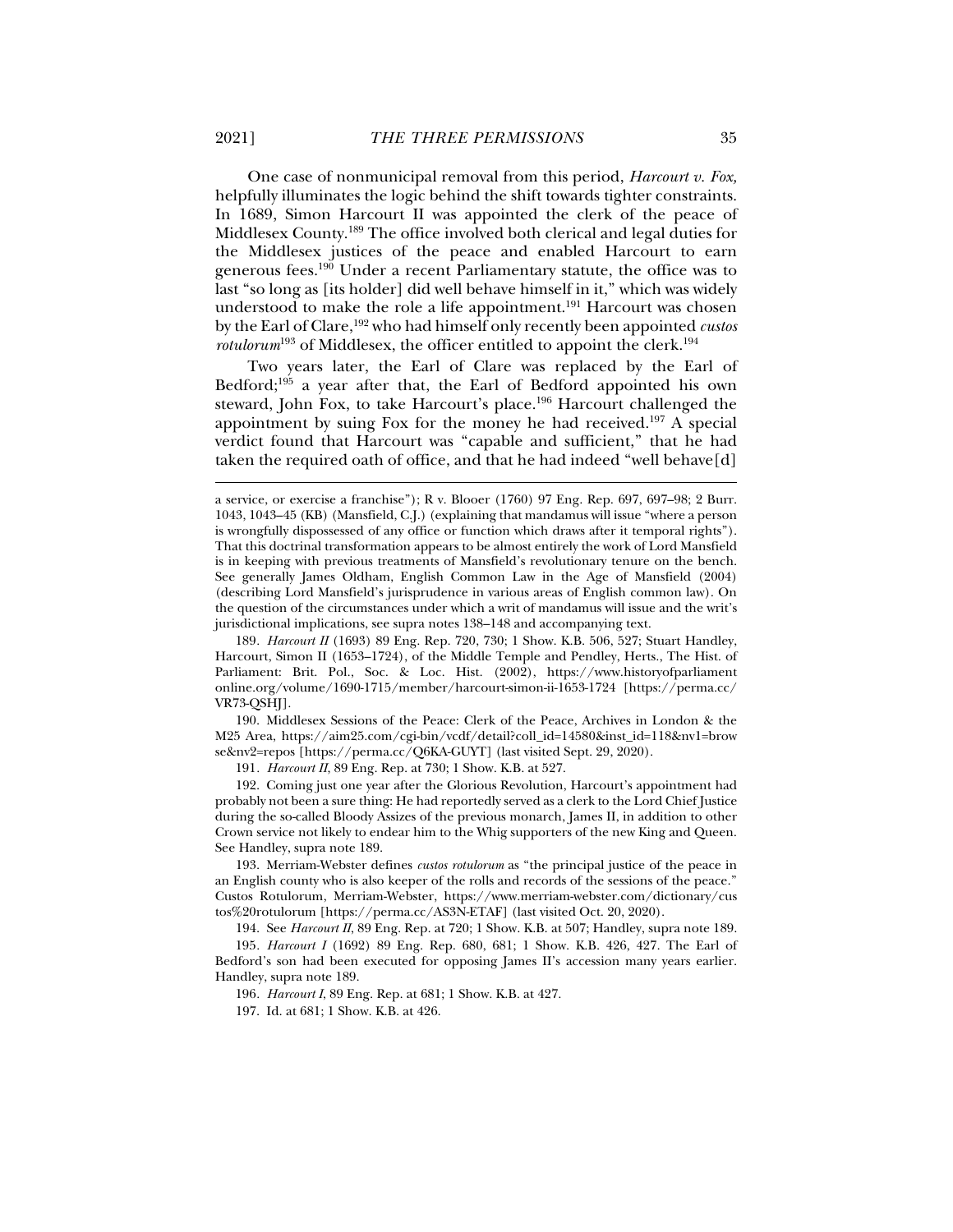himself" in the job.<sup>198</sup> The remaining legal question, as Chief Justice Holt put it, was whether a newly appointed *custos rotulorum* for Middlesex County could remove the county's clerk, who had been appointed on good behavior, simply because he wished to.<sup>199</sup>

No, Holt explained, he could not. There were certainly good reasons to allow a justice to appoint his own clerk, since the justice would be the one dishonored by any mistakes the clerk might make, and the justice would also know best who "is most fit and proper" to do the job.<sup>200</sup> But Parliament quite clearly had other objectives in mind when it rewrote the law. Initially, Holt explained, the standard rule had applied: Only the *custos* could remove the clerk "because he put him in. $\binom{1201}{201}$  But two statutory revisions had changed that. The first had specified that the clerk "shall be clerk so long as the *custos* remains in his office, if he behaved himself well."<sup>202</sup> The second stated simply that the clerk "shall hold the office for so long time only as he shall behave himself well in it"—without providing, as Holt pointedly noted, "if so be the *custos* remain *custos*."203 These changes, together with the fact that the second revision newly empowered the justices as a whole to remove the clerk "for misdemeanor,"204 could not have been accidental. "The design of the makers of this [second] Act was," Holt reasoned, "to take off much of that dependance which the clerk before had upon the *custos*, and to make him more dependant on the justices of the peace."<sup>205</sup> The upshot was that the clerk's office had gone from an at-pleasure appointment to a good-behavior appointment dependent on the *custos* to a good-behavior appointment independent of the *custos*: in other words, "an estate *for life*."206 By making the clerk's tenure independent of his appointer, Parliament had severed the relationship between the two. Holt knew why: to "encourage [the clerk] in the faithful execution of [his] office" by "put[ting] him out of fear of losing [his estate] for any thing but his own misbehavior in it." $207$  "[I]t seems," Holt concluded, that Parliament had designed the structure to

j

206. Id. at 734; 1 Show. K.B. at 535–36.

207. Id. at 734; 1 Show K.B. at 534.

 <sup>198.</sup> Id. at 681; 1 Show. K.B. at 427.

 <sup>199.</sup> Id. at 681–82; 1 Show. K.B. at 428.

<sup>200</sup>*. Harcourt II* (1693) 89 Eng. Rep. 720, 732; 1 Show. K.B. 506, 531.

 <sup>201.</sup> Id. at 733; 1 Show. K.B. at 534.

 <sup>202.</sup> Id. at 733; 1 Show. K.B. at 532 (internal quotation marks omitted) (quoting 37 Hen. 8, c. 1).

 <sup>203.</sup> Id. (internal quotation marks omitted) (quoting 37 Hen. 8, c. 1).

<sup>204</sup>*.* Id. at 728; 1 Show. K.B. at 523. Chief Justice Holt uses "misdemeanor" and "misbehaviour" as cognates throughout his opinion. See, e.g., id. at 722; 1 Show. K.B. at 510 ("[H]e shall [not] be removable by the *custos* . . . but for misbehaviour . . . . I conceive they will find it as hard to make out any such inference from the intention of this Act . . . that he shall be removable any ways but misdemeanor.").

 <sup>205.</sup> Id. at 733; 1 Show. K.B. at 533.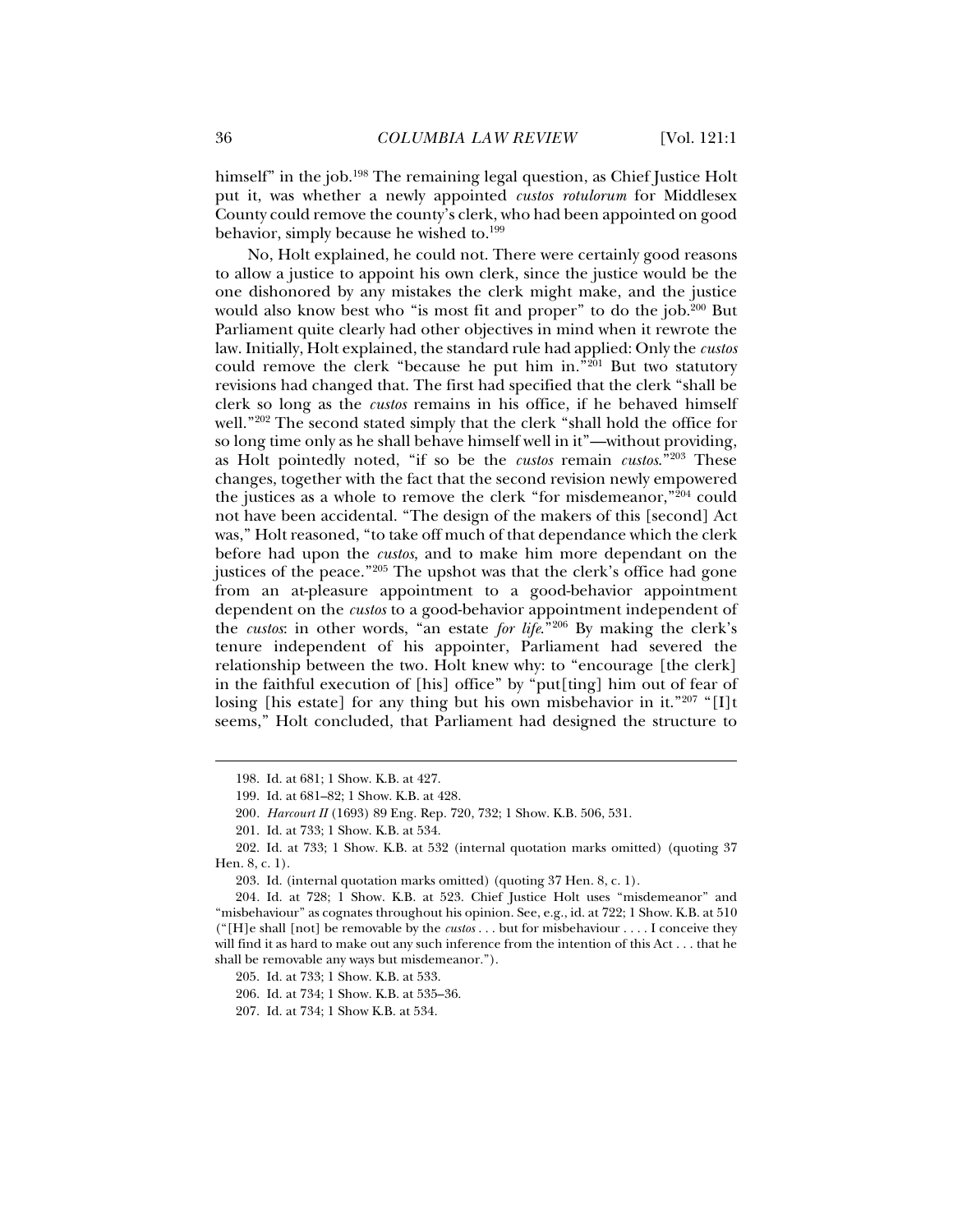advance "the public good . . . for it was a great mischief to have the office so easily vacable."208

Holt's opinion in *Harcourt* was regularly cited during the nineteenth century, in America as well as England, as establishing legislative authority to limit an appointer's removal power for the "public good."209 The common law rule for removal had been that an appointer could remove an appointee absent statutory, customary, or constitutional limitations.<sup>210</sup> *Harcourt* established beyond any doubt that legislatures could curtail that power. Where the legislature provided an officeholder with some form of tenure protection—either on good behavior or for a term of years—it was exclusively the legislature's choice whether to also permit the appointer to remove such an official and, if so, on what grounds.

The case also illuminates the structural stakes of such disputes. Should powerful patrons—such as modern Presidents—be able to replace an officer whom they politically disfavor, solely based on that disagreement? What are the costs of limiting an appointer's discretion when the appointer knows best "who is most fit and proper" to do the work and when the appointer will suffer the "dishonour" if the appointee does poor work?211 By making the position removable only on misbehavior, and by making all of the justices of the peace the judges of that misbehavior, Parliament struck a balance between job security on the one hand and effective service on the other. The goal, as with the emerging principles of officer removal in the municipal context, was to engineer a mix of incentives to ensure "faithful execution."212 The techniques used in both settings aimed to advance the public good by protecting officers from political meddling while establishing procedures to remove officers whose actions—or failures to act—imperiled the common welfare. The principles and standards undergirding these efforts would echo powerfully throughout centuries of transatlantic legal practice, as jurists and lawmakers drew on the lessons of their English forebears to hold public officers to account.

2. *Neglect of Duty, Malfeasance in Office, and Faithful Execution*. — This section shows how early American legislatures, courts, and constitutional drafters used the terms "neglect of duty" and "malfeasance in office" to articulate the meaning of an officer's "faithful execution" and employed a range of statutory tools to strike a balance between tenure security and oversight. Section II.B.2.a examines the range of tools employed in colonial statutes to hold officers accountable, together with the

 <sup>208.</sup> Id.

 <sup>209.</sup> See, e.g., Ex parte Hennen, 38 U.S. (13 Pet.) 230, 236–37 (1839); R v. Hayward (1862) 121 Eng. Rep. 1190, 1193; 2 B. &. S. 585, 592 (QB).

<sup>210</sup>*. Hennen*, 38 U.S. (13 Pet.) at 247.

<sup>211</sup>*. Harcourt II* (1689) 89 Eng. Rep. at 732; 1 Show. K.B. at 531.

<sup>212</sup>*.* Id. at 734; 1 Show. K.B. at 534.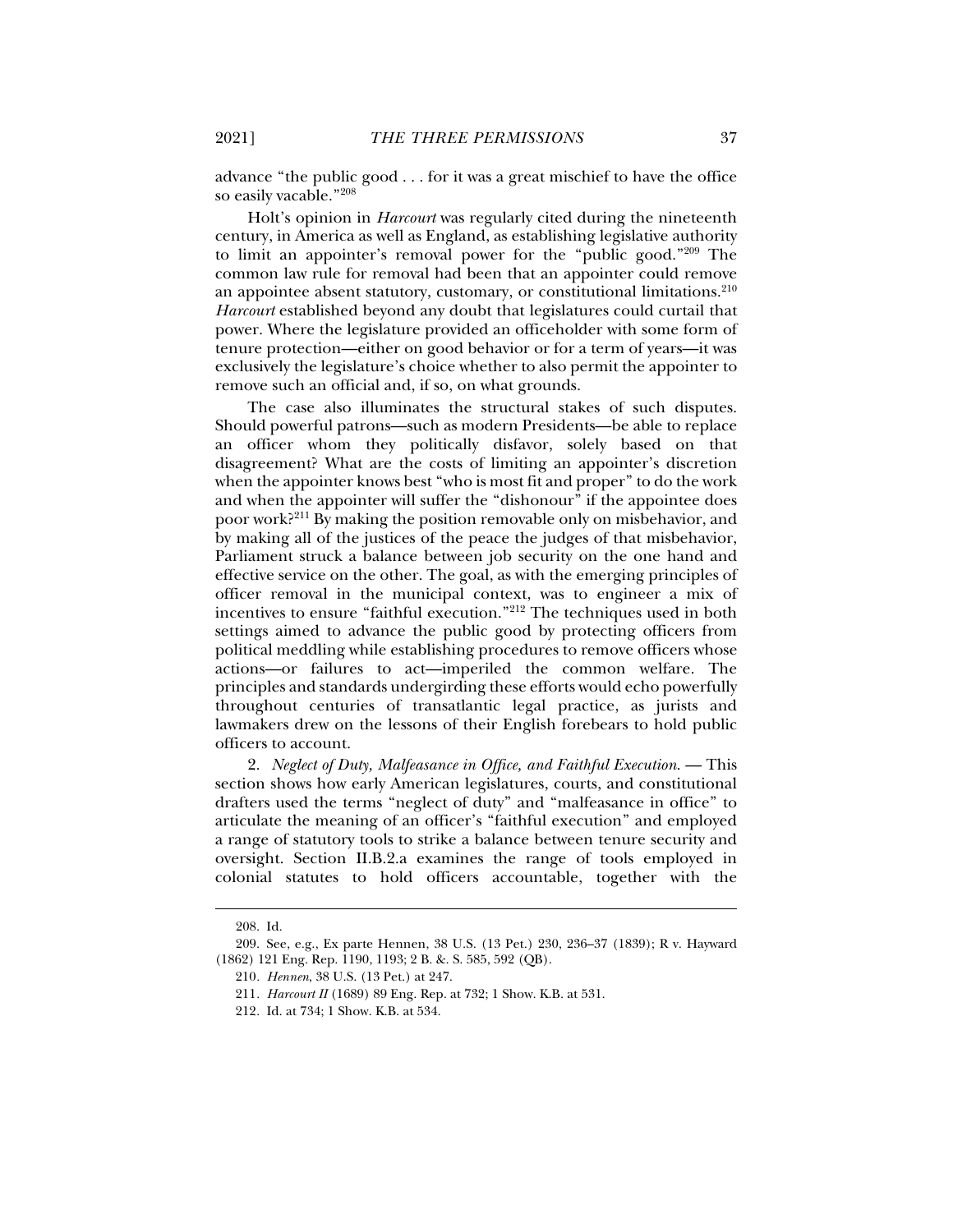restrictions these early documents placed on the executive's authority to remove public officers, particularly those involved with public finance. Section II.B.2.b, meanwhile, addresses the use of "neglect" and "malfeasance" in nineteenth-century state statutes, showing the terms' continued use in efforts to motivate officers' "faithful execution."

a. *Colonial Statutes*. — England's North American colonies began experimenting with ways to ensure officers' faithful execution of their duties long before the Founding Era.<sup>213</sup> Among the several tools colonies used to hold officers accountable were terms of years, which facilitated rotation in office, regular elections, $2^{14}$  and the authorization of private suits against public officers for neglect.<sup>215</sup> According to the historian Carl Russell Fish, rotation in office was a favorite tool in the colonies, intended "to educate the people and equalize the burdens of officeholding" by

 <sup>213.</sup> Officers who handled their neighbors' money, affected their livelihoods, or exercised control over the personal liberty of others—sheriffs, constables, handlers of precious commodities, members of slave patrols—received particular focus, and statutes governing these positions employed a mix of carrots and sticks to encourage faithful execution. In South Carolina, for instance, a 1736 law establishing "constant Patrols . . . for the better preventing any future Insurrections or Cabals of . . . Slaves" authorized the militia captains in charge to assess penalties for "Breach or Neglect of Duty" on any person who refused to do their month's service. An Act for the Better Establishing and Regulating of Patrols, reprinted in Acts Passed by the General Assembly of South-Carolina 29, 29–35 (Charles Town, Lewis Timothi 1736).

 <sup>214.</sup> Elections were particularly prevalent where the official in question was in charge of critical colonial commodities or other property. In colonial New York, for instance, any town that produced "caskes" (containers) "for any Liquors[,] fish, Beefe, Porke or other Commodities to be put to Sale" was to "yearely make Choice of a fitt man" to serve as a "gager" or "packer," a critical role in a colony intended to generate wealth for the Crown from the sale of such goods. 1 The Colonial Laws of New York from the Year 1664 to the Revolution, Including the Charters to the Duke of Work, the Commissions and Instructions to Colonial Governors, the Duke's Laws, the Laws of the Dongan and Leisler Assemblies, the Charters of Albany and New York and the Acts of the Colonial Legislatures from 1691 to 1775 Inclusive 58–59 (Albany, James B. Lyon 1894) [hereinafter Colonial Laws of New York]. The elected officer was then to be approved by the constable before taking his oath before the justices of the peace. Id. If he refused to take his oath, both he and the constable or town were to pay a fine, and another "gager" or "packer" was to be chosen in his place. And if, in the performance of his duties, he failed to "see that all Caske he Packs . . . bee . . . true and full," he would be assessed ten shillings for every defective cask packed, half of which would go to the governor and half to the person who had informed on the packer. Id.

 <sup>215.</sup> See, e.g., Act of Sept. 26, 1772, reprinted in 5 Laws of the Royal Colony of New Jersey, 1770–1775, at 145, 145–47 (Bernard Bush ed., 1986) (noting that land clearance commissioners were to serve a term of years, that they were suable and removable by assembly for neglect, and that damages were to be applied to the clearance project); 1 Colonial Laws of New York, supra note 214, at 13, 59–65 (encouraging fines of sheriffs and constables by moiety). A moiety was a common way to incentivize private action against public officers, similar to today's *qui tam* statutes. Successful plaintiffs would receive half of the monetary award. See Nicholas R. Parrillo, Against the Profit Motive: The Salary Revolution in American Government, 1780–1940, at 26–29 (2013).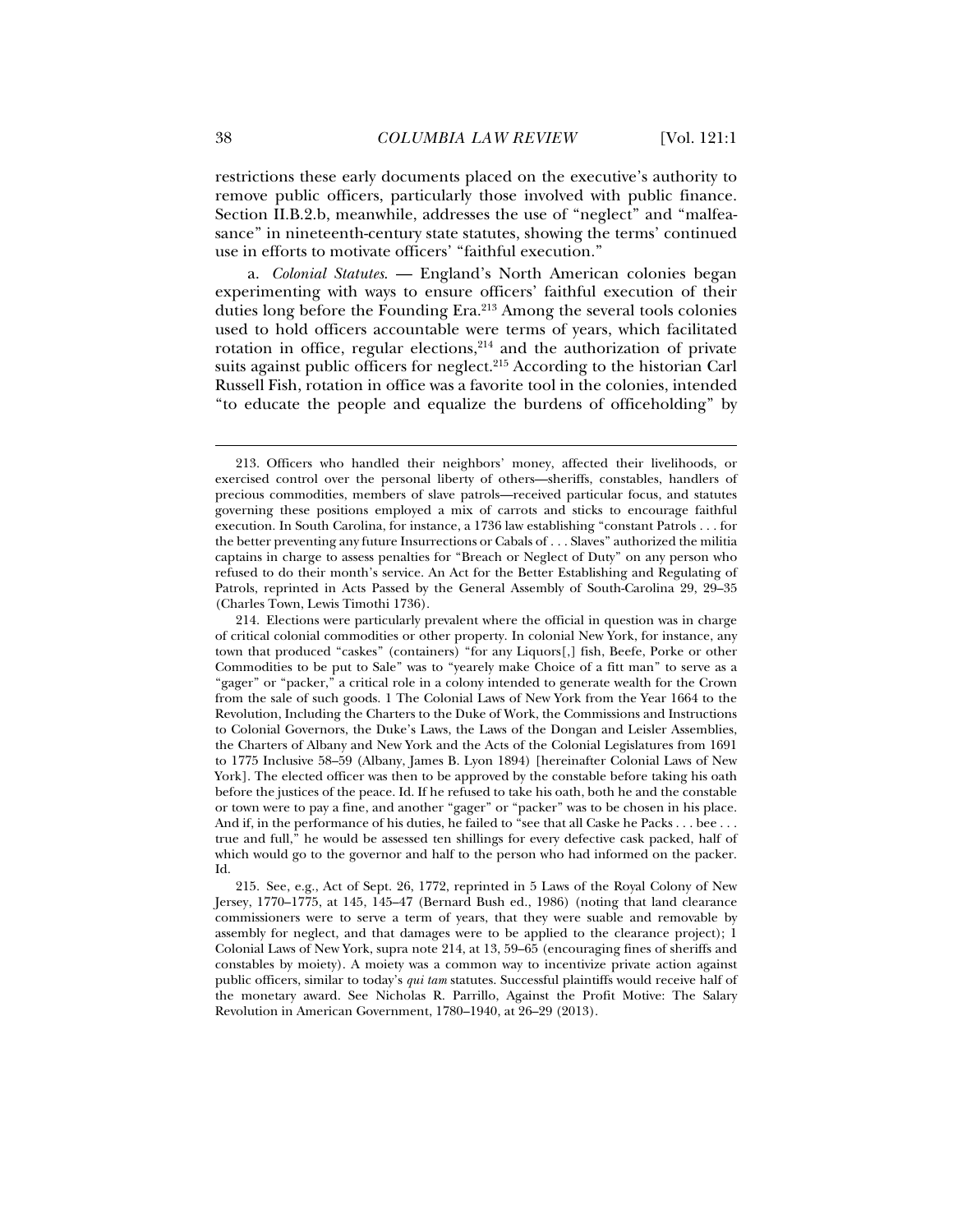ensuring a taking of turns.<sup>216</sup> Massachusetts's Elbridge Gerry described terms of years as a solution to "the overbearing insolence of office."217 As Gerry put it, rotation "keeps the minds of man in equilibrio, and teaches him the feelings of the governed, and better qualifies him to govern in his turn."218 The range and ingenuity of these pre-revolutionary statutes testify to the importance that lawmakers attached to officer accountability. Early state constitutions, replete with positions held for terms of years or on good behavior, reveal a similar focus.219

b. *State Statutes*. — After the Revolution, Americans continued to experiment with statutory solutions to the puzzle of faithful execution. One primary way in which early legislators encouraged officers' good behavior was through laws requiring officers to swear an oath and post a bond conditioned on the "faithful execution" of the duties of their office.220 As Professors Andrew Kent, Ethan Lieb, and Jed Shugerman have

 218. Fish, supra note 132, at 81 (internal quotation marks omitted) (quoting Elbridge Gerry).

 219. Scholars have long commented on the relative weakness of the executive in early state models. See, e.g., Gordon S. Wood, The Creation of the American Republic, 1776– 1787, at 143–50 (1969) (highlighting the connection Revolutionary-era thinkers drew between executive tyranny and the power of appointment); Miriam Seifter, Gubernatorial Administration, 131 Harv. L. Rev. 483, 493–95 (2017). Professor Peter Shane focuses on how little removal authority early state constitutions gave their chief executive officers, describing the fractured nature of gubernatorial control. Peter M. Shane, The Originalist Myth of the Unitary Executive, 19 U. Pa. J. Const. L. 323, 338–44 (2016). It is striking that, at a moment of such legislative ingenuity in the area of officer accountability, unfettered executive removal authority is absent from the list of solutions these early state constitutions employed. Such an omission is strong evidence that, at the time of the Founding, executive removal authority was seen neither as essential to good governance nor as an inherent aspect of executive power.

 220. See, e.g., Act of Mar. 12, 1784, ch. 44, § 1, reprinted in 1 The General Laws of Massachusetts, from the Adoption of the Constitution, to February, 1822 with the Constitutions of the United States and of this Commonwealth, Together with Their Respective Amendments, Prefixed 129, 129 (Theron Metcalf ed., Bos., Wells & Lilly, Cummings & Hilliard 1823) (requiring every sheriff to give sufficient security for the faithful performance of the duties of his office and to answer for the malfeasance and misfeasance of all his deputies); see also Act of July 14, 1699, ch. 9, § 1, reprinted in 1 The Acts and

 <sup>216.</sup> Fish, supra note 132, at 80.

 <sup>217.</sup> Id. at 81 (internal quotation marks omitted) (quoting Elbridge Gerry). To protect the independence of public offices, several constitutions underscored the importance of such offices having "an honorable stated salary, of a fixed and permanent value, amply sufficient for those purposes, and established by standing laws." Mass. Const. pt. II, ch. II, § 1, arts. 1, 2, 13 (speaking of annually elected governor); see also Pa. Const. of 1776, § 23 (establishing that supreme court judges have fixed salaries and seven-year commissions only). Professor Pfander argues that Article III's "presumption in favor of salary-based compensation" for federal judges, rather than the then-common system of fee-based compensation, was an effort both to "ward off corruption" and to discourage the expansion of federal jurisdiction through the use of legal fictions. See James E. Pfander, Judicial Compensation and the Definition of Judicial Power in the Early Republic, 107 Mich. L. Rev. 1, 4 (2008).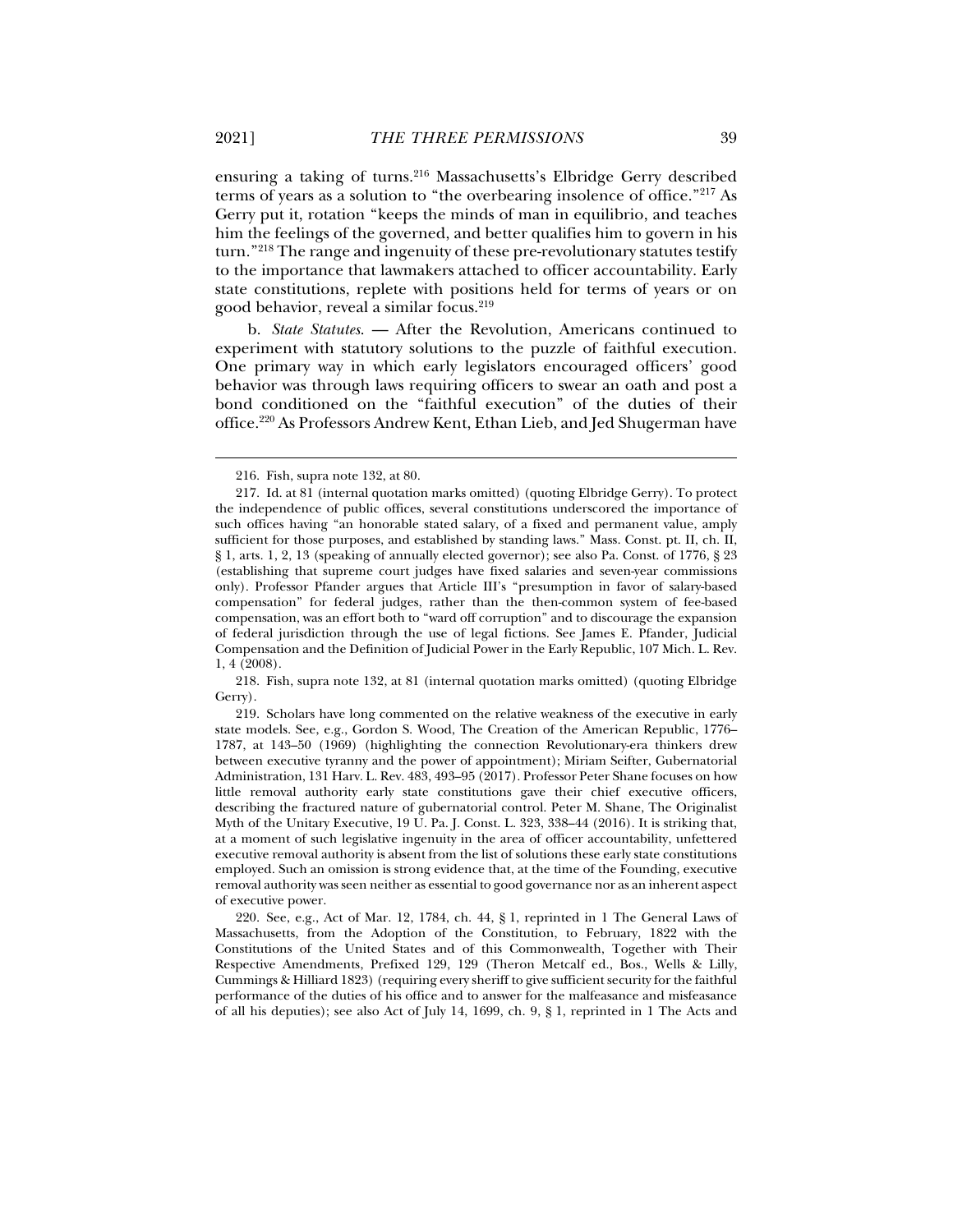recently shown, such obligations were "part of an anticorruption strategy" that had existed for centuries and spanned both sides of the Atlantic.<sup>221</sup> Usually, the bond would be made out to a state official, often the treasurer, to be used to indemnify those injured by the officer's breach.<sup>222</sup> As courts adjudicated the suits filed on these bonds, they used the concepts "neglect

Resolves, Public and Private, of the Province of the Massachusetts Bay: To Which Are Prefixed the Charters of the Province with Historical and Explanatory Notes, and an Appendix 381, 381 (Bos., Wright & Potter 1869) (requiring the sheriff to give security "unto the king's majesty" at the discretion of the sessions for the due and faithful discharge of his office).

 <sup>221.</sup> Kent et al., supra note 27, at 2151 n.231. In England, for instance, a sheriff had to answer for the escape of people held in a county jail and thus had to possess "sufficient lands within the county" to cover the expense. See 1 Blackstone, supra note 160, bk. I, ch. 9, at 346 & n.18.

 <sup>222.</sup> See, e.g., Skinner v. Phillips, 4 Mass. 68, 73–74 (1808) ("[W]here the commonwealth has received no injury . . . the damages are to be recovered . . . for the use . . . of those who have suffered them and . . . the state treasurer is a mere trustee of the bond for the use of those who may suffer a breach of its condition . . . .").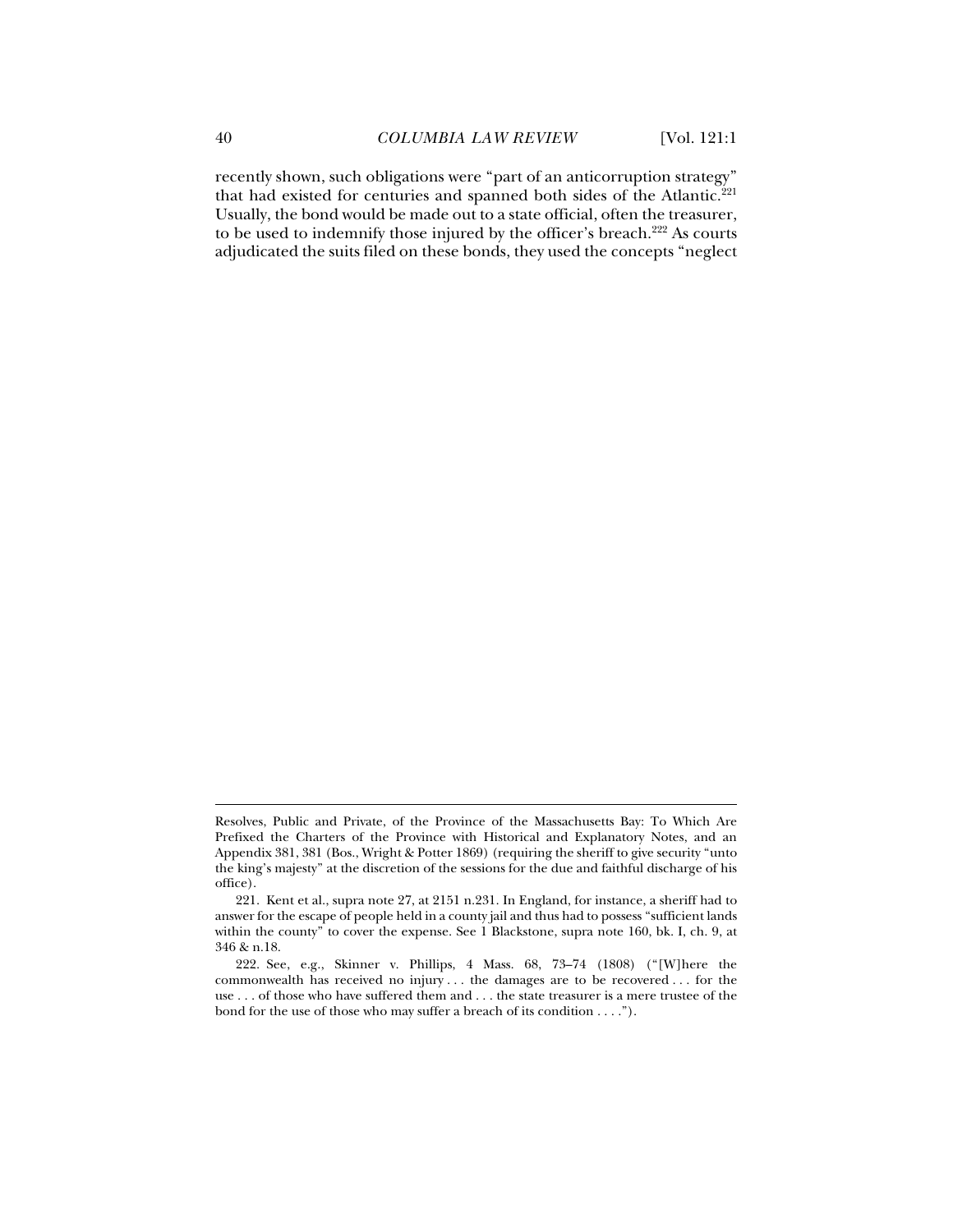of duty"223 and "malfeasance in office"224 to liquidate the meaning of faithful execution,<sup>225</sup> along with "misfeasance,"<sup>226</sup> "nonfeasance,"<sup>227</sup> "misconduct,"228 and "non-user."229 Did a coroner breach his bond of faithful performance by seizing a wagon that he erroneously believed to belong to a debtor against whom he was to execute a writ?230 Had a constable

 224. Harris v. Hanson, 11 Me. 241, 245–46 (1834) (holding that "[i]t is malfeasance [in office], if the officer under color of his office does what the law prohibits" and that "[m]alfeasance in office is . . . a breach of the condition for faithful performance"); *Skinner*, 4 Mass. at 73 (concluding that malfeasance in office violates the defendant's oath to "faithfully execute all the duties of his office" and that "the condition of the bond is broken by the malfeasance of the sheriff in his office"); 2 John Bouvier, A Law Dictionary, Adapted to the Constitution and Laws of the United States 90 (Phila., T & J.W. Johnson 1839) [hereinafter Bouvier, 1839 ed.] (defining "malfeasance" as "the unjust performance of some act which the party had no right, or which he had contracted not to do").

 225. Justice Kagan implies such a correspondence in her recent dissent in *Seila Law*, writing that INM would allow the President to remove the CFPB Director for "a failure to 'faithfully execute[]' the law, as well as for basic incompetence." Seila L. LLC v. Consumer Fin. Prot. Bureau, 140 S. Ct. 2183, 2238 (2020) (Kagan, J., concurring in the judgment with respect to severability and dissenting in part) (quoting U.S. Const. art. II, § 3).

 226. Misfeasance is a distinct concept from malfeasance. See supra note 224. Rather than an "unjust performance of some act which the party had no right . . . to do," a misfeasance is "the performance of an act *which might lawfully be done*, in an improper manner, by which another person receives an injury." Bouvier, 1839 ed., supra note 224, at 135 (emphasis added). Misconduct, see infra note 228, often encompasses both misfeasance and malfeasance. See, e.g., Commonwealth v. Barry, 3 Ky. 229, 246–47 (1808) (describing instances of misfeasance and malfeasance as misconduct).

 227. "[T]he non performance of some act which ought to be performed." Bouvier, 1839 ed., supra note 224, at 186. Nonfeasance is distinct from misfeasance and malfeasance. See supra note 226; see also Earl of Shrewsbury's Case (1611) 77 Eng. Rep. 798, 805; 9 Co. Rep. 46 a, 50 b (KB).

 228. "Unlawful behavior by a person intrusted [sic] in any degree with the administration of justice, by which the rights of the parties and the justice of the case may have been affected." 2 John Bouvier, A Law Dictionary, Adapted to the Constitution and Laws of the United States 240 (15th ed. 1885) [hereinafter Bouvier, 1885 ed.]. Misconduct does not appear in the 1839 edition.

229. "[T]he neglect to make use of a thing  $\ldots$  Every public officer is required to use his office for the public good; a non-user of a public office is therefore a sufficient cause of forfeiture." Bouvier, 1839 ed., supra note 224, at 186 (citing 1 Blackstone, supra note 160, bk. II, ch. 10, at 153); see also People ex rel. Kellogg v. Schuyler, 4 N.Y. 173, 179 (1850) ("If he had neglected to act without some legal excuse, it would have been a nonfeasance; if he had acted wrongfully in attempting to obey the mandate, it would have been a misfeasance . . . .").

 230. See Harris v. Hanson, 11 Me. 241, 245–46 (1834) (holding that the defendant's act constituted malfeasance in office and thus breached the condition of his bond); *Kellogg*, 4

 <sup>223.</sup> People ex rel. Kellogg v. Schuyler, 4 N.Y. 173, 180 (1850) ("Where the duty exists, and it is neglected, or performed in an improper manner, the sureties upon the principle should be liable, otherwise not."); id. at 192 ("There is clearly a duty resting upon the sheriff, not only to return the writ but to return it truly. If he should fail to do so, it would most clearly be a violation of official duty."); People v. Spraker, 18 Johns. 390, 396 (N.Y. 1820) (examining whether a sheriff's alleged neglect of duty by failing to execute a writ must be "judicially ascertained").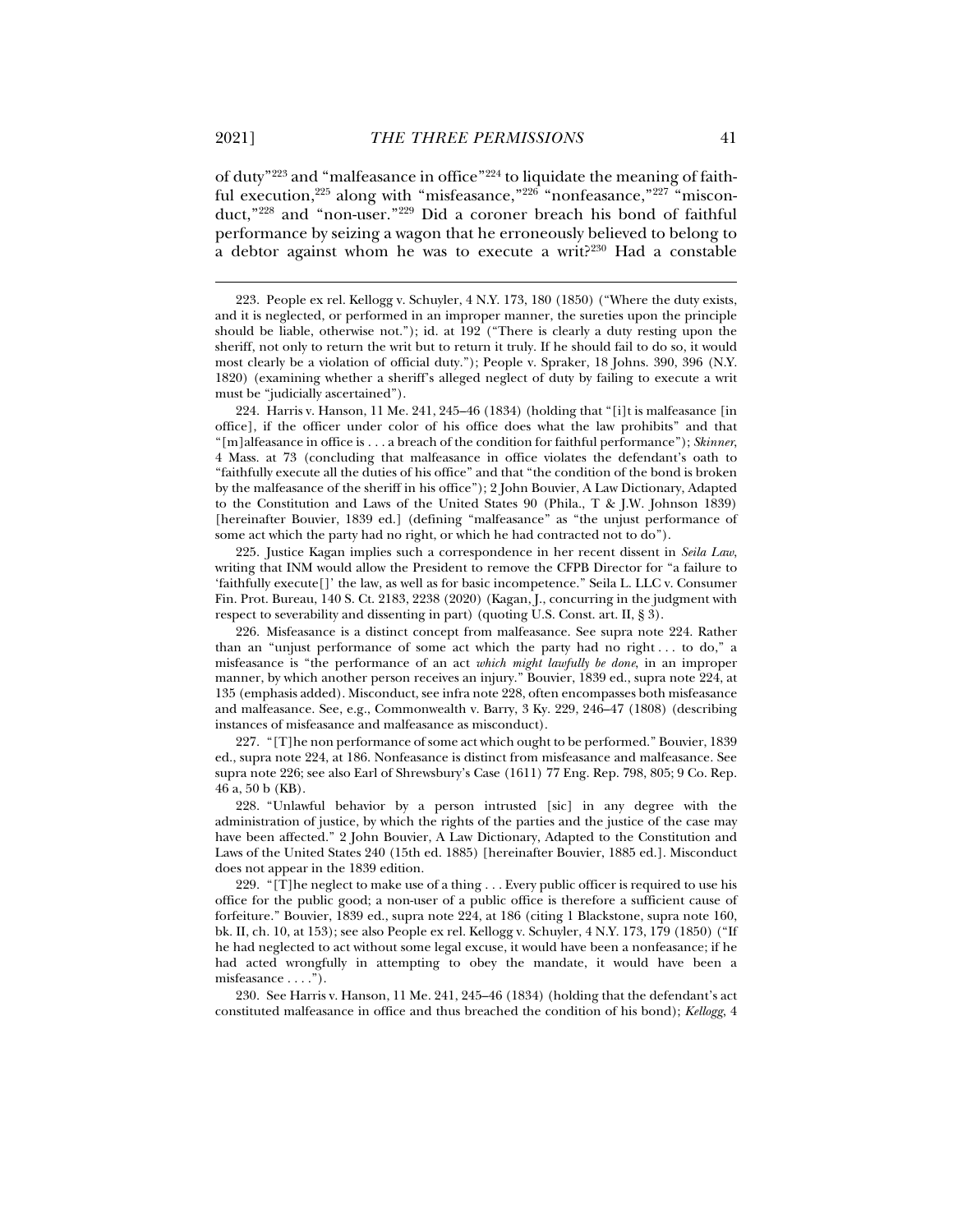breached his official duty by seizing property whose value exceeded the maximum he was permitted to seize under the statute?<sup>231</sup> In determining whether an officeholder who had engaged in such "misbehavior"<sup>232</sup> had breached the condition of his bond, judges engaged in the ongoing, mutually constitutive process by which courts and legislatures gave shape and color to the meaning of an officer's faithful execution.

In addition to making officers accountable to those wronged by their failure to faithfully execute their duties, legislatures encouraged faithful execution in several other ways. Pennsylvania made officers of various tenures liable for fines or forfeiture for "neglect of duty."233 Sheriffs, justices of the peace, burgesses, appraisers, overseers of the poor, officers in the militia, constables, coroners, and supervisors of the public roads were also liable for monetary penalties for "neglecting" or "refusing" to execute their offices.234 Some officials, like the clerk of the market, could be removed for "malfeazance,"235 while others could not be removed short of impeachment,<sup>236</sup> so that personal liability for neglect and misconduct existed as a separate deterrent and remedy. New York employed a similar mechanism for firemen,<sup>237</sup> inspectors of beef and pork,<sup>238</sup> highway supervisors,  $239$  surveyors,  $240$  and public auctioneers,  $241$  who were either made subject to specific fines and penalties for neglect or "fraud" (in the case of inspectors of beef and pork) or made liable to suit by the government. Virginia, too, imposed monetary forfeiture on officials—like

N.Y. at 173 (finding that a sheriff who seized the wrong person's goods had committed official misconduct in breach of his bond); see also Lammon v. Feusier, 111 U.S. 17, 21 (1884) (citing cases affirming the liability of the sureties of an officer).

 <sup>231.</sup> See City of Lowell v. Parker, 51 Mass. (10 Met.) 309, 313 (1845).

 <sup>232. &</sup>quot;Improper or unlawful conduct." Bouvier, 1885 ed., supra note 228, at 239. Misbehavior does not appear in the 1839 edition.

 <sup>233.</sup> Act of June 21, 1781, ch. 945, § 7, 1781 Pa. Laws 337, 342.

 <sup>234.</sup> See Act of Apr. 10, 1807, ch. 132, § 17, 1807 Pa. Laws 259, 265 (justices of the peace); Act of Mar. 27, 1784, ch. 134, § 7, 1784 Pa. Laws 188, 190 (appraisers); Act of Sept. 12, 1783, ch. 76, §§ 10, 27, 1783 Pa. Laws 124, 128, 134 (burgesses, constables, and supervisors of the highways); Act of Mar. 21, 1783, ch. 67, §§ 10, 16, 1783 Pa. Laws 105, 108, 110 (officers in the militia); Act of Mar. 16, 1779, ch. 828, § 1, 1779 Pa. Laws 320, 320–21 (sheriffs, coroners, constables, overseers of the poor, and supervisors of the highway).

 <sup>235.</sup> See Act of Apr. 13, 1782, ch. 14, § 9, 1782 Pa. Laws 25, 29.

 <sup>236.</sup> See Pa. Const. of 1776, § 22.

 <sup>237.</sup> Act of Mar. 26, 1803, ch. 58, § 4, 1803 N.Y. Laws 242, 243.

 <sup>238.</sup> Act of Apr. 9, 1804, ch. 98, § 11, 1804 N.Y. Laws 630, 633.

 <sup>239.</sup> See Act of Feb. 22, 1803, ch. 14, § 3, 1803 N.Y. Laws 325, 326 (stating that if the superintendents of highways "refuse or neglect to account with the supervisors . . . then it shall be the duty of the said supervisors" to notify the treasurer to prosecute the superintendents "by an action of debt").

 <sup>240.</sup> Act of Mar. 9, 1790, ch. 22, § 11, 1790 N.Y. Laws 299, 304.

 <sup>241.</sup> Act of Feb. 20, 1784, ch. 4, § 3, 1784 N.Y. Laws 590, 592.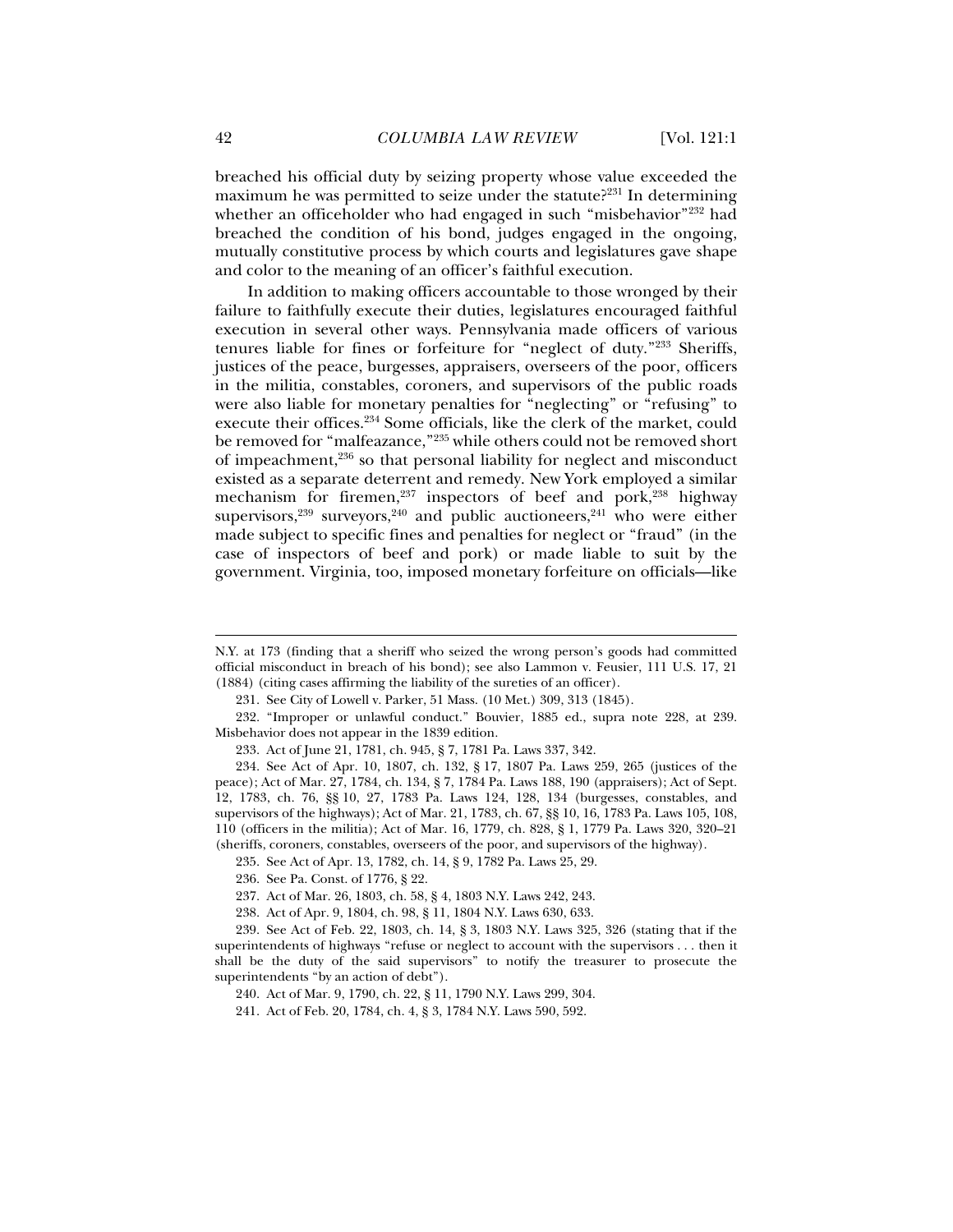sheriffs,  $242$  justices of the peace,  $243$  and "[i]nspectors of fish  $244$ —who neglected or refused to perform their duties.

States also regularly separated the power to remove from the power to appoint, and they continued to use the three tenures that James Madison had identified as central to republican officeholding: "at pleasure," "good behavior," and "for a limited period," otherwise known as a term of years.245 Some states, such as Virginia, began to specify removal grounds with a particularity that went beyond "good behavior." Starting in 1796, Virginia passed a series of statutes regulating the inspection of economically vital tobacco warehouses. These laws provided that the courts should annually appoint commissioners "of capacity and integrity" to oversee the court-appointed inspectors of the state's tobacco warehouses.<sup>246</sup> The commissioners were to report to the governor "any negligence or breach of . . . duty . . . if it be of such a nature as to remove such inspector from office" while certifying "such neglect or breach of duty" to the court so that the court might "proceed against him according to law."247 A little over four years later, Virginia amplified its oversight regime, requiring that the warehouses' superintendents "be subject to the same remedies, penalties, forfeitures and incapacities that inspectors of tobacco are by law liable to for the misfeasance, non feasance and malfeasance in office."248

In 1828, the commissioners appointed to revise New York's statutes $^{249}$ proposed amending the state's laws governing its prisons to provide that the prisons' agents and clerks "be nominated by the governor, and appointed with the consent of the Senate" to "hold their offices for four years," but that they be removable "by the inspectors of their respective prisons, for misconduct or neglect of duty."250 Under the current law, the

245. See supra note 118 and accompanying text.

246. Act of Dec. 26, 1796, ch. 12, § 1, 1796 Va. Acts 12, 12.

247. Id.

 <sup>242.</sup> Act of Dec. 10, 1793, ch. 9, § 2, 1793 Va. Acts 21, 21.

 <sup>243.</sup> Act of Dec. 24, 1792, ch. 120, § 6, 1792 Va. Acts 233, 234.

 <sup>244.</sup> A Table of Fines, Forfeitures, Penalties and Amercements, *in* 2 Collection of All Such Acts of the General Assembly of Virginia of a Public and Permanent Nature as Have Passed Since the Session of 1801, at 213, 218 (Samuel Pleasants, Jr. ed., 1808) ("Inspectors of fish neglecting their duty in attending to inspect, or stamping any barrel contrary to the directions of the act, forfeit for each neglect of duty, and for each barrel of fish not duly qualified, one dollar—*To the informer*.").

 <sup>248.</sup> Act of Jan. 2, 1801, ch. 23, § 4, 1801 Va. Acts 14, 15.

 <sup>249.</sup> The legislature had appointed Benjamin Butler, John Spencer, and John Duer as commissioners to revise the state's statutes. Butler and Spencer proposed the revisions here in the fourth part of the commissioners' report and included explanatory notes to the legislature throughout the text of the report. B.F. Butler & J.C. Spencer, Report of the Commissioners Appointed to Revise the Statute Laws of This State, pt. 4 (Albany, Croswell & Van Benthuysen 1828).

 <sup>250.</sup> Butler & Spencer, supra note 249, ch. 3, tit. 2, art. 1, § 14, at 15.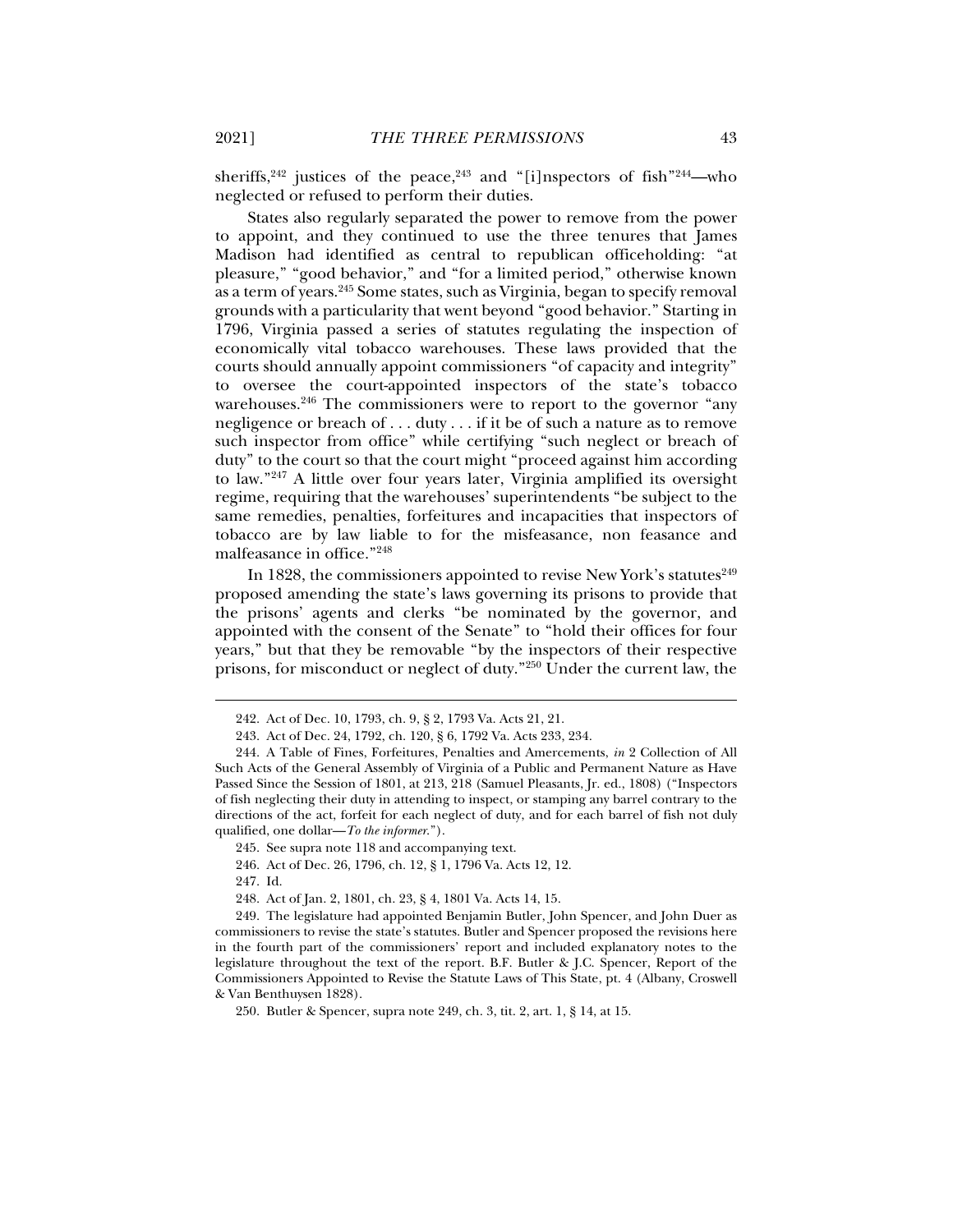commissioners explained, the prisons' inspectors appointed their own clerks; switching their appointment to the governor and Senate was intended to "secure their independence," a change that was deemed "particularly important" when it came to the clerks (who were, presumably, the prisons' bookkeepers).251 Yet the commissioners did not wish to sever the relationship between the clerk and the inspector entirely: "[I]t is obvious," they explained, "that the inspectors should have power to remove for misconduct or neglect of duty.<sup>"252</sup> The commissioners<sup>3</sup> logic is a striking echo of that which lay behind Parliament's revisions to the tenure of the county clerk at issue in *Harcourt*. <sup>253</sup> By separating the power of removal from the power of appointment, the commissioners hoped to make the inspector and the clerk checks on each other, aligning their accountability in a way that would maximize oversight and minimize opportunities for corruption.

As the states began to commission officials to oversee more complex infrastructural projects like schools, prisons, railroads, and canals, they also incorporated the terms "neglect of duty" and "malfeasance in office" into statutes as grounds for removing officials otherwise tenured for a term of years.254 Statutes with these removal grounds were the subject of suit in state courts, and a body of law interpreting the terms developed.<sup>255</sup> By the time Congress incorporated INM into the U.S. Code in 1887, there was

j

 255. See, e.g., Page v. Hardin, 47 Ky. (8 B. Mon.) 648, 672–77 (1848) (examining whether the governor can remove the Secretary of State for neglect of duty as a violation of the term of office "during good behavior" and concluding that the "Secretary is not removeable either at the pleasure of the Governor, or on his judgment for a misdemeanor . . . in office"); Commonwealth ex rel. Bowman v. Slifer, 25 Pa. 23, 28 (1855) (concluding that the "omission to give bond" is "not a neglect of official duty for which the governor is authorized to remove an incumbent duly commissioned for a term of years"). Professor Miriam Seifter has characterized state courts' treatment of agency independence as differing markedly from that of their federal counterparts, in that state courts largely embrace "ordinary interpretation" of "directly relevant statutes and constitutional clauses" and eschew the federal courts' "abstract, categorical approach." Miriam Seifter, Understanding State Agency Independence, 117 Mich. L. Rev. 1537, 1544 (2019) (internal quotation marks omitted) (citing John F. Manning, Separation of Powers as Ordinary Interpretation, 124 Harv. L. Rev. 1939, 1941 (2011)). This approach, Professor Seifter argues, accords with the "judicial[ly] modest[]" approach to agency independence that many scholars have advocated at the federal level. Id. The cases cited herein largely support this characterization, rendering their interpretation of state law removal provisions particularly useful guides to the meanings of the terms that Congress ultimately codified in 1887. See id.

 <sup>251.</sup> Id.

 <sup>252.</sup> Id.

 <sup>253.</sup> See supra notes 189–210 and accompanying text.

 <sup>254.</sup> See, e.g., Safety Fund Act, ch. 91, § 23, 1829 N.Y. Laws 167, 171 (providing that the governor might remove the state's three banking commissioners prior to the end of their terms for "misconduct or neglect of duty").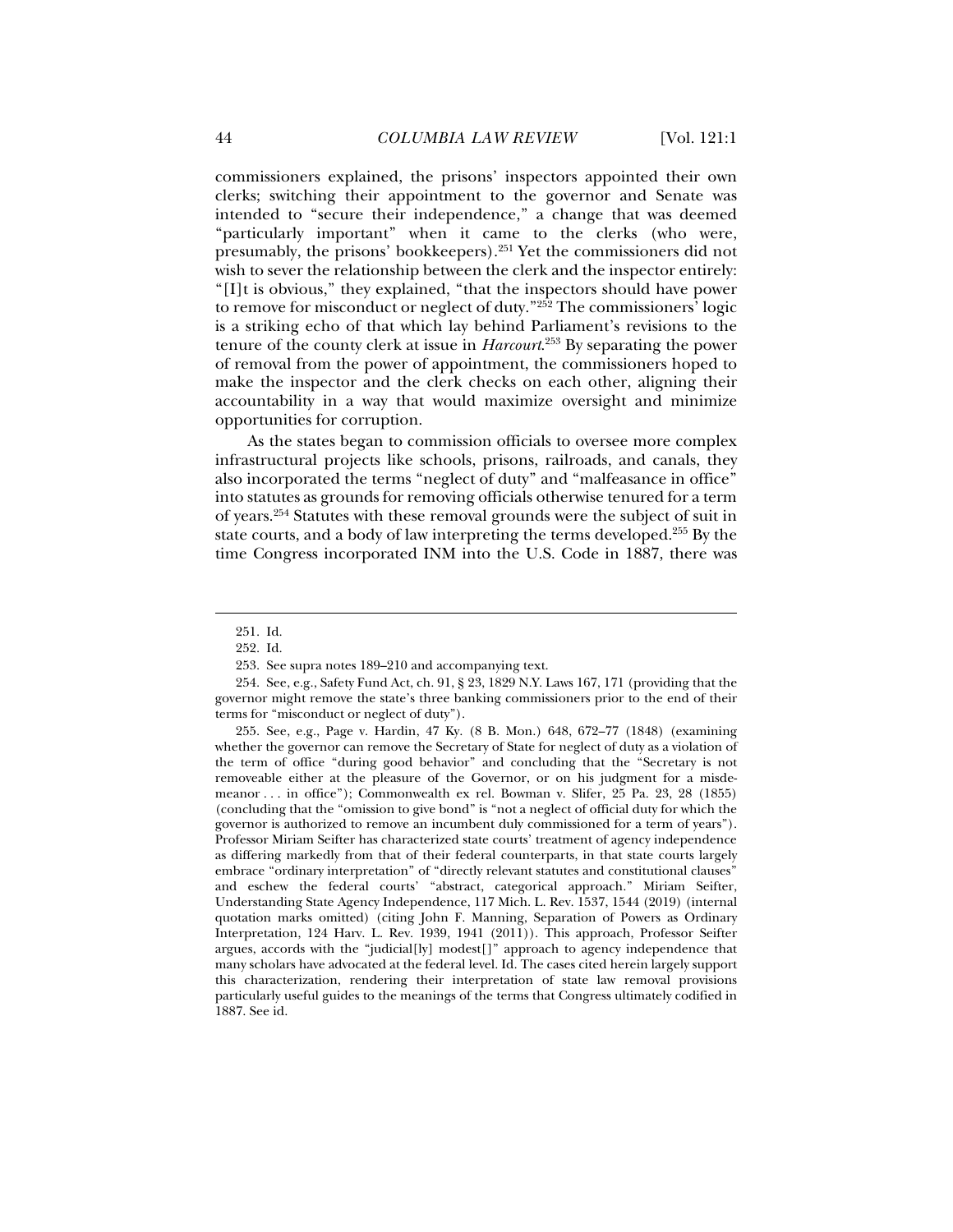nothing novel about the concepts of either neglect of duty or malfeasance in office. $256$ 

3. *Inefficiency and the Spoils System*. — In addition to tackling the longstanding problems of neglect of duty and malfeasance in office, legislators over the course of the nineteenth century developed novel methods to encourage competent, methodical execution of the laws. Seeking to prevent ineffective and wasteful administration, these legislators introduced a new term to the removal lexicon, "inefficiency," completing the INM framework that is so prevalent today. This section describes the factors that led to the incorporation of "inefficiency" in Indiana state law in 1843, as well as the concept's relevance to post–Civil War reforms concerning the federal civil service. In the second half of the nineteenth century, "inefficiency" was associated not only with incompetence but with the wasteful expenditure of government resources resulting from the "spoils system," in which key offices were distributed on the basis of political favoritism rather than merit. The term was thus added to the removal lexicon at both the state and federal levels to enhance bureaucratic effectiveness.

a. *The Case of Indiana*. — The middle decades of the nineteenth century saw an uptick in state experimentation with tenures in office. Just

 <sup>256.</sup> Professor Aditya Bamzai recounts an illuminating instance of a for-cause removal during Taft's presidency. See Bamzai, supra note 137, at 733–37. He describes the findings of a 1913 report by a commission assembled by Taft (which included future Justice Frankfurter) recommending the removal of two members of the Board of General Appraisers, which Congress had established in 1890 to adjudicate disputes over duty appraisals. The Report recommended removal of the members for "malfeasance in office" and "neglect of duty," finding, among other things, that one member had used "official power to compel personal favors" from railroads and had interfered in adjudications before the Board to aid his son, a litigator. Id. at 734–35 (internal quotation marks omitted) (quoting President's Comm. of Inquiry on the Proc., Prac., Admin. Methods & Pers. of the Bd. of the U.S. Gen. Appraisers, Separate Report on the Personnel 1–2, 4, 6–8 (1913), microformed on The Papers of Felix Frankfurter (1983), reel 31 (Libr. of Cong.) [hereinafter Separate Report on the Personnel]). The Report's legal analysis, which Bamzai describes as "sparse," nevertheless reinforces this Article's conclusions, interpreting malfeasance as "misconduct," "impropriety of conduct," "maladministration," or "misbehavior showing clear and flagrant disqualification and unfitness to exercise the office" and likening the term to the Constitution's "high crimes and misdemeanors" standard. Id. at 736 (internal quotation marks omitted) (quoting Separate Report on the Personnel, supra, at 12). The other member was found to be "incompetent"—a term used as a synonym for inefficient—because he had "personal habits [that] destroy[ed] his usefulness as a member" and lacked "the necessary qualifications for the performance of his duties"; the fact that he was not a lawyer and did not possess "a natural aptitude for [the relevant] kind of [classification] work" rendered him, in the eyes of the committee, "totally useless to the Board," while his alcohol consumption had "brought scandal upon the Board." Id. at 736–37 (internal quotation marks omitted) (quoting Separate Report on the Personnel, supra, at 13–14). Taft accepted the committee's recommendations and dismissed the members for malfeasance, neglect, and inefficiency in letters sent on his last day in office; neither member pursued a legal challenge. See id. at 738.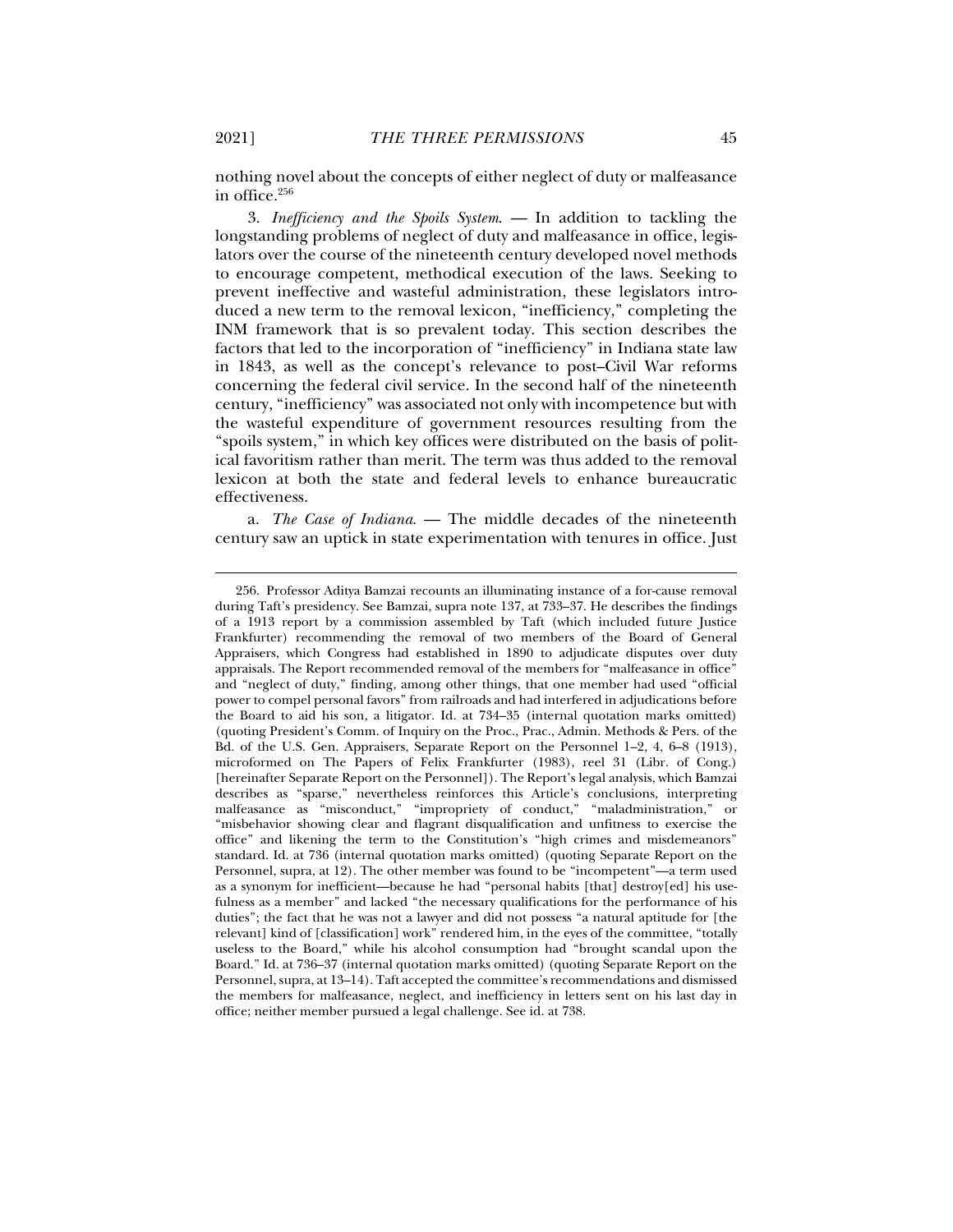as other laws sought to protect states' most valuable investments, midcentury tenure experiments often aimed to ensure competent management of ambitious state building projects such as railroads, canals, and banks. The experience of Indiana, one of the first states to use the INM standard in a removal statute, helps to tell the story.257

In 1836, Indiana invested heavily in a statewide system of canals and railroads.258 The legislation enacting the projects was projected to cost over \$10 million, to be funded by bonds backed by state credit.<sup>259</sup> In 1838, the governor informed the state's legislative assembly that while the interest then due on the projects was \$193,350, the state's tax revenue was only  $$45,000.<sup>260</sup>$  One year later, the problem was significantly exacerbated by the collapse of the Morris Canal and Banking Company, which had received millions of dollars in Indiana state bonds on the promise of large cash repayments.261 Work stopped on all internal improvements in August  $1839.^{262}$ 

By 1841, Indiana needed to significantly tighten its belt. That December, the governor reported to the legislature that "Indiana has been in many instances the victim of preconcerted imposition and fraud."263 He urged further investigation and advised the legislature, "with a view to the

260. Esarey, supra note 258, at 368.

262. Esarey, supra note 258, at 373.

 263. Governor's Message, Wabash Courier (Terre Haute, Ind.), Dec. 11, 1841 (on file with the *Columbia Law Review*).

 <sup>257.</sup> A law using inefficiency in the tenure context prior to Indiana's 1843 code has not been found, but there are several examples from the years that followed. See, e.g., Act of Mar. 30, 1860, ch. 53, § 2, 1860 Iowa Acts 410, 410 ("The governor shall have power to remove such commissioner for inefficiency and misconduct in the discharge of the duties of his office, and to appoint some proper person in his place."); Act of May 1, 1873, ch. 6, § 53, 1873 Ohio Laws 195, 209–10 ("The board of education of each school district shall have ... power to dismiss any appointee for inefficiency, neglect of duty, immorality or improper conduct . . . .").

 <sup>258.</sup> See, e.g., Logan Esarey, A History of Indiana: From Its Exploration to 1850, at 363– 65 (1915).

 <sup>259.</sup> Naomi R. Lamoreaux & John Joseph Wallis, Fixing the Machine that Would Not Go of Itself: State Constitutional Change and the Creation of an Open-Access Social Order in the Mid-Nineteenth-Century United States 29–30 (Sept. 16, 2018) (unpublished manuscript), https://economics.yale.edu/sites/default/files/files/Faculty/Lamoreaux/Lamore aux%20Wallis%2C%20Fixing%20the%20Machine%2C%202018-09-16.pdf [https://perma .cc/3G3S-WQ7Z]; see also Naomi R. Lamoreaux & John Joseph Wallis, General Laws and the Mid-Nineteenth-Century Transformation of American Political Economy: Massachusetts, New York, Indiana, and Beyond 22–23 (Oct. 4, 2019) (unpublished manuscript), https://ccl.yale.edu/sites/default/files/files/Lamoreaux%20and%20Wallis%2C% 20General%20Laws%2C%202019-10-04.pdf [https://perma.cc/N5QG-HFWN] [hereinafter Lamoreaux & Wallis, General Laws].

 <sup>261.</sup> Lamoreaux & Wallis, General Laws, supra note 259, at 24–27. Logan Esarey describes other financial shenanigans, such as how one group of canal commissioners kept no books and whose poor management was what "finally bankrupted the State." Esarey, supra note 258, at 373.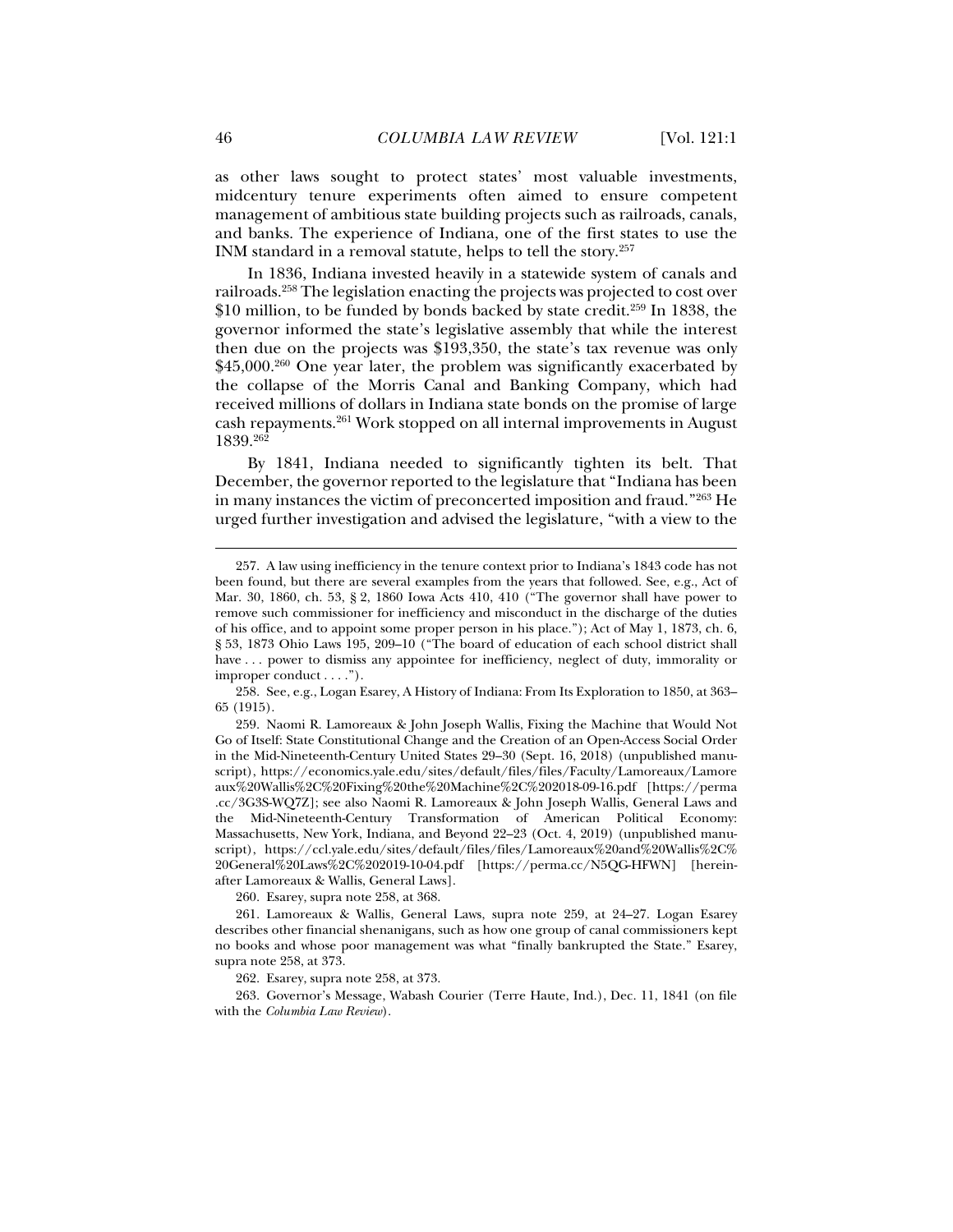most rigid economy," to trim the public works staff, ensuring that those retained "are competent, and under a proper supervision."264

The following February, the state adopted a raft of legislative reforms, including several changes to office tenure.265 The Indiana Constitution, ratified in 1816, addressed the selection and tenure of state officers only sparingly, hewing closely to the federal model and leaving it to the legislature to supply the details.266 Seeking to ensure faithful execution of government work, the reforms included a range of new offices and tenures. Specific canal, railroad, and turnpike agents would be elected by the Indiana General Assembly for two-year terms "subject to removal, at any time, by joint resolution of the general assembly."267 The superintendent of the state prison, which had been the subject of frequent "rumors ... of mismanagement and want of proper attention,"<sup>268</sup> would be elected by the General Assembly to a five-year term, removable by joint resolution only "for misconduct, inefficiency, or neglect of duty in his office."269 The governor's private secretary would be appointed by the governor and serve a one-year term on good behavior; notary publics, also appointed by the governor on good behavior, would serve five years.270 The clerk of the state prison would likewise be appointed by the governor to a five-year term, but could be removed by the governor "for incompetency, neglect of duty, or maleconduct [sic] in office."<sup>271</sup> The prison's visitor,  $272$ meanwhile, would be appointed by the governor to a one-year term with no removal provision, but no one from the town of Jeffersonville—the

- 269. 1843 Ind. Rev. Stat., ch. 4, § 37.
- 270. Id. §§ 39–40.

 <sup>264.</sup> Id.

 <sup>265.</sup> The governor's proposals were part of a revised code he had drafted at the legislature's behest. The legislature apparently saw no constitutional problem with asking a sitting executive to rewrite the state's laws. On the muddying of lines between the branches of government where statutory revision was concerned, see Farah Peterson, Interpretation as Statecraft: Chancellor Kent and the Collaborative Era of American Statutory Interpretation, 77 Md. L. Rev. 712, 717 (2018). On the nineteenth-century American codification movement and the spread of state codes in general, see Kellen Funk & Lincoln Mullen, The Spine of American Law: Digital Text Analysis and U.S. Legal Practice, 123 Am. Hist. Rev. 132, 137 (2018).

 <sup>266.</sup> The 1816 Constitution specified that the governor "shall nominate, and, by and with the advice and consent of the senate, appoint and commission all officers, the appointment of which is not otherwise directed by this Constitution, and all offices . . . created by the General Assembly, shall be filled . . . as . . . directed by law." Ind. Const. of 1816, art. IV, § 8.

 <sup>267. 1843</sup> Ind. Rev. Stat., ch. 4, § 36.

 <sup>268.</sup> Governor's Message, supra note 263.

 <sup>271.</sup> Id. § 41.

 <sup>272.</sup> The visitor of an eleemosynary institution was charged with ensuring that it was continuing to serve the purpose for which it had been created. See 1 Blackstone, supra note 160, bk. I, ch. 18, at 478–79.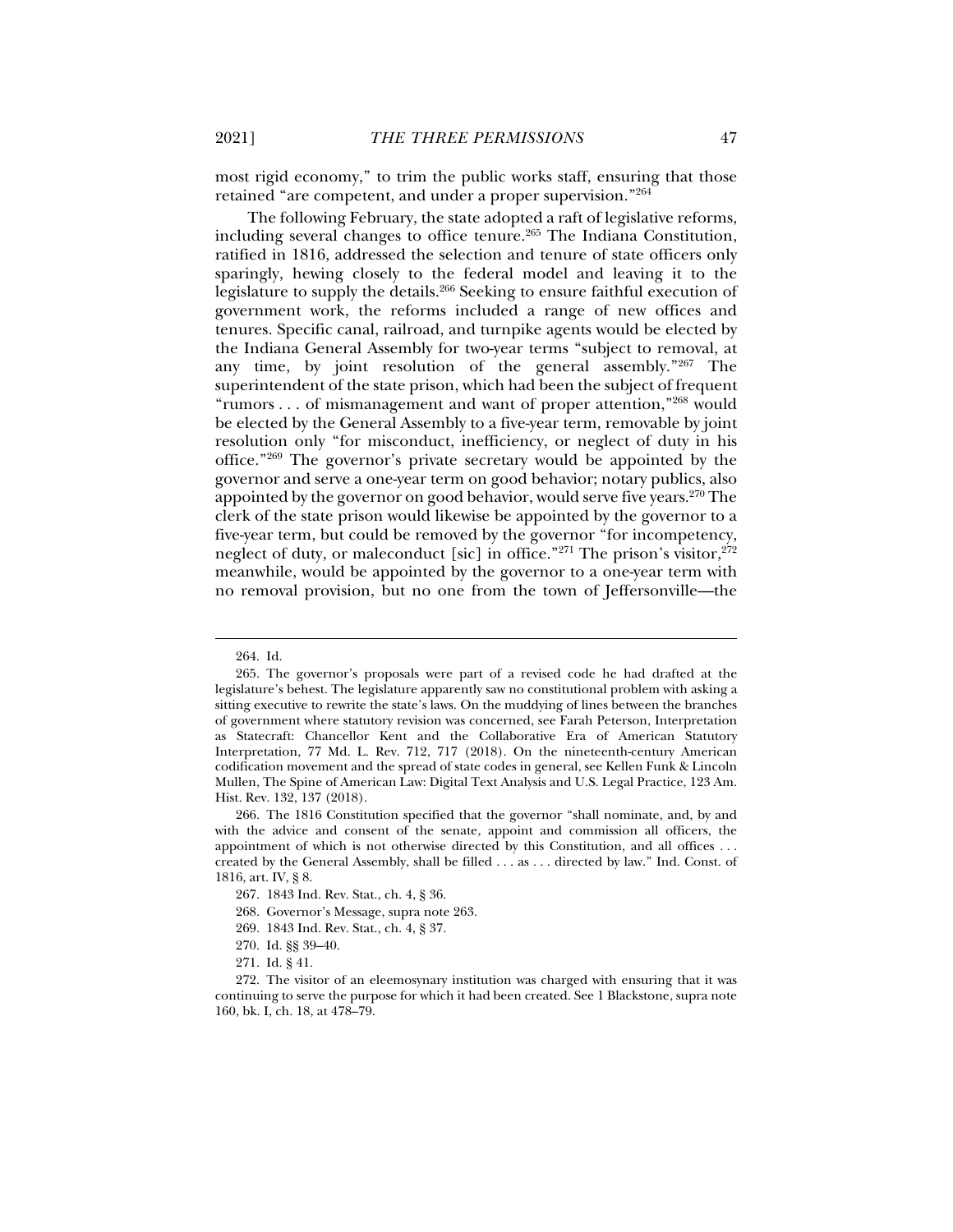town in which the prison was located, and the source of frequent complaints of prison mismanagement<sup>273</sup>—was eligible for the role.<sup>274</sup>

The judges of the supreme court would be appointed on good behavior by the governor with the advice and consent of the senate but would be limited to a seven-year term.<sup>275</sup> The supreme court could appoint its own clerk to a seven-year renewable term, but it possessed no removal authority before those seven years were up.276 The court's sheriff would also be appointed by the court and could be removed by the court at any time "for inefficiency, neglect of duty, or maleconduct in office."<sup>277</sup>

Indiana's inventive use of the tenure toolkit reveals both anxieties about the state's governance and a belief that strategically crafted office tenures could solve the problems of government corruption, mismanagement, and waste. By including "inefficiency" as grounds for removing the prison superintendent and the court's sheriff, Indiana used a word whose meaning shifted over the course of the nineteenth century from a synonym for ineffectiveness to something closer to our current understanding of minimization of waste, especially where that waste resulted from selfinterested dealing.278 The legislature used the word purposefully, focusing

j

 277. Id. § 47. The specification of "misconduct" in the case of the prison superintendent and "maleconduct" in the case of the prison clerk and the supreme court's sheriff was likely not an instance of sloppy drafting but rather deliberate references to two different kinds of misbehavior. While neither word was included in law dictionaries of the period, see, e.g., Bouvier, 1839 ed., supra note 224, words such as "malfeasance," "misfeasance," and "misbehavior" were. On the basis of the distinctions among these terms, we speculate that misconduct referred to a pattern of misfeasance, which was in turn "the performance of an act which might lawfully be done, in an improper manner, by which another person receives an injury." Id. at 135. Maleconduct, meanwhile, was probably used to refer to a pattern of illegal acts. See, e.g., id. at 90 ("Malfeasance . . . is the unjust performance of some act which the party had no right, or which he had contracted not to do. It differs from misfeasance . . . and nonfeasance . . . .").

 278. See generally Jennifer Karns Alexander, The Mantra of Efficiency: From Waterwheel to Social Control (2008) (tracing, through six case studies, the evolution of "efficiency" from a term applied mainly to machines to one applied to human behavior); Samuel Haber, Efficiency and Uplift: Scientific Management in the Progressive Era, 1890– 1920 (1964) (offering an intellectual history of the influence of the idea of efficiency on major progressive political thinkers and proposals, including the importance of a strong executive and the separation of politics from administration); Emmette S. Redford, Ideal and Practice in Public Administration 4 (1958) ("Until the twentieth century [efficiency] seems to have been synonymous with effectiveness in achieving results, i.e. without respects to costs incurred . . . . But the literature of . . . public management made men familiar with the idea that achievement of results with unnecessary expenditure of effort, time, and money was obviously inefficiency."); Efficient, Merriam-Webster, https://www.merriamwebster.com/dictionary/efficient [https://perma.cc/Z9E9-8UFL] (last visited Oct. 20, 2020) (defining "efficiency" as "productive of desired results; especially: capable of

 <sup>273.</sup> See Governor's Message, supra note 263.

 <sup>274. 1843</sup> Ind. Rev. Stat., ch. 4, § 42.

 <sup>275.</sup> Id. §§ 44–45.

 <sup>276.</sup> Id. § 46.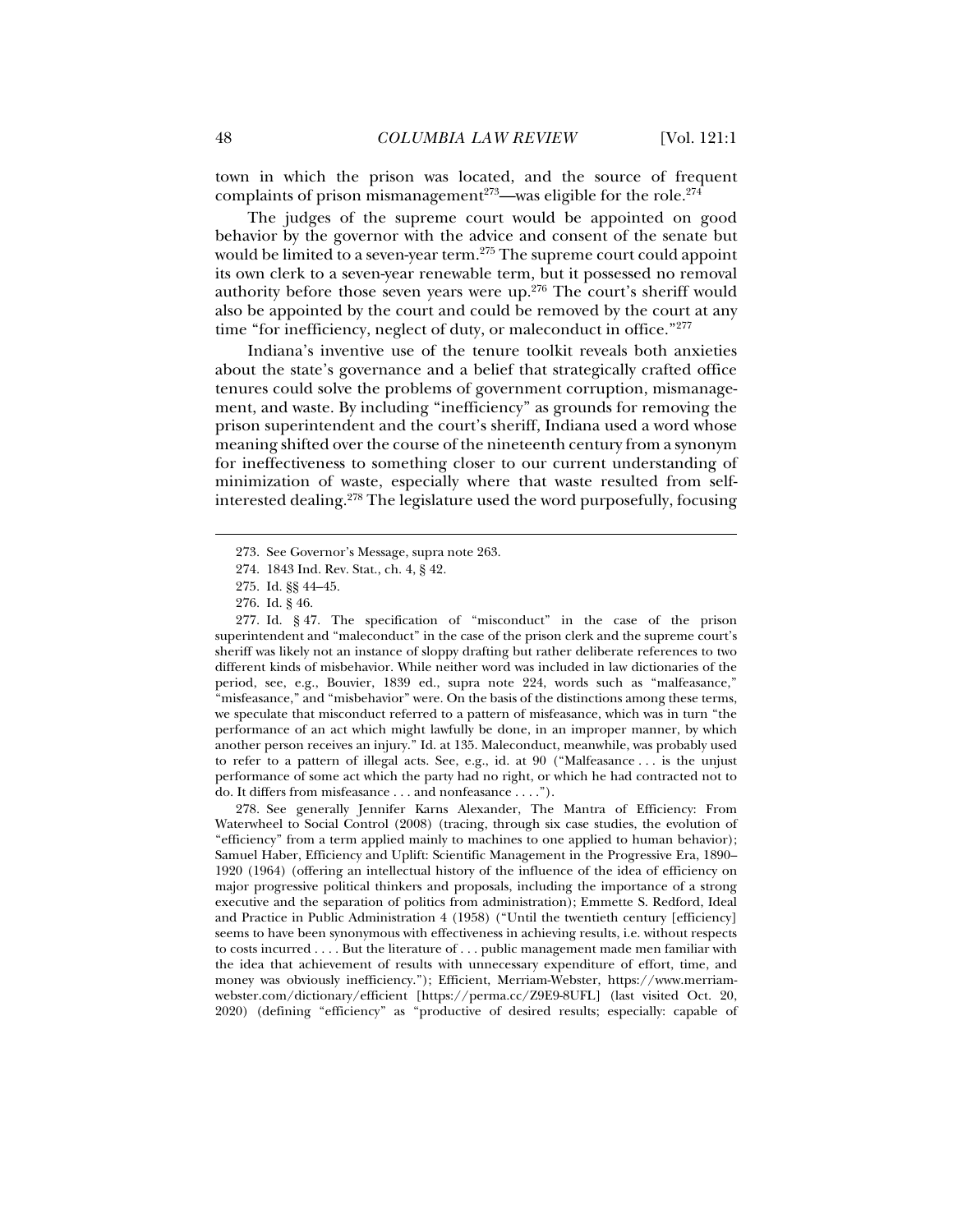on positions where competence and honesty were at a premium. The superintendent oversaw an institution that took up a sizable chunk of state resources and was rumored to use them in a profligate (if not corrupt) manner. In a state desperate for revenue, meanwhile, the supreme court sheriff's timely and effective performance of his duties—in particular, serving writs of attachment—was key to the state's ability to collect on its debts. Adding inefficiency to the lexicon of removal law was an effort to relieve Indiana's financial burdens by ensuring that its officers did their jobs competently and honestly.

b. *Civil Service Reform*. — In the aftermath of the Civil War, efficiency became a prime objective for lawmakers who sought to reduce the size and cost of government, as peacetime brought a focus on taxpayer relief.<sup>279</sup> This emphasis on financial austerity dovetailed with a growing hostility to patronage practices that both parties had used for decades to reward party loyalists with federal jobs.<sup>280</sup> The most vocal opponents of the patronage power were people who saw themselves as outside of and above politics: lawyers and businessmen who sought to use principles of economy and

280. See Skowronek, supra note 279, at 50–53; see also Fish, supra note 132, 210–12.

producing desired effects with little or no waste (as of time or materials)"). Case law from this period suggests both this earlier sense and the term's gradual and ongoing shift in meaning. Examples of the term's earlier usage include: Lowry v. The Portland, 15 F. Cas. 1052, 1052, 1056 (D. Mass. 1839) (dismissing a suit against a steamship where the collision had not been caused by the captain's "gross carelessness, inefficiency, and mismanagement"); Bulkley v. Chapman, 11 Conn. 5, 8–9 (1831) (describing a poorly conceived deed that threatened to frustrate the intent of the parties, thanks to the "inefficiency" of the contract); and Boyle v. Reeder, 23 N.C. 607, 613 (1841) (Ruffin, C.J.) (holding that a jury could award damages for "the inefficiency of the work" involved in a made-to-order engine, "whether arising from the badness of the materials or workmanship, or because it did not correspond in form and parts with the contract"). Cases arising during and after the Civil War that reflect the term's evolving meaning include: Smith v. Whitney, 116 U.S. 167, 169, 182 (1886) (declining to prohibit court-martial from trying a Navy officer on a charge of "culpable inefficiency in the performance of duty" for unlawfully altering terms of supplier contracts); Providence Tool Co. v. Norris, 69 U.S. 45, 54 (1864) (Field, J.) (finding that an agreement promising compensation upon the procurement of a government contract to furnish war supplies is unenforceable, as such agreements "directly lead to inefficiency in the public service" and instead suggesting such contracts go to "those . . . who will execute them most faithfully, and at the least expense"); Hudson v. State, 76 Ga. 727, 731 (1886) (finding that a lawyer drunk at his client's trial for murder might be judged "inefficient"); People ex rel. Campbell v. Campbell, 82 N.Y. 247, 252 (1880) (noting that the fact that an arch had been constructed imperfectly and with bad material "prove[d] inefficiency or dishonesty" on the part of the supervising city engineer). In the *Hudson* case, note that the language resembles the contemporary "ineffective assistance of counsel" standard. See Strickland v. Washington, 466 U.S. 668, 691–92 (1984).

 <sup>279.</sup> See A. Bower Sageser, The First Two Decades of the Pendleton Act: A Study of Civil Service Reform 17 (1935) (describing the public desire for a return to prewar expenditures); Stephen Skowronek, Building a New American State: The Expansion of National Administrative Capacities, 1877–1920, at 50 (1982) (describing the widely held interest in retrenchment).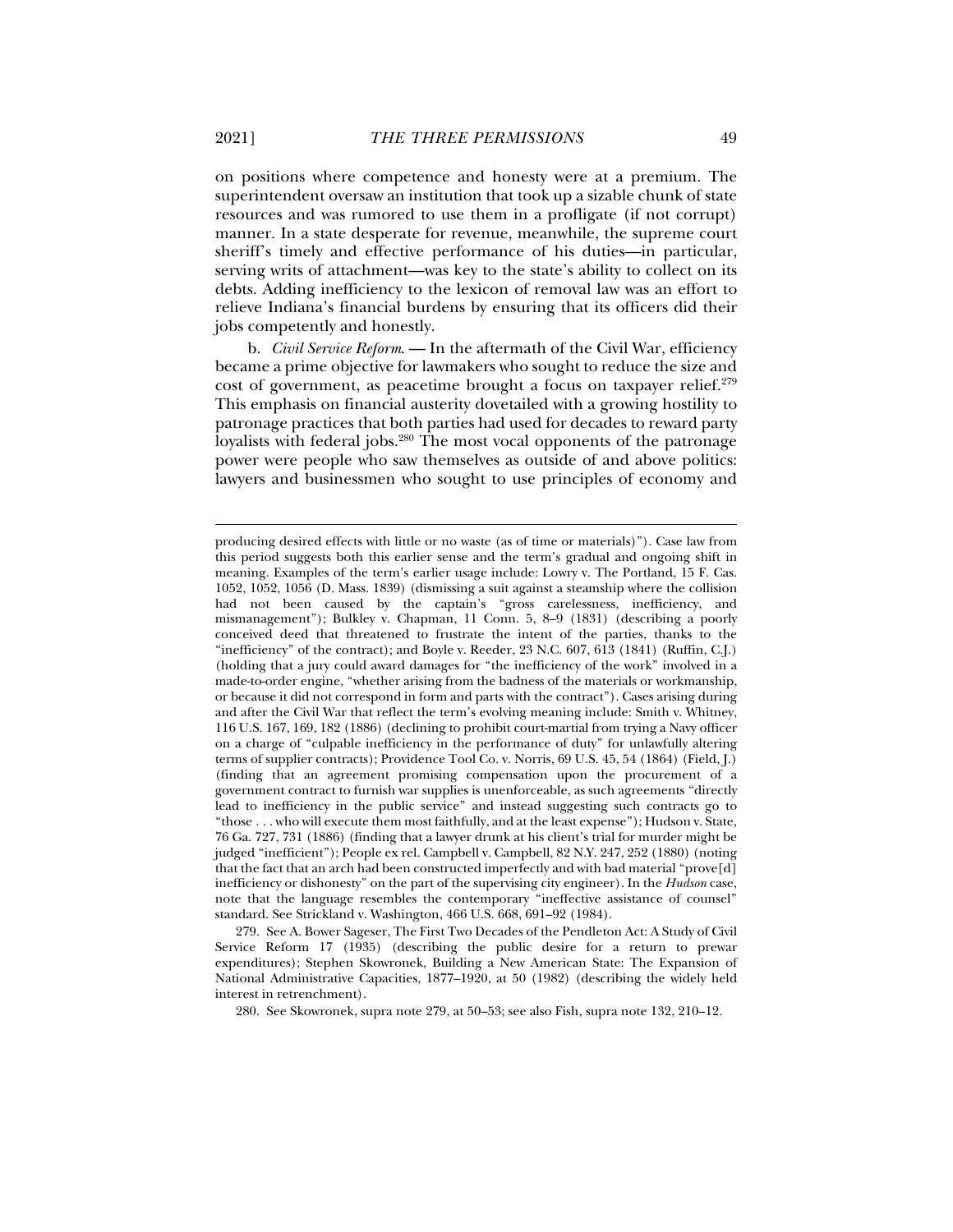efficiency to break party corruption and lower tax bills in the process.281 It was their belief that efficiency was the key to effective government and could only be achieved by extracting politics from administration that motivated Congress's civil service reform efforts from 1865 through the passage of the first major reform law, the Pendleton Act, in 1883.<sup>282</sup>

Between 1865 and 1868, Rhode Island's Thomas Allen Jenckes, a wealthy lawyer, a member of Congress's Joint Select Committee on Retrenchment,<sup>283</sup> and a staunch ally of civil service reformers, introduced several bills and reports aimed at overhauling government administration.284 "Let us seek," Jenckes urged his colleagues, "to obtain skill, ability, fidelity, zeal and integrity in the public service, and we shall not be called upon to increase salaries or the number of offices."285 By rooting out "inefficient" men and replacing them with "competent" ones, he assured, the "efficiency of the whole force of the civil service [will be] increased [by] one half."<sup>286</sup> By overhauling the civil service, Jenckes and his colleagues promised to eradicate what they saw as inextricably connected evils: wasteful government spending and the patronage power.

To achieve these objectives, the Select Committee proposed to establish a civil service commission to determine eligibility criteria for civil

 <sup>281.</sup> See Martin J. Schiesl, The Politics of Efficiency: Municipal Administration and Reform in America, 1800–1920, at 8–10 (1977); Skowronek, supra note 279, at 52.

 <sup>282.</sup> See Skowronek, supra note 279, at 51–53. On separating politics and administration, see Woodrow Wilson, Congressional Government 263–65 (1885).

 <sup>283.</sup> The Committee was formed by joint resolution on July 19, 1866. See H.R. Rep. No. 39-8, at 1 (1867). Prior to the Select Committee's creation, Jenckes was a member of the Select Committee on the Civil Service, and it was in this capacity that he introduced his 1866 reform bill. H.R. 673, 39th Cong. (1866).

 <sup>284.</sup> See Fish, supra note 132, at 210–12; Sageser, supra note 279, at 15–19; Skowronek, supra note 279, at 51. Charles Sumner had introduced a bill aimed at civil service reform in 1864, but Sageser, Skowronek, and Fish identify Jenckes's bill as the start of the legislative movement for reform. Notably, Sumner's bill omits any mention of efficiency but does specify that applicants for the civil service examination shall be "citizens," a category he defines to include "all persons born in the United States, and not owing allegiance elsewhere." See 8 Charles Sumner, The Works of Charles Sumner 453 (Boston, Lee & Shepard 1883). In 1864, four years before the Fourteenth Amendment constitutionalized birthright citizenship, this was a boldly egalitarian claim. The bill also contained a proviso stipulating that although civil service posts within a particular state's borders were to go to applicants who had lived in that state for at least one year preceding the applicant's examination, the President could suspend this requirement for any state or portion of a state as he saw fit. See id. These specifications suggest that at least part of Sumner's focus in proposing civil service legislation was to ensure that African Americans would be eligible for federal jobs at the war's end, that their candidacies would be assessed at least in part on the basis of merit, and that civil service positions in the South would not be limited to longtime locals with uncertain allegiances. See 4 Edward L. Pierce, Memoir and Letters of Charles Sumner, 1860–1874, at 190–92 (Boston, Roberts Brothers 1893).

 <sup>285.</sup> Cong. Globe, 39th Cong., 2d Sess. 838–39 (1867) (statement of Rep. Jenckes). 286. Id.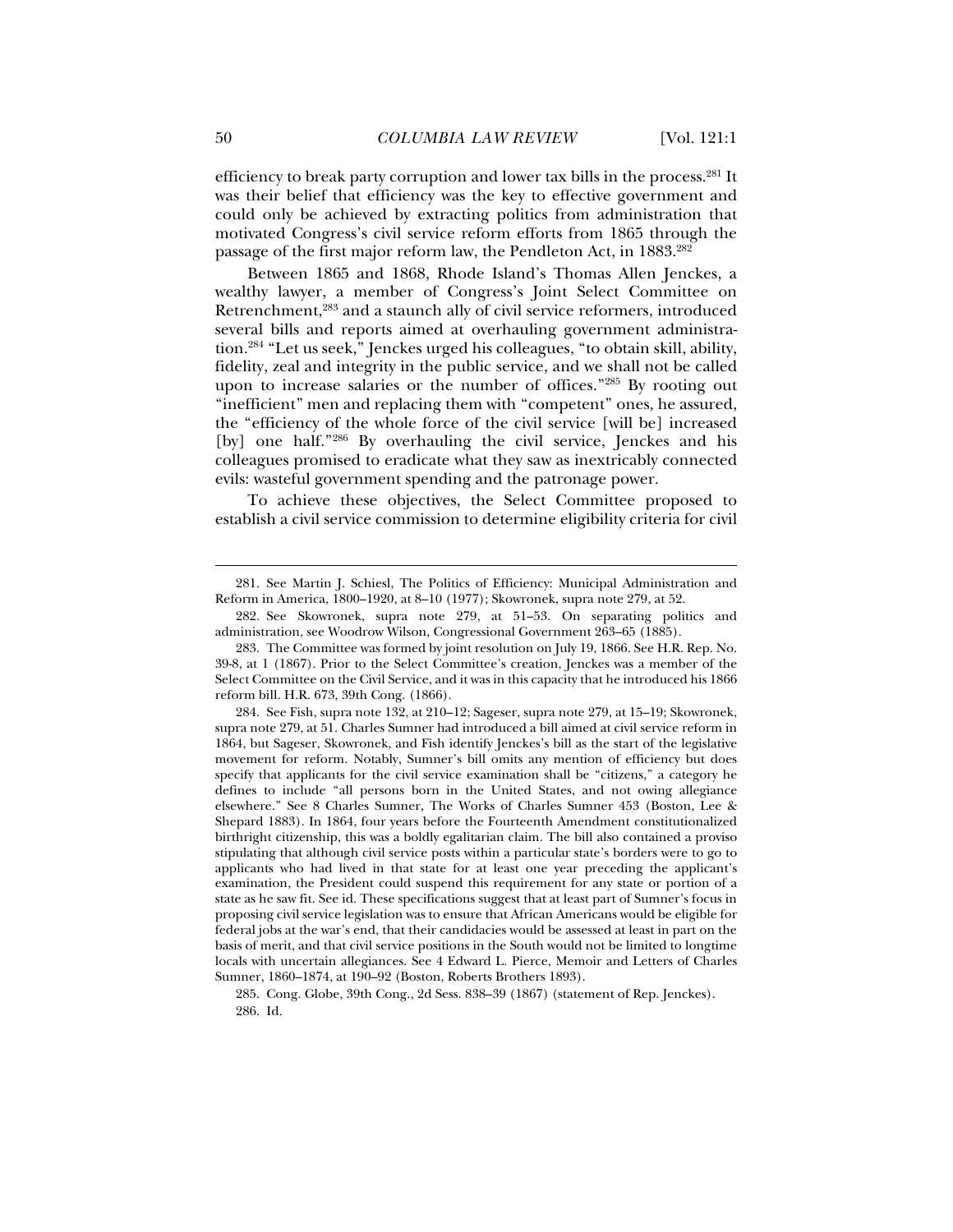service officers<sup>287</sup> and to identify and rank promising candidates through a civil service exam.288 Removal, crucially, would also be limited under the Committee's plan: The commission would have the "power to prescribe, by general rules, what misconduct or inefficiency shall be sufficient for the removal or suspension" of civil service officers, and to "establish rules" for the "trial of the accused."289 In the words of British reformer John Stuart Mill, whose writings the Select Committee frequently quoted, limitations like these were necessary to enable the civil service to attract serious professionals. "With regard to that large and important body which constitutes the permanent strength of the public service," Mill had written,

those who do not change with changes of politics, but remain to aid every minister by their experience and traditions . . . those, in short, who form the class of professional public servants, entering their profession as others do while young . . . ; it is evidently inadmissible that these should be liable to be turned out, and deprived of the whole benefit of their previous service, except for positive, proved, and serious misconduct.290

By limiting removal to proven instances of inefficiency or misconduct, the latter a category that Mill's excerpt defined as including unlawful acts, "voluntary neglect of duty, or conduct implying untrustworthiness for the purposes for which . . . trust is given,"291 Jenckes and his colleagues hoped to attract highly promising civil service candidates and inspire in them earnestness, diligence, and an "esprit du [sic] corps" that would prove a powerful "stimulant to success." $292$ <sup>2</sup> In employing the term "inefficiency," they used a word whose meaning had been established by case law.<sup>293</sup> Like

 <sup>287.</sup> The bill applied to all civil officers who were not required by law to be appointed by the President with the advice and consent of the Senate. See Thomas Allen Jenckes, Joint Select Comm. on Retrenchment, The Civil Service: Report of Mr. Jenckes, of Rhode Island, from the Joint Select Committee on Retrenchment, Made to the House of Representatives of the United States, May 14, 1868, at 217 (Wash., D.C., Gov't Printing Off. 1868) [hereinafter Jenckes, Civil Service Report].

 <sup>288.</sup> Jenckes specified that women as well as men were eligible for the civil service—this alone, he assured, would generate considerable savings, presumably because women would command lower salaries. See id. at 219; Sageser, supra note 279, at 17.

 <sup>289.</sup> Jenckes, Civil Service Report, supra note 287, at 218.

 <sup>290.</sup> H.R. Rep. 39-8, at 4 (1867) (quoting John Stuart Mill).

 <sup>291.</sup> Id.

 <sup>292.</sup> Cong. Globe, 39th Cong., 2d Sess. 841 (1867) (statement of Rep. Jenckes). In the civil service reform bill Jenckes introduced in June 1866, he used "malfeasance" as a term encompassing both inefficiency and misconduct. See H.R. 673, 39th Cong. § 5 (1866).

 <sup>293.</sup> See supra note 278; see also State ex rel. Hart v. Common Council of Duluth, 55 N.W. 118, 121 (Minn. 1893) (explaining that "incompetency might result from physical disability, from mental disability, or from lack of integrity" and that "inefficiency might consist of habitual neglect of duty, incapacity to preserve discipline, or of a variety of things").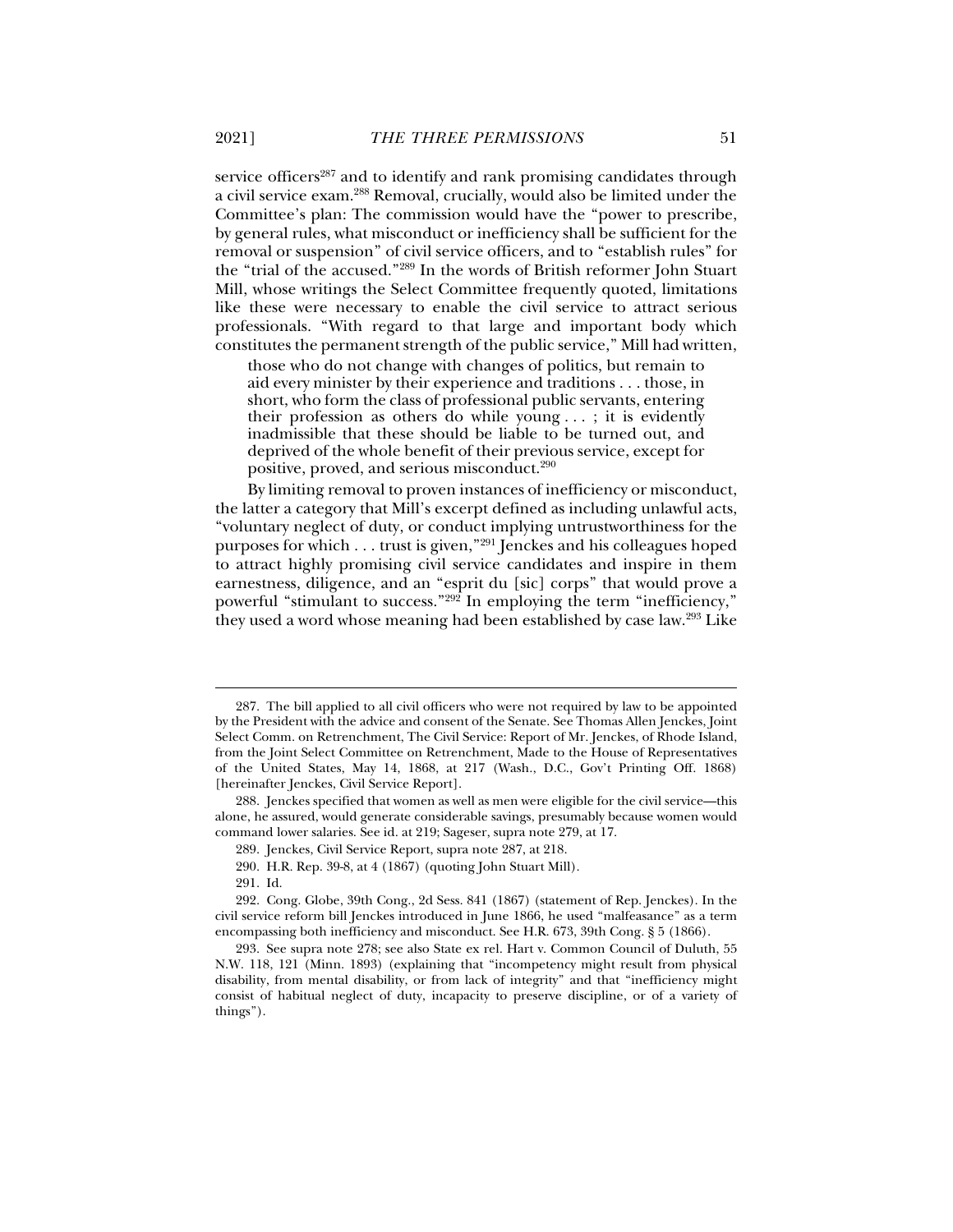neglect and malfeasance, inefficiency required notice and a hearing, <sup>294</sup> and it had an objective rather than a subjective meaning: An officer could not be replaced simply because the would-be remover believed someone else was more "efficient."295 Inefficiency, in the states and in the series of civil service reform bills put forward over the next fifteen years, was a high bar to removal: Inefficient employees were those whose actions demonstrated that they could not be relied on to do the job they were hired to do.

#### C. *The Birth of the Independent Commission*

The need for federal regulation of the nation's increasingly complex economy led Congress to incorporate state innovations in federal office design: to create offices for a term of years with discrete removal permissions to ensure maximum effectiveness and administrative efficacy. This section examines the creation of the ICC, the independent agency that first featured INM and that served as the model for the dozens of independent agencies that Congress has established in the years since.296 As we demonstrate, Congress's decision to incorporate INM in the ICC's enabling statute was based on the lessons it drew from earlier state efforts at regulation—efforts that taught federal legislators that for the commis-

 <sup>294.</sup> See, e.g., Lynch v. Chase, 40 P. 666, 666–67 (Kan. 1895) (noting that "it is well settled that where an officer is chosen for a definite term, and provision is made for his removal for cause, the causes for removal must be alleged, the party notified, and a hearing had" before removal for "inefficiency, immorality, misconduct," or inattention to duty); *Hart*, 55 N.W. at 119 (explaining that removal of a fire commissioner for "inefficiency" is "adversary and judicial" in nature, requires notice and a hearing, and "may be reviewed on certiorari"); People ex rel. Campbell v. Campbell, 82 N.Y. 247, 250–51 (1880) (explaining that the standard for removal of the chief engineer of the department of public works for inefficiency is high because protection given to his tenure is "substantial and effective" rather than "merely shadowy or formal"); People ex rel. Munday v. Bd. of Fire Comm'rs, 72 N.Y. 445, 449–50 (1878) (requiring that removal of a fire department clerk be for cause, meaning "some dereliction or general neglect of duty, or incapacity to perform the duties, or some delinquency affecting his general character and his fitness for office," and that cause be explained in the notice and at a hearing).

 <sup>295.</sup> See, e.g., *Hart*, 55 N.W. at 121 (striking as legally insufficient charges of inefficiency against a fire commissioner, explaining that inefficiency "might consist of habitual neglect of duty" or "incapacity to preserve discipline" and that to be legally sufficient the charges must "advise the officer in what respect he is claimed to be . . . inefficient"); *Munday*, 72 N.Y. at 449 (noting that where removal is "for cause," the cause invoked must be "personal to [the officeholder]," meaning the availability of "a better man than the accused, or [one] more congenial to the appointing or removing power is . . . no cause of removal within the statute").

 <sup>296.</sup> Professor Jerry Mashaw notes that the ICC was far from the first independent federal agency, a label he assigns to the Patent Office, created ninety-seven years earlier. Jerry L. Mashaw, Creating the Administrative Constitution: The Lost One Hundred Years of American Administrative Law 5 (2012).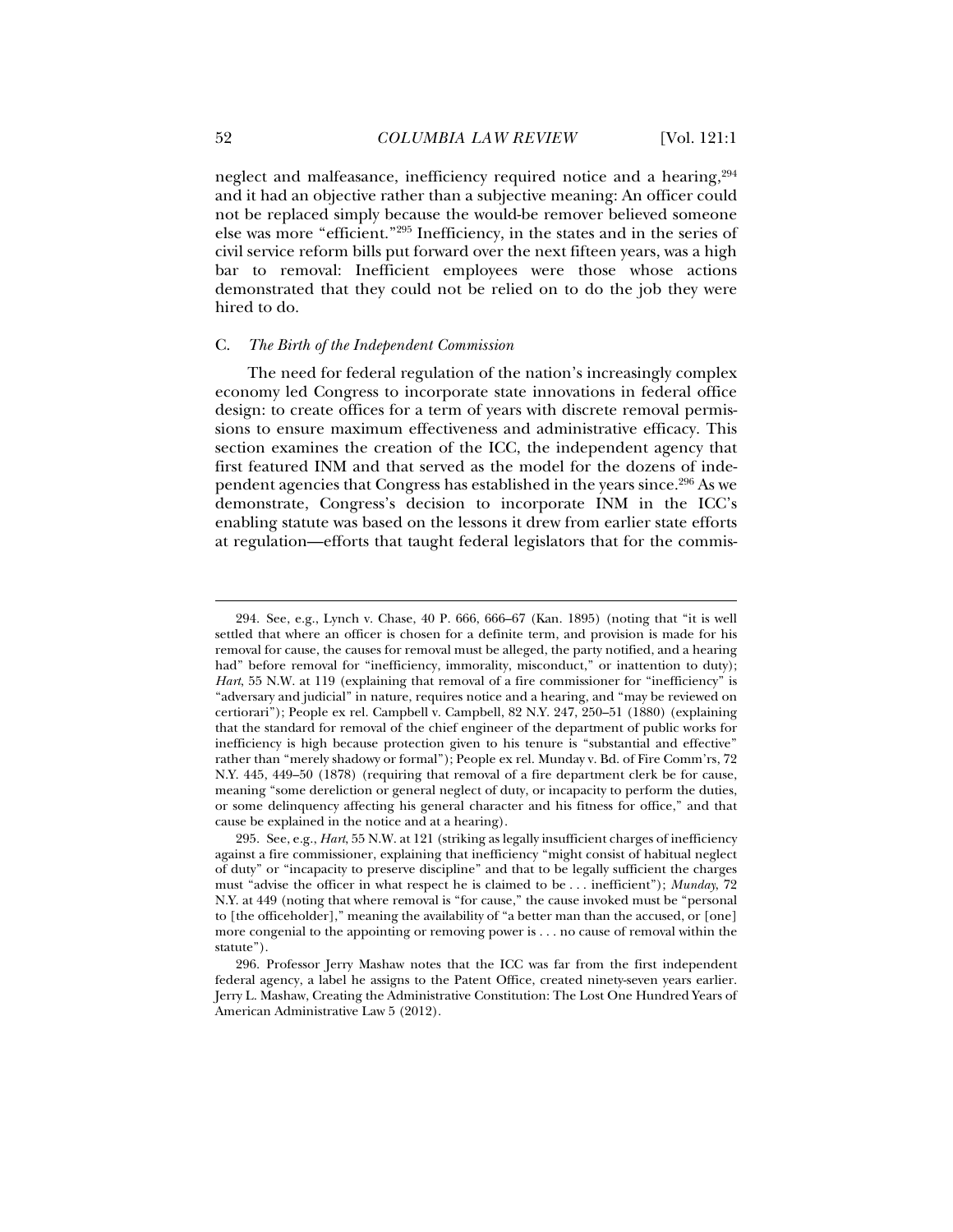sion to be effective, commissioners needed insulation from political intermeddling, while the executive needed the ability to remove commissioners who were manifestly neglectful, malfeasant, or incompetent.

1. *The Need for Federal Regulation*. — The first federal law to incorporate the now-familiar INM removal provisions was the Interstate Commerce Act (ICA), passed in early 1887 and modeled on similar state statutes. The ICA regulated interstate railroads, whose rates and business practices had produced varying degrees of political outrage for decades.297 States began passing oversight legislation in earnest in the  $1870s$ ,  $298$  and by 1883, the year the ICA's Senate sponsor first proposed a federal commission, twenty-five states had their own railroad commissions.<sup>299</sup> Roughly half of those state commissions were primarily supervisory, with the power to recommend legislation and arbitrate disputes between railroads and private citizens but not to set rates or refer disputes for prosecution.<sup>300</sup> The other half could set rates and call on the attorney general to prosecute rate violations in court, where railroads bore the burden of showing that their deviation from prescribed rates was reasonable.<sup>301</sup>

Although the push for federal regulation had been underway long before the Supreme Court held in *Wabash, Saint Louis and Pacific Railway Co. v. Illinois* that states could not regulate rates on interstate lines,<sup>302</sup> the 1886 decision effectively forced Congress's hand.303 The idea that the

 299. Clark, supra note 298, at app. tbl.I. Four of these commissions did not supervise, advise, or regulate, but instead existed to assess taxes, collect statistics, or both. Id.

 300. Id. at app. tbls.I–IV. We rely here on Frederick Clark's appendix, which presents tables that group state commissions into different classes based on their relative power, despite inevitable areas of overlap. The primary dividing line between "weak" and "strong" appears to be whether the commissions' rates could serve as prima facie evidence of reasonableness in court and whether the railroad would bear the burden of proof. See id. at app. tbl.IV.

 301. Id. at 33–35, app. tbls.II–IV. George Miller shows that the Illinois legislature's decision to cede the definition of reasonableness to the courts was a major win for the railroads; farmers and other shippers would have preferred to leave the definition of reasonableness in legislative hands. See Miller, Railroads and the Granger Laws, supra note 298, at 89–96.

302. 118 U.S. 557, 563 (1886).

 303. See Shelby Cullom, Fifty Years of Public Service: Personal Recollections of Shelby M. Cullom, Senior United States Senator from Illinois 312–13 (1911); Cushman, supra note 1, at 38. Charles Francis Adams, Jr., hardly a radical, had written fifteen years earlier that the fact "[t]hat the national government must then, soon or late, and in a greater or less

 <sup>297.</sup> Interstate Commerce Act, ch. 104, 24 Stat. 379 (1887).

 <sup>298.</sup> See Frederick C. Clark, State Railroad Commissions and How They May Be Made Effective, *in* 6 Publications of the American Economic Association 11, 12, 22 (1891); George H. Miller, Railroads and the Granger Laws 154–56 (1971) [hereinafter Miller, Railroads and the Granger Laws]. New Hampshire was an early adopter; it established a railroad commission in 1844, although its initial focus was on safety rather than rates. Clark, supra, at 23.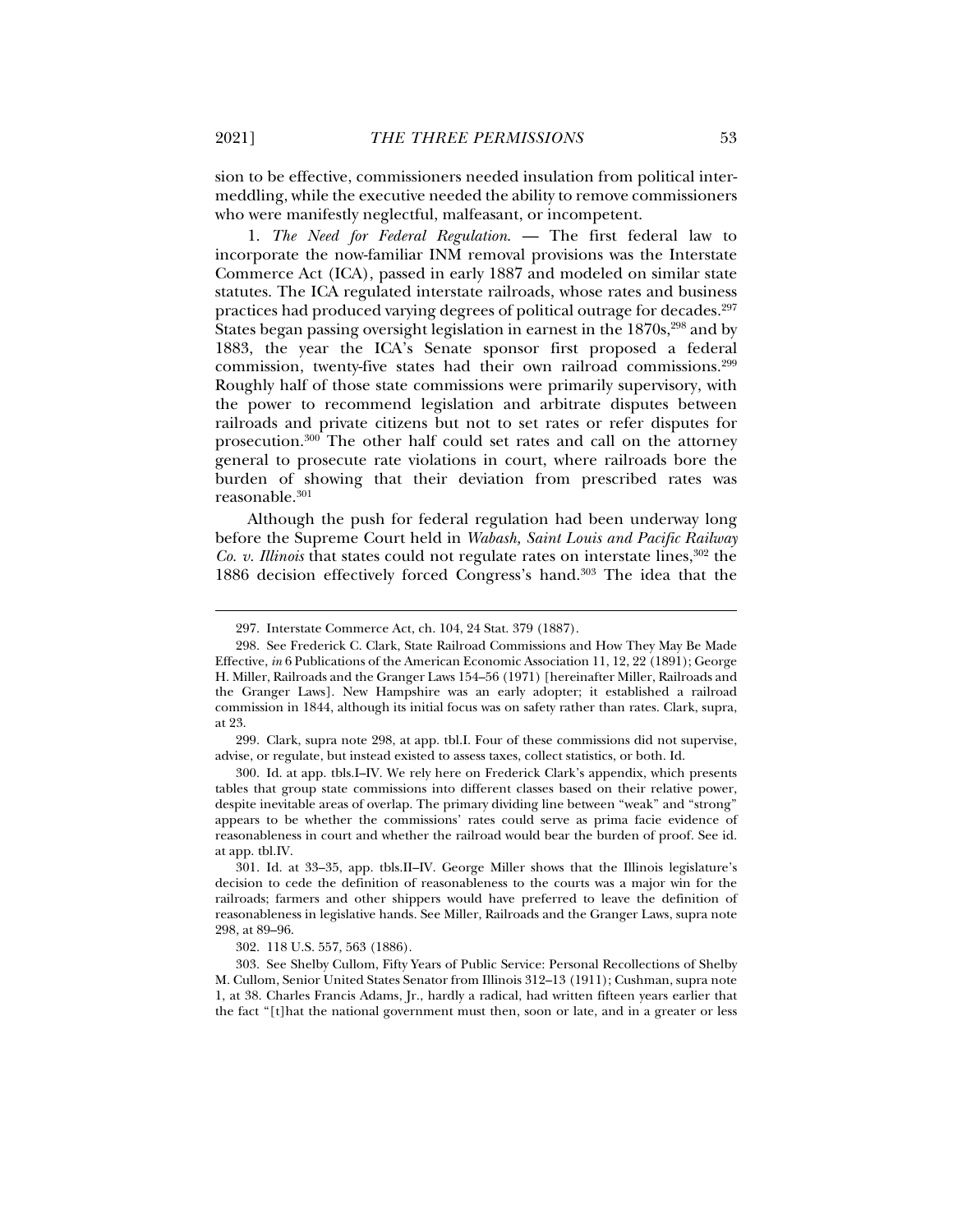country's railroads needed a federal regulatory framework had long attracted adherents, including farmers, shippers, and even some railroad men who wanted to end rate wars and other harmful competition.<sup>304</sup> The mechanism for federal regulation was less clear. John Reagan, a Democratic House member from Texas, favored a regime in which competition would set rates subject to judicial review for reasonableness.<sup>305</sup> In the Senate, however, Shelby Cullom, Illinois's junior Senator, was a firm proponent of a commission system.

2. *The Inclusion of INM*. — When Cullom introduced a bill proposing the creation of a federal railroad regulatory commission in December 1883, he drew on ideas he had developed as both a state legislator and a governor. The railroad regulatory regime in Cullom's home state of Illinois was generally considered a model "strong" state commission system,306 and Cullom had been Illinois's House speaker when the commission was being developed and governor during its early years.307 To Cullom, a system of "five wise, able, experienced men of reputation, commanding general confidence and clothed with a limited discretion" was necessary to ensure an effective regulatory regime,<sup>308</sup> and that is what he proposed in December of 1883.

Cullom's first bill differed from Illinois's law in two pertinent respects: It did not require an oath from commissioners to faithfully execute the duties of their office, and it did not provide any mechanism to remove commissioners before the end of their terms.309 By leaving out an oath requirement, Cullom probably intended to preclude private suits for neglect or malfeasance, which Cullom would have viewed as allowing politically motivated interference by interested parties. Omitting removal

degree, assume a railroad jurisdiction, is accepted as an obvious conclusion to be deduced from the irresistible development of the system." Charles Francis Adams, Jr., The Government and the Railroad Corporations, 112 N. Am. Rev. 31 (1871), reprinted in R.R. Gazette, Jan. 14, 1871, at 362, 363 [hereinafter Adams, Government and the Railroad Corporations].

 <sup>304.</sup> Political historians have identified a range of influences leading to the passage of the ICA. See, e.g., Lee Benson, Merchants, Farmers, & Railroads: Railroad Regulation and New York Politics, 1850–1887, at 204–07 (1955); Gabriel Kolko, Railroads and Regulation, 1877–1916, at 30–44 (1965); Skowronek, supra note 279, at 131, 139; see also Edward A. Purcell, Jr., Ideas and Interests: Businessmen and the Interstate Commerce Act, 54 J. Am. Hist. 561, 562–75 (1967) (describing the contributions of various historians).

 <sup>305.</sup> Skowronek, supra note 279, at 140–45.

 <sup>306.</sup> See, e.g., id. at 146; see also Clark, supra note 298, at 32–35 (describing Illinois's as a typical "strong" commission); Cushman, supra note 1, at 26.

 <sup>307.</sup> See Cullom, supra note 303, at 306.

 <sup>308.</sup> Skowronek, supra note 279, at 145 (internal quotation marks omitted) (quoting Shelby Cullom); see also Cullom, supra note 303, at 306–10.

 <sup>309.</sup> A Bill to Establish a Board of Railroad Commissioners, to Regulate Inter-State Commerce, and for Other Purposes, S. 840, 48th Cong. §§ 1–10 (1883) [hereinafter 1883 Bill].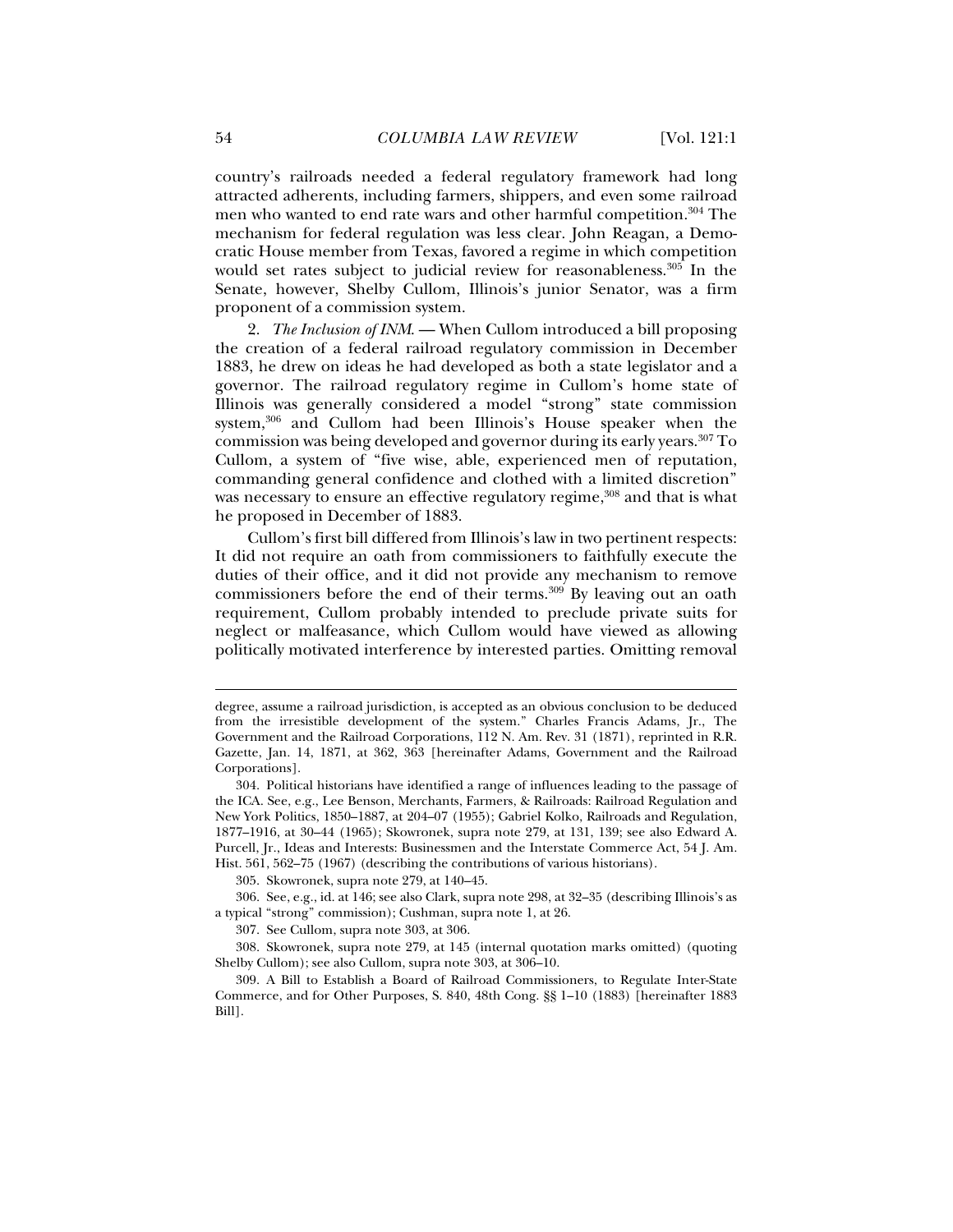authority would likewise insulate commissioners from politically motivated interference by the President.

In contrast to Cullom's federal proposal, Illinois's statute allowed the governor to remove commissioners for multiple causes. Under the terms of Illinois's 1870 Constitution, the governor was authorized to remove any officer he had appointed "in cases of incompetency, neglect of duty, or malfeasance in office."310 And under the terms of the railroad statute, he was authorized to remove a commissioner who had violated the statute's prohibition on having an interest in or connection with a railroad.311 This latter provision had been fiercely criticized in the nation's leading treatise on railroad regulation because it left state governors

[s]o afraid . . . of a bias, that they sought out men whose minds were a blank . . . . [S]ome very competent men were appointed who did excellent work so long as they remained in office. But a long continuance in office was again looked upon as undesirable, and these men were either speedily removed to make way for incompetents, or they voluntarily passed into the employ of the railroad corporations before they had fairly mastered the situation.<sup>312</sup>

Instead of barring railroad men and allowing for executive removal, Cullom's federal bill provided terms of five years.<sup>313</sup> By allowing railroad men to serve on his commission, Cullom likely sought to avoid some of the perceived problems with commissioner ineptitude. His omission of removal permissions, meanwhile, may have been an oversight. But it is also plausible that Cullom thought that stipulating a term of years was a sufficient solution, because it both avoided politically motivated removals and allowed the President and Senate to simply not re-appoint an unsatisfactory commissioner once his term was up.

The Senate's Select Committee on Railroads significantly revised Cullom's original proposal, and four changes are especially important. Where the original 1883 bill focused only on rate discrimination, 314 the

 <sup>310.</sup> Ill. Const. of 1870, art. V, § 12.

 <sup>311.</sup> See Act of July 1, 1871, § 2, 1871 Ill. Laws 618, 619.

 <sup>312.</sup> Charles Francis Adams, Jr., Railroads: Their Origin and Problems 133–34 (1878) [hereinafter Adams, Origin and Problems]. Adams was widely recognized as one of the nation's top experts on the railroad problem and had himself served on Massachusetts's railroad commission. See Adams, Government and the Railroad Corporations, supra note 303, at 362; see also Cushman, supra note 1, at 24 (noting Adams's fame as a railroad expert). And he was far from alone in believing familiarity with railroad operations was essential to a well-functioning commission. See, e.g., 1 S. Rep. No. 49-46, app. at 24 (1886) (statement of John D. Kernan) ("A commission ought to consist of not less than five members, with two . . . of them having railroad experience. [But] [t]hey should not be permitted to be interested in the stock . . . of any carrier, nor to accept from carriers anything except the facilities needed to discharge their duties.").

 <sup>313. 1883</sup> Bill, supra note 309, § 1.

 <sup>314.</sup> Id. §§ 4, 8.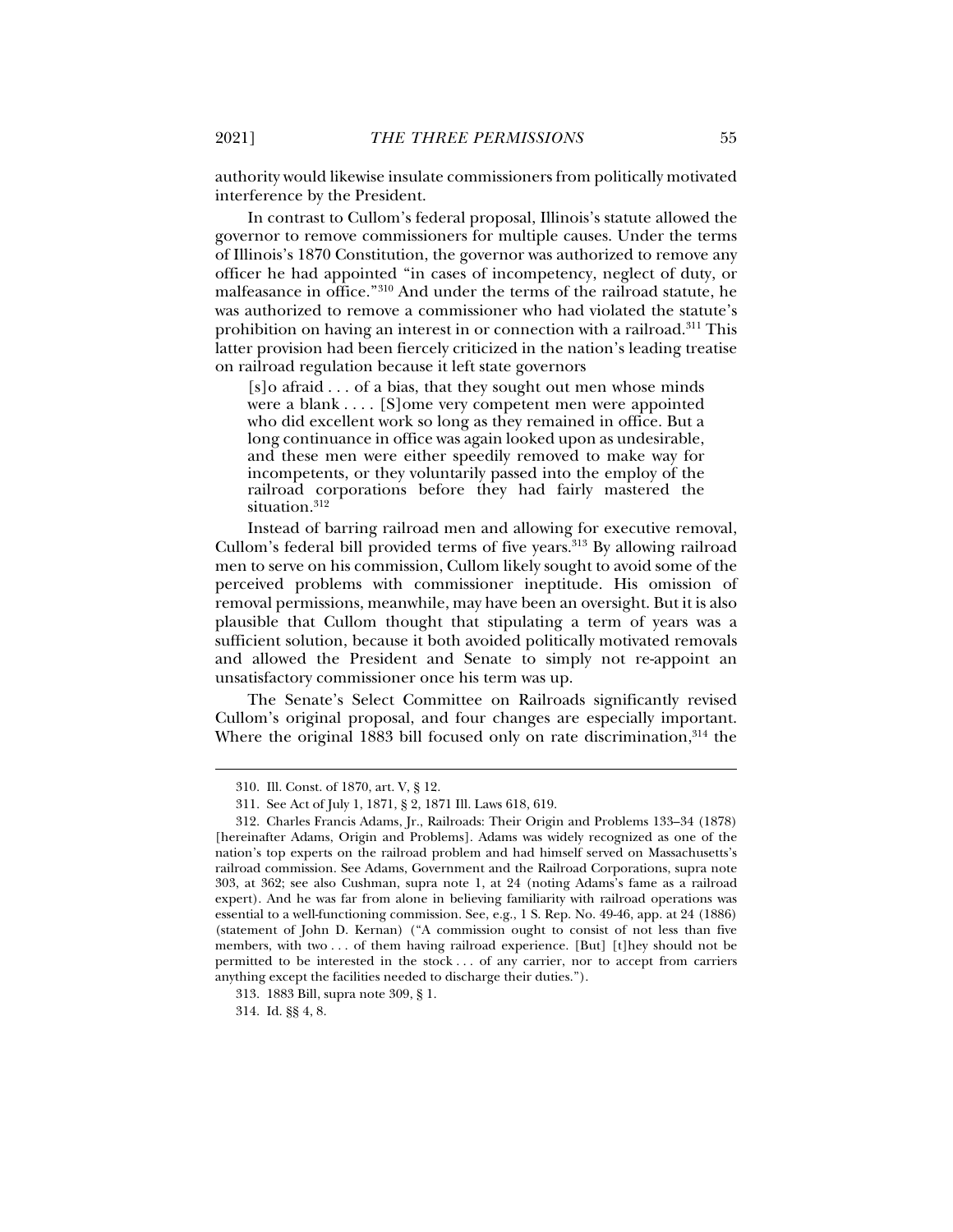1884 commission focused on discrimination and "extortion," defined as charging "more than a reasonable rate."315 Where the 1883 commission merely "exercise[ed] supervision" over the interstate portion of a transportation company's business,316 the 1884 commission supervised all "methods of operation" of any transportation company engaged in interstate commerce.317 Where the 1883 commission investigated complaints of discrimination only where the commissioners "deemed [it] necessary,"318 the 1884 commission was obliged to investigate any complaint of extortion or unjust discrimination it received.<sup>319</sup> And where the strongest medicine the 1883 commission could apply to discriminating companies was to include their offenses in the commission's annual report to the President,<sup>320</sup> the 1884 commission was empowered to assess damages on any transportation company found guilty of extortion or unjust discrimination and to refer to the U.S. attorney for prosecution any company that refused to pay.321

These changes meaningfully enhanced the commission's supervisory powers and probably led to the bill's other noteworthy amendments: a requirement that partisan imbalance on the commission should never exceed 3-2 and a removal provision stipulating that "any commissioner may be removed by the President for incompetency or malfeasance in office."322 Having amended the bill so that it carried the threat of real consequences for private actors, its drafters were likely anxious to guard against both partisan chicanery and the misbehavior of an inept or unfaithful commissioner.

The idea that a railroad commission ought to be both expert and impartial was, as we have seen, nothing new. Nor was the need to protect those expert commissioners from outside influence—be it from politically motivated removals or from the temptations of quid pro quo arrangements. To protect against the "inferior and, not seldom, corrupt men" who made up the majority of state commissioners, regulation advocates had urged the Illinois legislature as far back as 1871 to "create an able and experienced tribunal to stand between the community and its railroads . . .  $\text{clothe}[d] \ldots$  with all necessary power and dignity, and ... declare its

j

321. 1884 Bill, supra note 315, §§ 5, 6.

 322. Id. § 1. Other changes in the bill were probably also made to account for this augmented authority: increased commissioner salaries (from \$5,000 to \$7,500 per year), id. § 7, and a direction that commissioner appointments be made "so that the different interests affected by this act shall have, as nearly as possible, proper representation," id. § 1.

 <sup>315.</sup> A Bill to Establish a Commission to Regulate Inter-State Commerce, and for Other Purposes, S. 2112, 48th Cong. § 3 (1884) [hereinafter 1884 Bill].

 <sup>316. 1883</sup> Bill, supra note 309, § 3.

 <sup>317. 1884</sup> Bill, supra note 315, § 2.

 <sup>318. 1883</sup> Bill, supra note 309, § 4.

 <sup>319. 1884</sup> Bill, supra note 315, § 5.

 <sup>320. 1883</sup> Bill, supra note 309, §§ 6, 8.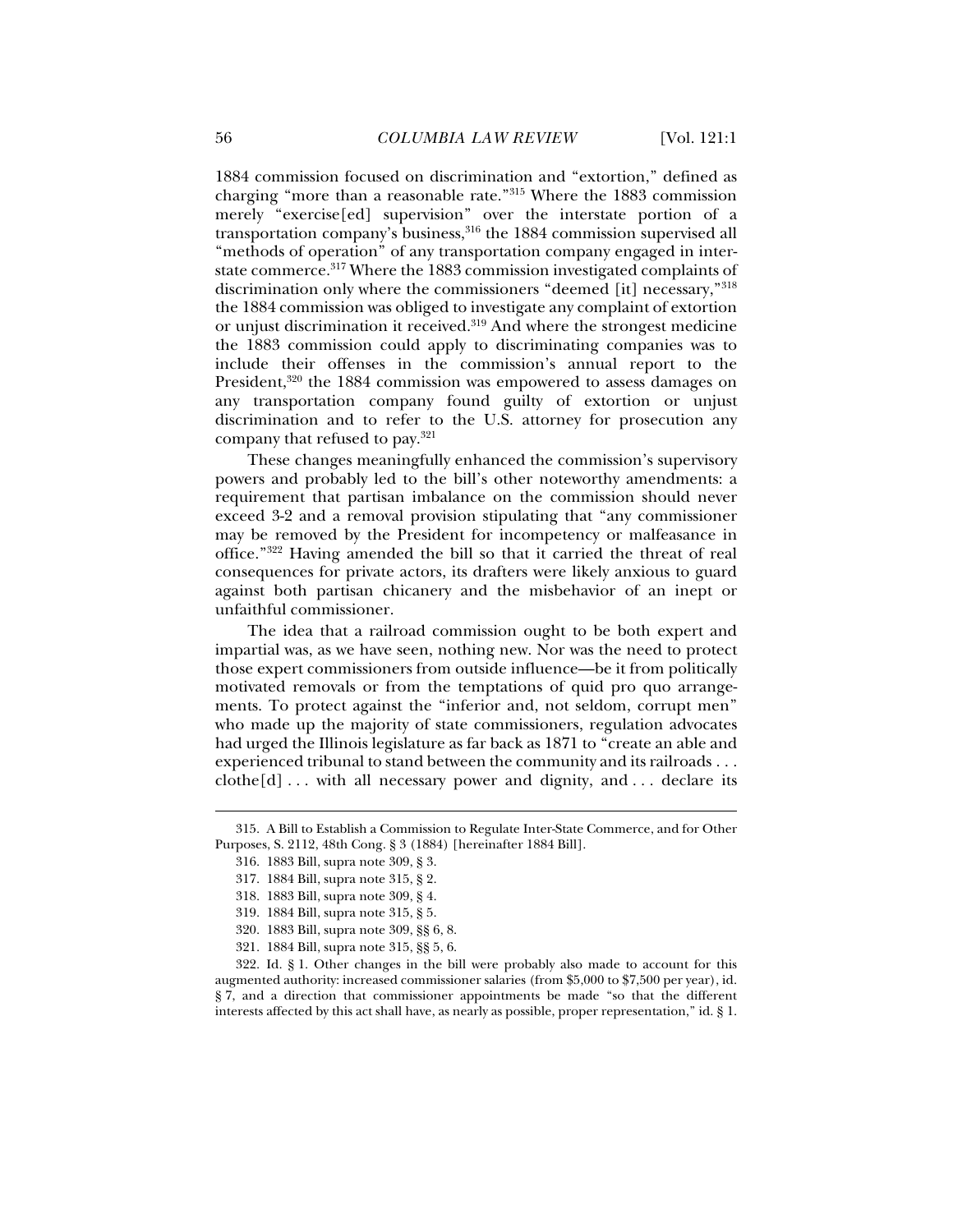decisions final on all points upon which no appeal lay . . . by constitutional right."323 Only such an august commission, comprising men whose "duties, . . . responsibilities, and . . . characters" were equal "with those of the judges of our courts," would be able to command the railroads' respect and compel their obedience.<sup>324</sup>

This was also the message that Cullom and his Senate colleagues received from several of the experts they interviewed in the spring and summer of 1885.<sup>325</sup> To ensure the commission would be capable of both designing and enforcing prudent regulations, these witnesses advised that the commission should be as court-like as possible, comprising wellregarded and well-compensated men endowed with the power to try violations and impose penalties.<sup>326</sup> Only a court-like tribunal composed of railroad specialists with the power to enforce their findings, these witnesses explained, would be able to effectively regulate the nation's rails.

The members of the select committee were receptive to this argument, but they had one sticking point: the tenure protections that adhered to officials who exercised such judge-like authority. "If we clothe the commission with judicial power," Senator Orville Platt of Connecticut observed, "we must make them judges and give them a life tenure."327 That was a problem, in Platt's eyes. "The idea has prevailed," he explained, "that it was not really a good thing to appoint judges, who may be unworthy judges, with a life tenure."328 What if, Platt was asking, the appointed commissioners, clothed with judge-like power and judge-like job security, turned out not to be up to the task?

The version of the bill that emerged from the select committee's months of expert consultation included, for our purposes, four salient changes: It backed several of the bill's provisions with the threat of escalating court remedies,<sup>329</sup> it made the commission's findings prima facie evidence in subsequent court proceedings, 330 it barred any commissioner from participating in a hearing or proceeding in which that commissioner had a "pecuniary interest,"<sup>331</sup> and it declared that the commissioners could be "removed by the President for inefficiency, neglect of duty, or malfeasance in office."332 The reason for the committee's shift from "incompetency or malfeasance in office" to INM is

 <sup>323.</sup> Adams, Government and the Railroad Corporations, supra note 303, at 364–65.

 <sup>324.</sup> Id. at 364.

 <sup>325.</sup> See Cullom, supra note 303, at 314–15.

 <sup>326.</sup> See, e.g., The Railway Question: Hearing Before the S. Select Comm. on Interstate Com., 49th Cong. 10, 18 (1885) (statement of Simon Sterne).

 <sup>327.</sup> Id. at 11.

 <sup>328.</sup> Id. at 18.

 <sup>329.</sup> See A Bill to Regulate Commerce, S. 1093, 49th Cong. § 5 (1886).

 <sup>330.</sup> Id. § 9.

 <sup>331.</sup> Id. § 12.

 <sup>332.</sup> Id. § 6.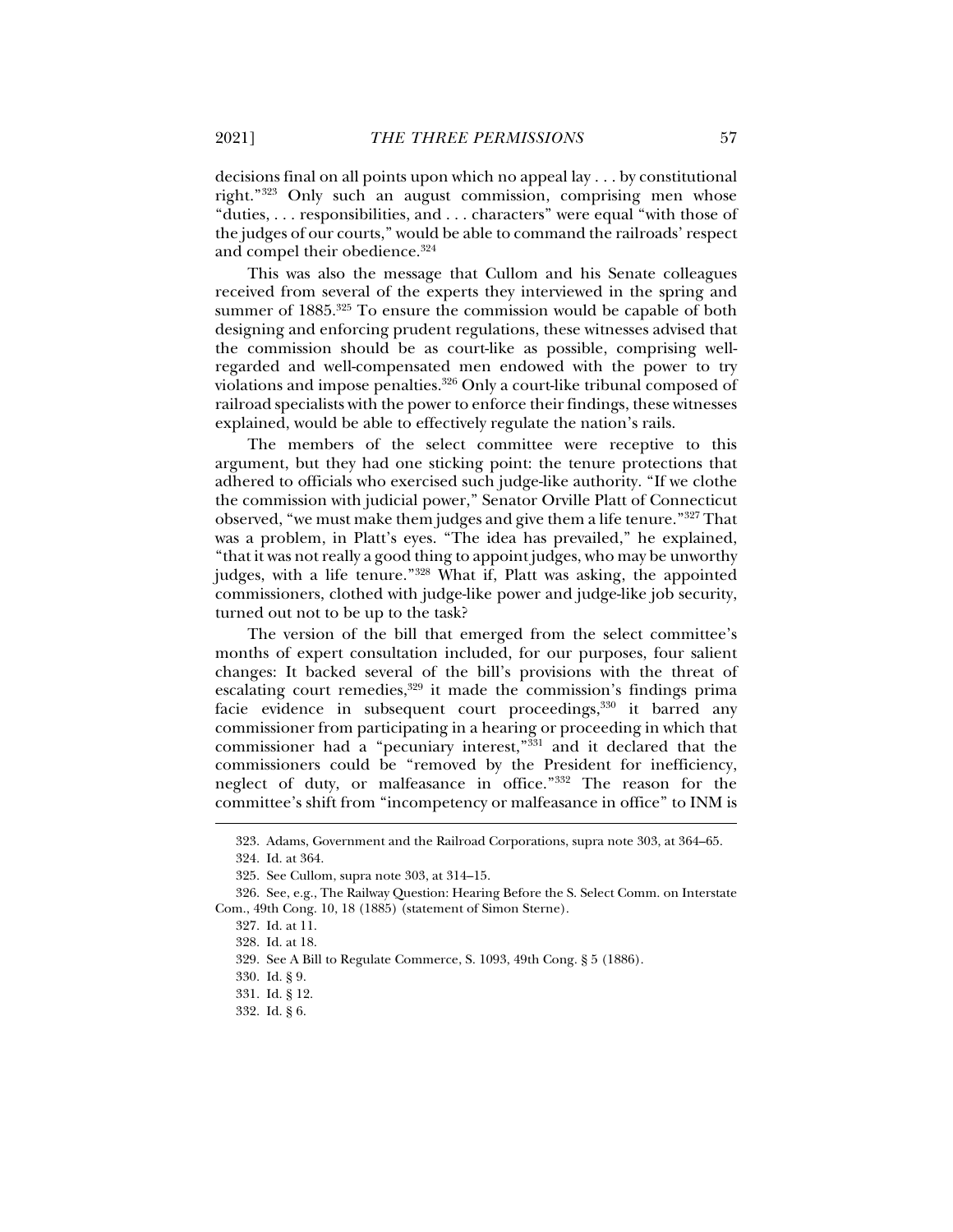not explained. But the select committee's expressed concerns about the problem of life tenure combined with both the widely shared belief in the importance of commissioner expertise and the revised bill's sharper teeth suggest that at least part of the reason was prophylactic: a desire to guard against the problem of inept or corrupt commissioners. "Inefficiency," in this context, conveyed a meaning that incompetency did not. Efficiency, as we have seen, with its association with both ability and moral rectitude, had been the watchword of Congress's recent debates over the Pendleton Act, and it had likewise been a focus of many of the select committee's expert witnesses.333 An inefficient commissioner—a commissioner unable to comprehend the technical reports and complicated account books of the railroads he oversaw, or dishonest and unscrupulous in the exercise of his duties—would pose a considerable threat to the commission's effectiveness. So too would a commissioner who failed to attend hearings, refused to pursue complaints, or otherwise ignored the duties of the office. Having built a commission with significant investigatory and enforcement chops, the committee drafters were unwilling to risk its being upended by a dishonest, incompetent, or neglectful commissioner.

By authorizing the President to remove commissioners for INM, the bill provided an escape hatch in case the commission failed to accomplish its important work. At the same time, by providing commissioners with terms of years qualified only by discrete, limited removal permissions, the bill insulated the commissioners from both "the temptations of their position"334 and the politically motivated removals that had plagued state commissions.335 When the measure finally passed both houses and was signed by President Cleveland a year later, it retained these key provisions.

3. *The Missing Constitutional Concern*. — The years of congressional debate over the ICC reveal an omission that might surprise modern proponents of presidential power. Despite the ICA's obvious significance at the time,336 almost no one contested its removal provisions.337 Senator

 <sup>333.</sup> See supra notes 279–282, 325–328 and accompanying text.

 <sup>334. 1</sup> S. Rep. 49-46, app. at 24–25 (1886) (statement of John D. Kernan).

 <sup>335.</sup> See, e.g., Adams, Origin and Problems, supra note 312, at 133–34. In 1926, Edward Corwin reached much the same conclusion about the aims underlying the ICA's use of INM. See Edward S. Corwin, Tenure of Office and the Removal Power under the Constitution, 27 Colum. L. Rev. 353, 356 (1927) [hereinafter Corwin, Tenure of Office].

 <sup>336.</sup> See Skowronek, supra note 279, at 138 (describing the Act as passing "[n]ine years and a hundred legislative proposals after a serious effort to obtain national regulation had begun").

 <sup>337.</sup> Professor Aditya Bamzai observes the same absence of concern over the Board of General Appraisers (BGA), created by Congress in 1890 to oversee tariff disputes, despite the fact that virtually the only difference between the BGA's structure and removal provisions and those of the ICC was the absence of a term of years, a difference later addressed in *Shurtleff*. See supra note 137. During debate over the BGA, Bamzai writes, concern over any perceived encroachments on the President's removal power prompted "only a single express reference and two passing allusions." Bamzai, supra note 137, at 714.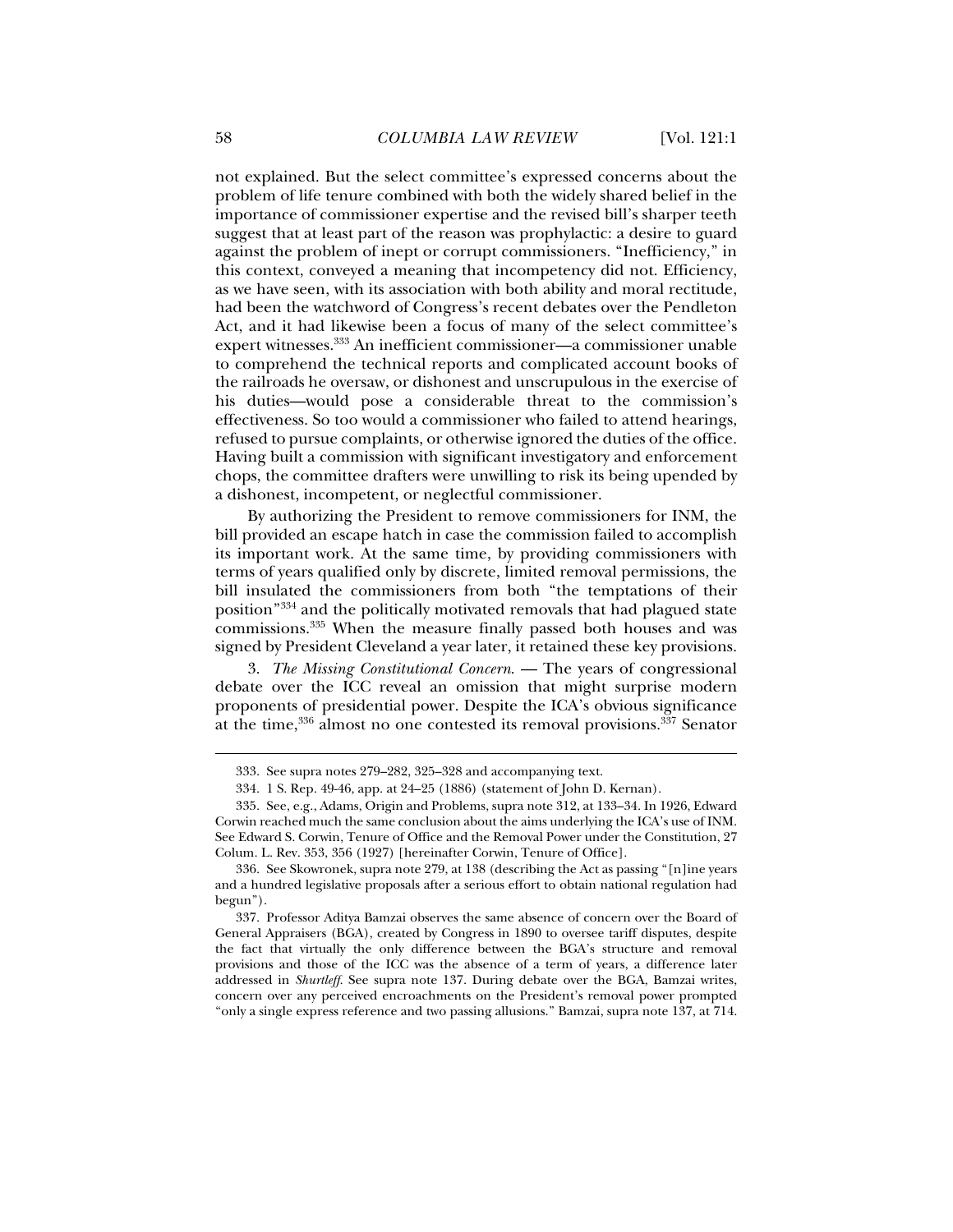John Morgan of Alabama was the only exception, and even his arguments do not support contemporary theories about removal. In a last-ditch effort to scuttle the bill, Morgan objected to the omission of an oath requirement, reasoning that this meant that the President's removal power was the sole check on commissioner corruption, with ample opportunities for political manipulation.338 But the bill's supporters dismissed Morgan's criticisms as so much sanctimony—"[t]o listen to the senator from Alabama . . . descanting upon the provisions of the bill," Cullom retorted, "one can scarcely resist the conclusion that it is a bill to destroy the commerce of the country, and especially to break down all the railroads"<sup>339</sup>—and passed the bill 43-15 a few hours later.<sup>340</sup>

In the House, members paid close attention to the President's power to *appoint*, with Congressman James Weaver of Iowa protesting that under the bill's staggered terms the next President would have the power to place three political partisans on the commission. But Weaver never mentioned political bias due to the President's power to *remove*; the possibility that removal could be exploited for political ends seems not to have occurred to him.341 The bill's regulatory provisions were the subject of weeks of debate. But although everyone knew that the statute gave the President only limited removal authority, not one legislator objected that such limits might be unconstitutional.

It would be implausible to read Congress's silence as evidence that its members assumed, contrary to longstanding practice, that the ICA's term of years coupled with discrete removal permissions gave the President broad removal authority. Nor does Congress's silence mean that its members were simply unaware of or unfocused on removal questions during this period. On the contrary, two contemporaneous debates reveal intense congressional attention to the President's removal power as well as its broader implications for executive power.

The first debate, concerning a board of education for the District of Columbia, took place in the House a month before the ICA's passage. Statutory language prescribed that the commissioners of Washington, D.C., "may, in their discretion, at any time remove any or all of said [Board] members from office and fill the vacancies by new appointment."342 A few congressmen worried that new board members might endanger the district's superintendent, but the bill's supporters dismissed that concern. "[R]emember that these . . . men have no power over [the superintendent's] appointment except to advise," one member emphasized, and the board members "are themselves the creatures of the

 <sup>338.</sup> See 18 Cong. Rec. 657 (1887) (statement of Sen. Morgan).

 <sup>339.</sup> Id. at 658 (statement of Sen. Cullom).

 <sup>340.</sup> Id. at 666.

 <sup>341.</sup> Id. at 820 (statement of Rep. Weaver).

 <sup>342.</sup> Id. at 121.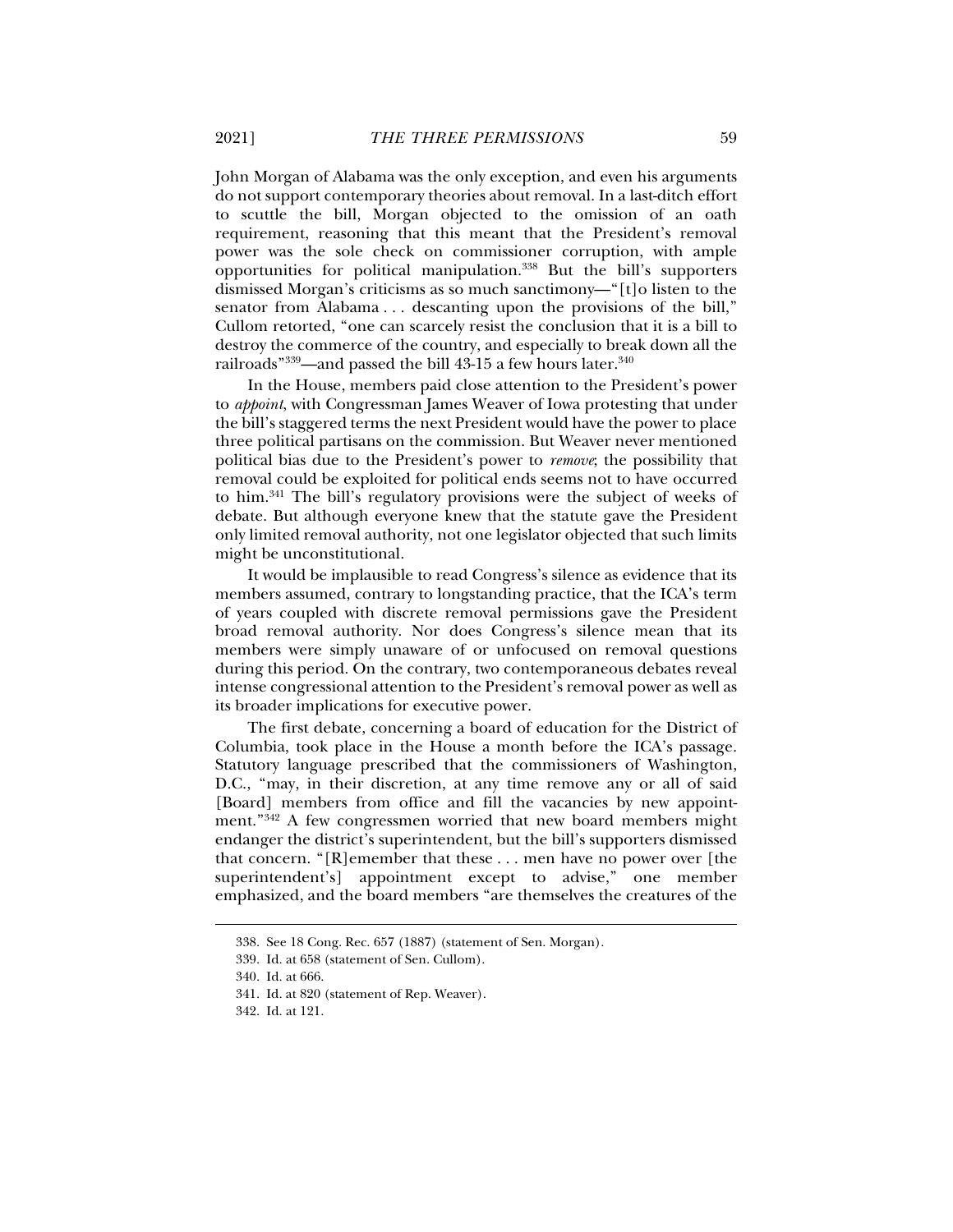District commissioners, appointed by them and by them subject to removal at pleasure."343 These removal provisions were "given to the bill," they explained, "to keep it in harmony with the idea . . . that the whole power of government is vested in the commissioners."344 This statement was not controverted.

The House clearly understood the long-established principle that the combination of a term of years plus removal provisions was designed to strike a balance between protecting an officer's independence and preventing harmful official conduct. More specifically, if subordinates could be removed "at any time" in the "discretion" of their superiors, such individuals were effectively "the creatures" of the controlling executive. By contrast, the ICA's tenure provisions allowed little room for executive control, in terms that were themselves already familiar from similar provisions in state law and which served goals of independence and "faithful execution" that were centuries old. Congress drafted the ICA's language to be different from the Washington, D.C., board of education legislation, and even the House members who were most anxious about excessive presidential control didn't bother to mention them. Everyone understood that the removal provisions represented an explicit compromise between granting officials enough independence to perform their designated tasks, while providing superiors with enough authority to remove officers who failed to efficiently and faithfully execute their duties. It was entirely ordinary that concerns about what Holt and the Constitution called "faithful execution" should exist on both sides of the ledger. And it was also entirely ordinary that Congress would be the institution to design the appropriate balance.

The second removal debate during this period explicitly analyzed presidential control over federal officers. One day after the House discussed the removal provisions of the Washington, D.C., board of education bill, and one day before the Congressional Record printed the ICA conference bill in its entirety,<sup>345</sup> the Senate debated whether to repeal the Tenure of Office Act (TOA), the 1869 law that required Senate approval before the President removed any executive officer appointed to a term by and with the Senate's advice and consent.<sup>346</sup> Repeal was necessary, as Senator George Hoar of Massachusetts argued, because the

 <sup>343.</sup> Id. at 127 (statement of Rep. Grout).

 <sup>344.</sup> Id.

 <sup>345.</sup> Id. at 171–73.

 <sup>346.</sup> The 1869 law revised the earlier 1867 version that had been at issue in President Andrew Johnson's impeachment trial. The revisions, passed shortly after Ulysses S. Grant became President, made the 1867 law essentially a dead letter, because they allowed the President to suspend and appoint a successor at his discretion. Tenure of Office Act, ch. 10, sec. 2, § 2, 16 Stat. 6, 7 (1869).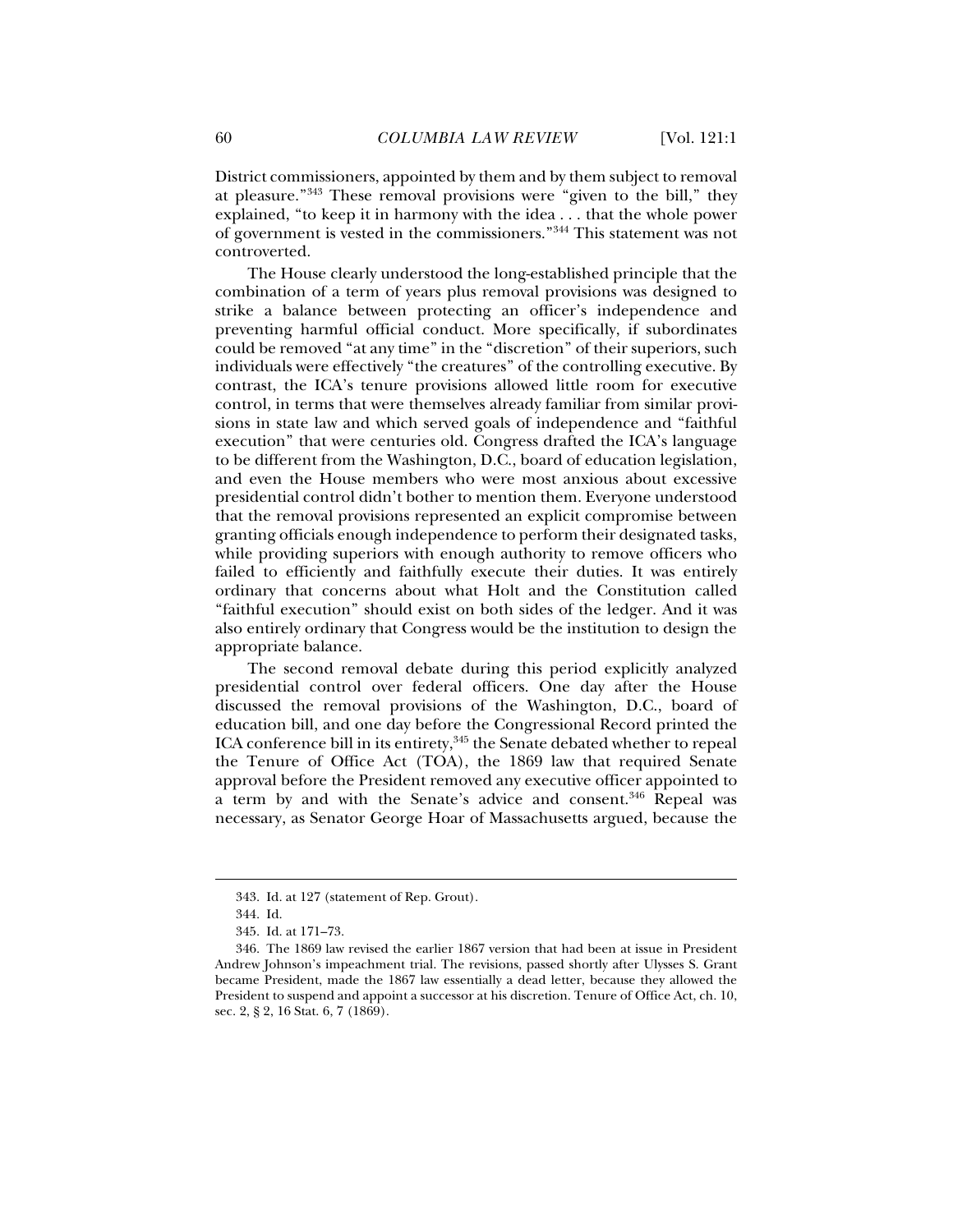TOA unconstitutionally abridged the President's duty to ensure "the faithful execution of the laws."347

Senators' reasons for reaching that constitutional conclusion were varied. Senator Hoar, for instance, believed that it was unconstitutional to hold the President responsible for the acts of officers "forced upon him against his will."348 Thus, when an officer's "conduct in office is to be determined by political theories or opinions," the President should have the right to remove him at will.<sup>349</sup> Senator William Evarts of New York, meanwhile, believed that there was a difference between an unconstitutional law like the Tenure of Office Act, with an express purpose of requiring Senate approval to remove any jointly appointed office, and Congress's "right to impress upon *an office* an indelible durability according to the will of the lawmaking power."350 Evarts confessed his own bias as former chief counsel for President Andrew Johnson during his Senate impeachment trial for, among other offenses, having violated the Tenure of Office Act.351 Yet even Evarts had "never been able . . . to conclude that a law which should affix a certain degree of durability in tenure of an office was in and of itself unconstitutional.<sup>"352</sup> If the public interest required an office to be constituted for a term of five or six years—with either no presidential removal, or removal only by the President, or removal only by impeachment—Evarts reasoned that this would not raise constitutional concerns because such provisions lay "in the very bed of law-making authority."353 No senator spoke against Evarts's constitutional argument, which was fully consistent with the history of American removal law.

Given the close constitutional scrutiny devoted to the TOA's removal restrictions, one might have expected similar discussion of the ICA's removal language. But there was none. The same Senator Hoar who fiercely defended the President's power to remove officers whose "conduct in office is to be determined by political theories or opinions" listed the establishment of a commission as one of "four great objects which this

j

353. Id. at 216.

 <sup>347. 18</sup> Cong. Rec. 141 (1886) (statement of Sen. Hoar). Hoar had been a vocal supporter of the Pendleton Act. See Sageser, supra note 279, at 52.

 <sup>348. 18</sup> Cong. Reg. 141 (statement of Sen. Hoar). Senator George Edmunds of Vermont, in contrast, believed that the Tenure of Office Act was constitutional, and that an executive officer, regardless of the political nature of the role, should be

secure in the administration of the office . . . he has been selected to perform for the period fixed by the constitution of the State or by its law . . . and that nothing but his official or personal misconduct—which is something else than having an opinion and expressing it in an honest and manly way—should be the cause of his dismissal from it.

Id. at 137 (statement of Sen. Edmunds).

 <sup>349.</sup> Id. at 141 (statement of Sen. Hoar).

 <sup>350.</sup> Id. at 216 (statement of Sen. Evarts) (emphasis added).

 <sup>351.</sup> Id. at 216–17.

 <sup>352.</sup> Id. at 217.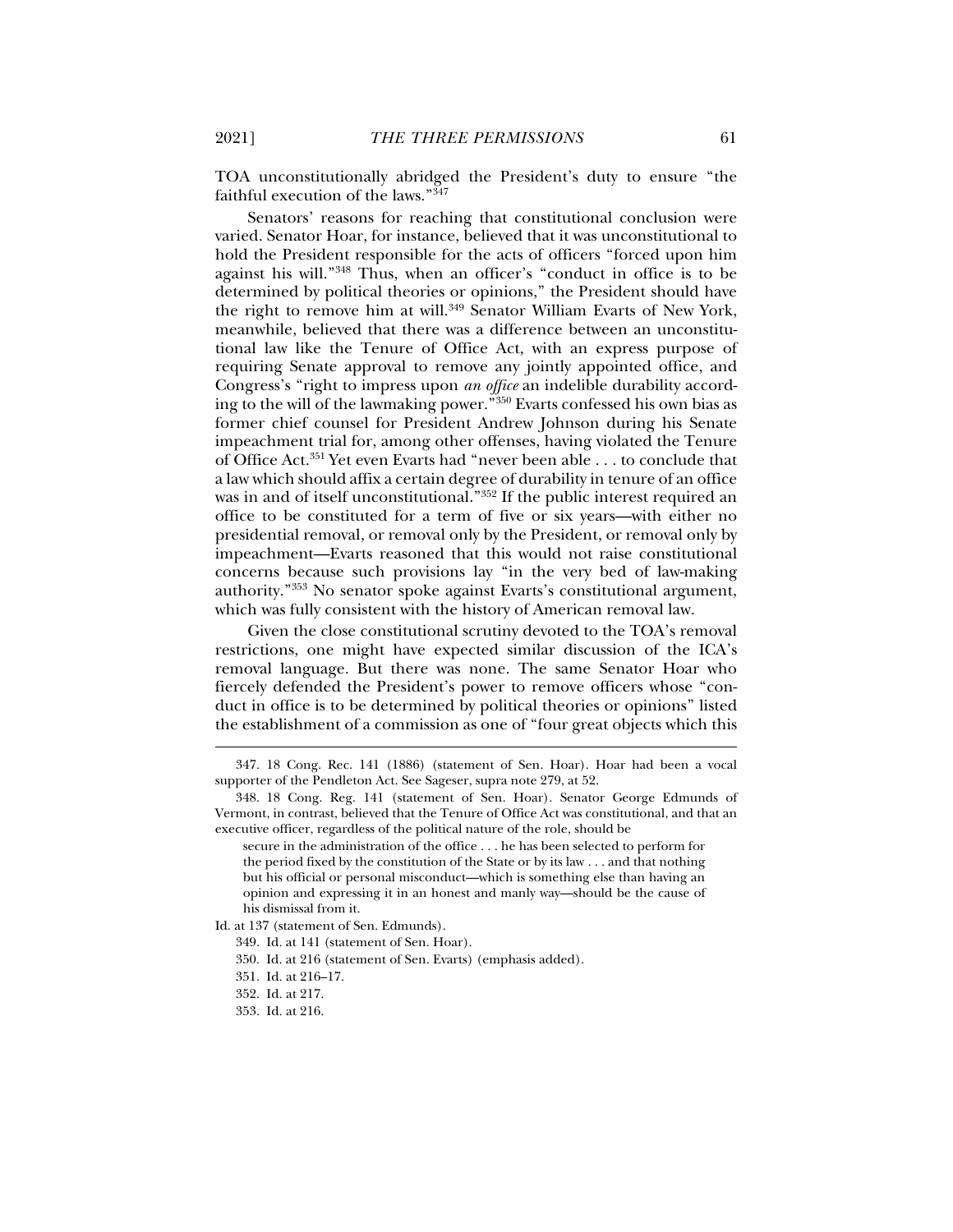bill accomplishe[d] which [he] heartily favor[ed]."354 Hoar's complaint was not that the commission was too independent of the President, but that it was not independent enough. The ICC's "half legislative, half judicial" powers required even stronger protections against the "exposure to temptation in the way of corruption" that commissioners would face in the realm of national politics.355 Similarly, Senator Evarts, the emphatic defender of presidential removal power during the Johnson Administration, criticized the ICA for unconstitutionally burdening interstate commerce, but he never objected that its removal provisions unconstitutionally diminished the presidency.356

When it came to the ICA's stipulations about presidential removal, even the most zealous guardians of the Constitution and executive authority were not concerned. Congress understood very well the limits that were imposed by the ICA's statutory language, and they also understood pertinent consequences for the President's power to issue political and policy instructions. Against that familiar legal background, the ICC was effectively a creature of the legislature, just like the state commissions on which it was modeled. The commissioners were not the "political" appointees whose removal Hoar and his colleagues assigned to the President. In the eyes of Congress, commissioners were more like short-term judges, addressing complaints by applying the rules laid down in the ICA, funneling cases to the judiciary, and advising Congress on future legislation. They did not look like part of the "Executive Branch." They looked like an arm of Congress.357

### D. *The Proliferation of Independent Agencies*

This conception of commissions as legislative arms—agencies that perform a mix of legislative and judicial tasks—persisted, as Congress continued to use fixed terms leavened with removal permissions as a means of striking a balance between agency oversight and independence. In 1890, Congress created the Board of General Appraisers—a body it later turned into an Article III court<sup>358</sup>—using INM to denote the circumstances in which the President might remove the Board's members prior to the end of their terms.359 Woodrow Wilson's presidency saw the creation of the

 <sup>354.</sup> Id. at 141, 634 (statement of Sen. Hoar).

 <sup>355.</sup> Id. at 639.

 <sup>356.</sup> Id. at 604 (statement of Sen. Evarts).

 <sup>357.</sup> Cf. United States v. Guthrie, 58 U.S. 284, 296 (1854) (presenting the plaintiff in error's argument that territorial judges "are legislative officers, and not executive officers, because it is to congress and not to the President, that the power of making rules respecting the territory of the United States has been committed").

 <sup>358. 28</sup> U.S.C. § 251 (2018).

 <sup>359.</sup> Customs Administrative Act of 1890, ch. 407, § 12, 26 Stat. 131, 136 (creating the now-defunct position of general appraiser of the merchandise and providing that appraisers "may be removed from office at any time by the President for [INM]"); see also Shurtleff v.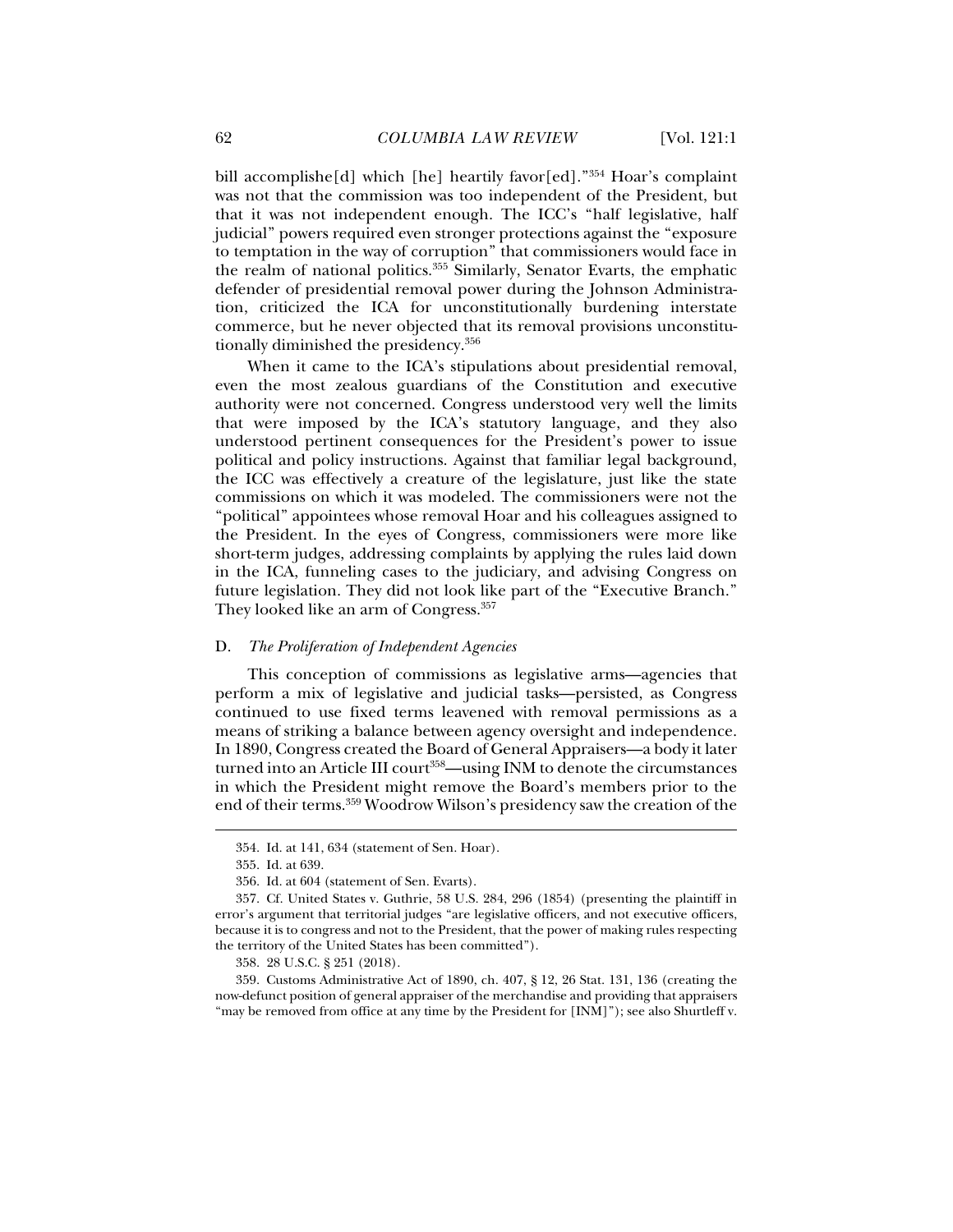$FTC<sup>360</sup>$  and the Tariff Commission,<sup>361</sup> both with members tenured for a term of years subject to removal by the President for only INM.362 And, in 1913, Congress established the Federal Reserve Board and made its members subject to removal "for cause."363

Congress continued to draw on the ICA and its progeny throughout the twentieth century, creating over a dozen agencies using various combinations of INM, including the Occupational Health and Review Commission, the Chemical Safety Board, the Consumer Product Safety Board, the Nuclear Regulatory Commission, the FEC, the Federal Labor Relations Authority, the Merit Systems Protection Board, the Commission

 363. Federal Reserve Act of 1913, ch. 6, § 10, 38 Stat. 251, 260 (codified at 12 U.S.C. § 241 (2018)). Congress used this language at least once previously when it created a consular court. See Act Creating a United States Court for China, ch. 3934, § 7, 34 Stat. 816 (1906). And it used the language again in 1916 when it created the Federal Farm Loan Board. Federal Farm Loan Act, ch. 245, § 3, 39 Stat. 360, 360 (1916). Today, "for cause" is a common removal ground, limiting the tenure of at least a dozen officials. See, e.g., infra Appendix B.

 Where Congress enables the President to remove an official "for cause" or "for good cause," the language is best interpreted to encompass any of the recognized removal causes contained in the U.S. Code, including INM, immorality, ineligibility, offenses involving moral turpitude, and conviction of a crime. See, e.g., Free Enter. Fund v. Pub. Co. Acct. Oversight Bd., 561 U.S. 477 app. A at 549–56 (Breyer, J., dissenting) (cataloging removal grounds). Thus, the President's power to remove Federal Reserve governors is greater than it is over many other independent agency heads. See Datla & Revesz, supra note 1, at 588 ("Statutes that specify that an appointee cannot be removed except for 'good cause' confer the weakest protection."). This difference may seem surprising to a contemporary audience. But it is consistent with the President's power to remove the then-primary bank regulator, the Comptroller of the Currency, see 12 U.S.C. § 2, and President Wilson's insistence that a "government board" oversee the twelve Federal Reserve Banks, see Roger Lowenstein, America's Bank: The Epic Struggle to Create the Federal Reserve 198–216 (2015) (explaining the development of Wilson's plan for a government-controlled central bank under the dominion of the Treasury Department). Indeed, until 1935, the Fed's Board was substantially more integrated with the executive branch than the ICC or FTC, as the Secretary of the Treasury and the Comptroller of the Currency—both removable by the President without cause—served on the Board, with the Secretary serving as "chairman." Federal Reserve Act, ch. 6, § 10, 38 Stat. 251, 260–61 (1913). Congress may also have used the more expansive "for cause" language in the Federal Reserve Act in reaction to President Taft's removal for INM earlier the same year of two members of the Board of General Appraisers, one of whom was accused of being intoxicated while on duty. See Bamzai, supra note 137, at 737.

United States, 189 U.S. 311, 313–15 (1903) (considering the President's authority to remove an appraiser); supra note 137 (discussing *Shurtleff* in light of the Four Years' Law).

 <sup>360.</sup> Federal Trade Commission Act, ch. 311, § 1, 38 Stat. 717, 717–18 (1914) (codified as amended at 15 U.S.C. § 41 (2018)).

 <sup>361.</sup> Revenue Act, ch. 463, § 700, 39 Stat. 756, 795 (1916).

 <sup>362.</sup> In 1912, Congress also passed the Lloyd–LaFollette Act, which provided that "no person in the classified civil service of the United States shall be removed therefrom except for such cause as will promote the efficiency of said service." Lloyd–LaFollette Act, ch. 389, § 6, 37 Stat. 539, 555 (1912) (codified as amended at 5 U.S.C. §§ 3103, 5501, 7351 (2018)).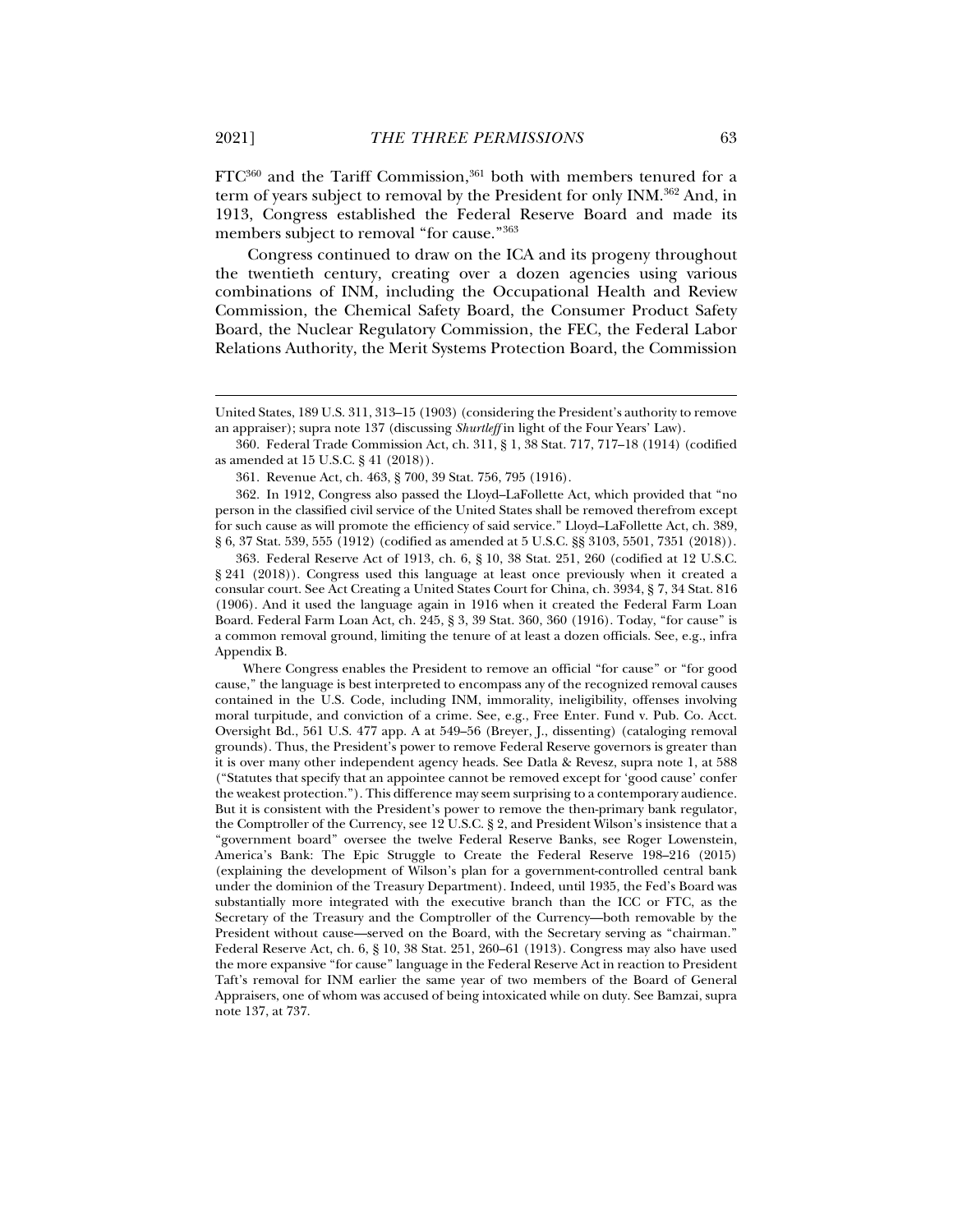on Civil Rights, the Sentencing Commission, the OSC, the NTSB, and the Federal Maritime Commission.364

Congress also created term-of-years offices within executive departments,365 permitting presidential removal "for cause," for INM, or for other specified grounds. For example, the National Appeals Division of the U.S. Department of Agriculture is headed by a Director appointed by the Agriculture Secretary who "shall not be subject to removal during the term of office, except for cause."366 The FHFA, created in 2008 to ensure the safety and soundness of various government banks and sponsored financial enterprises, is led by a Director, who is appointed by the President and removable only for cause.<sup>367</sup> Members of the Surface Transportation Board are appointed for terms of five years, and "[t]he President may remove" them "for inefficiency, neglect of duty, or malfeasance in office."368 INM also figures in enabling laws creating the Foreign Service Grievance Board, a division of the State Department;<sup>369</sup> the Board of Veterans Appeals, a part of the VA;<sup>370</sup> and the National Indian Gaming Commission, housed in the Department of the Interior.<sup>371</sup>

 365. Executive departments are parts of the federal government headed by officers who serve at the pleasure of the President. 5 U.S.C. § 101.

 367. 12 U.S.C. § 4512(b)(2). The constitutionality of this arrangement is currently in dispute, with the Supreme Court considering this Term whether the for-cause limitation on the President's removal authority over the FHFA Director violates the separation of powers. Collins v. Mnuchin, 896 F.3d 640 (5th Cir. 2018), cert. granted, No. 19-422, 2020 WL 3865248 (U.S. July 9, 2020). Although, as mentioned, "for cause" removal is broader than INM, see supra note 363, this text and the legislative history of these statutes are best read to foreclose removal based on policy disagreement. See infra Part III.

 More significant for the Article II dispute in *Collins* is the fact that the challenged agency decision was made by an acting director whose tenure is not governed by the forcause provision. Court-appointed amicus has raised this point. See Brief for Court-Appointed Amicus Curiae at 14, *Collins*, No. 19-422 (filed Oct. 16, 2020) [hereinafter Collins Brief] (arguing that the Fifth Circuit's conclusion "that an Acting Director has the same tenure protection as a Senate-confirmed Director" is "incorrect"); cf. Anne Joseph O'Connell, Actings, 120 Colum. L. Rev. 613, 690 (2020) (noting that neither the FHFA's acting-director provisions nor the Vacancies Act restricts removal). The at-will removability of the Acting Director is clear from the fact that, unlike the Senate-confirmed Director, the Acting Director is not appointed to any term. See section II.A (explaining that the tenureprotecting language in enabling acts is the text regarding the term of years). Amicus also makes this point. See Collins Brief, supra, at 14 (noting that "the Acting Director does not have a term at all"). Thus, the Senate-confirmed Director's protection depends not on the scope of the "for cause" provision but on the fact that, in contrast to an Acting Director, a Senate-appointed FHFA Director is appointed to a five-year term.

 <sup>364.</sup> See infra Appendix B.

 <sup>366. 7</sup> U.S.C. § 6992(b)(2) (2018).

 <sup>368. 49</sup> U.S.C. § 1301(b)(3) (2018).

 <sup>369. 22</sup> U.S.C. § 4135(d) (2018).

 <sup>370. 38</sup> U.S.C. § 7101(b)(2) (2018).

 <sup>371. 25</sup> U.S.C. § 2704(b)(6) (2018).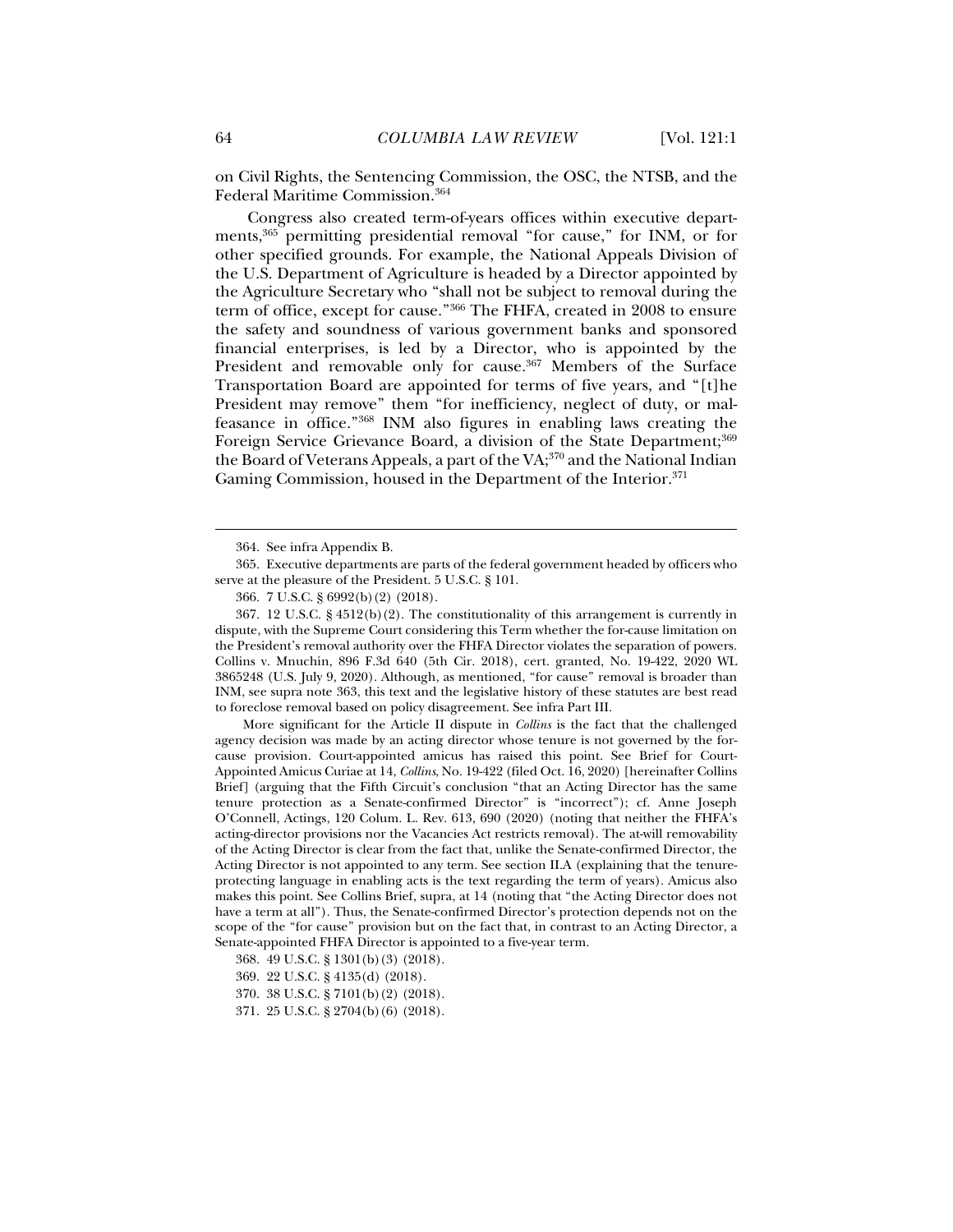The legislative histories of these acts reflect Congress's desire to duplicate the judicial-style independence of the ICA. This desire is apparent in the debates over the independence of the Federal Reserve Board during the 1930s.<sup>372</sup> It can be seen in the way Congress characterized FTC Commissioners in debates in the 1940s,<sup>373</sup> and in the understandings that animated efforts at government reorganization after World War II.374 It shows up in testimony on the Maritime Commission in 1945, when the Chairman of the House Committee on Accounts explained that the Commission "is an independent establishment—an arm of Congress exercising quasi-judicial powers and powers legislative in character" and that appointments to the Commission were made "with the purpose of maintaining the Commission independent from political influence and . . . the changing policies or direct influences of a particular administration."375

It is the view espoused in 1977 by President Jimmy Carter, who, in proposing legislation to create the FERC—whose three members would serve four-year terms and be removable for INM—underscored the importance of "guard[ing] the quasi-judicial aspects of the regulatory process against improper influence" by establishing a Board of Hearings

 <sup>372.</sup> Banking Act of 1935: Hearings on S. 1715 Before a Subcomm. of the S. Comm. on Banking & Currency, 74th Cong. 504–06 (1935) (statement of Henry Morgenthau, Jr., Secretary of the Treasury) (explaining that he wanted to see the government's monetary powers concentrated in a body that was independent of the President and whose members could not be removed short of impeachment).

 <sup>373. 87</sup> Cong. Rec. 8165 (1941) (statement of Rep. Hobbs) ("Humphrey was a man who occupied a quasi[-]judicial as well as a quasi[-]legislative position, a member of the Federal Trade Commission. This body is not within the executive department, and must be free from executive control.").

 <sup>374.</sup> See, e.g., Letter from John L. Rogers, Chairman, Interstate Com. Comm'n, to Hon. Carter Manasco, Chairman, Comm. on Expenditures in Exec. Dep'ts, House of Representatives (Sept. 10, 1945), *in* To Provide for Reorganizing Agencies of the Government, and for Other Purposes: Hearings on H.R. 3325 Before the H. Comm. on Expenditures in the Exec. Dep'ts, 79th Cong. 121 (1945) ("[The ICC] was created by the Congress to carry on legislative functions under rules and principles laid down by the Congress . . . . [T]he Commission was set up in 1889 and has functioned ever since as an arm of the Congress, subject to review by the courts . . . ."). On the history of twentiethcentury administrative reorganization efforts, see generally Ronald C. Moe, Administrative Renewal: Reorganization Commissions in the 20th Century (2003). On Congress's and the executive branch's extended push and pull over control of the administrative state, see Josh Chafetz, Congress's Constitution: Legislative Authority and the Separation of Powers 292– 95 (2017).

 <sup>375. 91</sup> Cong. Rec. 11,958, 11,965 (1945) (statement of Rep. Bland). This understanding of commissions might also explain why they tend to be run by many members, despite the superior efficacy of single-director agencies. See Ganesh Sitaraman & Ariel Dobkin, The Choice Between Single Director Agencies and Multimember Commissions, 71 Admin. L. Rev. 719, 723–24 (2019).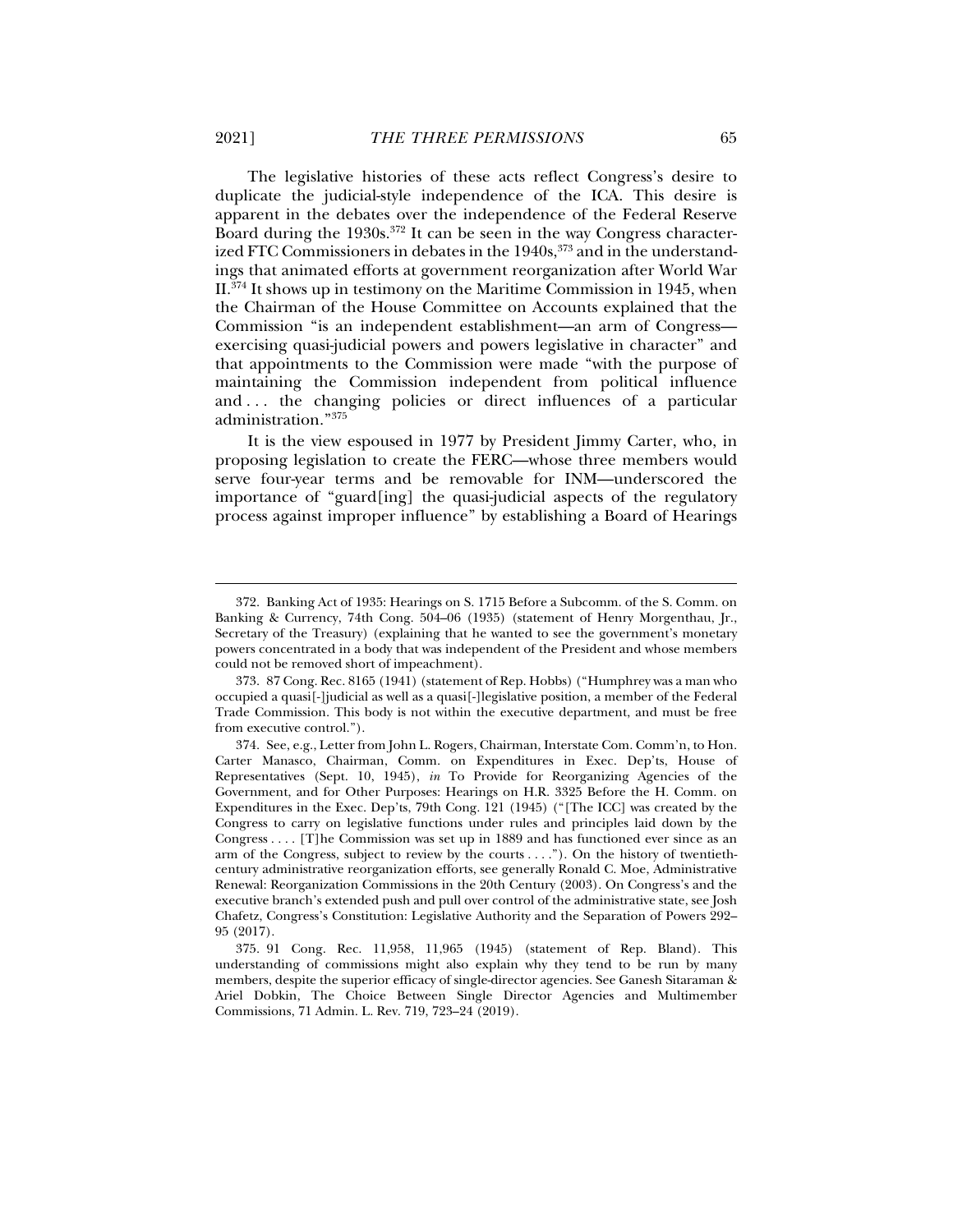and Appeals "free from the control of the Secretary of Energy."376 And it is the understanding expressed in 1978 by the Civil Service Commission, which explained that in designing the tenure of the members of the Merit Systems Protection Board (MSPB), it used "inefficiency, neglect of duty and malfeasance in office" because that was the language Congress had always used "to confer upon [an independent regulatory agency's] members a tenure akin to that of the Federal judiciary."377 Although a detailed review of the legislative histories of the dozens of independent agencies created on the model of the ICC is beyond the scope of this Article, by the late-twentieth century, INM had become talismanic: a combination of words that Congress routinely paired with fixed terms in order to protect the members of a regulatory body from political interference.<sup>378</sup>

## III. RECONSTRUCTING AGENCY INDEPENDENCE

This Part addresses the questions Part I raises, indicating the ways in which the historical evidence Part II amasses complicates expansive theories of presidential power. In so doing, this Part provides ballast for two of the arguments advanced by Justice Kagan in her dissent in *Seila Law*. First, it uses the historical evidence Part II adduces to critique the hypothesis that INM provisions permit the President to fire agency officials for policy disagreements or for failing to follow presidential directives. The history of removal statutes shows that they were not written to empower executives to direct the actions of term-tenured officials but to make it easier for the government to check unfaithful and incapable administrators. Scholars who argue otherwise can of course ground their claims in other approaches to statutory or constitutional interpretation. But in recovering the meaning of INM and vindicating the congressional design behind independent agencies, this Article demonstrates that legislative and statutory history do not support such an expansive reading of the three permissions. Second, for those who view presidential removal authority as a matter to be decided by resort to constitutional "first principles," this Article shows how an expansive reading of the Take Care Clause can nonetheless be reconciled with removal law. By recovering the meaning of "neglect of duty" and "malfeasance in office," Parts II and III

 <sup>376.</sup> Jimmy Carter, Remarks on Proposed Department of Energy Legislation (March 1, 1977), *in* S. Comm. on Energy & Nat. Res., 95th Cong., Executive Energy Documents 372 (Comm. Print 1978).

 <sup>377.</sup> Civil Service Reform: Hearings on H.R. 11280 Before the H. Comm. on Post Off. & Civ. Serv., 95th Cong. 824 (1978).

 <sup>378.</sup> This interpretation of INM was also shared by Presidents, administrators, and scholars. See, e.g., Edward Corwin, The President: Office and Powers, 1787–1957, at 90–98 (4th ed. 1957); Corwin, Tenure of Office, supra note 335, at 357 (noting that Presidents did not veto or protest statutes creating independent agencies). See generally Reorganization of the Government Agencies: Hearings on S. 2700 Before the S. Select Comm. on Gov't Org., 75th Cong. (Aug. 11, 1937) (presenting the testimony of various independent commissioners on the topic).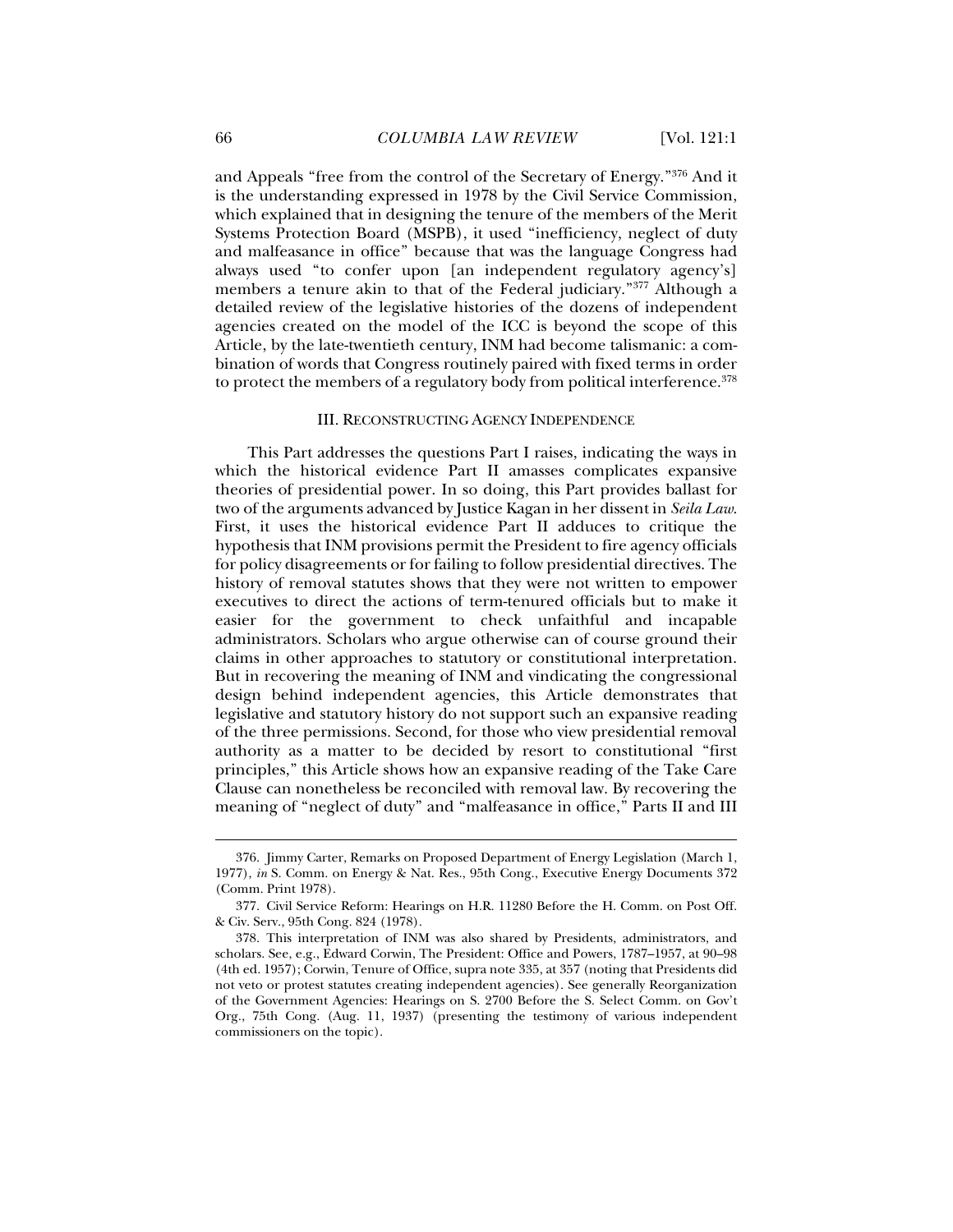bolster the argument, implicit in Justice Kagan's *Seila Law* dissent, that the President's power to remove agency officials for neglect of duty or malfeasance is the constitutional equivalent of the authority to remove officials who fail to faithfully fulfill their duties.

#### A. *Policy Disagreements Are Not Cause*

As Part II's history reveals, INM provisions were not designed to permit the President to direct independent agencies to take certain actions and then remove officials who fail to comply. Nor were they meant to permit the President to remove agency officials taking actions inconsistent with the President's policy agenda. INM provisions empower the President to remove for-cause officials who otherwise enjoy tenure in office for a term of years. For-cause removal is a legal process, requiring notice and a hearing,<sup>379</sup> and just as impeachment does not empower Congress to direct the President to execute statutory and constitutional responsibilities in any particular manner, for-cause removal does not serve as a source of presidential authority over other government officials. Accordingly, it does not seem likely that agency officials can, as a matter of law, be said to neglect their duties by declining to follow presidential directives, unless those directives are authorized by the Constitution or some other provision of the U.S. Code.<sup>380</sup> Nor is it likely that agency officials who pursue policies inconsistent with the President's agenda can be found inefficient as a matter of law. Inefficiency relates to an official's capacity to carry out statutory obligations. Although this term was added to expand the President's supervisory remit beyond faithful execution, it was not intended to give the President authority over an official's exercise of their lawful discretion. Instead, it was meant to allow Presidents to

 <sup>379.</sup> See Shurtleff v. United States, 189 U.S. 311, 314 (1903) ("It must be presumed that the President did not make the removal for [inefficiency, neglect of duty, or malfeasance in office] . . . because there was given to the officer no notice or opportunity to defend."); Reagan v. United States, 182 U.S. 419, 425 (1901) ("[W]here the term of office is for a fixed period, notice and hearing are essential. If there were not [notice and hearing], the appointing power could remove at pleasure or for such cause as it deemed sufficient."); see also Bd. of Trs. of Gillett v. People ex rel. Keith, 59 P. 72, 75 (Colo. App. 1899) ("To authorize the removal of such an officer, there must be a charge of something which constitutes a legal cause of amotion, and it must be sustained on a trial by competent legal evidence. The proceedings on the trial are judicial in their nature."); Andrews v. King, 77 Me. 224, 232 (1885) ("[T]he mayor and aldermen act under this statute, apart from their mere municipal duties, and in a judicial capacity. The act of hearing and deciding is always a judicial act. It should always be done, deliberately and without bias."); Flomenbaum v. Commonwealth, 889 N.E.2d 423, 427 (Mass. 2008) (describing how the Governor provided notice and a hearing before removing a term-tenured official for cause); People ex rel. Mayor of N.Y. v. Nichols, 79 N.Y. 582, 588–89 (1880) ("[T]he proceeding is judicial in its character . . . .").

 <sup>380.</sup> In this regard, Sunstein and Vermeule's recent argument that the President can remove, for neglect of duty, officials who willfully fail to comply with the requirements of the Administrative Procedure Act is compelling. See supra note 4 and accompanying text.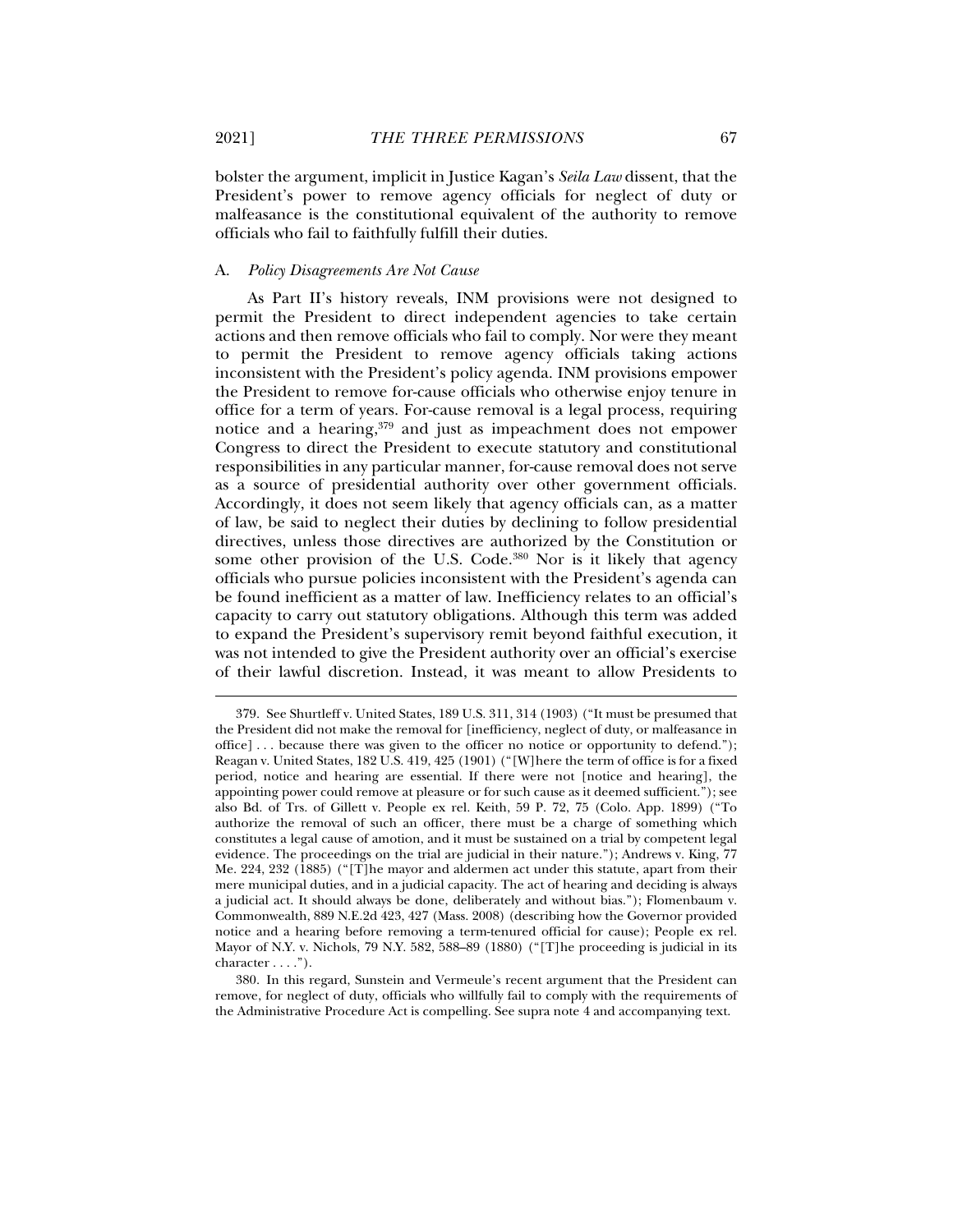remove officials who are incapable: the attribute, associated with the spoils system, that the incorporation of the term "efficiency" into the civil service lexicon was trying to eradicate.<sup>381</sup>

These conclusions are buttressed by the legislative history, which strongly suggests that Congress viewed commissioners as legislative and judicial agents, not as officials performing primarily executive functions. There is no apparent support for the latter view in the debates leading to the Interstate Commerce Act, the Federal Reserve Act, the Federal Trade Commission Act, or even the more recent deliberations involving the Dodd–Frank Act.382 Indeed, legislators often intentionally separate agencies from executive departments to ensure that they operate in a nonpartisan fashion and are insulated from day-to-day political influence.

# B. *For-Cause Removal Is Consistent with Even Expansive Readings of the Take Care Clause*

Although the Take Care Clause cannot be reconciled with agency independence by expanding the concept of "inefficiency" to cover policy disagreements, Congress has not been on an unconstitutional legislating spree for the past 150 years either. The clearest reason for this is the one given by Justice Holmes in dissent in *Myers*: "The duty of the President to see that the laws be executed is a duty that does not go beyond the laws or require him to achieve more than Congress sees fit to leave within his power."383 But even assuming that the Take Care Clause gives the President the authority to supervise term-tenured officers when those officers exercise some part of the executive power, this reading can be squared with independent agencies by recognizing that Congress designed these agencies consistent with the President's "duty to supervise."384

 <sup>381.</sup> The cases cited by the D.C. Circuit involving civil service members removed for insubordination or for failing to follow orders, see, e.g., supra notes 91, 98, are inapposite to inefficiency at independent agencies (unless those agency leaders are otherwise legally obligated to follow presidential directions) because civil service members are legally obligated to follow directives from other executive branch officials.

 <sup>382.</sup> The Proposed Consumer Financial Protection Agency: Implications for Consumers and the FTC: Hearing Before the Subcomm. on Com., Trade, & Consumer Prot. of the H. Comm. on Energy & Com., 111th Cong. 209 (2009) (statement of Jon Leibowitz, Chairman, FTC) ("Four members of the Board would, like FTC Commissioners, be appointed for specified terms and be removable only for inefficiency, neglect of duty, or malfeasance in office. This arrangement would provide a level of independence.").

 <sup>383.</sup> Myers v. United States, 272 U.S. 52, 177 (1926) (Holmes, J., dissenting). Another interpretation that reconciles agency independence with the Take Care Clause is Justice McClean's, asserted in his dissent in *United States ex rel. Goodrich v. Guthrie*. 58 U.S. 284, 310 (1854) (McClean, J., dissenting) ("My own view is, that the power to see that the laws are faithfully executed, applies chiefly to the giving effect to the decisions of the courts when resisted by physical force.").

 <sup>384.</sup> See Gillian Metzger, Constitutional Duty to Supervise, 124 Yale L.J. 1836, 1875–79 (2015).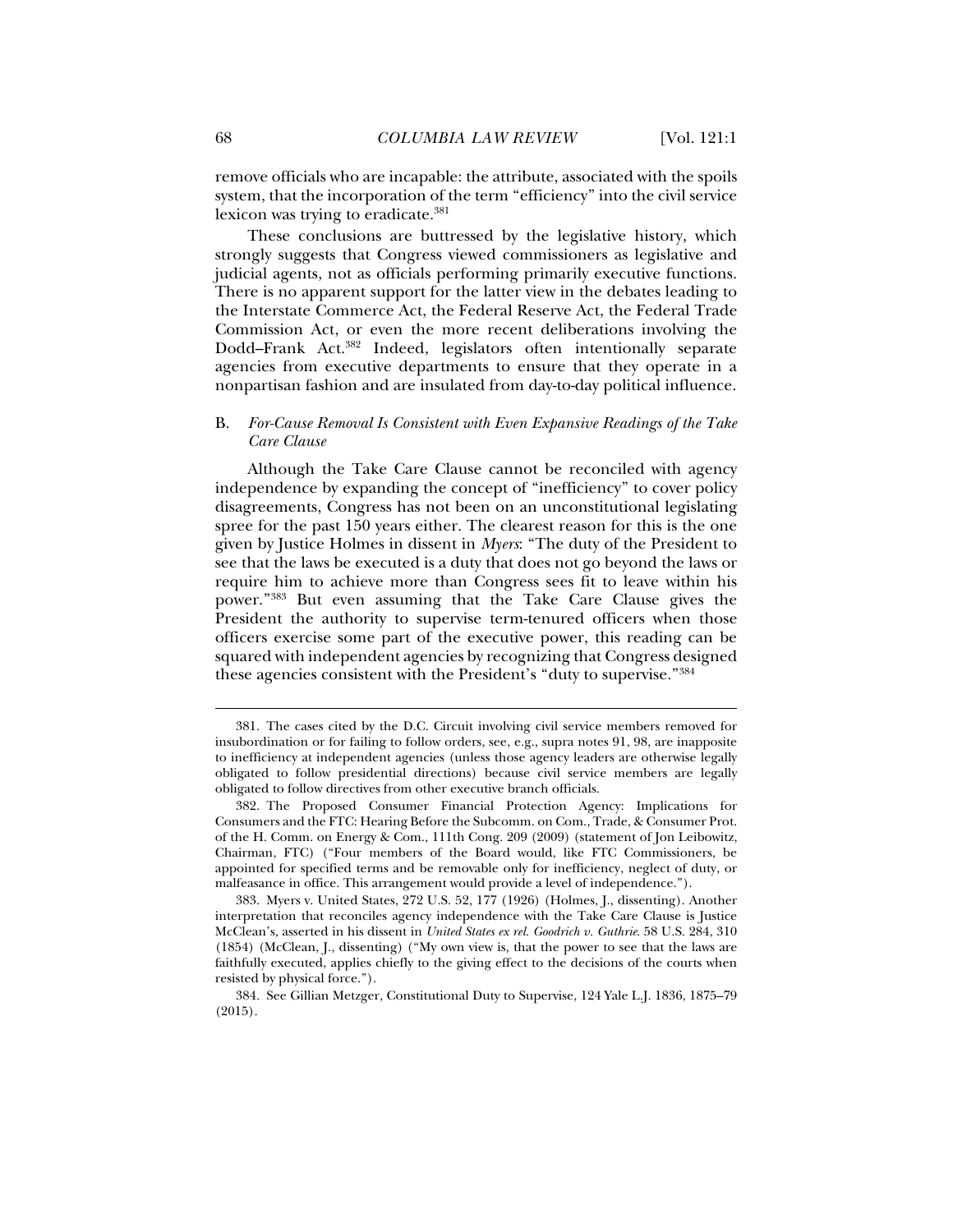This approach vindicates over a century of legislative and administrative practice and explains the lack of debate in Congress over the constitutionality of tenured officials removable only for cause in a record otherwise replete with arguments objecting to legislative interference in the executive branch.385 On this view, Congress, in erecting the commission system, made room for the President's constitutional obligations by permitting the President to remove unfaithful administrators. Congress keyed the President's removal authority to long-established grounds for official liability—neglect of duty and malfeasance in office. And it is no coincidence that in the case of the NLRB, SSA, Consumer Product Safety Commission, Commission on Civil Rights, U.S. Sentencing Commission, Foreign Service Grievance Board, and Independent Medicare Advisory Board, Congress limited the President's removal authority to those two causes alone.386 Article II, under *Myers*, could be said to require this minimum delegation—but nothing more.

Of course, as discussed above, Congress has often decided to permit the President to engage in additional oversight of independent agencies. Congress has done this by adding inefficiency as a further ground meriting removal. Part II shows that Congress's purpose in adding inefficiency to the removal mix was to remedy inept administration and to create a check on sinecures and patronage appointments. In our view, these good government checks go beyond the President's constitutional duties because Article II, by its plain text, does not put the President under a constitutional obligation to eliminate incompetence, a shortcoming that does not involve the breach of an official duty.

This way of reconciling removal law with the Take Care Clause also accommodates the results of each of the major cases in the removal canon.387 In *Humphrey's Executor*, Congress was well within its rights to tenure FTC commissioners for a term of years and limit the President's ability to remove them to circumstances involving inefficiency and a failure to faithfully execute the law. And in *Bowsher*, the Court correctly decided

 <sup>385.</sup> The notion that faithful execution obligates the President to remove officers who unfaithfully execute their duties dates to James Madison. Daily Advertiser, June 22, 1789, reprinted in Documentary History, supra note 121, at 895, 895–96.

 <sup>386.</sup> See infra Appendix B.

 <sup>387.</sup> The problem in *Myers*, on this view, was not tenured agency officers per se, but the fact that Congress gave itself a role in removing them, the cabined reading that *Humphrey's Executor* made explicit nine years later. See Humphrey's Ex'r v. United States, 295 U.S. 602, 630–31 (1934). On this speculative reconciliation, and per Madison's position in the Decision of 1789, the Constitution prevents Congress from arrogating to itself a role in the removal of executive officers. In remedying the constitutional defect, *Myers* left untouched the removal standard—although Congress tenured Myers for a term of years, it also specified his removability at pleasure—changing only the actors involved. In other words, the Court's remedy in *Myers* was to read out the portion of the law implicating Congress in the removal decision, which left the President with power to remove the postmaster at his pleasure.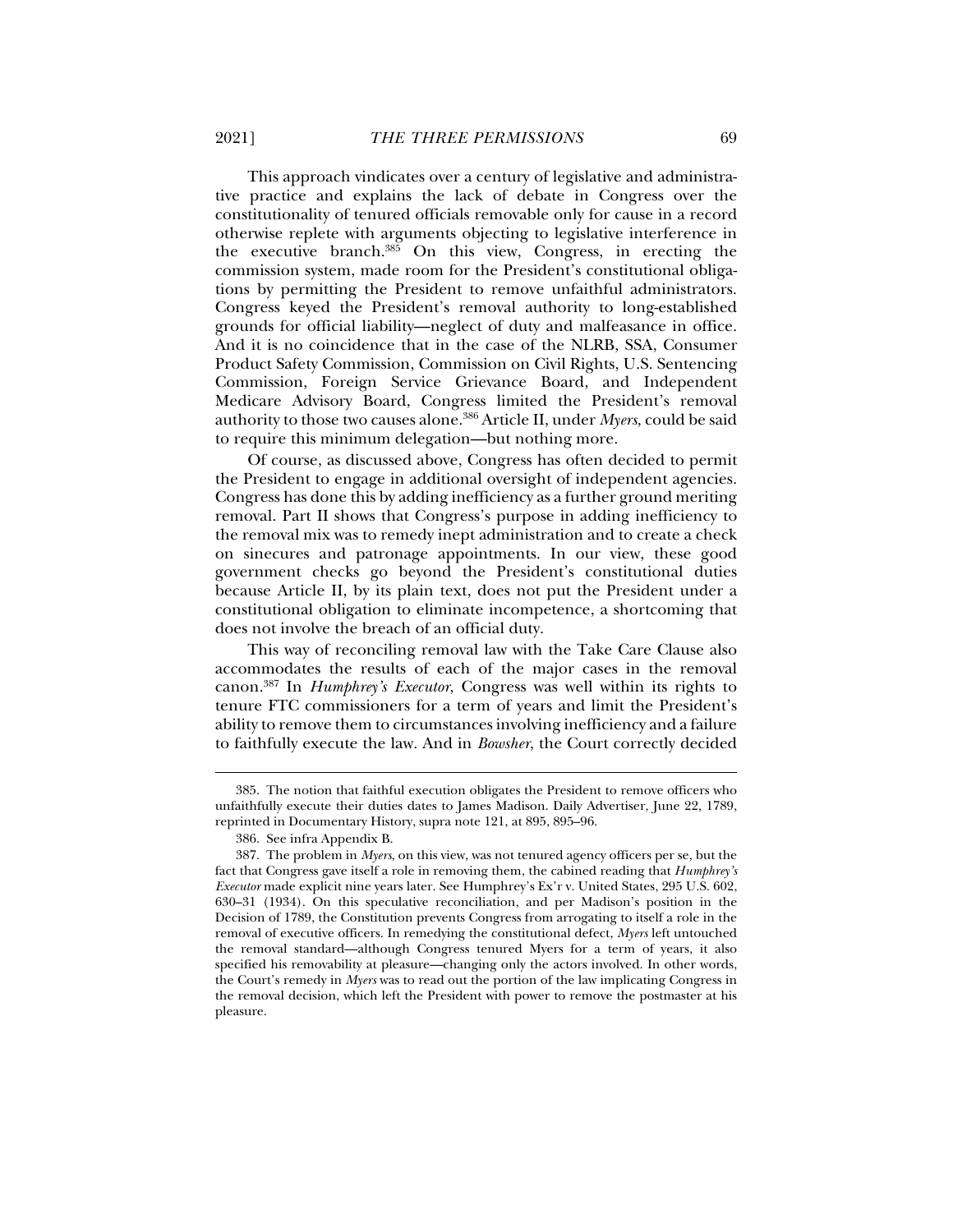that Congress exceeded its constitutional powers by giving itself a role in executing the laws. When Chief Justice Burger wrote that the INM standard was "very broad,"388 it was in the context of observing that the law had stripped the courts of jurisdiction to review a congressional decision to remove the Comptroller General. The Court's language, therefore, can be read as expressing concern that Congress might interpret the standard loosely absent judicial review.<sup>389</sup>

*Free Enterprise*, on this interpretation, was correctly decided because the relevant enabling statute did not permit the President to remove PCAOB officials for a failure to faithfully execute the law. But the Court's choice of remedy was wrong. The Court corrected the defect in the statute by declaring that PCAOB members were removable by the SEC at will.<sup>390</sup>A better approach would have been to make PCAOB members subject to presidential removal for a failure of faithful execution—i.e., for neglect of duty and malfeasance in office. This is the power that the Constitution arguably gives to the President. There does not appear to be any basis, even under a broad reading of Article II, for the Court to redefine the relationship between various agency officers (i.e., between SEC commissioners and PCAOB members).

Finally, this reconciliation comports with the majority's view in *PHH Corp.* and suggests why the majority in *Seila Law* seemed reluctant to rely on the Take Care Clause to strike down the removal provisions regarding the CFPB director.391 In the body of the opinion, the Court cited "separation of powers" and "first principles" rather than relying primarily on specific constitutional text, leaving the bulk of its discussion of the Clause to a footnote.392 Moreover, the dissent implied precisely the correspondence argued for here, such that this Part can be read as unpacking some of the doctrinal implications of the dissent's implicit equivalence between "NM" and "a failure to faithfully execute the law."393 Although the concepts of neglect of duty and malfeasance in office are not "very broad," they are broad enough to accommodate even a broad interpretation of the President's constitutional duties.

 <sup>388.</sup> Bowsher v. Synar, 478 U.S. 714, 729 (1986).

 <sup>389.</sup> And while the Court might have remedied the defect in the Deficit Reduction Act by concluding that the Comptroller General was removable for a failure of faithful execution by the President but not by the Congress, id. at 734–36, it understandably chose not to take this route given the clear intent of Congress to insulate the Comptroller General from executive influence.

 <sup>390.</sup> Free Enter. Fund v. Pub. Co. Acct. Oversight Bd., 561 U.S. 477, 509 (2010).

 <sup>391.</sup> See supra note 103.

 <sup>392.</sup> See Seila L. LLC v. Consumer Fin. Prot. Bureau, 140 S. Ct. 2183, 2206–07, 2206 n.11 (2020).

 <sup>393.</sup> See id. at 2238 (Kagan, J., concurring in the judgment with respect to severability and dissenting in part) ("[INM] would allow the President to discharge the Director for a failure to 'faithfully execute[]' the law, as well as for basic incompetence." (quoting U.S. Const. art. II, § 3)).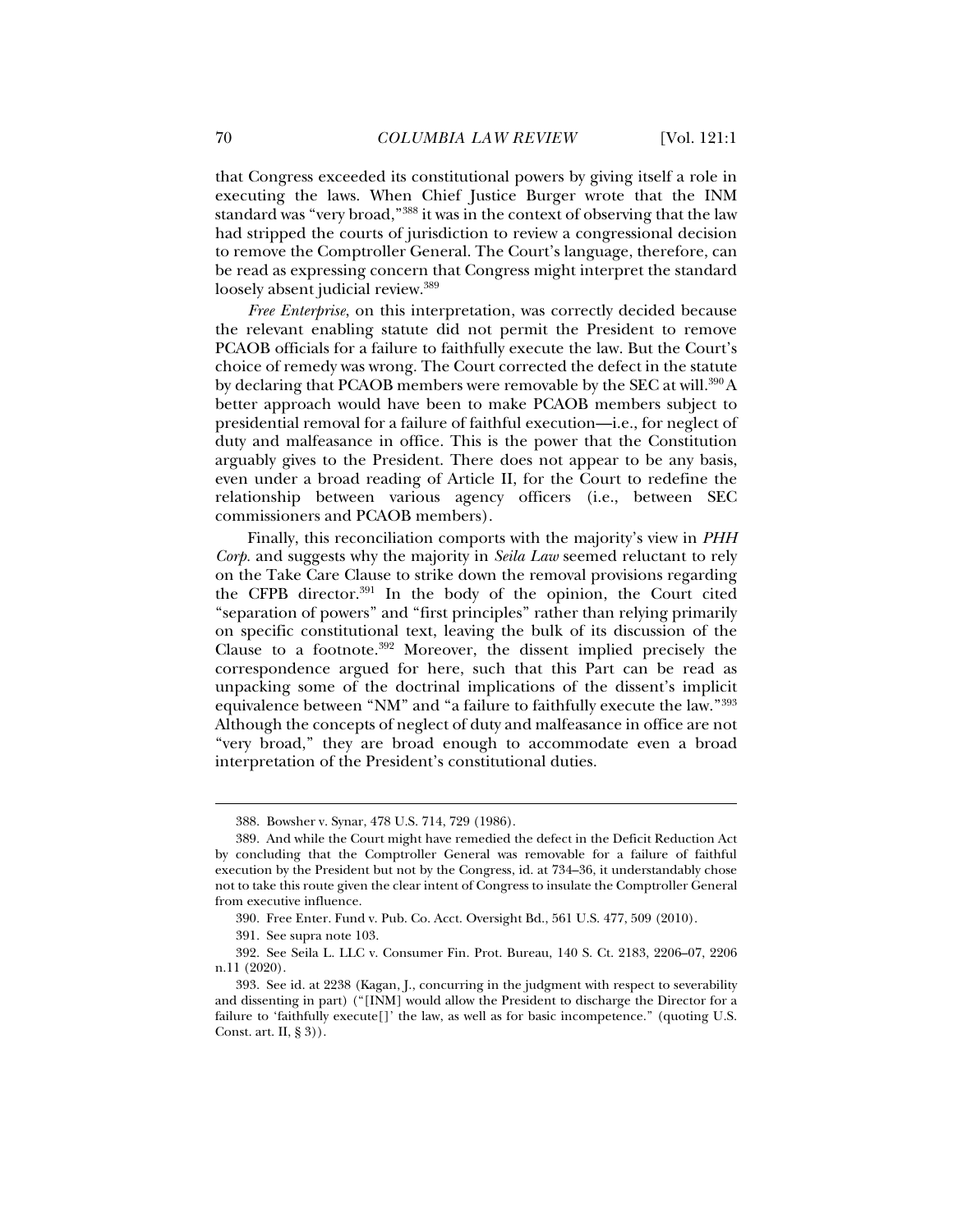#### **CONCLUSION**

This Article begins with two questions. First, it asks under what circumstances the President can remove agency administrators tenured for a term of years. Second, it asks whether, if those circumstances are limited if independent agencies really are independent—such independence can be reconciled with the President's constitutional obligation to take care that the laws be faithfully executed. Drawing on previously overlooked sources, this Article then recovers the lost history of removal law, showing that for-cause removal provisions were not primarily designed to protect agency independence. Rather, they emerged to place a *limit* on that independence by facilitating the removal of officials who otherwise enjoyed a secure tenure in office for a stated term of years. In identifying the appropriate limits of official independence—in adding provisions to permit removal for inefficiency, neglect of duty, and malfeasance in office—legislators incorporated terms aimed at eradicating unfaithful administration and incompetence. "Neglect of duty" and "malfeasance in office" have their roots in the English common law and were the terms courts traditionally used to describe an official's failure to faithfully execute his office. "Inefficiency," by contrast, was added to the removal lexicon in the middle of the nineteenth century by legislators concerned with public debt and wasteful spending. By drawing a line at INM, Congress created agencies designed to be independent of the President. But this independence comported with the President's constitutional obligations even on an expansive reading of Article II. Any attempt to enlarge the President's removal authority beyond the limits Congress intended must grapple with this historical record.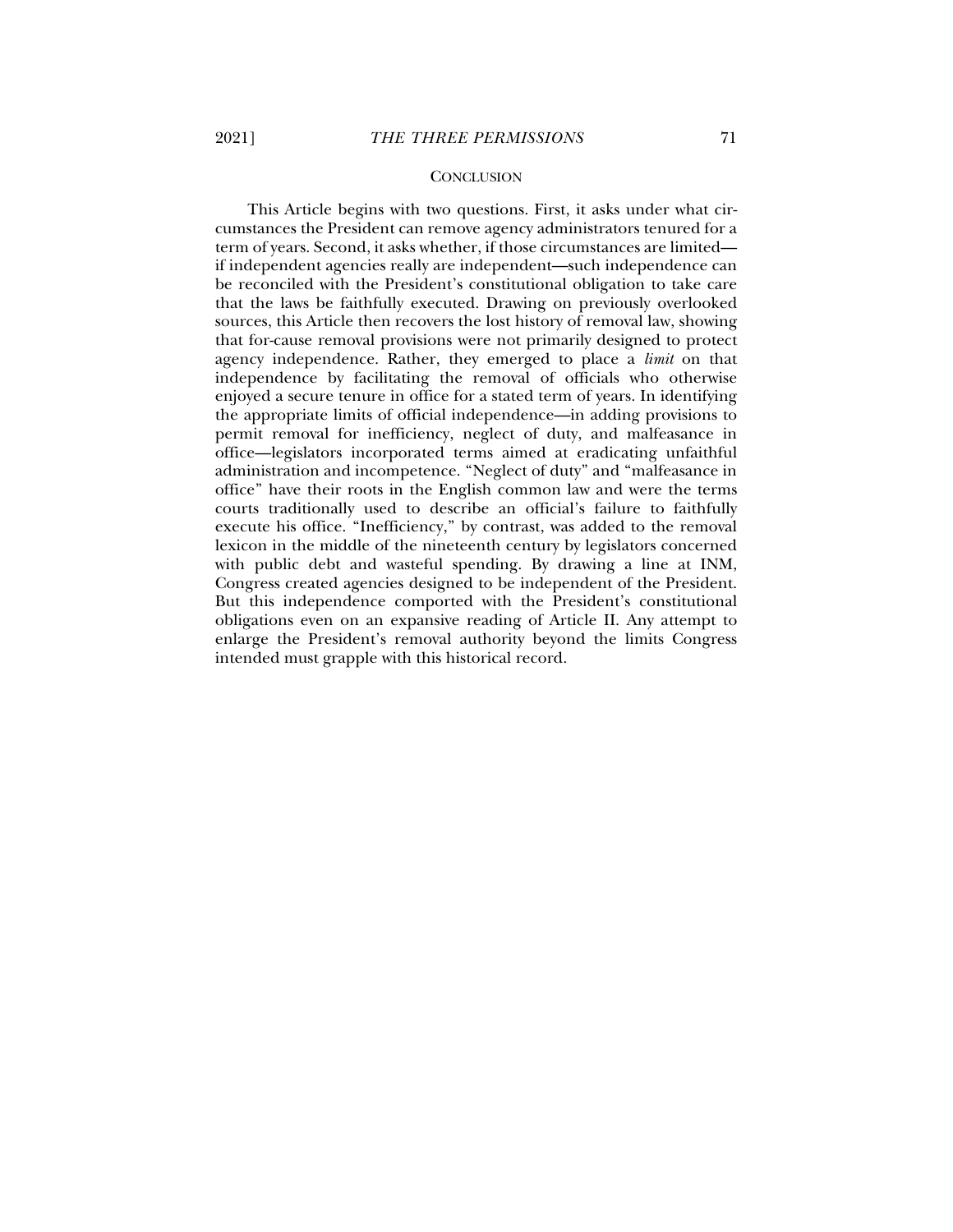|                  | Board of Governors of the Federal Reserve System |
|------------------|--------------------------------------------------|
|                  | Postal Regulatory Commission                     |
|                  | U.S. Postal Service Board of Governors           |
|                  | <b>Legal Services Corporation</b>                |
| $INM+^{\dagger}$ | National Mediation Board                         |
|                  | State Justice Institute                          |
|                  | U.S. Institute of Peace Board of Directors       |
|                  | Chemical Safety and Hazard Investigation Board   |
|                  | Federal Energy Regulatory Commission             |
| <b>INM</b>       | Federal Labor Relations Authority                |
|                  | <b>Federal Maritime Commission</b>               |
|                  | Federal Mine Safety and Health Review Commission |
|                  | <b>Federal Trade Commission</b>                  |
|                  | Merit Systems Protection Board                   |
|                  | National Transportation Safety Board             |
|                  | Nuclear Regulatory Commission                    |
|                  | Occupational Safety and Health Review Commission |
|                  | Office of Special Counsel                        |
|                  | <b>Consumer Product Safety Commission</b>        |
|                  | National Labor Relations Board                   |
| <b>NM</b>        | Social Security Administration Commissioner      |
|                  | U.S. Commission on Civil Rights                  |
|                  | U.S. Sentencing Commission                       |
|                  | For Cause                                        |

## APPENDIX A: SPECTRUM OF AGENCY INDEPENDENCE

j

<sup>†</sup> INM+ refers to agencies whose enabling acts include INM as well as other removal grounds such as immorality, ineligibility, offenses involving moral turpitude, and conviction of a felony.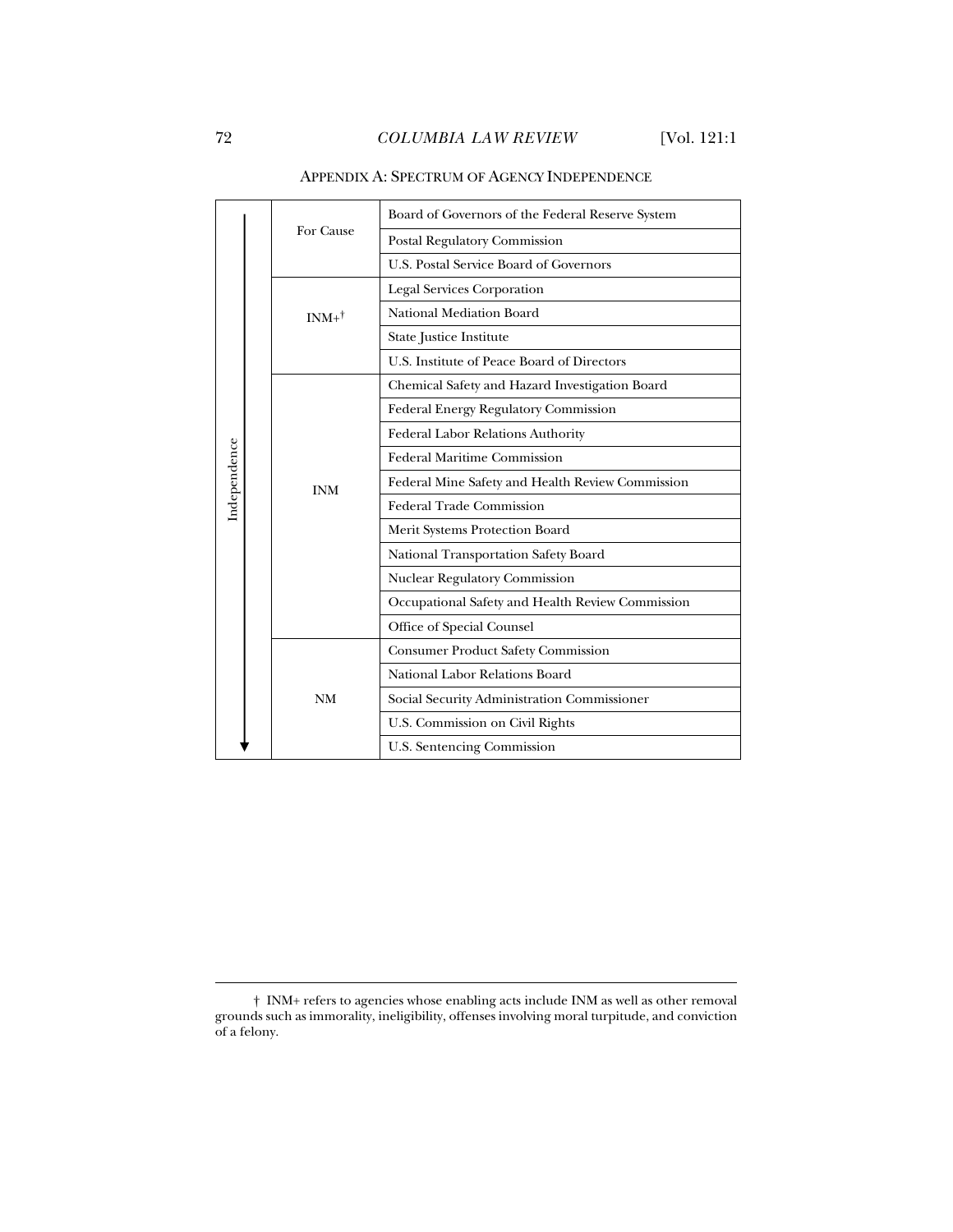j

|              |                      | <b>Federal Communications Commission</b>                      |
|--------------|----------------------|---------------------------------------------------------------|
|              |                      | <b>Federal Deposit Insurance Corporation</b>                  |
|              | Specified Term       | National Credit Union Administration                          |
|              | $(1926 - 1935)^{+1}$ | Railroad Retirement Board                                     |
|              |                      | Securities and Exchange Commission                            |
|              |                      | U.S. International Trade Commission                           |
|              |                      | Architectural and Transportation Barriers Compliance<br>Board |
| Independence |                      | Arctic Research Commission                                    |
|              |                      | Broadcasting Board of Governors                               |
|              |                      | Commission of Fine Arts                                       |
|              |                      | <b>Commodity Futures Trading Commission</b>                   |
|              |                      | Defense Nuclear Facilities Safety Board                       |
|              | Specified            | <b>Equal Employment Opportunity Commission</b>                |
|              | Term                 | Farm Credit Administration Board                              |
|              |                      | <b>Federal Election Commission</b>                            |
|              |                      | Federal Retirement Thrift Investment Board                    |
|              |                      | Marine Mammal Commission                                      |
|              |                      | Millennium Challenge Corporation                              |
|              |                      | National Council on Disability                                |
|              |                      | National Labor-Management Panel                               |
|              |                      | National Science Foundation                                   |

<sup>††</sup> The table distinguishes between two types of agencies with term-tenured officials and no removal permissions: those whose enabling acts were written after *Myers* was decided but before *Humphrey's Executor* and those whose acts were written either before *Myers* was decided or after *Humphrey's Executor*. It is fairly clear that Congress intended to deprive the President of any removal authority over the latter agency heads. It is less clear what Congress intended with respect to the agencies created in the period between *Myers* and *Humphrey's Executor*. Congress may have read the dicta in *Myers*, until it was repudiated by *Humphrey's Executor*, to give the President a constitutional power to remove agency officials in certain circumstances and thus did not include removal permissions. The agencies with a specified term are the most independent of the President, as Congress has given the President no removal authority over their leaders. The agencies at the opposite end of the spectrum those the President can remove for cause—are the least independent, as Congress has given the President authority to remove their leaders for a range of judicially recognized "causes."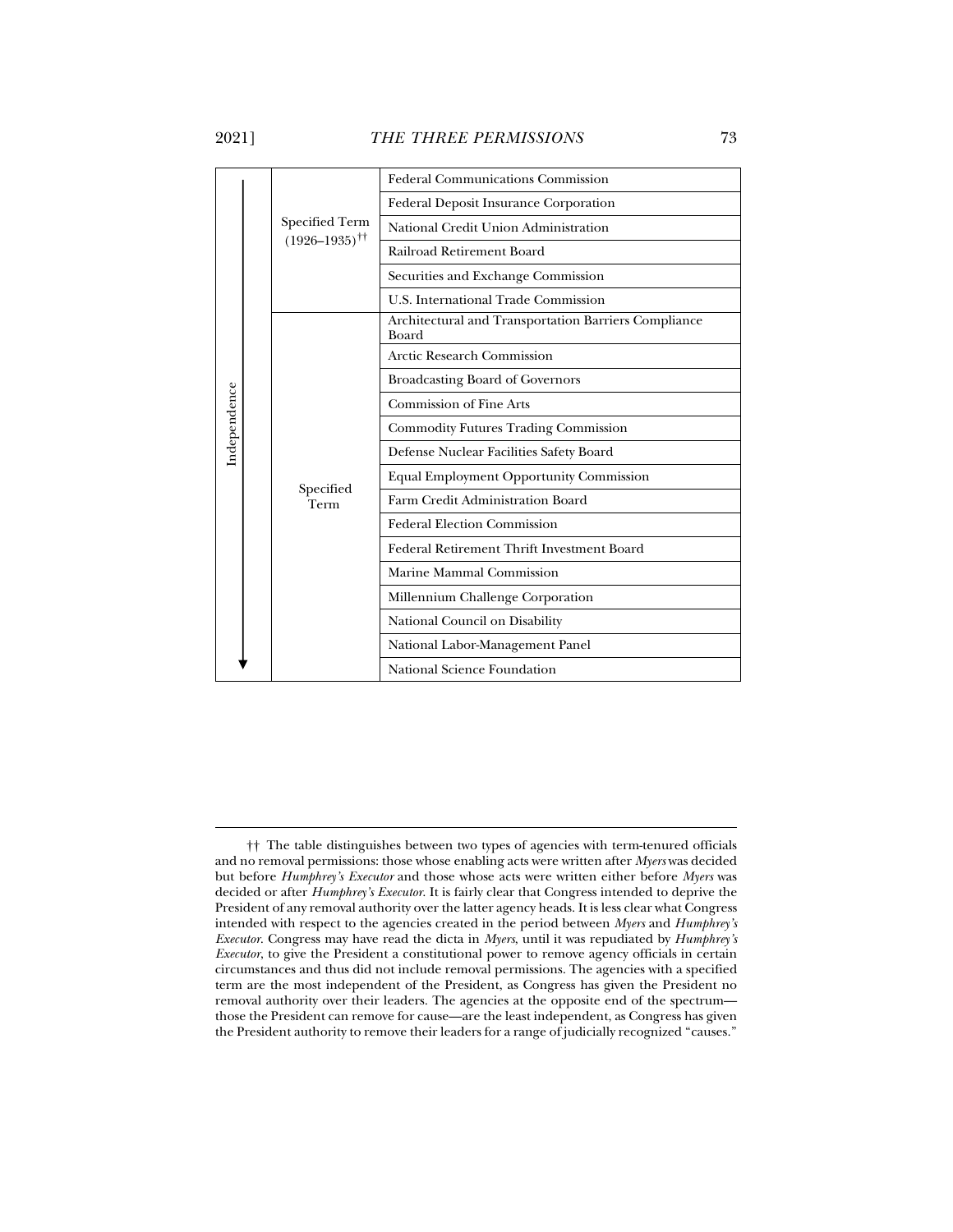| Year | Agency/Office            | Provision          | Term                 | AP | FC | I | N | М |
|------|--------------------------|--------------------|----------------------|----|----|---|---|---|
| 1863 | Comptroller of           | ch. 58, § 1, 12    | $\overline{5}$ years |    |    |   |   |   |
|      | the Currency             | Stat. 665 (1863).  |                      |    |    |   |   |   |
| 1864 | Comptroller of           | 12 U.S.C. § 2      | 5 years              |    |    |   |   |   |
|      | the Currency             | (2018).            |                      |    |    |   |   |   |
| 1887 | Interstate               | ch. 104, § 11, 24  | 6 years              |    |    |   |   |   |
|      | Commerce                 | Stat. 383 (1887).  |                      |    |    |   |   |   |
|      | Commission               |                    |                      |    |    |   |   |   |
| 1890 | <b>Board of General</b>  | ch. 407, § 12, 26  | None                 |    |    |   |   |   |
|      | Appraisers               | Stat. 136 (1890).  |                      |    |    |   |   |   |
| 1893 | Civil Service            | ch. 27, § 1, 22    | None                 |    |    |   |   |   |
|      | Commission               | Stat. 403 (1883).  |                      |    |    |   |   |   |
| 1906 | Court for China          | ch. 3934, § 7, 34  | 10 years             |    |    |   |   |   |
|      |                          | Stat. 816 (1906).  |                      |    |    |   |   |   |
| 1910 | Commission of            | 40 U.S.C.          | 4 years              |    |    |   |   |   |
|      | Fine Arts                | § 9101(b) (2018).  |                      |    |    |   |   |   |
| 1913 | Board of                 | 12 U.S.C. § 242    | 14                   |    |    |   |   |   |
|      | Governors of the         | (2018).            | years*               |    |    |   |   |   |
|      | <b>Federal Reserve</b>   |                    |                      |    |    |   |   |   |
|      | System                   |                    |                      |    |    |   |   |   |
| 1913 | Board of                 | ch. 6, § 11, 38    | 7 years              |    |    |   |   |   |
|      | Mediation and            | Stat. 108 (1913).  |                      |    |    |   |   |   |
|      | Conciliation             |                    |                      |    |    |   |   |   |
| 1914 | Federal Trade            | 15 U.S.C. § 41     | 7 years              |    |    |   |   |   |
|      | Commission               | (2018).            |                      |    |    |   |   |   |
| 1916 | <b>Federal Farm</b>      | ch. 245, § 3, 39   | 8 years              |    |    |   |   |   |
|      | Loan Board               | Stat. 360 (1916).  |                      |    |    |   |   |   |
| 1916 | U.S. Employees'          | ch. 458, § 28, 39  | 6 years              |    |    |   |   |   |
|      | Compensation             | Stat. 748 (1916).  |                      |    |    |   |   |   |
|      | Commission               |                    |                      |    |    |   |   |   |
| 1916 | U.S. Shipping            | ch. 451, § 3, 39   | 6 years              |    |    |   |   |   |
|      | Board                    | Stat. 729 (1916).  |                      |    |    |   |   |   |
| 1916 | U.S. Tariff              | ch. 463, § 700, 39 | 12 years             |    |    |   |   |   |
|      | Commission               | Stat. 795 (1916).  |                      |    |    |   |   |   |
| 1917 | Federal Board of         | ch. 114, § 6, 39   | 3 years              |    |    |   |   |   |
|      | Vocational               | Stat. 932 (1917).  |                      |    |    |   |   |   |
|      | Education                |                    |                      |    |    |   |   |   |
| 1920 | Railroad Labor           | ch. 91, § 304, 41  | 5 years              |    |    |   |   |   |
|      | Board                    | Stat. 470 (1920).  |                      |    |    |   |   |   |
| 1921 | Comptroller              | ch. 18, § 303, 42  | 15 years             |    |    |   |   |   |
|      | General, General         | Stat. 23 (1921).   |                      |    |    |   |   |   |
|      | <b>Accounting Office</b> |                    |                      |    |    |   |   |   |
| 1922 | U.S. Coal                | ch. $412, § 1, 42$ | 1 year               |    |    |   |   |   |
|      | Commission               | Stat. 1023 (1922). |                      |    |    |   |   |   |

## APPENDIX B†††

j

<sup>†††</sup> Legend—AP: Statute permits presidential removal at pleasure. FC: Statute uses "for cause." I: Statute uses "inefficiency." N: Statute uses "neglect of duty." \*: Statute has been amended; entry reflects current law.

Squares in lighter gray feature similar, but different, language. A spreadsheet with specific provisions is available from the authors upon request.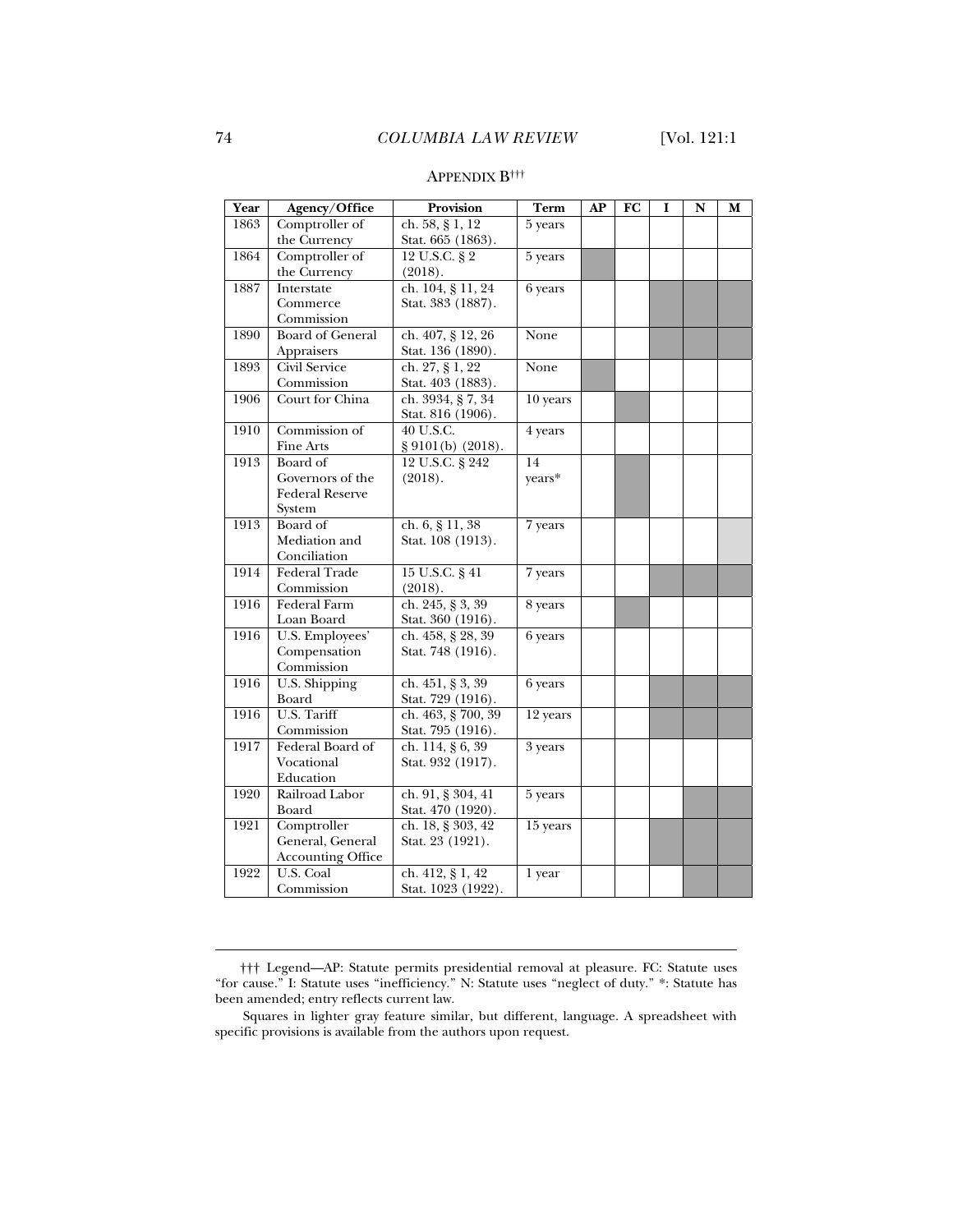| 1924 | Board of Tax                     | ch. 234, § 900, 43            | 12 years  |  |  |  |
|------|----------------------------------|-------------------------------|-----------|--|--|--|
|      | Appeals                          | Stat. 336 (1924).             |           |  |  |  |
| 1926 | National                         | 45 U.S.C. § 154               | 3 years   |  |  |  |
|      | <b>Mediation Board</b>           | (2018).                       |           |  |  |  |
| 1927 | Federal Radio                    | ch. 169, § 3, 44              | 6 years   |  |  |  |
|      | Commission                       | Stat. 1162 (1927).            |           |  |  |  |
| 1930 | <b>Federal Power</b>             | 16 U.S.C. § 792               | 5 years   |  |  |  |
|      | Commission                       | (2018).                       |           |  |  |  |
| 1930 | U.S. International               | 19 U.S.C.                     | 9 years   |  |  |  |
|      | Trade                            | § 1330(b) (2018).             |           |  |  |  |
|      | Commission                       |                               |           |  |  |  |
| 1932 | Federal Home                     | ch. 522, § 17, 47             | 6 years   |  |  |  |
|      | Loan Bank Board                  | Stat. 736 (1932).             |           |  |  |  |
| 1933 | Federal Deposit                  | 12 U.S.C.                     | 6 years   |  |  |  |
|      | Insurance                        | \$1812(c)(1)                  |           |  |  |  |
|      | Corporation                      | (2018).                       |           |  |  |  |
| 1934 | Federal                          | 47 U.S.C.                     | 5 years   |  |  |  |
|      | Communications                   | \$154(c)(1)(A)                |           |  |  |  |
|      | Commission                       | (2018).                       |           |  |  |  |
| 1934 | <b>Federal Housing</b>           | ch. 847, § 1, 48              | 4 years   |  |  |  |
|      | Administration                   | Stat. 1246 (1934).            |           |  |  |  |
| 1934 | National Credit                  | 12 U.S.C.                     | 6 years   |  |  |  |
|      | Union                            | \$1752a(c)                    |           |  |  |  |
| 1934 | Administration<br>Securities and | (2018).<br>15 U.S.C. § 78d(a) |           |  |  |  |
|      |                                  |                               | 5 years   |  |  |  |
|      | Exchange<br>Commission           | (2018).                       |           |  |  |  |
| 1935 | Commissioner,                    | 42 U.S.C.                     | 6 years   |  |  |  |
|      | Social Security                  | § 902(a)(3)                   |           |  |  |  |
|      | Administration                   | (2018).                       |           |  |  |  |
| 1935 | National                         | ch. 824, § 2, 49              | 4 years   |  |  |  |
|      | <b>Bituminous Coal</b>           | Stat. 992 (1935).             |           |  |  |  |
|      | Commission                       |                               |           |  |  |  |
| 1935 | National Labor                   | 29 U.S.C. § 153(a)            | 5 years   |  |  |  |
|      | Relations Board                  | (2018).                       |           |  |  |  |
| 1935 | Railroad                         | 45 U.S.C.                     | 5 years   |  |  |  |
|      | Retirement Board                 | § 231f(a) (2018).             |           |  |  |  |
| 1944 | National Advisory                | 42 U.S.C.                     | 3 years   |  |  |  |
|      | Council on                       | $\frac{8}{254}$ j(b)(1)       |           |  |  |  |
|      | National Health                  | (2018).                       |           |  |  |  |
|      | Service Corps                    |                               |           |  |  |  |
| 1945 | Export-Import                    | 12 U.S.C.                     | 4 years   |  |  |  |
|      | Bank of the                      | § 635a(c)(8)(A)               |           |  |  |  |
|      | <b>United States</b>             | (2018).                       |           |  |  |  |
| 1947 | Director, Central                | 50 U.S.C. § 3036              | None      |  |  |  |
|      | Intelligence                     | (2018).                       |           |  |  |  |
|      | Agency                           |                               |           |  |  |  |
| 1947 | National Labor                   | 29 U.S.C. § 175(a)            | 3 years   |  |  |  |
|      | Management                       | (2018).                       |           |  |  |  |
|      | Panel                            |                               |           |  |  |  |
| 1950 | National Science                 | 42 U.S.C. § 1861              | 6 years   |  |  |  |
|      | Foundation                       | (2018).                       |           |  |  |  |
| 1958 | <b>Board of Veterans</b>         | 38 U.S.C.                     | $6$ years |  |  |  |
|      | Appeals                          | $\S 7101(b)(2)$               |           |  |  |  |
|      |                                  | (2018).                       |           |  |  |  |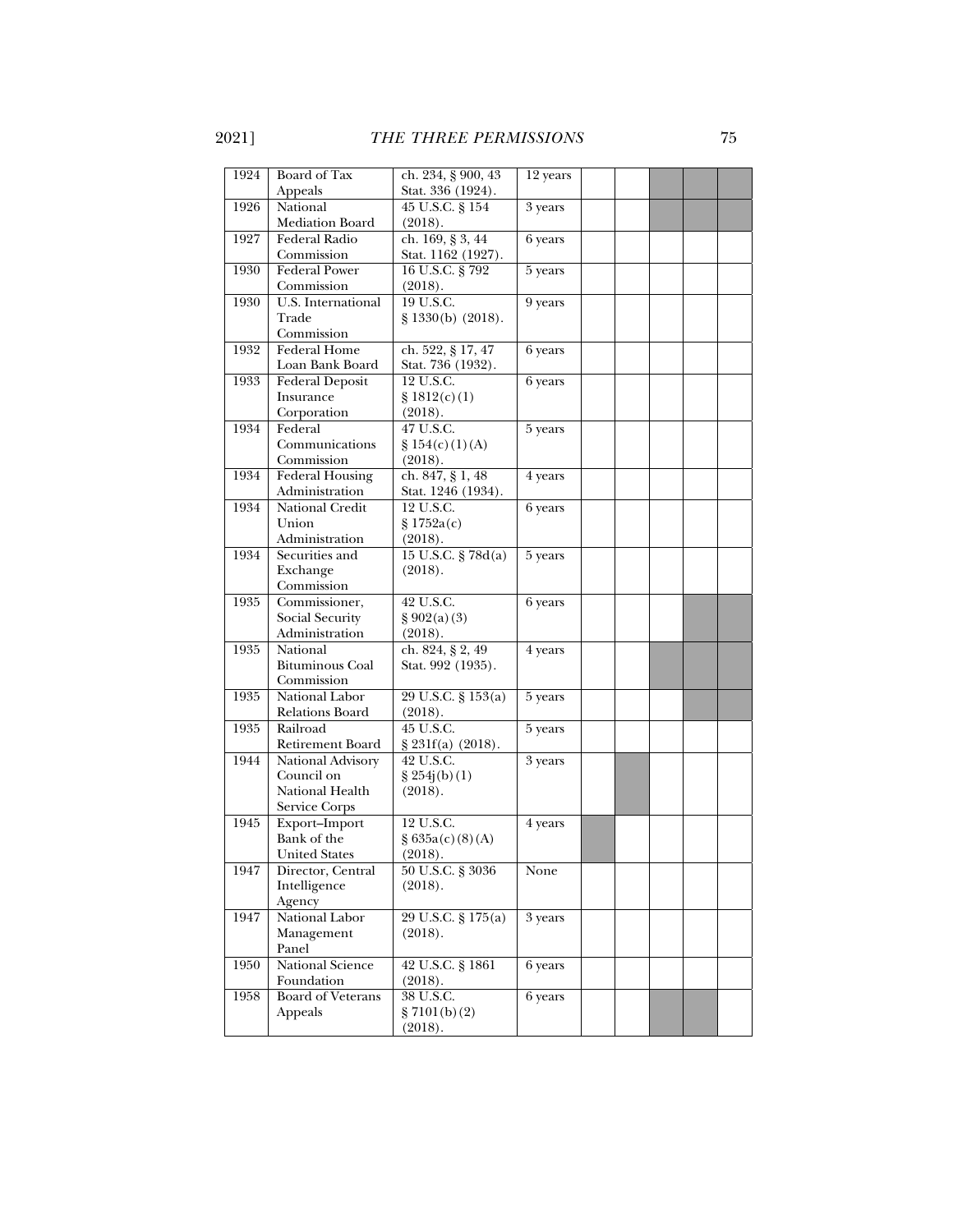| 1961 | Director and                      | 22 U.S.C. § 2503            | None     |  |  |  |
|------|-----------------------------------|-----------------------------|----------|--|--|--|
|      | Deputy Director,                  | (2018).                     |          |  |  |  |
|      | Peace Corps                       |                             |          |  |  |  |
|      |                                   |                             |          |  |  |  |
| 1965 | Equal                             | 42 U.S.C. § 2000e-          | 5 years  |  |  |  |
|      | Employment                        | $4(a)$ (2018).              |          |  |  |  |
|      | Opportunity                       |                             |          |  |  |  |
|      | Commission                        |                             |          |  |  |  |
| 1970 | <b>Chemical Safety</b>            | 42 U.S.C.                   | 5 years  |  |  |  |
|      | and Hazard                        | $\frac{8}{3}$ 7412(r)(6)(B) |          |  |  |  |
|      | Investigation                     | (2018).                     |          |  |  |  |
|      | Board                             |                             |          |  |  |  |
| 1970 | <b>Inspector General</b>          | 39 U.S.C.                   | 7 years  |  |  |  |
|      | of the U.S. Postal                | \$202(e)(3)                 |          |  |  |  |
|      | Service                           |                             |          |  |  |  |
|      |                                   | (2018).                     |          |  |  |  |
| 1970 | Occupational                      | 29 U.S.C. § 661(b)          | 6 years  |  |  |  |
|      | Safety and Health                 | (2018).                     |          |  |  |  |
|      | Review                            |                             |          |  |  |  |
|      | Commission                        |                             |          |  |  |  |
| 1970 | <b>U.S. Postal Service</b>        | 39 U.S.C.                   | 7 years  |  |  |  |
|      | Board of                          | $\S 202(a(1),$              |          |  |  |  |
|      | Governors                         | $(b)(1)$ (2018).            |          |  |  |  |
| 1971 | Farm Credit                       | 12 U.S.C.                   | 6 years  |  |  |  |
|      | Administration                    | $\S 2242(b)$ (2018).        |          |  |  |  |
|      | Board                             |                             |          |  |  |  |
| 1972 | Consumer                          | 15 U.S.C.                   | 7 years  |  |  |  |
|      | <b>Product Safety</b>             | $\S 2053(a) (2018).$        |          |  |  |  |
|      | Commission                        |                             |          |  |  |  |
| 1972 | Marine Mammal                     | 16 U.S.C.                   | 3 years  |  |  |  |
|      | Commission                        | $\{ 1401(b)(2)$             |          |  |  |  |
|      |                                   |                             |          |  |  |  |
| 1973 | Architectural and                 | (2018).<br>29 U.S.C.        | 4 years* |  |  |  |
|      |                                   |                             |          |  |  |  |
|      | Transportation<br><b>Barriers</b> | $\S$ 792(a)(2)(A)(i)        |          |  |  |  |
|      |                                   | (2018).                     |          |  |  |  |
|      | Compliance                        |                             |          |  |  |  |
|      | Board                             |                             |          |  |  |  |
| 1974 | Commodity                         | 7 U.S.C. § 2(a)(2)          | 5 years  |  |  |  |
|      | <b>Futures Trading</b>            | (2018).                     |          |  |  |  |
|      | Commission                        |                             |          |  |  |  |
| 1974 | <b>Federal Election</b>           | 52 U.S.C.                   | 6 years  |  |  |  |
|      | Commission                        | \$30106(a)(2)(A)            |          |  |  |  |
|      |                                   | (2018).                     |          |  |  |  |
| 1974 | <b>Legal Services</b>             | 42 U.S.C.                   | 3 years  |  |  |  |
|      | Corporation                       | $\S 2996c(b), (e)$          |          |  |  |  |
|      |                                   | (2018).                     |          |  |  |  |
| 1974 | Nuclear                           | 42 U.S.C.                   | 5 years  |  |  |  |
|      | Regulatory                        | § 5841(c), (e)              |          |  |  |  |
|      | Commission                        | (2018).                     |          |  |  |  |
| 1974 | Pension Benefit                   | 29 U.S.C. § 1302            | None     |  |  |  |
|      | Guaranty                          | (2018).                     |          |  |  |  |
|      | Corporation                       |                             |          |  |  |  |
| 1975 | U.S. Institute of                 |                             |          |  |  |  |
|      |                                   | 22 U.S.C.                   | 4 years  |  |  |  |
|      | Peace Board of                    | § 4605(e), (f)              |          |  |  |  |
|      | Directors                         | (2018).                     |          |  |  |  |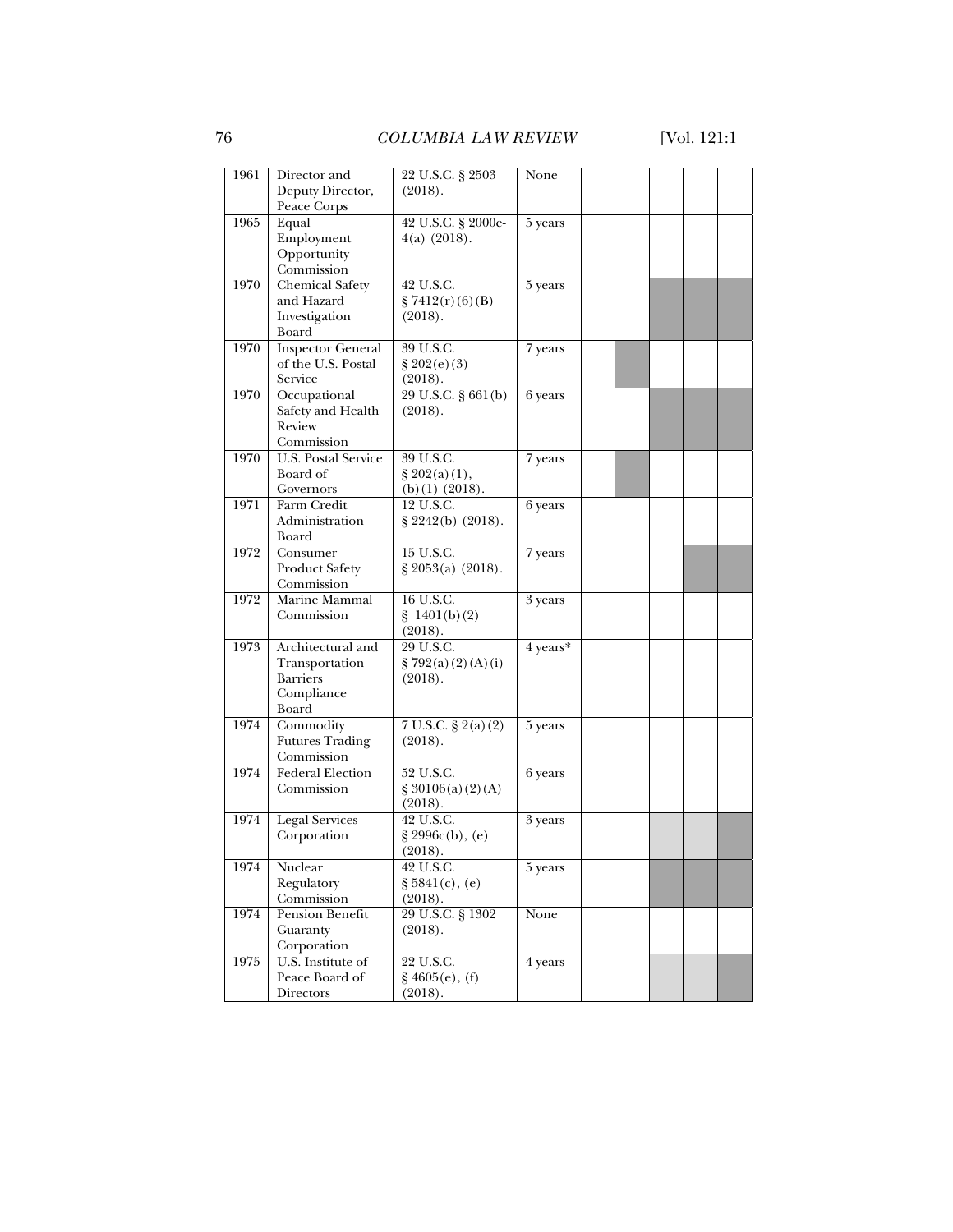| 1976 | Administrator and                      | 42 U.S.C.                               | None    |  |  |
|------|----------------------------------------|-----------------------------------------|---------|--|--|
|      | Chief Actuary,                         | \$1317(b)(1)                            |         |  |  |
|      | Centers for                            | (2018).                                 |         |  |  |
|      | Medicare and                           |                                         |         |  |  |
|      | Medicaid Services                      |                                         |         |  |  |
| 1976 | <b>Regional Fishery</b>                | 16 U.S.C.                               | 3 years |  |  |
|      | Management                             | $\S 1852(b)(3), (6)$                    |         |  |  |
|      | Councils (Eight)                       | (2018).                                 |         |  |  |
| 1977 | <b>Federal Energy</b>                  | 42 U.S.C.                               | 5 years |  |  |
|      | Regulatory                             | $\S 7171(b)(1)$                         |         |  |  |
|      | Commission                             | (2018).                                 |         |  |  |
| 1977 | <b>Federal Mine</b>                    | 30 U.S.C.                               | 6 years |  |  |
|      | Safety and Health                      | § 823(b)(1)                             |         |  |  |
|      | Review                                 | (2018).                                 |         |  |  |
|      | Commission                             |                                         |         |  |  |
| 1978 | Federal Labor                          | 5 U.S.C.                                | 5 years |  |  |
|      | Relations                              | $\S 7104(b)$ , (c)                      |         |  |  |
|      | Authority                              | (2018).                                 |         |  |  |
| 1978 | <b>Merit Systems</b>                   | 5 U.S.C.                                | 7 years |  |  |
|      | Protection Board                       | $\{ 1202(a), (d) \}$                    |         |  |  |
|      |                                        | (2018).                                 |         |  |  |
| 1980 | Foreign Service                        | 22 U.S.C.                               | 2 years |  |  |
|      | Grievance Board                        | $\S 4135(b), (d)$                       |         |  |  |
|      |                                        | (2018).                                 |         |  |  |
| 1980 | Foreign Service                        | 22 U.S.C.                               | 3 years |  |  |
|      | <b>Labor Relations</b>                 | $§$ 4106(e) (2018).                     |         |  |  |
|      | Board                                  |                                         |         |  |  |
| 1983 | U.S. Commission                        | 42 U.S.C.                               | 6 years |  |  |
|      |                                        | § 1975(c), (e)                          |         |  |  |
|      | on Civil Rights                        | (2018).                                 |         |  |  |
| 1984 | Arctic Research                        | 15 U.S.C.                               | 4 years |  |  |
|      |                                        |                                         |         |  |  |
| 1984 | Commission<br><b>National Archives</b> | $§$ 4102(c) (2018).<br>44 U.S.C. § 2103 | None    |  |  |
|      |                                        |                                         |         |  |  |
|      | and Records                            | (2018).                                 |         |  |  |
|      | Administration                         |                                         |         |  |  |
| 1984 | State Justice<br>Institute Board of    | 42 U.S.C.                               | 3 years |  |  |
|      |                                        | $\S 10703(b)$ , (h)                     |         |  |  |
|      | Directors                              | (2018).                                 |         |  |  |
| 1984 | U.S. Sentencing                        | $28$ U.S.C. § 991(a)                    | 6 years |  |  |
|      | Commission                             | (2018).                                 |         |  |  |
| 1986 | Federal                                | 5 U.S.C.                                | 4/3/2   |  |  |
|      | <b>Retirement Thrift</b>               | \$8472(e)(1)                            | years*  |  |  |
|      | <b>Investment Board</b>                | (2018).                                 |         |  |  |
| 1988 | Defense Nuclear                        | 42 U.S.C.                               | 5 years |  |  |
|      | <b>Facilities Safety</b>               | $\S 2286(d)(2)$                         |         |  |  |
|      | Board                                  | (2018).                                 |         |  |  |
| 1988 | National Indian                        | 25 U.S.C.                               | 3 years |  |  |
|      | Gaming                                 | § 2704(b) (2018).                       |         |  |  |
|      | Commission                             |                                         |         |  |  |
| 1989 | Office of Special                      | $5 U.S.C. \S 1211(b)$                   | 5 years |  |  |
|      | Counsel                                | (2018).                                 |         |  |  |
| 1994 | <b>Broadcasting</b>                    | 22 U.S.C.                               | 3 years |  |  |
|      | Board of                               | $\S 6203(b)(2)$                         |         |  |  |
|      | Governors                              | (2018).                                 |         |  |  |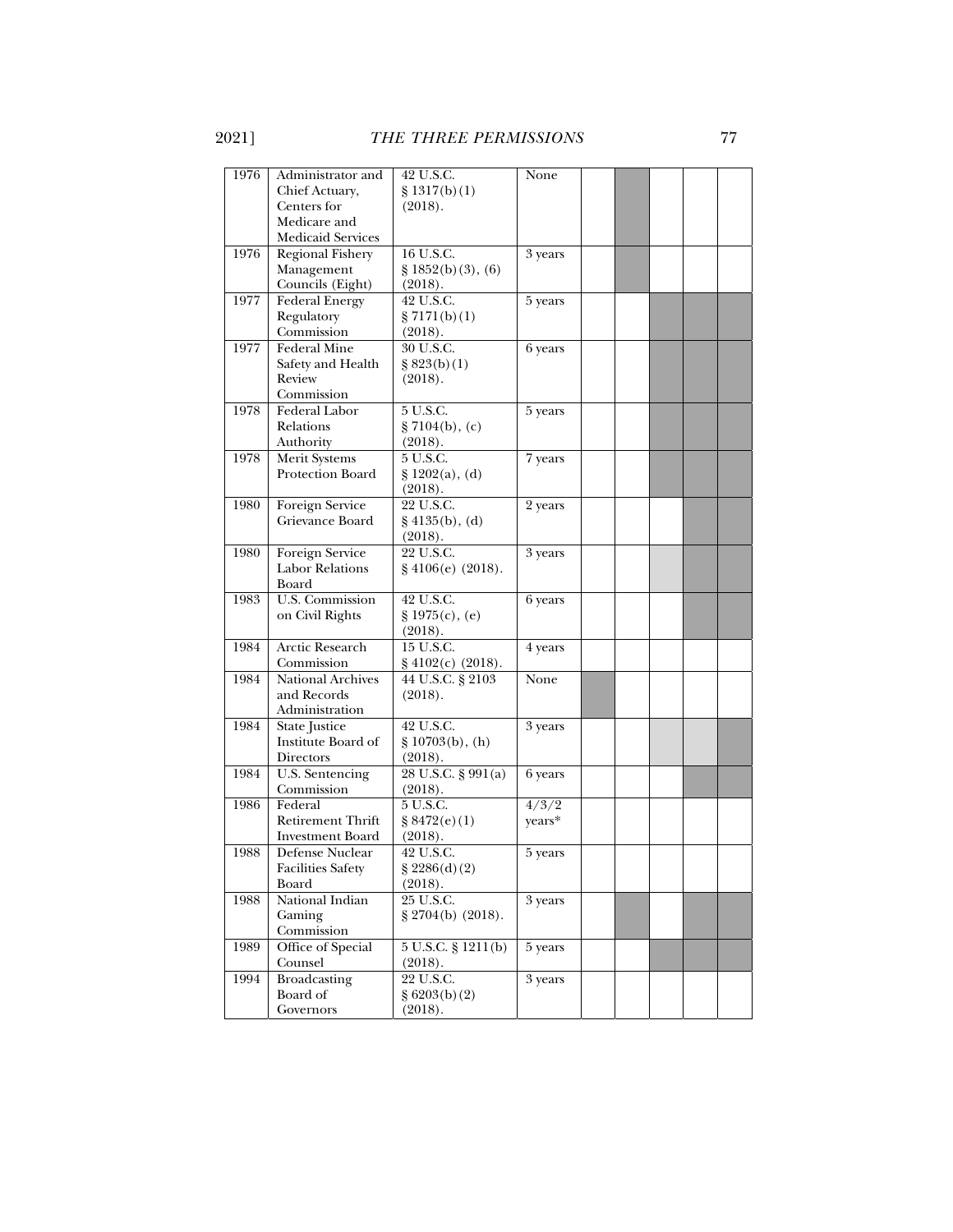| 1994 | Director, National       | 7 U.S.C. § 6992(b)          | 6 years  |  |  |  |
|------|--------------------------|-----------------------------|----------|--|--|--|
|      | Appeals Division,        | (2018).                     |          |  |  |  |
|      | Department of            |                             |          |  |  |  |
|      | Agriculture              |                             |          |  |  |  |
| 1994 |                          | 10 U.S.C.                   |          |  |  |  |
|      | Joint Staff of the       |                             | 4 years  |  |  |  |
|      | National Guard           | \$10506(a)(3)(A)            |          |  |  |  |
|      | Bureau                   | (2018).                     |          |  |  |  |
| 1994 | National                 | 49 U.S.C.                   | 5 years  |  |  |  |
|      | Transportation           | § 1111(c) (2018).           |          |  |  |  |
|      |                          |                             |          |  |  |  |
|      | Safety Board             |                             |          |  |  |  |
| 1995 | Surface                  | 49 U.S.C.                   | 5 years  |  |  |  |
|      | Transportation           | \$1301(b)(3)                |          |  |  |  |
|      | Board                    | (2018).                     |          |  |  |  |
| 1996 | Administrator and        | 42 U.S.C.                   | None     |  |  |  |
|      |                          |                             |          |  |  |  |
|      | Chief Actuary,           | § 902(c)(1)                 |          |  |  |  |
|      | Social Security          | (2018).                     |          |  |  |  |
|      | Administration           |                             |          |  |  |  |
| 1996 | Chief of Air Force       | 10 U.S.C.                   | 4 years  |  |  |  |
|      | Reserve                  | § 9038(c) (2018).           |          |  |  |  |
|      | <b>Chief of Navy</b>     | 10 U.S.C.                   |          |  |  |  |
| 1996 |                          |                             | 4 years  |  |  |  |
|      | Reserve                  | § 8083(c) (2018).           |          |  |  |  |
| 1996 | Commander,               | 10 U.S.C.                   | 4 years  |  |  |  |
|      | <b>Marine Forces</b>     | \$8084(c) (2018).           |          |  |  |  |
|      | Reserve                  |                             |          |  |  |  |
| 1998 | National Council         | 29 U.S.C.                   | 3 years  |  |  |  |
|      |                          |                             |          |  |  |  |
|      | on Disability            | \$780(b)(1)                 |          |  |  |  |
|      |                          | (2018).                     |          |  |  |  |
| 1998 | Performance-             | 20 U.S.C.                   | $3 - 5$  |  |  |  |
|      | Based                    | \$1018(d)(3)                | years    |  |  |  |
|      | Organization for         | (2018).                     |          |  |  |  |
|      |                          |                             |          |  |  |  |
|      | the Delivery of          |                             |          |  |  |  |
|      | <b>Federal Student</b>   |                             |          |  |  |  |
|      | Financial                |                             |          |  |  |  |
|      | Assistance               |                             |          |  |  |  |
| 1999 | Director of the          | $14$ U.S.C.                 | $2 - 4$  |  |  |  |
|      | Coast Guard              | $\frac{8}{3}$ 309(c)(1)     | years    |  |  |  |
|      |                          |                             |          |  |  |  |
|      | Reserve                  | (2018).                     |          |  |  |  |
| 2000 | Medicare-Eligible        | 10 U.S.C.                   | 15 years |  |  |  |
|      | Retiree Health           | \$1114(a)(2)(A)             |          |  |  |  |
|      | Care Board of            | (2018).                     |          |  |  |  |
|      | Actuaries                |                             |          |  |  |  |
| 2002 | Public Company           | 15 U.S.C.                   | 5 years  |  |  |  |
|      |                          |                             |          |  |  |  |
|      | Accounting               | \$7211(e)(6)                |          |  |  |  |
|      | Oversight Board          | (2018).                     |          |  |  |  |
| 2003 | Air Traffic              | 49 U.S.C.                   | 3 years  |  |  |  |
|      | Services                 | \$106(p)(6)(G)              |          |  |  |  |
|      | Committee                | (2018).                     |          |  |  |  |
| 2004 | <b>Copyright Royalty</b> | 17 U.S.C. § 802(i)          | 6 years  |  |  |  |
|      |                          |                             |          |  |  |  |
|      | Judgeships               | (2018).                     |          |  |  |  |
| 2004 | Millennium               | 22 U.S.C.                   | 3 years  |  |  |  |
|      | Challenge                | $\frac{8}{2}$ 7703(c)(4)(B) |          |  |  |  |
|      | Corporation              | $(i)$ $(2018)$ .            |          |  |  |  |
| 2006 | Federal Maritime         | 46 U.S.C.                   | 5 years  |  |  |  |
|      | Commission               | \$301(b)(3)                 |          |  |  |  |
|      |                          |                             |          |  |  |  |
|      |                          | (2018).                     |          |  |  |  |